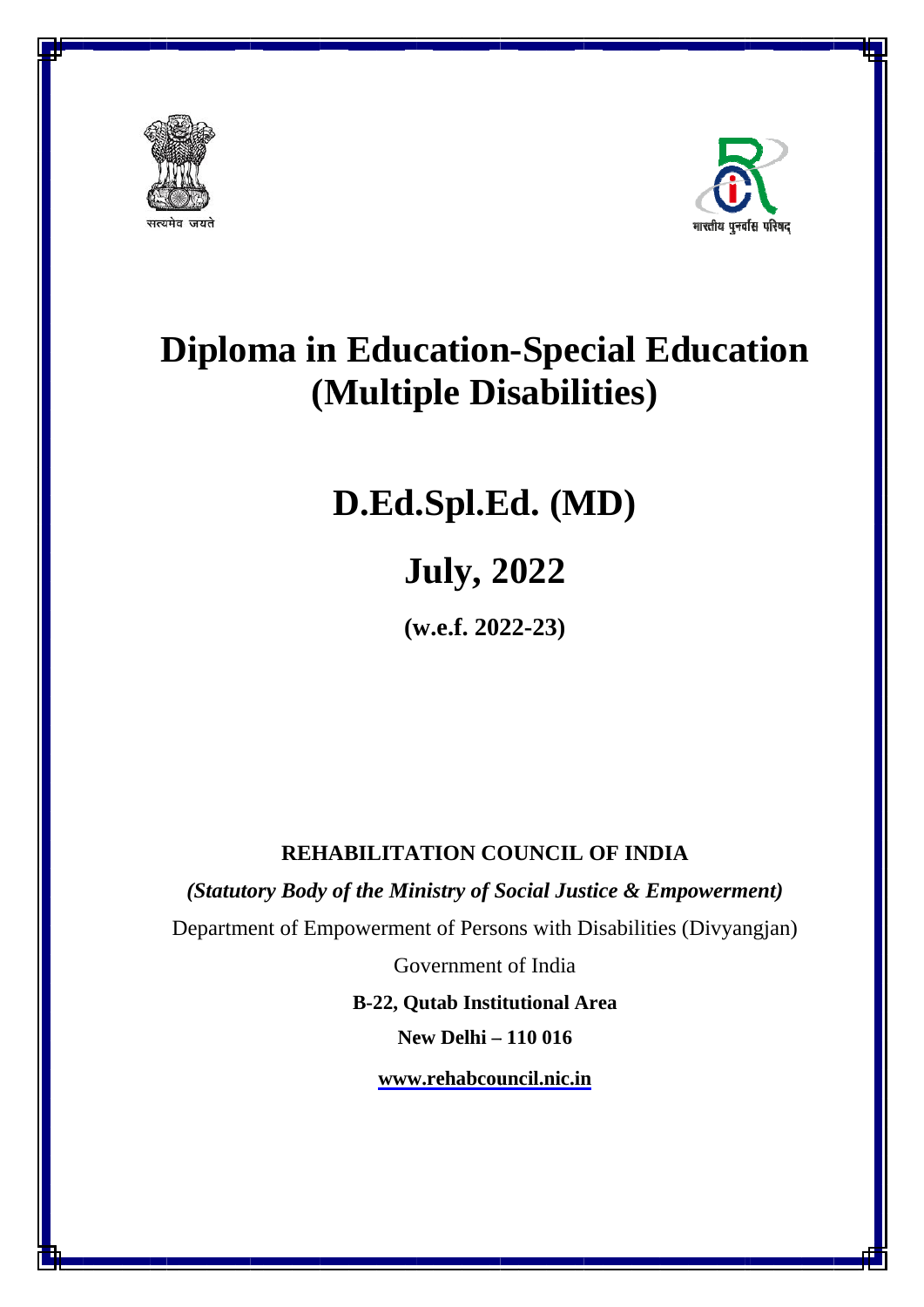#### **Foreword**

Change is said to be the only constant in life that assures progress in all fields including educational practices. Historically education is seen as a short, but most influential bridge to transform approaches and strategies for attaining progress. This helps in achieving national goals as well as reducing the gaps between the haves and have-nots' and also accomplish social harmony. All children typical and special, who are the citizens of tomorrow form the hope and aspirations for fulfilling the national and global development and peace. Therefore the Sustainable Development Goal (SDG) 4 calls for ensuring inclusive and equitable education for life-long learning opportunities for all.

The Rehabilitation Council of India (RCI) is mandated by an Act of RCI 1992 to develop professionals and maintain standards so that educational needs and supports to persons with disabilities are ensured. The RPWD Act 2016 and the National Education Policy 2020 have also upheld inclusive practices for which reasonable accommodations, capacity building of teachers and their professional development is implied. Keeping the provisions of these Acts, policies and provisions of UNCRPD framework, RCI fulfils its obligation and accountability by revising its curricula of programmes.

The present revised Diploma Special Education is being offered as convergence of various disabilities as mentioned in the RPWD Act 2016 as well as the provisions of NEP 2020, of catering to foundational years in children with disabilities to facilitate appropriate elementary education. Besides acquiring competencies to focus on various disability related needs, the student-teachers undertaking this programme would gain knowledge and develop competencies in areas such as child development, family and community involvement and also curriculum development and implementation strategies. It has built a foundation of the emerging Indian society as well as that of inclusive practices in all areas of pedagogical practices, assessments and undertaking the Universal design of learning, which in a way will help in education of all children which is the need of the hour.

**Ms. Anjali Bhawra, IAS Secretary DEPwD & Chairperson RCI MSJE, Govt. of India**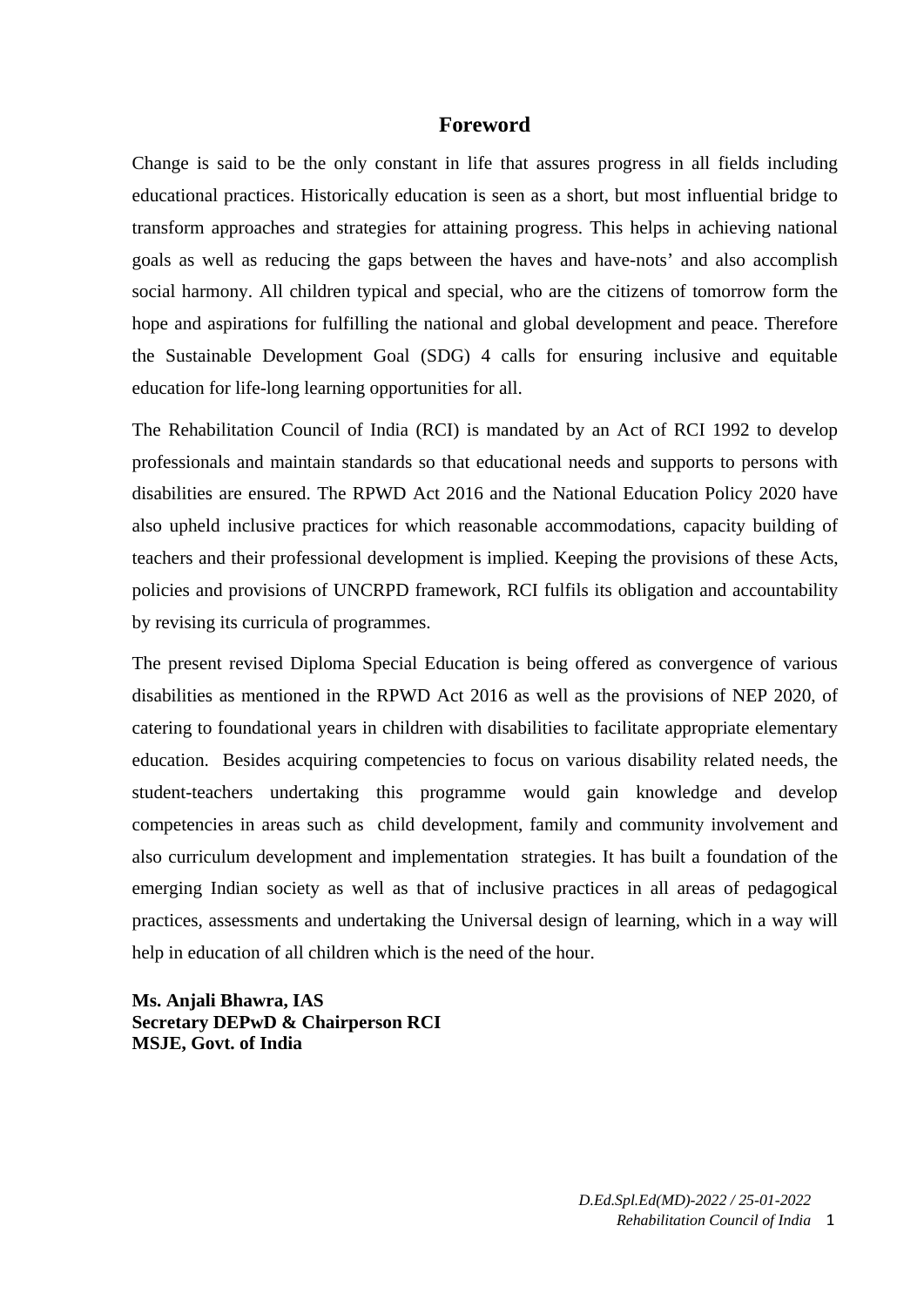#### **Preface**

The Rehabilitation Council of India (RCI) is a statutory body functioning under the Department of Empowerment of Persons with Disabilities (Divyangjan) (DEPwD), of the Ministry of Social Justice & Empowerment (MSJ&E), Govt. of India. RCI has the mandate for human resource development to facilitate rehabilitation of persons with disabilities. Established as a registered society in 1986, RCI was accorded a legal status as 'The RCI Act' 1992. The Act has been amended in 2000 to enhance the professional development programmes in the field.

RCI develops, monitors and regulates both the pre-service and the in-service programmes by offering a gamut of training programmes. These include formulating and standardizing norms, regulations and content of syllabi for programmes ranging from Certificate to Master's and also the Continuing Rehabilitation Education (CRE) programmes for in-service trainings. The programmes aim to develop professionals, catering to the different requirements of disabilities such as assessment, early intervention, inclusion, education, and therapeutics as well as community participation of persons with disabilities. These programmes are affiliated to various institutes and Universities across the country and are conducted through both modes, face to face as well as by distance mode through Open Universities. RCI also maintains registrations of qualified personnel and professionals in its Central Rehabilitation Register (CRR) which provides an authorization to work in the field of Rehabilitation and Special Education.

RCI constantly endeavours to upgrade and update its training programmes so as to contribute towards the achievement of national goals for a sustainable development. The Diploma in Special Education offered in various disabilities is one of the most popular programmes of RCI creating a cadre of special teachers to work in elementary schools. The course content of the programme is revised from time to time so as to fulfill the provisions of various Acts and educational policy for students with disabilities at different levels of school education. The present programmes developed with convergence of disabilities are also intended to develop special teachers for fulfilling the national educational goal of 'education for all.' It is developed by experts from various fields of disabilities, academicians, researchers and persons with disabilities themselves. The courses under each disability have been well deliberated and designed and have a good blend of classic fundamentals as well as the modern trends.

**Dr. Subodh Kumar Member Secretary Rehabilitation Council of India**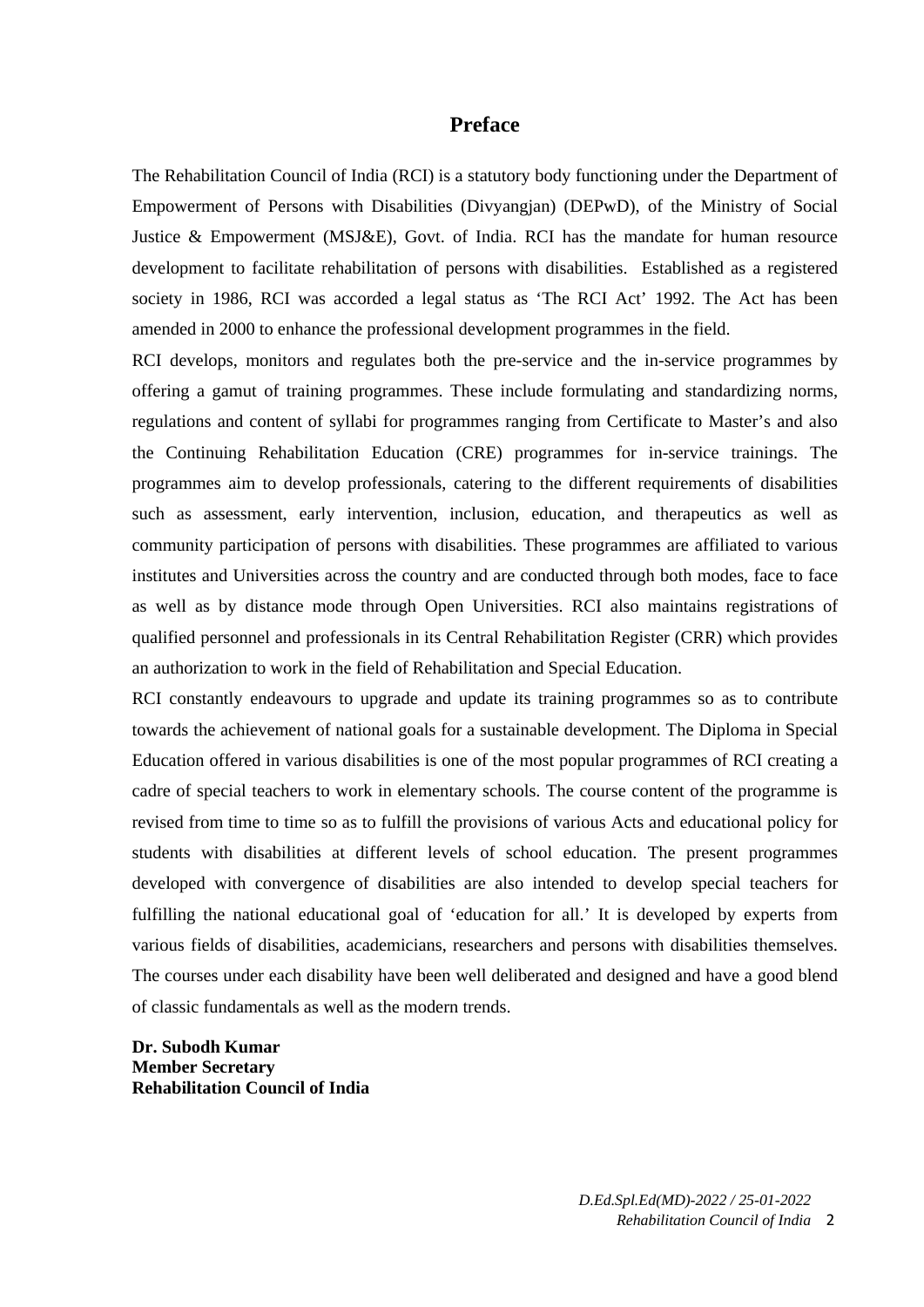|       | <b>TITLES</b>                                                      | Pg.No.         |
|-------|--------------------------------------------------------------------|----------------|
| 1.0   | <b>PREAMBLE</b>                                                    | $\overline{4}$ |
| 2.0   | NOMENCLATURE AND OBJECTIVES OF THE PROGRAMME                       | 4              |
| 3.0   | <b>SCOPE OF THE PROGRAMME</b>                                      | 5              |
| 4.0   | <b>GENERAL FRAMEWORK OF THE PROGRAMME</b>                          | 6              |
| 5.0   | <b>DURATION OF THE PROGRAMME</b>                                   | 7              |
| 6.0   | <b>ELIGIBILITY</b>                                                 | 7              |
| 7.0   | <b>MEDIUM OF INSTRUCTION</b>                                       | $\overline{7}$ |
| 8.0   | <b>METHODOLOGY</b>                                                 | $\overline{7}$ |
|       | <b>STAFF REQUIREMENT</b>                                           | 7              |
|       | 9.1 CORE FACULTY                                                   | 7              |
| 9.0   | 9.2 VISITING FACULTY                                               | 9              |
|       | 9.3 STAFF (NON-TEACHING)                                           | 9              |
| 10.0  | <b>INTAKE CAPACITY</b>                                             | 10             |
| 11.00 | MINIMUM ATTENDANCE                                                 | 10             |
| 12.00 | <b>EXAMINATION SCHEME</b>                                          | 10             |
|       | REQUIREMENT OF PHYSICAL INFRASTRUCTURE AND<br><b>MATERIALS</b>     | 10             |
|       | <b>13.1 PHYSICAL INFRASTRUCTURE</b>                                | 10             |
| 13.0  | 13.2 SPACE                                                         | 10             |
|       | 13.3 MATERIAL                                                      | 11             |
|       | 13.4 SPECIAL SCHOOL/FACILITIES FOR CONDUCTING<br><b>PRACTICALS</b> | 12             |
| 14.0  | <b>LIBRARY MATERIAL</b>                                            | 12             |
| 15.0  | <b>CERTIFICATION AS REGISTERED PERSONNEL</b>                       | 13             |
| 16.0  | COURSE WISE HOURS, CREDITS AND MARKS DISTRIBUTION                  | 13             |
|       | 16.1 THEORY                                                        | 13             |
|       | <b>16.2 PRACTICALS</b>                                             | 14             |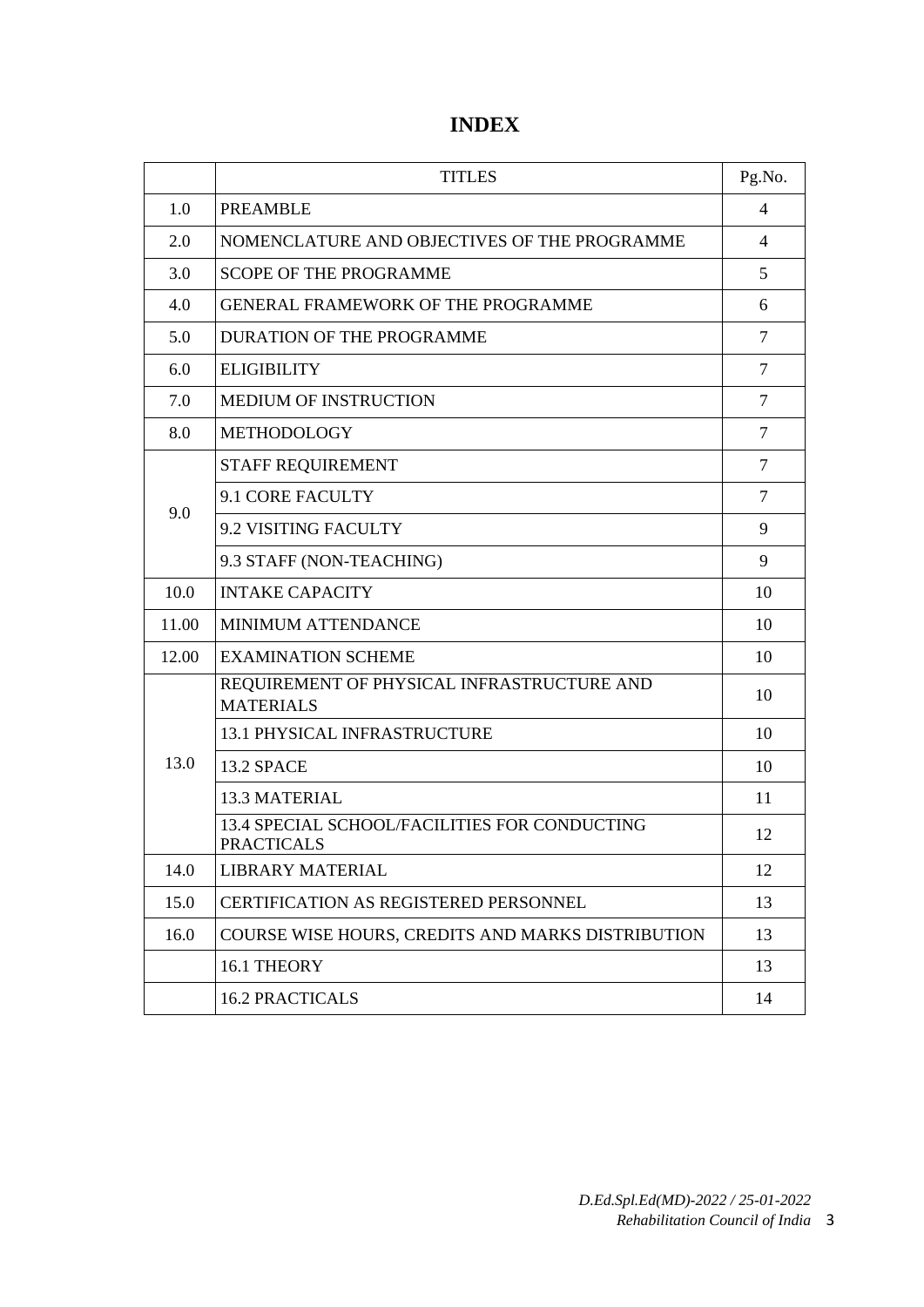#### **1.0. Preamble**

The fundamental aim of education is to generate learners who are motivated, effective and are increasingly responsible and contributory citizens. The 21st century additionally requires that the learners also match the global requirements by being creative, communicative, critical thinkers and collaborative. While the obligation of developing these abilities in learners rests on all stakeholders, the teachers' invariably form the pivot. So, teacher preparation and development have a significant role in national and global development.

The 21st century learning has also seen a change in the perspectives towards the learners. It is increasingly recognized that they are diverse and diversity is valuable. The United Nations Convention of Rights of Persons with Disabilities (UNCRPD) 2006, to which India is a signatory notably views 'disability has a human diversity'. So, the educational acts and policies in India such as Right to Free and Compulsory Education (RTE) Act 2009 and its amendment in 2012, the Rights of Persons with Disabilities (RPWD) Act 2016 and the National Education Policy (NEP) 2020 have provided special attention and made provisions for education of students with disabilities.

The Rehabilitation Council of India (RCI, 1993) is a statutory body under the Ministry of Social Justice & Empowerment. RCI is mandated for the professional development through quality training programs to strengthen education and rehabilitation of persons with disabilities. RCI therefore develops standardized curricula and monitors the human resource development which are conducted through RCI recognized institutes and Universities for a range of programs, i.e., Certificate to Master level programs.

The Diploma in Education - Special Education is formulated to prepare special teachers for children with disabilities specializing in Multiple Disabilities (MD) which includes, besides Cerebral Palsy (CP), Deafblindness (Db) Multiple Disabilities (MD). The special teacher can work in varying settings such as early intervention centers, preschools and elementary schools. These centers or schools may be special or inclusive in nature. The course also would prepare the teachers in such a way so that they can provide home training or in the blended learning form if the need arises.

**2.0. Nomenclature of the programme:** Diploma in Education-Special Education (Multiple Disabilities) i.e. D.Ed.Spl.Ed.(MD)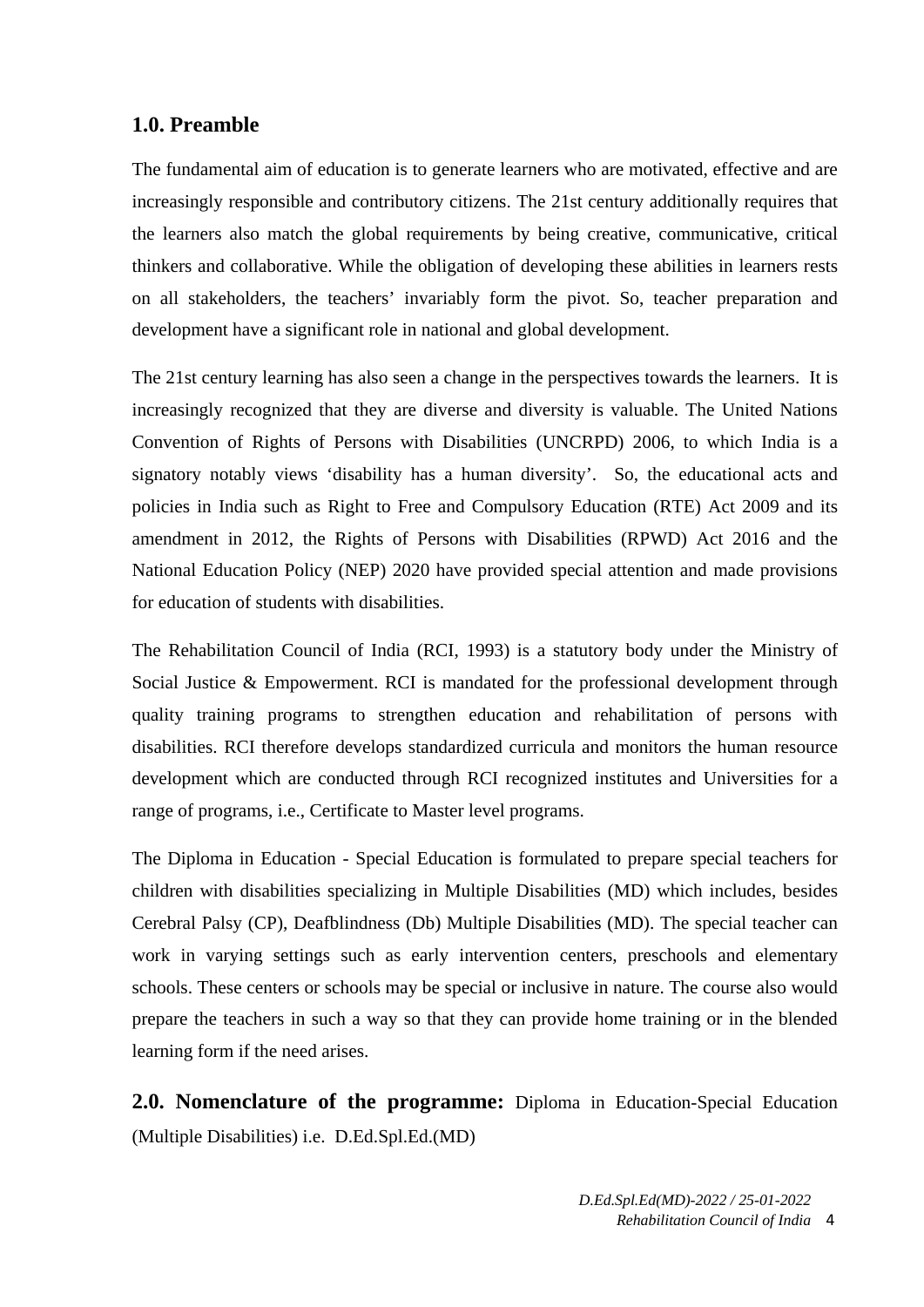## **Objectives of the Programme:**

The Programme of D.Ed in Special Education (MD) is developed with following objectives:

- To develop an understanding of varying disabilities and their implications;
- To have knowledge of typical growth and development of learners and realize the psychological aspects influencing learning and education;
- To be aware of the underlying philosophies, evolutionary practices and the policy provisions facilitating education of children with disabilities;
- To use various assessment tools and techniques for planning educational and other related interventions;
- To be aware of and apply various curricular strategies;
- To appreciate various teaching approaches and use effective teaching strategies;
- To apply various pedagogical approaches for teaching at elementary level;
- To provide support in the use of various intervention and therapeutic techniques;
- To apply appropriate techniques to help students with high support needs;
- To develop an understanding about the concept, construct and facilitators of inclusive education;
- To realize the importance and role of family and community as a catalyst in the education of children with disabilities.

#### **3.0 Scope of the Programme**

The D.Ed in Special Education (MD) programme will especially help the student trainees develop following competencies:

#### **Knowledge based competencies:**

- About various disabilities and their associated conditions
- Differential needs of learners with disabilities in general
- Differential needs of learners with CP, Db and MD.
- Various areas of child development and the relevant mental processes
- Legislative provisions & policy guidelines for education and rehabilitation aspects
- Educational needs of the children with disability and their management
- Planning and execution of curricular and co-curricular activities
- Methods and techniques of teaching of various subjects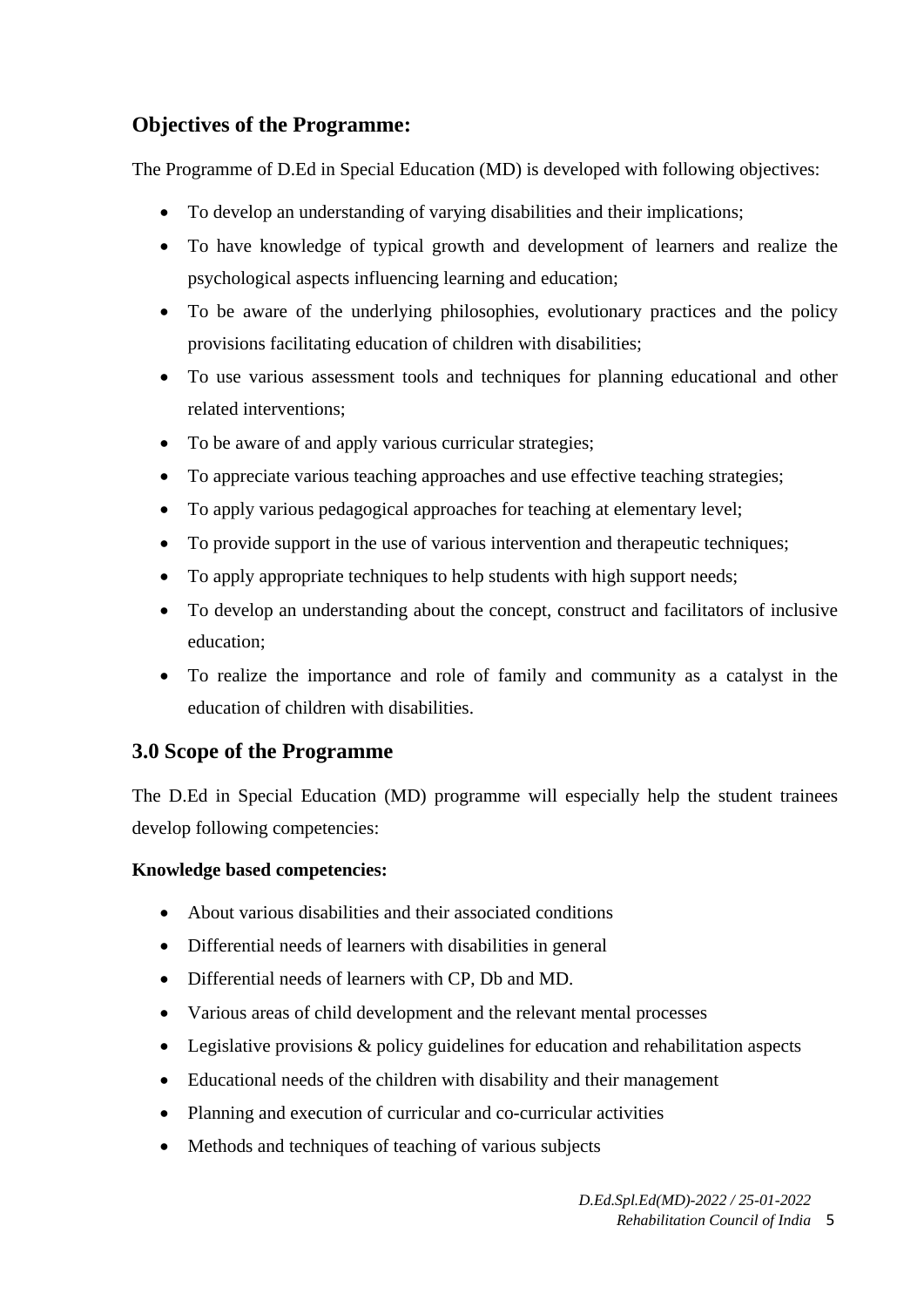#### **Skill based competencies:**

- Assessment and identification of learners with CP, Db and MD using multidisciplinary approach
- Interventional strategies of addressing learning styles and preferences.
- Use of curricular strategies, pedagogical approaches, adaptations and assessments
- Promotion of inclusive practices and involvement of family and community
- Development of specialized skills in planning and providing support services to high support need groups (Children with severe disabilities)
- Development of competencies to teach in varied settings including special school, inclusive schools, home based education and technology-based home learning environments

#### **Value or Behavior based competencies:**

- Promotion of school culture and ethos for inclusive educational practices;
- Empowerment of families for equal partnership and advocacy of children;
- Involvement of community for resource mobilization and support;
- Promotion of inclusive practices with equity and quality;
- Acceptance of every student with the belief and conviction that every child will learn.

#### **3.1. Employment opportunities**

It is envisaged that such a programme would widen the horizon for the teacher trainee on completion of the course, to teach in special schools, regular inclusive schools at elementary level, work in early intervention and preschool set up or undertake home based teaching to support those with high support needs. In all such settings, the trainees who have successfully completed the programme can practice online and blended teaching too with confidence.

#### **4.0. General frame work of the programme:**

It is comprised of theory, practice teaching and practical courses. The Diploma in Education-Special Education& Inclusive Education (MD) programme consists of 5 Common Courses and 7 Specialization Courses pertaining to the education of children with Multiple Disabilities i.e., CP, Db, and MD The programme is organized in such a manner that the content on the disabilities (CP, Db, and MD) are spirally integrated in all courses as per requirement to prepare a cadre of special educators who develop competencies to meet their educational needs.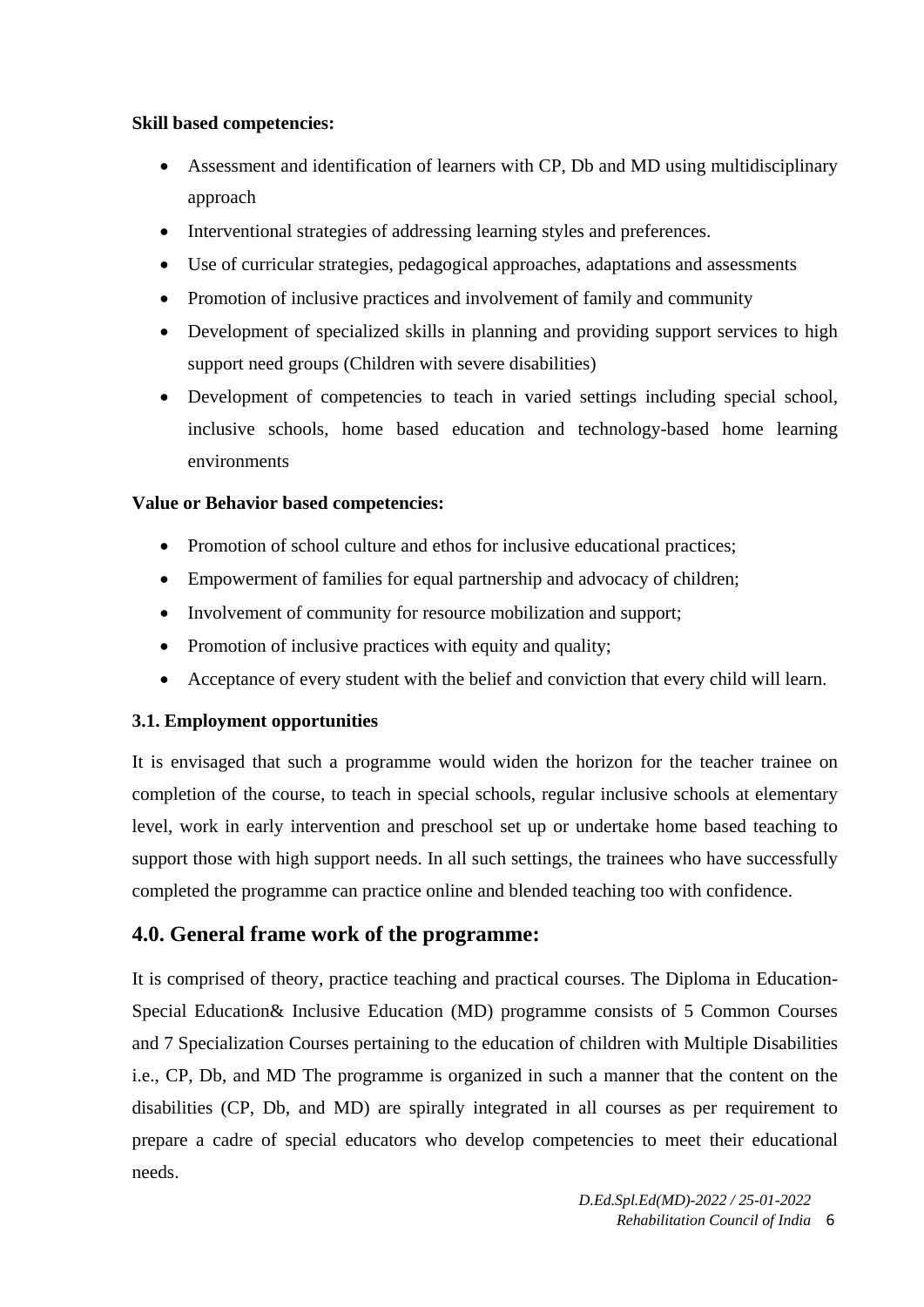Each theory course has a total of 75 hours for curriculum transaction. The total weightage for each course in terms of marks will be 75, 40 percent internal and 60 percent external. In terms of credit, the entire program is prepared for 120 credits divided into two parts; theory- 60 credits and practical-60 credits. For curriculum transaction, each credit will be equal to 15 hours for theory and 25 hours for practical.

## **5.0 Duration of the Programme:**

The duration of the programme will be two years (four semesters). Each semester will have at least 225 hours of theory papers (75 hours /paper) and 375 hours of practical. On completion of four semesters, the total theory hours would be 900 hours and practical would be 1500 hours. Details are given in a Table on course structure at 16.0.

## **6.0 Eligibility:**

Students who have passed 10+2 or equivalent with 50% of marks in any stream are eligible for the course. However, there shall be 5 percent relaxation in the percentage of marks (45%) in case the candidate belongs to SC/ST or PwD categories.

## **7.0 Medium of Instruction:**

The medium of instruction will be English / Hindi / Regional language or State specific language.

## **8.0Methodology:**

The methodology of the courses includes lectures, demonstration, project work, discussions, exposure visits to different schools / rehabilitation projects, practice teaching, participation in community meetings, camps and community development programmes.

## **9.0 Staff Requirements:**

The programme should have two faculty at least at the level of lecturer/assistant professor and one instructor for each year (as mentioned under teaching faculty) of the programme and one will assume the charge of coordinator / head, thus requiring a total teaching staff of six. In addition to this, guest faculty may be invited to teach specific topics.

## **Teaching Faculty**

# **9.1. Core faculty: The core faculty for each year will consist of the following staff:**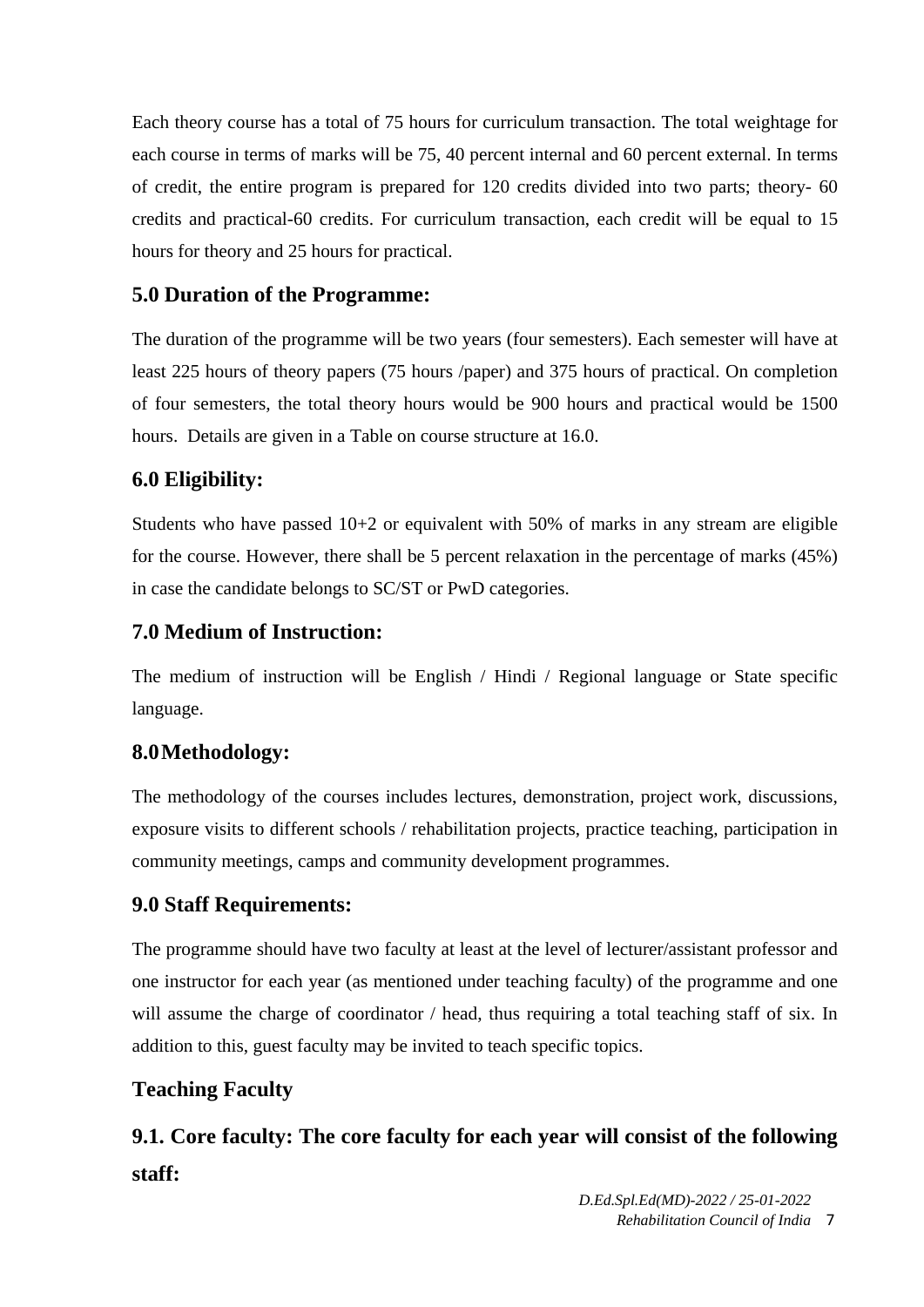#### **Position 1: Faculty in Special Education (Full-time)**

Essential qualifications:

- a. Masters in Social Sciences/ Humanities/Sciences.
- b. M.Ed. Spl.Ed.(MD) with two years of experience (post qualification) in teaching in special school for children with CP/Db/MD or teaching in RCI approved long term programmes.

or

B.Ed. Spl.Ed. (MD/Db/CP) or its equivalent with five years of experience (post qualification) in teaching in special school for children with CP/Db/MD or teaching in RCI approved long term programmes.

or

DSE (CP/Db/MD)/D.Ed. Spl.Ed (CP/Db/MD) with 10 years of experience (post qualification) in teaching in special school for children with CP/Db/MD or teaching in RCI approved long term programmes.

c. The candidate must have valid registration certificate with RCI.

#### **Position 2: Faculty in Psychology (Full-time)**

Essential qualifications:

a. M.Phil. in Clinical Psychology or M.Phil. in Rehabilitation Psychology with two years of experience (post qualification) in working with persons having CP/Db/MD or teaching in RCI approved long term programmes.

Or

Masters in Psychology with special paper on Clinical Psychology/Educational Psychology with five years' post qualification experience of working with persons having CP/Db/MD or teaching in RCI approved long term programmes.

b. The candidate must have valid registration certificate with RCI

#### **NOTE:**

1. Whosoever from the full-time faculty position is the senior most by appointment will function as the Programme Coordinator.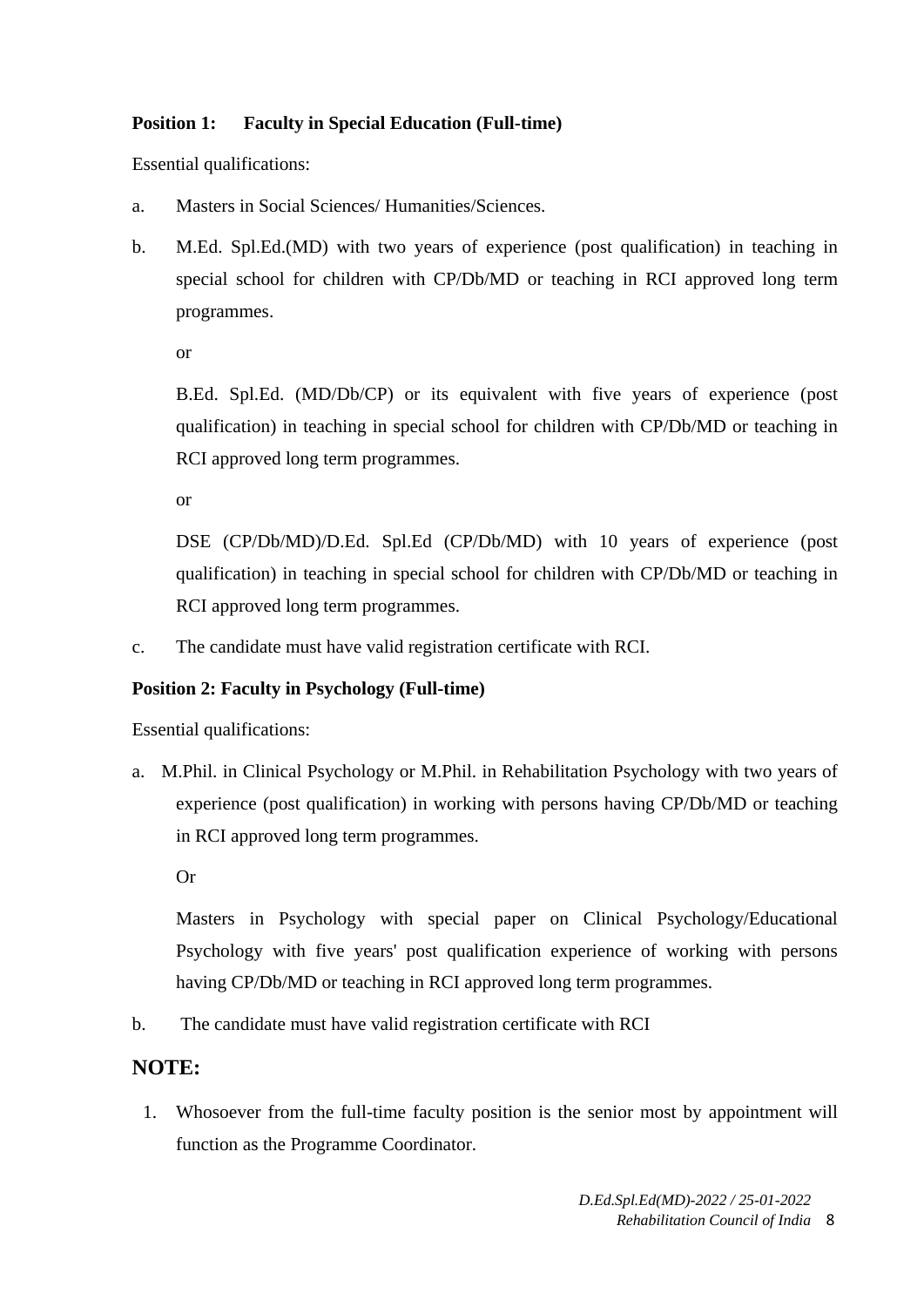2. In case of a new institution, it can start with two core faculty as above, and two more full time faculty in Special Education with qualification as given for Position 1 for 1st year must be appointed before commencement of 3rd semester. It is preferred that these two full time faculties are to have specialization in disability area other than that of the earlier appointed faculty in special education. E.g., if the earlier appointed special educator is specialized in CP, the other two should be appointed with specialization in Db and MD respectively.

**Instructor** (Technical): Two instructors should be appointed having a qualification of Bachelor degree in any subject with D.Ed.Spl.Ed.(CP, Db/MD) with valid RCI registration. Both instructors should not be from the same area of disability specialization. In case of new institution, one full time instructor must be appointed before commencement of 3rd semester.

#### **9.2. Visiting Faculty**

The experts in their respective specialization and working in hospitals/ institutions or schools can be requested to deliver lectures, demonstrations and to conduct practicals.

- 1. Occupational Therapist (Bachelor's degree with minimum 2 years' experience)
- 2. Speech Therapist (Bachelor's degree with minimum 2 years' experience)
- 3. Physiotherapist (Bachelor's degree with minimum 2 years' experience)
- 4. Psychiatrist/Pediatrician/Medical Professionals (Post Graduate Medical Qualification)
- 5. Social Worker (Master's degree in Social Work with minimum 2 years' experience)
- 6. Yoga Therapist (Diploma in Yoga with minimum 2 years' experience)
- 7. Physical Education Teacher (certified Coach of Special Olympics with minimum 2 years of experience)
- 8. Music and Dance Teacher (Diploma or Degree in Performing Art with minimum 2 years of experience)

#### **9.3.Staff (Non-teaching)**

- 1. Librarian/Library Assistant (01)
- 2. Multi-Task Staff (for typing, record keeping and accounts) (01)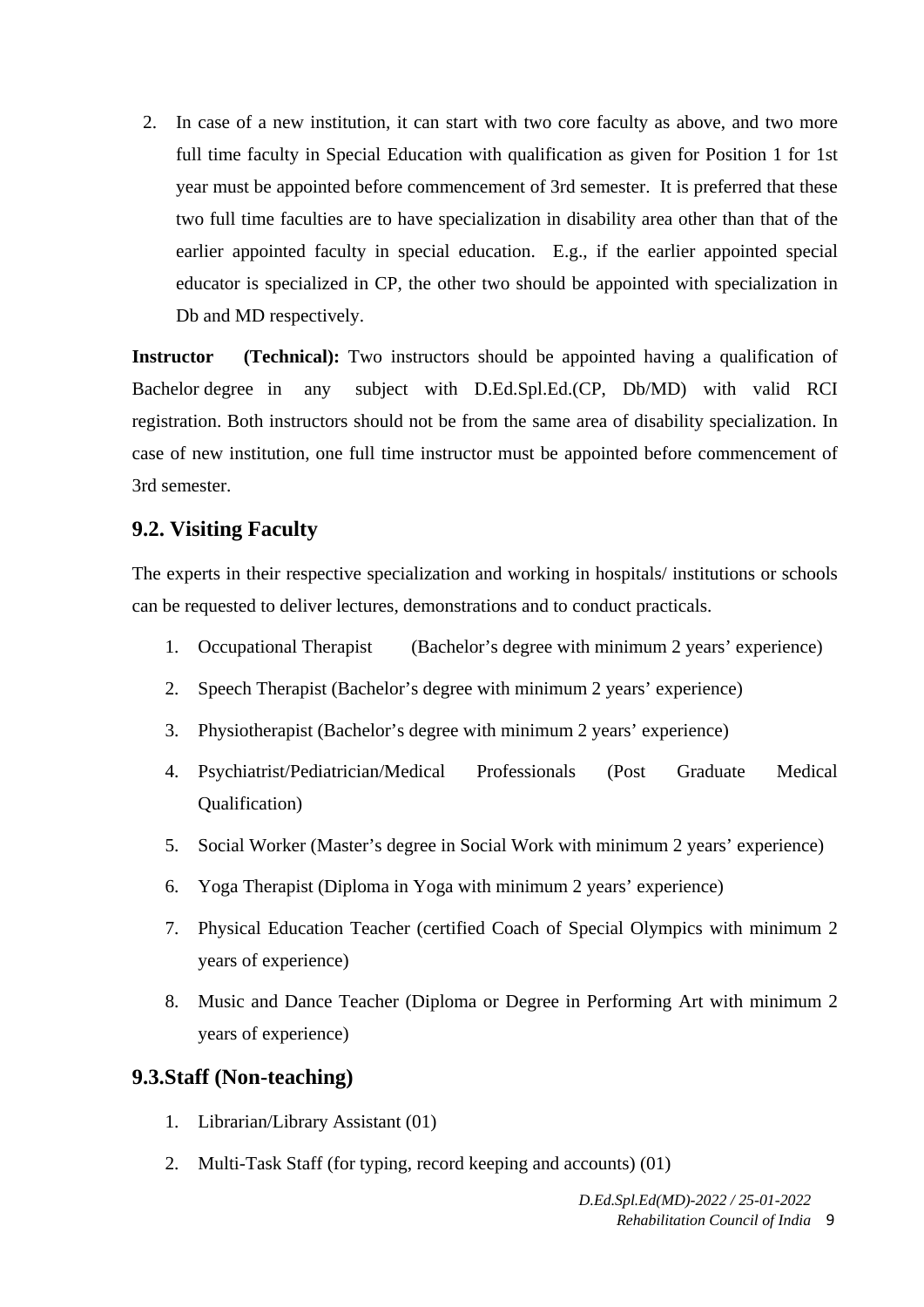- 3. Peon (01)
- 4. Watchman (01)

#### **10.0. Intake capacity**

The intake for each year of the course will be a maximum of 35.

#### **11.0 Minimum Attendance**

Eighty percent minimum attendance is required both in theory and practical to be eligible to appear in the semester end examination.

#### **12.0 Examination Scheme**

The course shall follow the RCI's Scheme of Examination conducted from time to time.

## **13.0. Requirements of Physical Infrastructure and Materials**

#### **13.1 . Physical Infrastructure**

- 1. An Institution having inter-disciplinary team of experts and a school for children with CP, Db, and MD to conduct the practice teaching and practical.
- 2. Regular school/ remedial clinic for carrying out the practice teaching and practical related to CP, Db, and MD.

| Sl. No. | <b>Type of Facilities (Essential)</b> | Area           | <b>Remarks</b>         |
|---------|---------------------------------------|----------------|------------------------|
| 1.      | Class Room $-2$                       | 40 sq. m. each |                        |
| 2.      | $Class Room - 2$                      | 25 sq. m. each |                        |
| 3.      | Multipurpose Room/Hall -1             | 60 sq. m.      |                        |
| 4.      | Library-1                             | 60 sq. m.      | 5<br>$\&$<br>Computers |
|         |                                       |                | Internet               |
| 5.      | Toilet (Male-1, Female-1)             | 04 sq. m. each |                        |
| 6.      | Principal's Room -1                   | 15 sq. m.      |                        |
| 7.      | Resource Room-1                       | 30 sq. m.      |                        |
| 8.      | <b>Faculty Room-1</b>                 | 40 sq. m.      |                        |
| 9.      | Office Room-1                         | 25 sq. m.      |                        |
| 10.     | Lab. for Psychology/ICT-1             | 30 sq. m.      |                        |

#### **13.2. Space**

| Sl. No. Type of Facilities (Desirable) | Area         | <b>Remarks</b> |
|----------------------------------------|--------------|----------------|
| <b>Hostel for Trainees</b>             | As per need  |                |
| Space for Recreation and Sports        | $500$ sq. m. | not available, |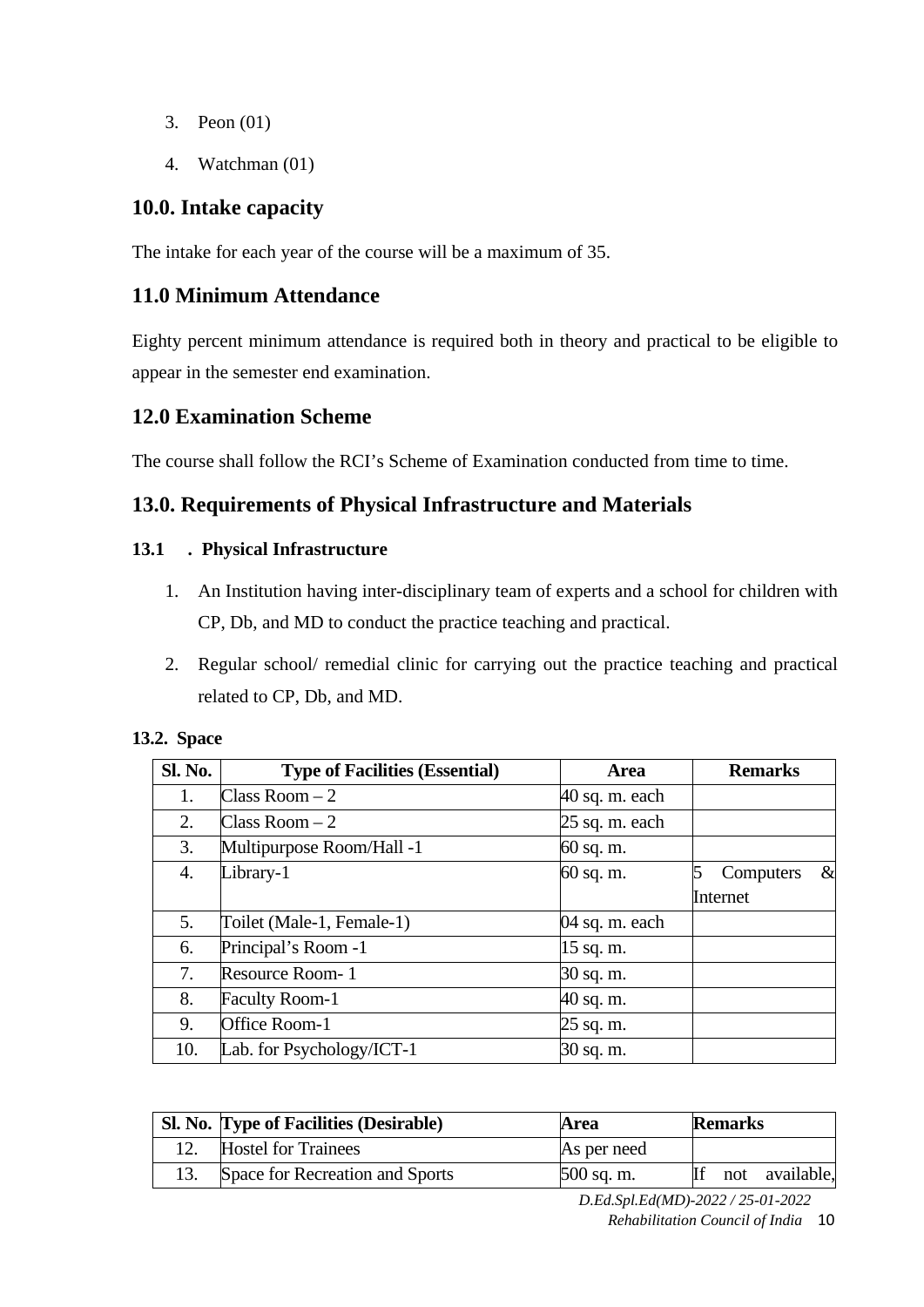|     |                       |             |            | then collaboration |
|-----|-----------------------|-------------|------------|--------------------|
|     |                       |             | with       | nearby             |
|     |                       |             | Institute/ |                    |
|     |                       |             | University |                    |
| 14. | <b>Staff Quarters</b> | As per need |            |                    |

#### **13.3 Material**

#### **Furniture for Staff:**

| 1. Full time staff                                      | <b>Tables</b> | 5              |
|---------------------------------------------------------|---------------|----------------|
|                                                         | Chairs        | 5              |
|                                                         | Cupboards     | 5              |
|                                                         |               | $\overline{2}$ |
| 2. Visiting Faculty (as per need).                      | Tables        |                |
|                                                         | Chairs        | $\overline{2}$ |
| 3. Multi-task staff-cum-Accountant                      | Table         | $\mathbf{1}$   |
|                                                         | Chair         | $\mathbf{1}$   |
| 4. Librarian/Library Assistant                          | Table         | 1              |
|                                                         | Chair         | 1              |
| 5. Peon                                                 | Chair         | $\mathbf{1}$   |
|                                                         | Stool         | $\mathbf{1}$   |
| <b>Furniture and Equipment for the</b><br><b>Office</b> |               |                |
| 1. Cupboards (Steel)                                    |               | 04             |
| 2. Filing Cabinet                                       |               | 01             |
| 3. Computer with Printer                                |               | 01             |
| 4. Phone                                                |               | 01             |
| 5. Photocopying Machine/Printer                         |               | 01             |
| 6. Any context specific<br>requirement                  |               |                |
| <b>Furniture and Equipment for</b><br><b>Classroom</b>  |               |                |
| 1. Tables (for students)                                |               | 30             |
| 2. Chairs (for students)                                |               | 30             |
| 3. Audio Visual equipment (LCD)                         |               | 02             |
| 4. Black Board                                          |               | 02             |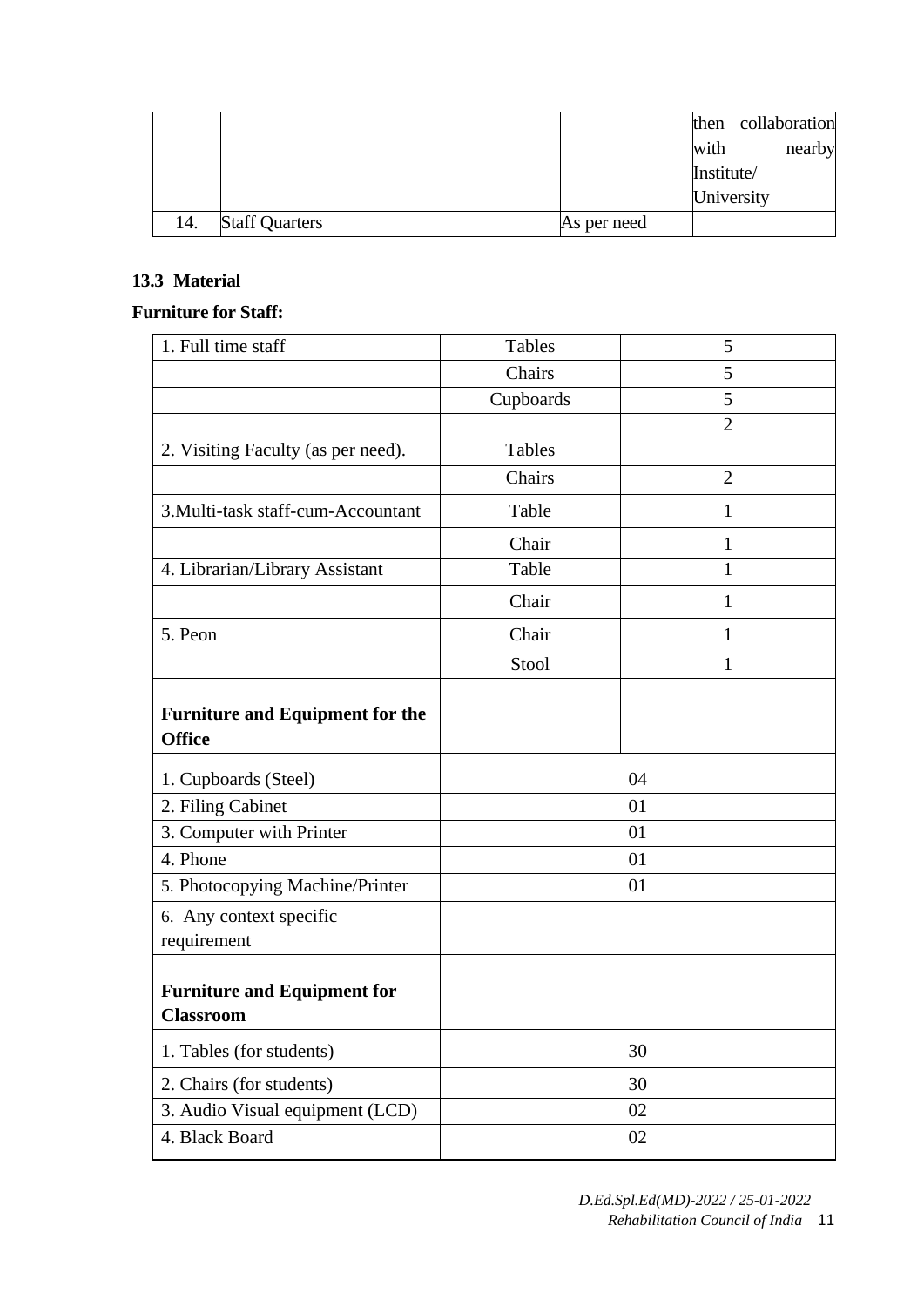| <b>Teaching material</b>                                               |                                                                                       |
|------------------------------------------------------------------------|---------------------------------------------------------------------------------------|
| (Demonstration)                                                        | All the test material as in the syllabus for CP, Db,<br>-                             |
|                                                                        | MD                                                                                    |
|                                                                        | Disability specific teaching material for CP, Db                                      |
|                                                                        | and MD.                                                                               |
|                                                                        | - TLM suitable for CP, Db and MD                                                      |
|                                                                        | Technology related relevant hardware 5 computers with active internet connection (Wi- |
| and software with internet connection Fi/suitable internet connection) |                                                                                       |
|                                                                        |                                                                                       |

**Psychological test material set (for demonstration) as in the syllabus - 01** 

(e.g., VSMS, Bhatia Battery, BKT, SFB, MISIC, RPM, and WISC)

**Play therapy equipment set (for demonstration) - 01** 

| <b>Furniture</b>          | for | <b>Library</b> |    |
|---------------------------|-----|----------------|----|
| (minimum)                 |     |                |    |
| 1. Library cupboards      |     |                | 10 |
| 2. Library tables (large) |     |                | 04 |
| 3. Library chairs         |     |                | 25 |

#### **13.4. Special School /Facilities for conducting practical**

- 1. Special school having minimum 60 students. The special school must be having the capacity to accommodate both the types of disability such as students with CP and Students with MD. School can have children who have CP as well as Db/MD.
- 2. Inclusive school(s) with minimum 20 children diagnosed as having CP/Db/MD.
- 3. The institute can have a tie-up and MoU with more than one special school/inclusive school to meet the requirement of additional number of students prescribed above.
- 4. To carry out practical's related to students with CP and students with MD/Db, such MoU should be entered into with inclusive schools and/or Government schools through BRC/DRCs who are working with children with CP, Db and MD through schools or home-based programmes.

#### **14.0. Library Material**

1. Minimum eighty percent of the prescribed books as mentioned in suggested readings in each course should be available. Those books that are given as suggested readings in more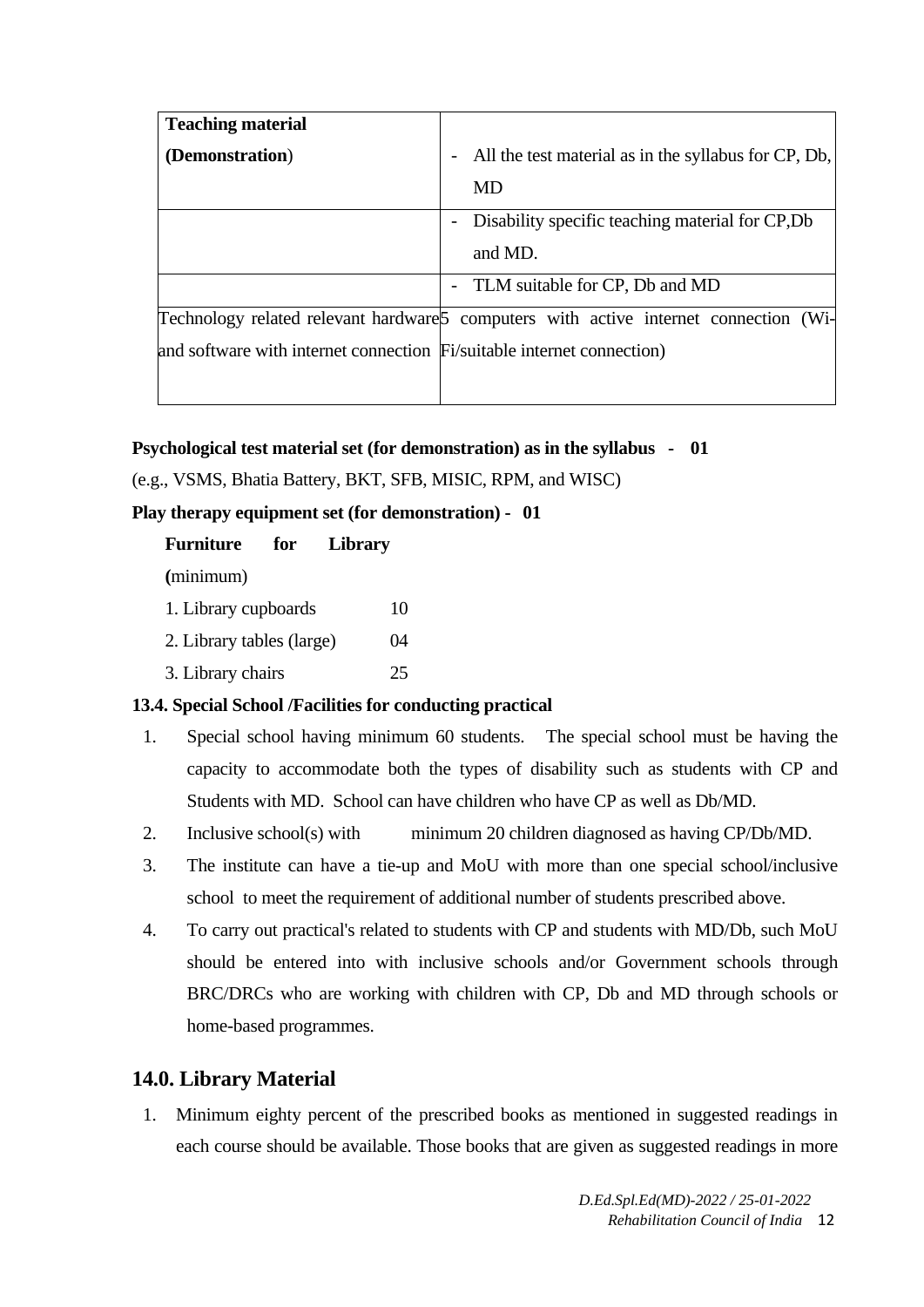than one course, must have more than one copy to facilitate access to many students. At least twenty percent of the books should be in Hindi or regional language.

2. Journals (at least 2) peer reviewed journals on related disability.

#### **15.0 Certification as Registered Personnel**

It is mandatory for every rehabilitation professional / personnel to obtain a "Registered Personnel/ Professional Certificate" from the Rehabilitation Council of India to work in the field of special education in India. As continuous professional growth is necessary for the renewal of the certificate, the rehabilitation professional / personnel should undergo in-service programme periodically to update their professional knowledge. Each registered professional/personnel will be required to get himself/herself re-registered periodically. The periodicity will be decided by the council from time to time. The activities for enrichment training programmes in the form of Continuous Rehabilitation Education (CRE) will be decided by the RCI

#### **16.0 Course Wise Hours, Credits And Marks Distribution**

**16. 1 Theory**

| Sem-                      | Course                           | Hours/  | <b>Total Hours Marks</b>     |     |       |       | <b>Marks</b><br>Total |  |
|---------------------------|----------------------------------|---------|------------------------------|-----|-------|-------|-----------------------|--|
| <b>Ester</b>              |                                  |         | (Credits) per Semester Inter |     | Final | Total | per Semester          |  |
|                           |                                  |         |                              | Nal |       |       |                       |  |
| $\bf{I}$ 16.1.1.          | 1. Introduction to Disabilities  | 75(05)  | $ 225(T)+375 $               | 30  | 45    | 75    | $225(T) + 375(P)$     |  |
|                           | (common course)                  |         | $(P)= 600(30)$               |     |       |       | $= 600$               |  |
|                           | 2. Characteristics of children   | 75(05)  | Credits)                     | 30  | 45    | 75    |                       |  |
|                           | with Multiple Disabilities       |         |                              |     |       |       |                       |  |
|                           | 3. Assessment of Children with   | 75(05)  |                              | 30  | 45    | 75    |                       |  |
|                           | <b>Multiple Disabilities</b>     |         |                              |     |       |       |                       |  |
|                           | <b>Practical hours and marks</b> | 375(15) |                              | 225 | 150   | 375   |                       |  |
| $II$ 16.1.2. $ 4$ . Child | Development<br>and               | 75(05)  | $ 225(T)+375 $               | 30  | 45    | 75    | $225(T) + 375(P)$     |  |
|                           | Learning                         |         | $(P)= 600(30)$               |     |       |       | $= 600$               |  |
|                           | (common course)                  |         | Credits)                     |     |       |       |                       |  |
|                           | 5. Curriculum Development        | 75(05)  |                              | 30  | 45    | 75    |                       |  |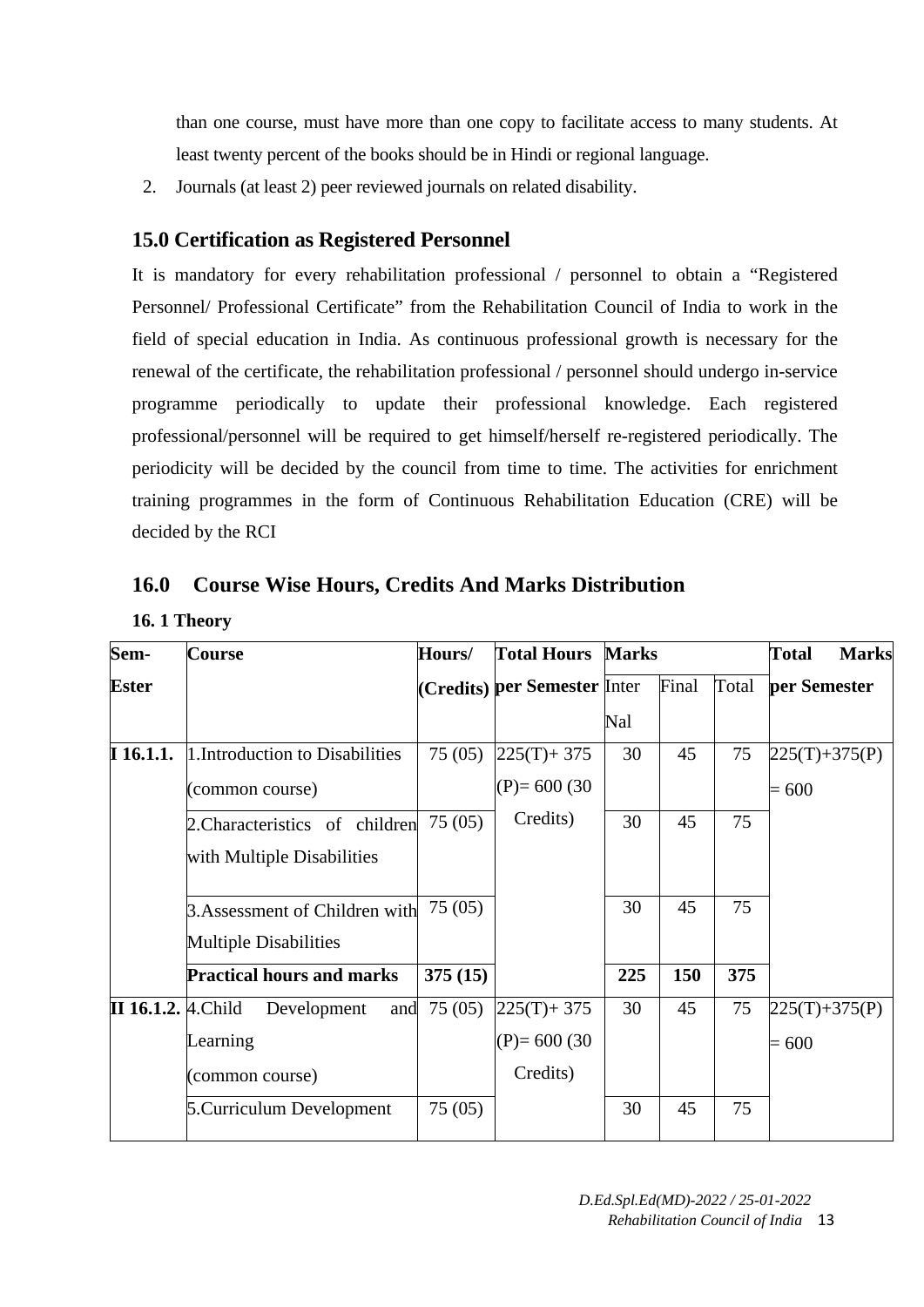|              | 6. Teaching Approaches and 75 (05)      |         |                | 30   | 45   | 75   |                   |
|--------------|-----------------------------------------|---------|----------------|------|------|------|-------------------|
|              | <b>Strategies</b>                       |         |                |      |      |      |                   |
|              | <b>Practical hours and marks</b>        | 375(15) |                | 225  | 150  | 375  |                   |
| Ш            | 7. Education<br>Emerging $75(05)$<br>in |         | $225(T) + 375$ | 30   | 45   | 75   | $225(T) + 375(P)$ |
| 16.1.3.      | Indian                                  |         | $(P)= 600(30)$ |      |      |      | $= 600$           |
|              | School<br>Society<br>and                |         | Credits)       |      |      |      |                   |
|              | Administration<br>(common               |         |                |      |      |      |                   |
|              | course)                                 |         |                |      |      |      |                   |
|              | 8. Methods of Teaching in               | 75(05)  |                | 30   | 45   | 75   |                   |
|              | elementary School                       |         |                |      |      |      |                   |
|              | 9. Therapeutics                         | 75 (05) |                | 30   | 45   | 75   |                   |
|              | <b>Practical hours and marks</b>        | 375(15) |                | 225  | 150  | 375  |                   |
| IV           | 10.Inclusive<br>Education               | 75(05)  | $225(T) + 375$ | 30   | 45   | 75   | $225(T) + 375(P)$ |
| 16.1.4.      | (common                                 |         | $(P)= 600(30)$ |      |      |      | $= 600$           |
|              | course)                                 |         | Credits)       |      |      |      |                   |
|              | 11. Family and Community                | 75(05)  |                | 30   | 45   | 75   |                   |
|              | (common course)                         |         |                |      |      |      |                   |
|              | 12. Management<br>of<br>groups          | 75(05)  |                | 30   | 45   | 75   |                   |
|              | with high support needs                 |         |                |      |      |      |                   |
|              | <b>Practical hours and marks</b>        | 375(15) |                | 225  | 150  | 375  |                   |
| <b>Total</b> | <b>Grand Total</b>                      | 2400    | 2400           | 1260 | 1140 | 2400 | 2400              |
|              |                                         | (120)   |                |      |      |      |                   |

#### **Coursewise Hours And Marks Distribution**

#### **16.2 Practical**

| Sl. No  | <b>Semester-I</b>                 | <b>Hours</b> | <b>Internal</b><br>marks | <b>External</b><br>marks | <b>Total</b> |
|---------|-----------------------------------|--------------|--------------------------|--------------------------|--------------|
| 16.2.1. |                                   |              |                          |                          |              |
|         | with<br>Assessment of Children    | 125          | 75                       | 50                       | 125          |
| I(a)    | Multiple Disabilities             |              |                          |                          |              |
| II(a)   | Individualized<br>Education       | 150          | 90                       | 60                       | 150          |
|         | Programme (CP, Db, MD)            |              |                          |                          |              |
| III(a)  | Preparation of TLM for assessment | 100          | 60                       | 40                       | 100          |
|         | and teaching (including AAC) $\&$ |              |                          |                          |              |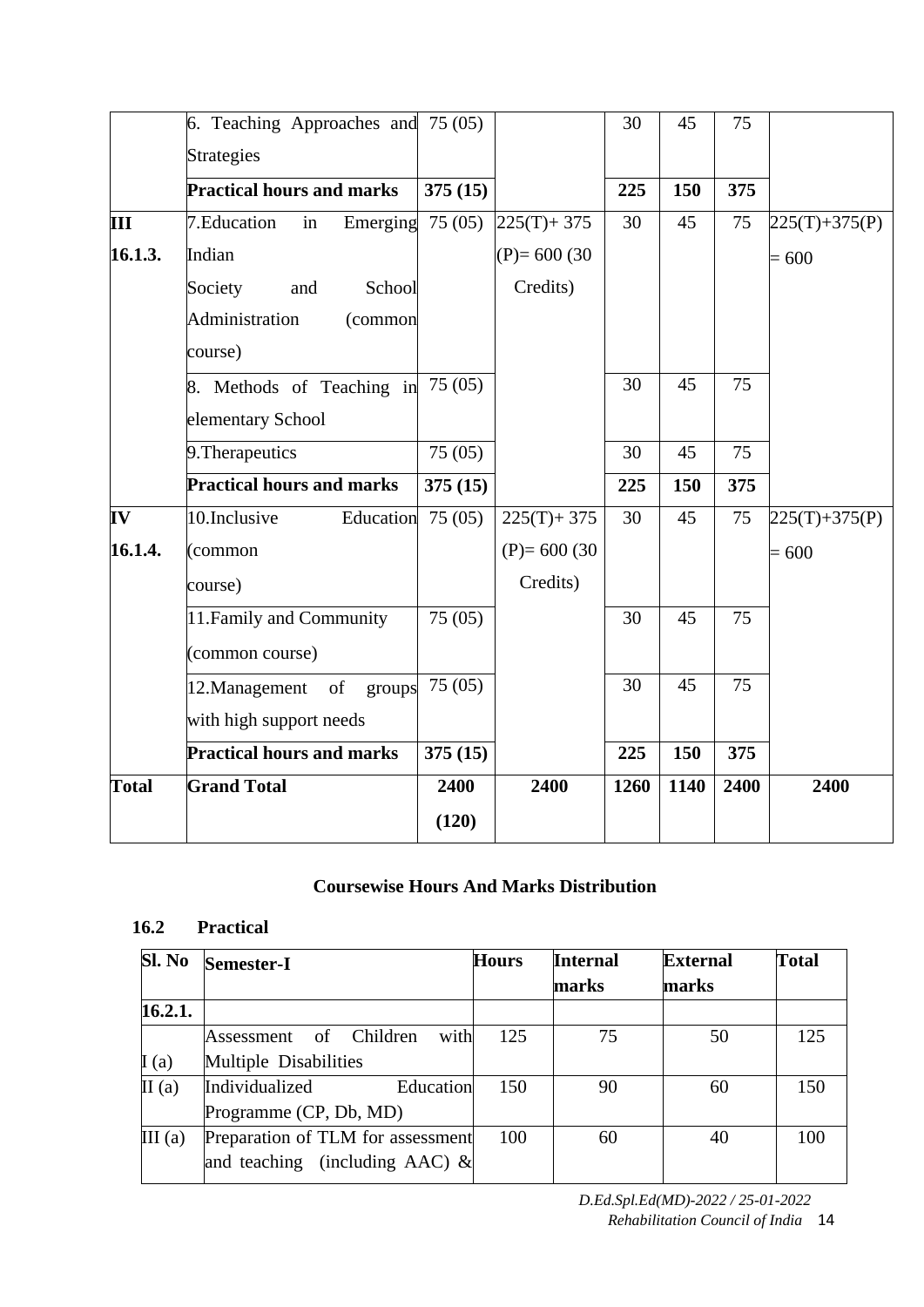|                    | information and<br>communication                                                     |     |     |     |     |
|--------------------|--------------------------------------------------------------------------------------|-----|-----|-----|-----|
|                    | technology (ICT)                                                                     |     |     |     |     |
|                    | <b>Total</b>                                                                         | 375 | 225 | 150 | 375 |
| 16.2.2.            | Semester-II                                                                          |     |     |     |     |
| I(b)               | Group Teaching - Special schools<br>CP, Db, MD                                       | 150 | 90  | 60  | 150 |
| II(b)              | Group Teaching - Resource room<br>setting, (Orientation & Mobility)                  | 150 | 90  | 60  | 150 |
|                    | Sign Language<br><b>Braille</b>                                                      |     |     |     |     |
| III(b)             | Incorporation of technology<br>and<br>TLM in different settings                      | 75  | 45  | 30  | 75  |
|                    | <b>Total</b>                                                                         | 375 | 225 | 150 | 375 |
| 16.2.3.            | <b>Semester-III</b>                                                                  |     |     |     |     |
| I(c)               | Teaching in Regular / Inclusive<br>School - all subjects_                            | 150 | 90  | 60  | 150 |
| II(c)              | Behavioural<br>Therapeutics<br>and<br>support                                        | 150 | 90  | 60  | 150 |
| III <sub>(c)</sub> | Development of teaching Learning<br>materials Using ICT                              | 75  | 45  | 30  | 75  |
|                    | <b>Total</b>                                                                         | 375 | 225 | 150 | 375 |
| 16.2.4.            | <b>Semester-IV</b>                                                                   |     |     |     |     |
| I(d)               | Inclusive Practices using<br><b>UDL</b><br>Principles                                | 150 | 90  | 60  | 150 |
| II(d)              | Working with groups of people<br>with high support needs and severe<br>disabilities. | 150 | 90  | 60  | 150 |
| III(d)             | Project                                                                              | 75  | 45  | 30  | 75  |
|                    |                                                                                      | 375 | 225 | 150 | 375 |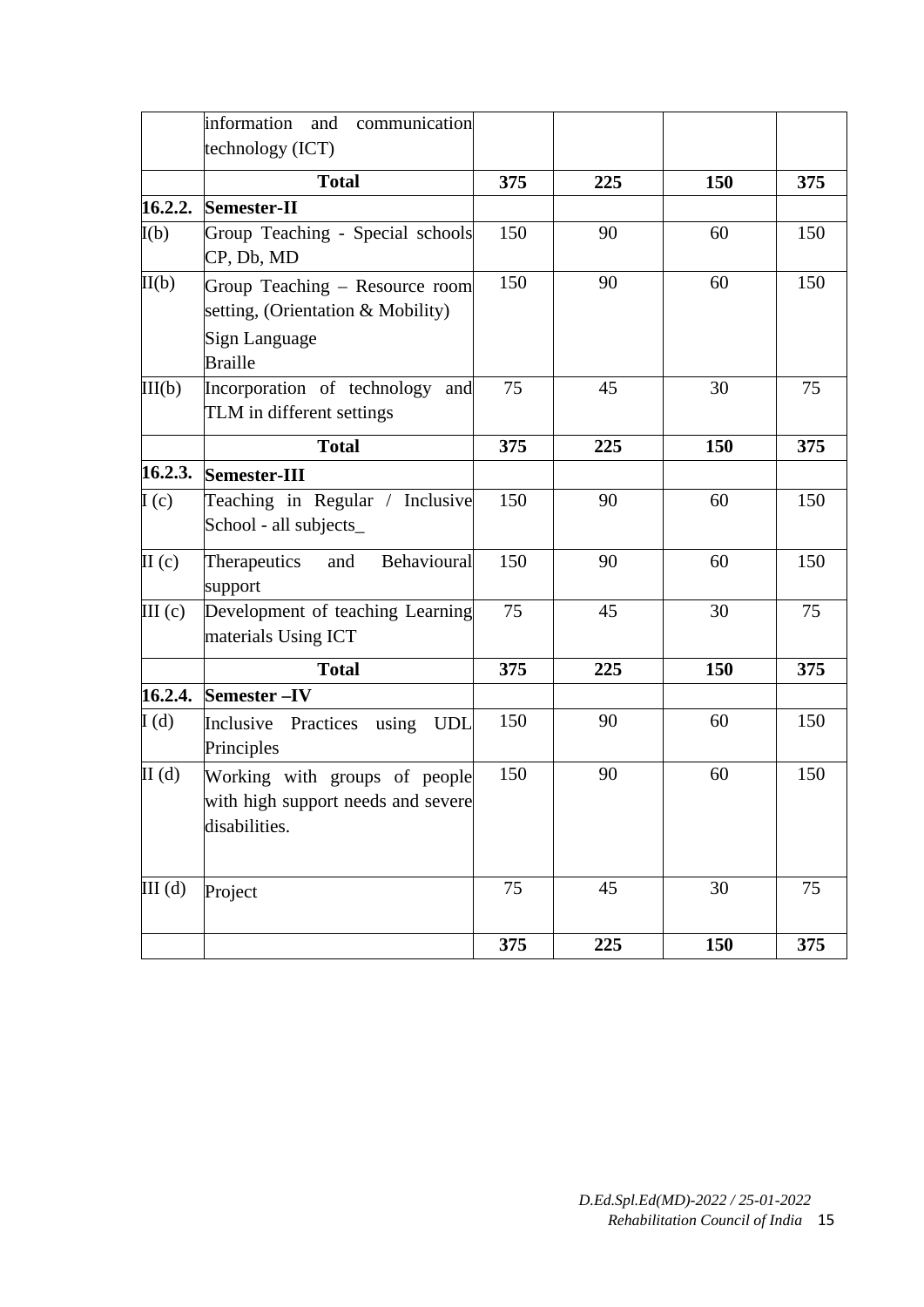## **COURSE - I INTRODUCTION TO DISABILITIES**

#### **Total Marks: 75 Total hours: 75**

#### **Learning Outcomes:**

#### **On the completion of this Course, the Student-teachers will be able to:**

- Explain the historical perspectives and paradigm shift in the models of disability
- Demonstrate knowledge about various causes and preventive aspects about different disabilities.
- Describe the Educational needs, implications and challenges in the management of various types of disability
- Describe and analyze the importance of early identification and intervention of children with disabilities and twice exceptional children.
- Explain the importance of different agencies in human resource development

#### **Course Content:**

#### **Unit 1: Understanding Disability**

- 1.1 Historical perspectives of Disability National and International & Models of Disability;
- 1.2 Concept, Meaning and Definition Handicap, Impairment, Disability, activity limitation, Habilitation and Rehabilitation;
- 1.3 Definition, categories (Benchmark Disabilities) & the legal provisions for PWDs in India;
- 1.4 An overview of Causes, Prevention, prevalence & demographic profile of disability: National and Global;
- 1.5 Concept, meaning and importance of cross disability approach and interventions;

## **Unit 2: Definition, Causes & Prevention, Types, Educational Implication, and Management**

- 2.1 Locomotor Disability-Poliomyelitis, Cerebral Palsy/Muscular Dystrophy;
- 2.2 Visual Impairment-Blindness and Low Vision;
- 2.3 Hearing Impairment-Deafness and Hard of Hearing;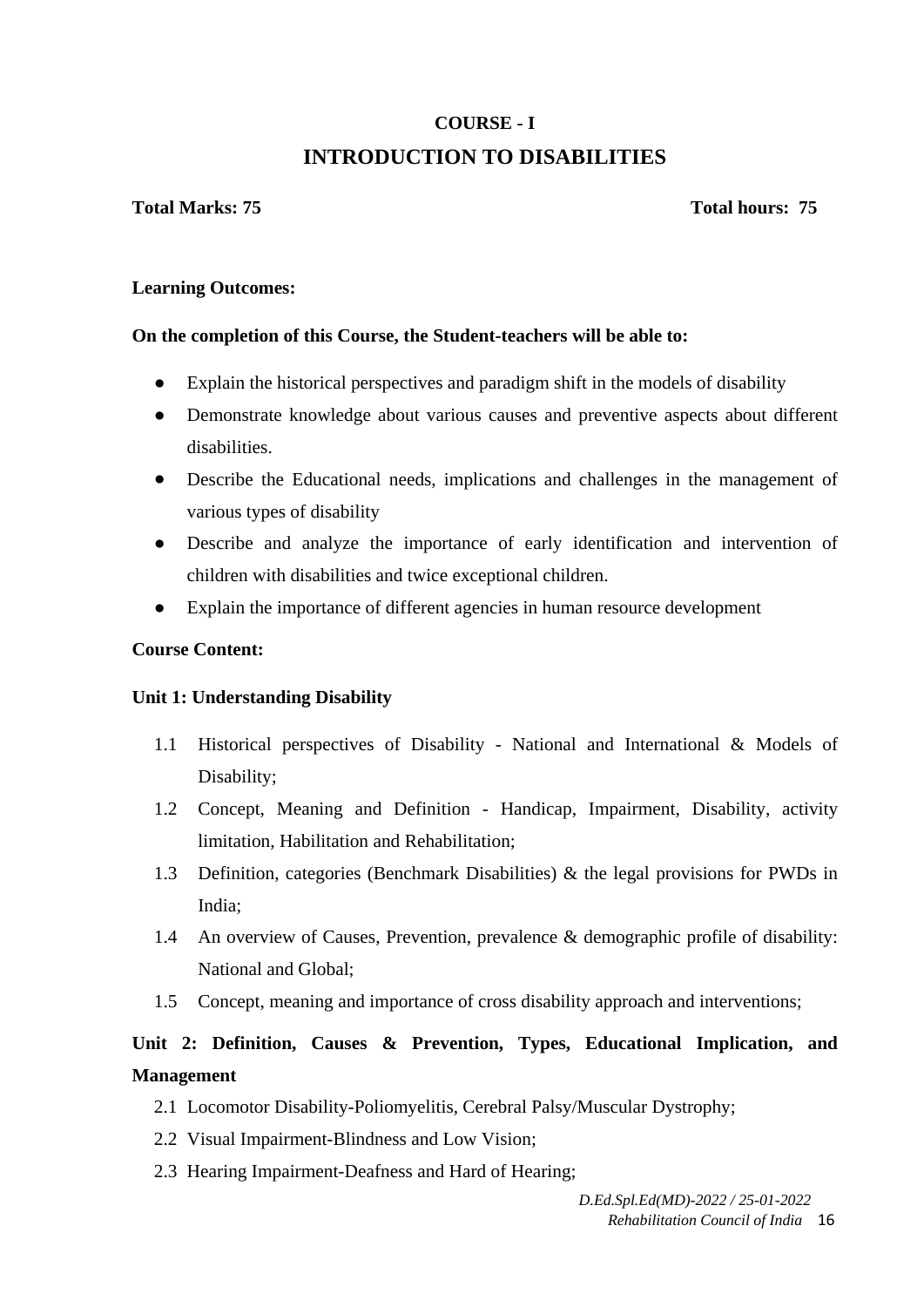- 2.4 Speech and language Disorder;
- 2.5 Deafblindness and multiple disabilities;

## **Unit 3: Definition, Causes & Preventive measures, Types, Educational Implications, and Management**

- 3.1. Intellectual Disability;
- 3.2. Specific Learning Disabilities;
- 3.3. Autism Spectrum Disorder;
- 3.4. Mental Illness,
- 3.5. Chronic Neurological conditions and Blood Disorders;

#### **Unit 4: Early Identification and Intervention:**

- 4.1. Concept, need, importance and domains of early identification and Intervention;
- 4.2. Organising Cross Disability Early Intervention services;
- 4.3. Screening and referral;
- 4.4. Role of parents, community, ECCE and other stakeholders in early intervention as per RPD- 2016 and NEP 2020;
- 4.5. Models of early intervention- (home-based, center-based, hospital-based, combination) with reference to transition from home to school;

#### **Unit 5: Human Resource in Disability Sector:**

- 5.1 Human resource development in disability sector Current status, Needs, Issues and the importance of working within an ethical framework;
- 5.2 Role of international bodies (International Disability Alliance (IDA) UNESCO, UNICEF UNDP, WHO) in Disability Rehabilitation Services;
- 5.3 International conventions and Policies such as UNCRPD, MDGs and SDGs;
- 5.4 Role of National Institutes (AYJNISHD, ISLRTC, NIEPID, NIEPMD, NIEPVD, NILD, NIMHR, PDUNIPPD, SVNIRTAR) in Disability Rehabilitation Services;
- 5.5 Role of Information and Communication Technology (ICT) in disability inclusive services and development programmes;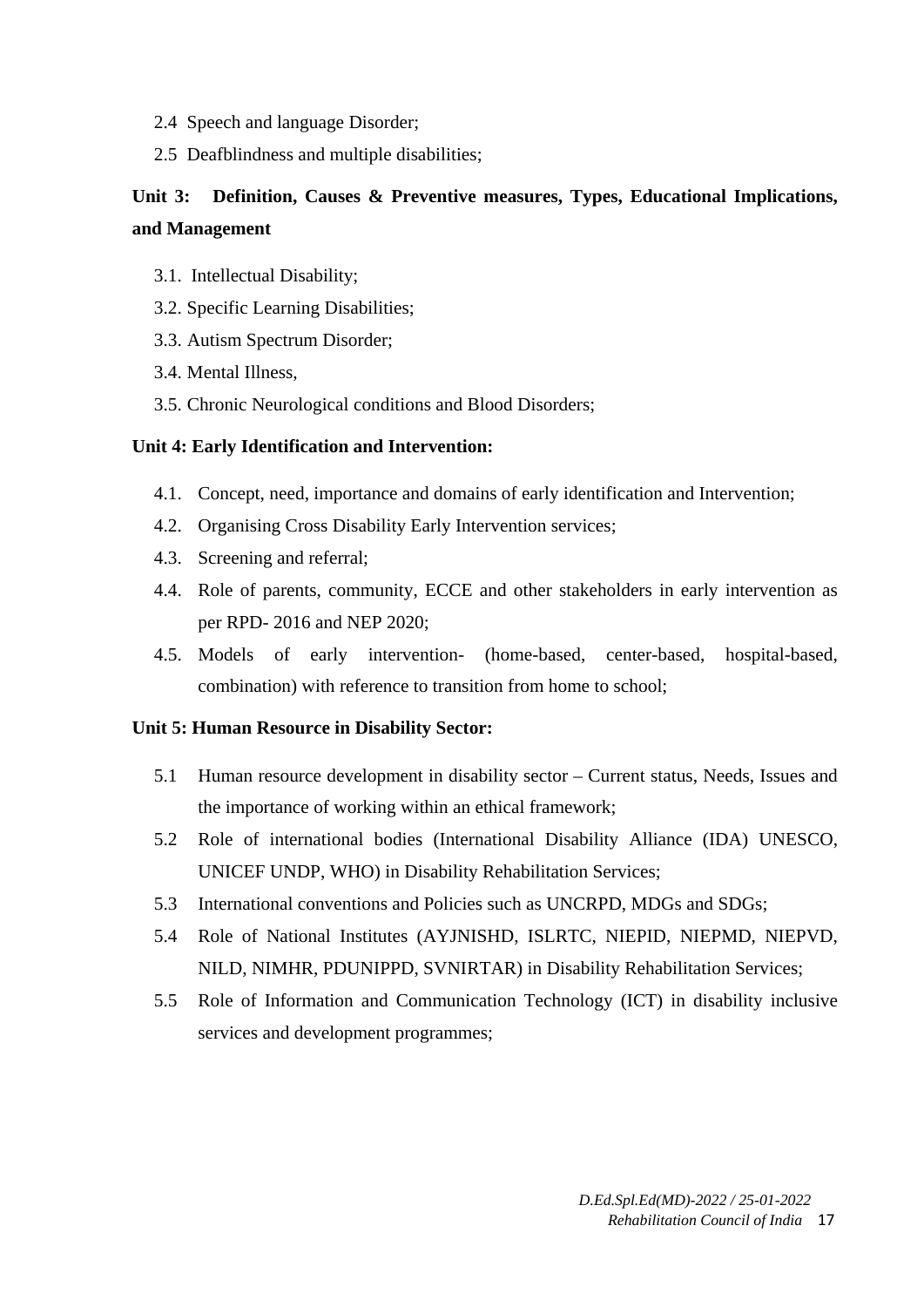#### **Suggested Readings:**

- Abhi-Prerna (n.d.) Screening and identification. Ahmedabad, India: Sense International (India), Resource and Information Unit on Deaf blindness.
- Agrawal, A., Shukla, D. (2006). Handbook of Neuro-Rehabilitation. (1st Ed.). Hyderabad, Paras Medical Publication.
- Ashman, A. & Elkins, J. (Ed.). (2009). Education for Inclusion and Diversity. French's Forest: Pearson Education Australia
- Bala, J.M., Rao, D.B., (2012). Hearing Impaired Student, (2nd Ed.). New Delhi, Discovery Publishing House.
- Banerjee, G. (2004). Legal Rights of Persons with Disabilities. New Delhi, India: Rehabilitation Council of India
- Fox, A. M. (2005). An introduction to neuro-developmental disorders of children. New Delhi: The National Trust
- Gense, M. &Gense, D. (2005). Autism spectrum disorders and visual impairment. New York: AFB Press
- GOI. (2016). The Rights of Persons with Disabilities Act, 2016. New Delhi: Commercial Law Publishers (India Pvt. Ltd
- Hinchcliffe, A. (2003). Children with cerebral palsy: A manual for therapists, parents and community workers. New Delhi, India: Vista.
- Huebner, K. M., Prickett, J. G., Welch, T. R., &Joffee, E. (Eds.). (1995). Hand in hand: Essentials of communication and orientation and mobility for your students who are deaf-blind (Vol. 1). New York: AFB Press.
- Kusuma, A., Reddy, L., Ramar, R., (2000). Education of Children with Special Needs, (1st Ed.). New Delhi, Discovery Publishing House.
- Lim, Levan & Quah, M.M. (2004). Educating Learners with diverse abilities. Singapore: McGraw-Hill Education Asia.
- Miles, B., & Riggio, M. (Eds.). (1999). Remarkable conversations: A guide to developing meaningful communication with children and young adults who are deafblind. Watertown, MA: Perkins School for the Blind.
- Narsimhan, M.C. & Mukherjee, A. K. (1986). Disability: A continuing Challenge, New Delhi: Willy Eastern Limited
- Rao, D.B., Kumari, A.R., Sundari, S.R., (2004) Deaf Education, (1st Ed.). New Delhi, Sonali Publication.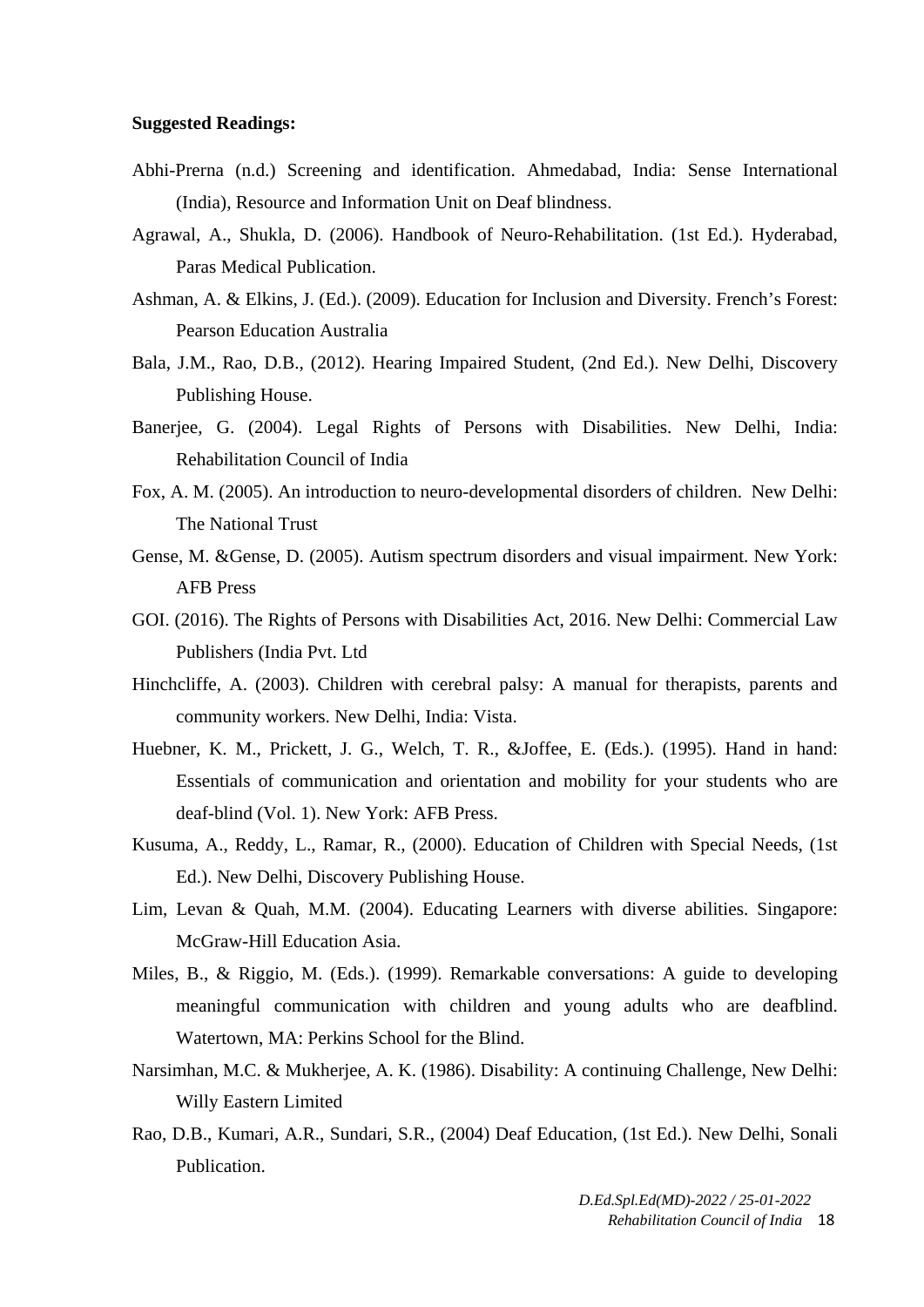- Rozario, J., Karanth, P., (2003). Learning Disability in India: Willing the Mind to Learn, (1st Ed.). New Delhi, Saga Publications India Pvt. Ltd.
- Sense International India. (2014). Handbook on Deafblindness. Ahmedabad: Sense International India.
- Sharma, H. &Sobti, T (2018). An Introduction to Sustainable Development Goals. Asia: PEP
- Sharma, M.C. & Sharma, A.K. (Eds). (2004). Discrimination based on sex, caste, religion and Disability: Addressing through educational challenges. New Delhi: NCTE
- Singh, D., (2014). Disability and Special Needs-Dimensions and Perspectives (1st Ed.). New Delhi: Kanishka Publication.
- Singh, J.P., Dash, M.K. (2006). Disability Development of India Rehabilitation Council of India, (2nd Ed.). New Delhi: Kanishka Publication.
- United Nations Educational, Scientific, and Cultural Organization. (n.d.). It's about ability: An explanation of the Convention on the Rights of Persons with Disabilities. Geneva, Switzerland: UNESCO
- Werner, D., Alkazi, R., Mirchandani, V. (1994). Disabled Village Children, (1st Ed.). New Delhi. Voluntary Health Association of India.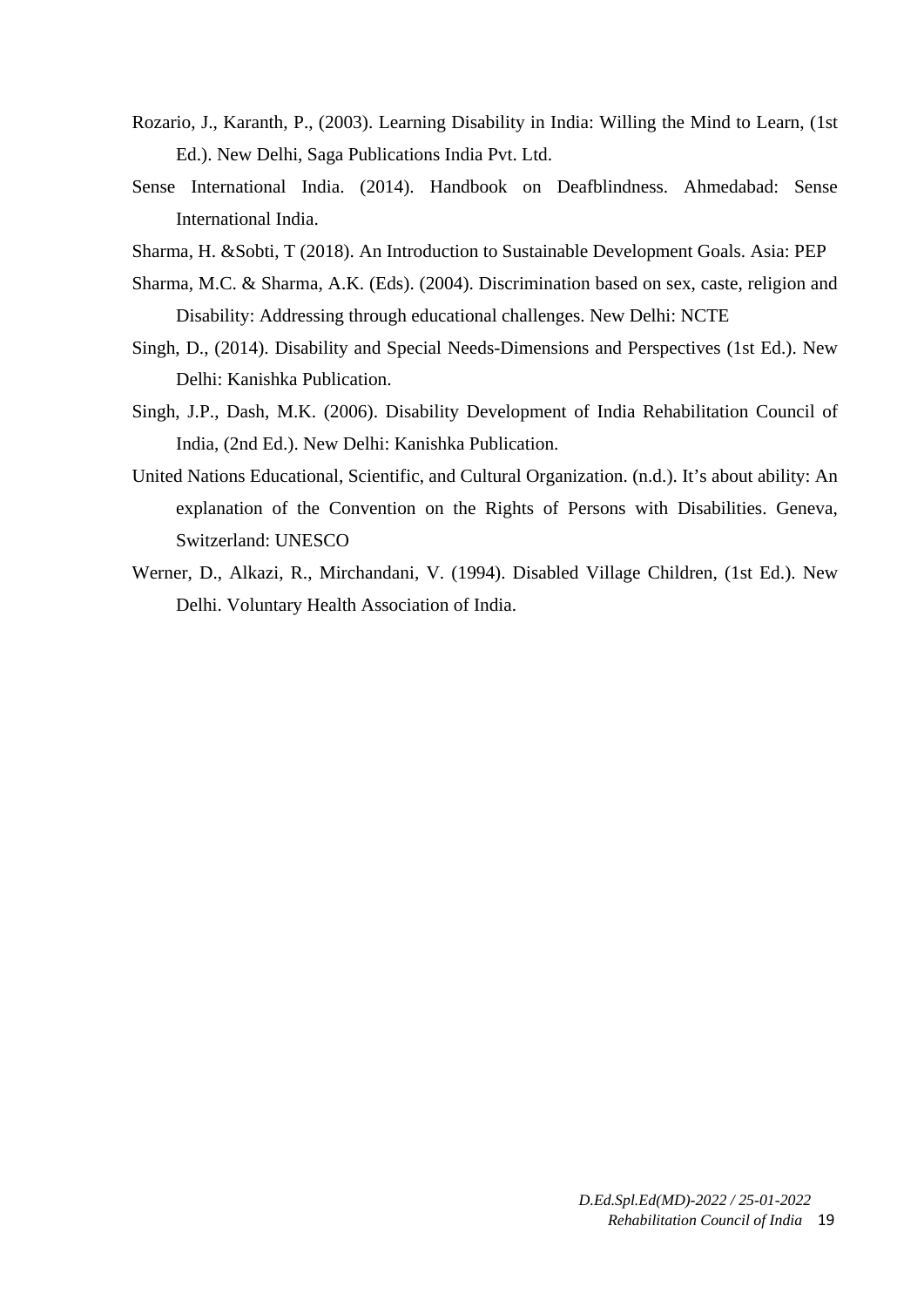#### **COURSE - II**

#### **CHARACTERISTICS OF CHILDREN WITH MULTIPLE DISABILITIES**

#### **Total Marks: 75 Total Hours: 75**

#### **Learning Outcomes:**

#### **On the completion of this course, the student teachers will be able to:**

- Explain general concept of multiple disabilities
- Demonstrate understanding of learning characteristics of students with multiple disabilities in general.
- Illustrate the learning characteristics of students with Cerebral palsy.
- Describe the learning characteristics of students with Deafblindness.
- Explain the learning characteristics of students with Multiple Disabilities.

#### **Course Content**

#### **Unit 1: Concept of Multiple Disabilities**

- 1.1. Definition and manifestations of Multiple Disabilities cognitive motor, neurobehavioral, neuro-anatomical and neuro-physiological, global developmental delays - meaning and concept.
- 1.2. Early symptoms of Multiple Disabilities and risk factors.
- 1.3. Early identification and referral for intervention and support services.
- 1.4. Advantages of early detection and intervention of children with Multiple Disabilities.
- 1.5. Educational avenues for children with Multiple Disabilities.

#### **Unit 2: Learning characteristics of students with Multiple Disabilities**

- 2.1. Concept and meaning of learning characteristics.
- 2.2. Varied types of learners e.g., Visual learners, Auditory learners, Tactile/Kinaesthetic Learners.
- 2.3. Basic principles in identifying the learning styles for planning instructional Programme.
- 2.4. Concept of Multiple Intelligence and Learning styles of students with Multiple Disabilities.
- 2.5. Role of learning styles in evaluation of students with Multiple Disabilities.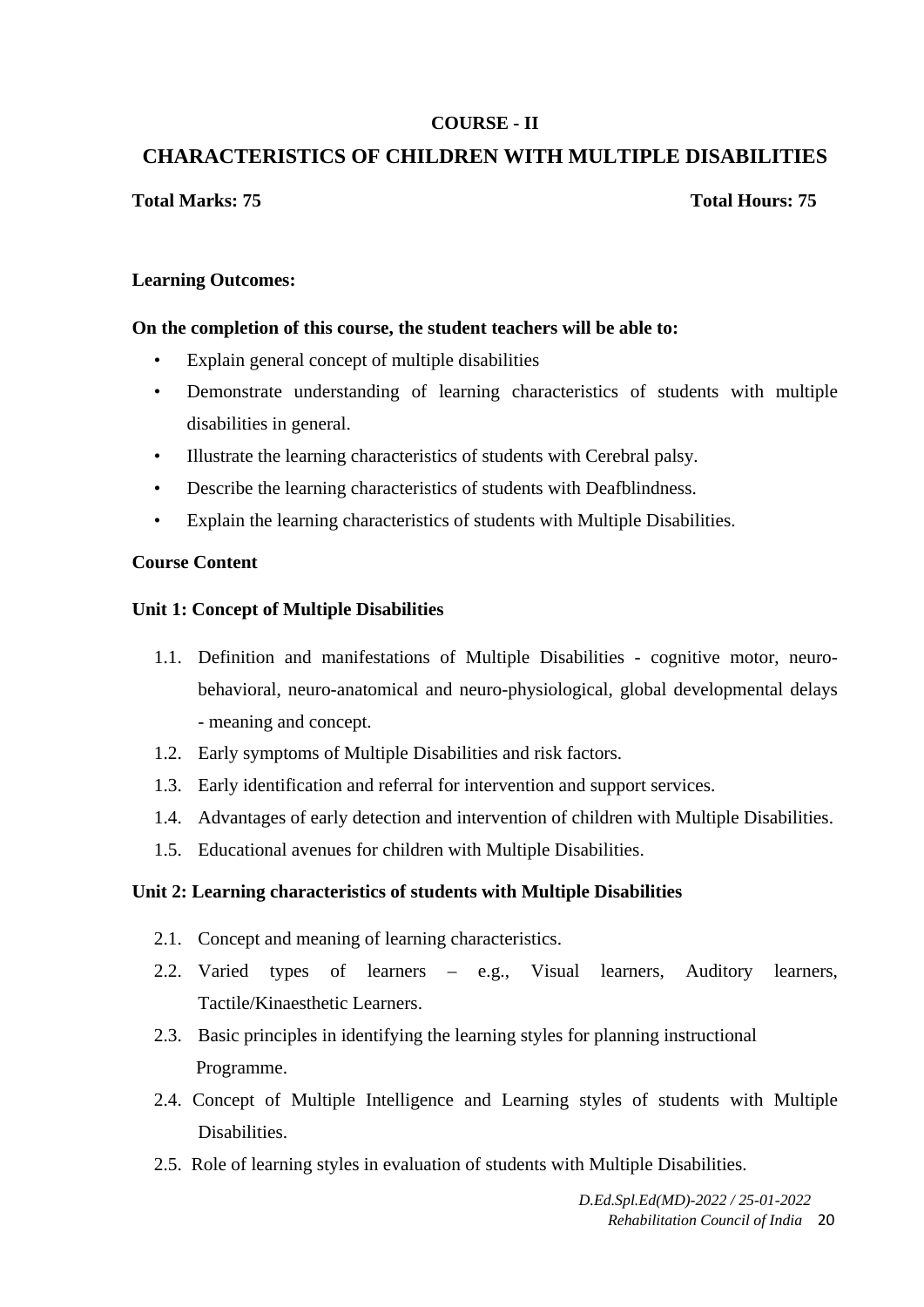#### **Unit 3: Learning characteristics of students with Cerebral Palsy**

- 3.1. Introduction to CP (concept, aetiology, prevalence, incidence, historical perspective cultural perspective, myths, recent trends and updates)
- 3.2. Understanding the types of Cerebral Palsy (motor type, topographical distribution).
- 3.3. Understanding the primary conditions of impaired motor control (Gross, Fine and oro-motor control), impaired motor coordination, muscle tone, balance and posture.
- 3.4. Understanding secondary and associated conditions difficulty feeding & swallowing, poor/inadequate nutrition, respiratory issues, intellectual impairment, vision loss, hearing loss, epileptic seizures.
- 3.5. Learning Characteristics of children with Cerebral Palsy with needs related to attention, memory, sensory-motor perception, language/communication, cognition, and /specific learning difficulties, and other occurring conditions across ages and disabilities.

#### **Unit 4: Learning characteristics of students with Deafblindness**

- 4.1 Basic understanding of Deafblindness, definition, meaning and description, (concept, aetiology, prevalence, incidence, historical perspective cultural perspective, myths, recent trends and updates)
- 4.2 Classification of Deafblindness based on age of onset, degree of losses,
- 4.3 Different Syndromes leading to Deafblindness
- 4.4 Impact of Deafblindness on communication, mobility, social relationships and on all learning and various learning styles of children.
- 4.5 Communication challenges-Different modes of communication and different ways to develop effective communication, Communication basis of challenging behaviours.

#### **Unit 5: Learning Characteristics of Students with Multiple Disabilities**

- 5.1 Learning characteristics of children with Multiple Disabilities with the combination of intellectual impairment: - sensory impairment, ASD, Loco-motor impairment, any other disability
- 5.2 Learning characteristics of children with Multiple Disabilities with the combination of Loco-motor impairment:-ASD, sensory impairment, any other disability.
- 5.3 Learning characteristics of children with Multiple Disabilities with the combination of ASD: - sensory impairment, any other disability.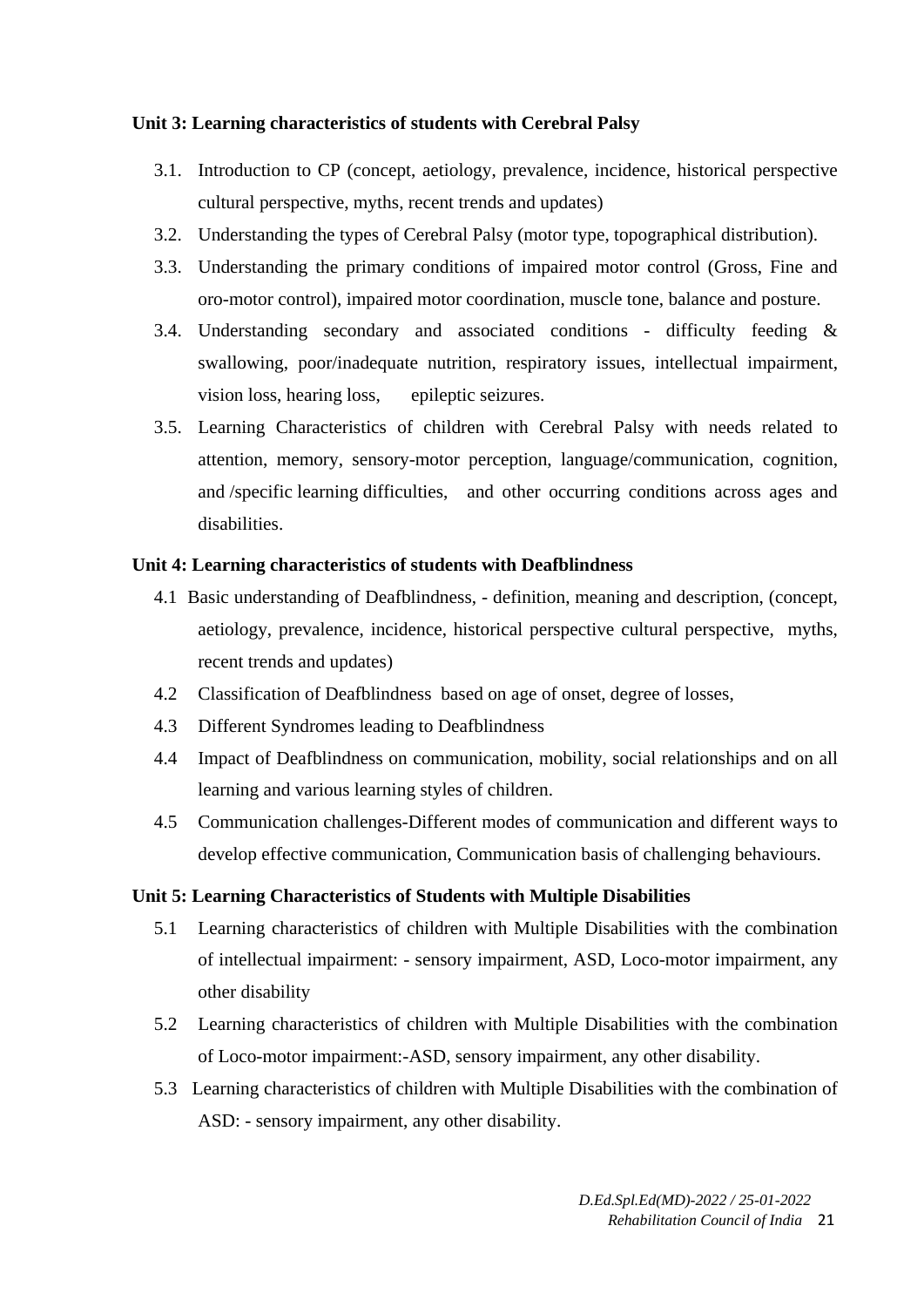- 5.4 Learning Characteristics of Students with Blood disorder (Haemophilia, Thalassemia, Sickle Cell Disease) with other combinations.
- 5.5. Learning Characteristics of Students with chronic neurological conditions with other combinations.

#### **Suggested Readings:**

- Alsop, L (2002) Understanding Deafblindness: Issues, Perspectives, and Strategies. Hope, Inc
- A Resource Manual for Understanding and Interacting with Infants, Toddlers and Preschool Age Children with Deaf-Blindness(1993). Ski-Hi Institute. HOPE Publishing.
- Bender, W. (2008). Multiple Disabilities: Characteristics, Identification, and Teaching Strategies. Pearson/Allyn and Bacon
- Chou KL. Diagnosis and differential diagnosis of Parkinson disease. https://www.uptodate.com/contents/search. Accessed May 26, 2020.
- Cogher, L, Savage, E. & Smith, M. (1992) Cerebral Palsy: The Child and Young Person. London, Chapman & Hall.
- Dormans, J., & Pellegrino, L. (Eds.). (1998). Caring for children with cerebral palsy: A team approach. Baltimore, MD: Paul H. Brookes Publishing Co.
- Education of children with Deafblindness and Additional Disabilities Source book for Master Trainers – National Institute for the Mentally Handicapped, Secunderabad, India.
- Griffith, M. (2018). Developmental disabilities: A simple guide for service providers.
- Hinchcliffe A, (2007). Children with Cerebral Palsy: A Manual for Therapists, Parents and Community Workers, Sage Publications India Pvt Ltd.
- Fox, M. An introduction to Neuro developmental disorders in Children, The National Trust
- Narayan, J., Srinivas, N. C. (2007). Educating Children with Deafblind, NIMH,Secunderabad
- Miles, B. & Riggio, M., (Eds.). (1999).Remarkable Conversations- A guide to developing meaningful communication with children and adults who are deafblind. Perkins School for the Blind, USA.
- Rehabilitation Council of India (2008). Multiple Disabilities, nature & needs-Kanishka Publishers.
- Rojahn, J,Mulick, J.A, Jacobson, J.W (1990). Hand book of Developmental disabilities. New York: Springer.
- *D.Ed.Spl.Ed(MD)-2022 / 25-01-2022*  R Pogrund, D Sewell, et al. (2012) TAPS: Teaching age-appropriate purposeful skills: An orientation and mobility curriculum for students with visual impairments. Texas School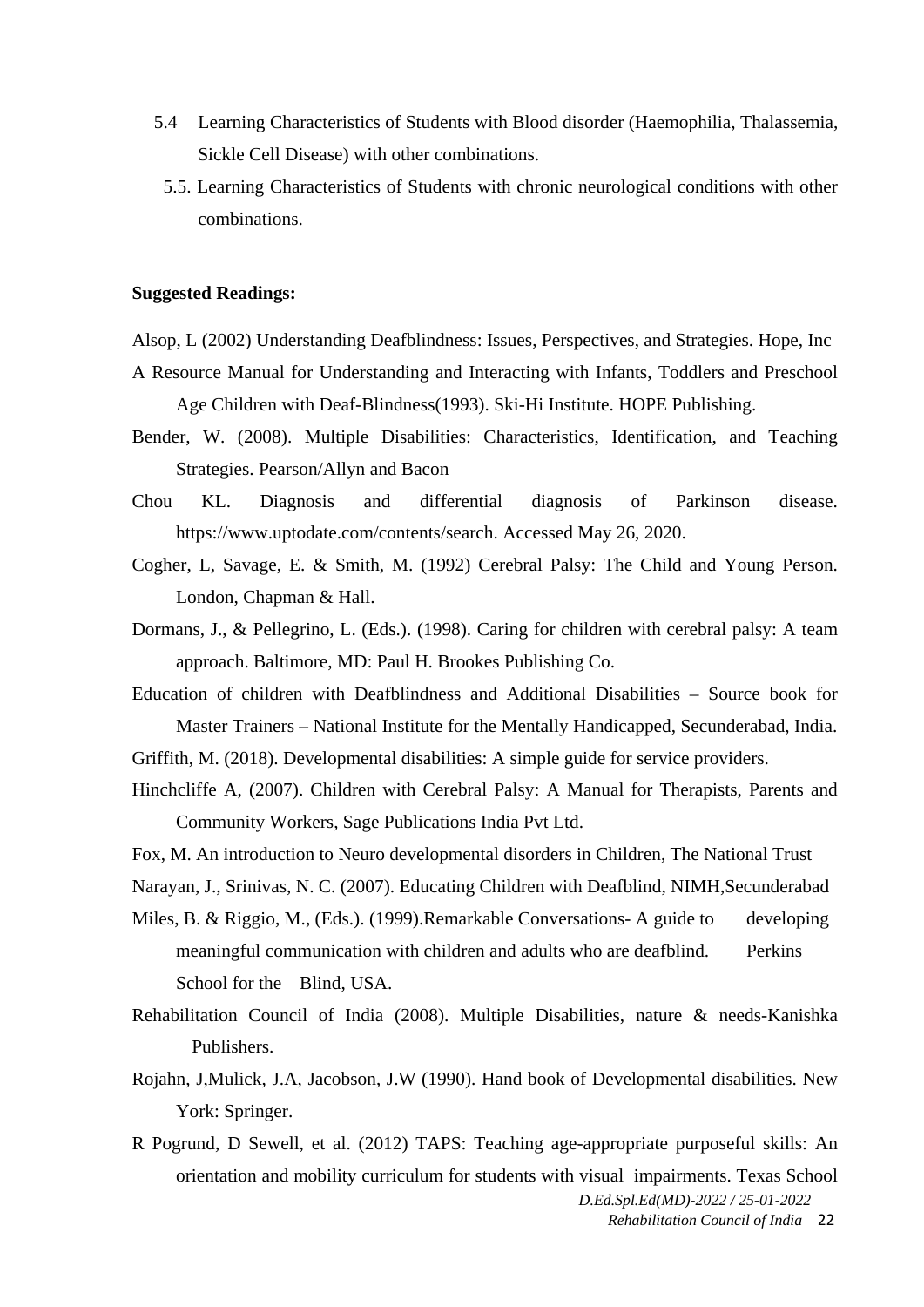for the Blind and Visually Impaired. Austin.

- Sense International India. (2014). Handbook on Deafblindness. Ahmedabad: Sense International India.
- Venkatesan, S. (2004). Children with developmental disabilities. New Delhi, India: Sage Publications.
- Verma, P., Panshikar, A., Gupta, Y., Eds (2019). Be the Difference: Equality and Equity in Education. S.R. Publishing House: New Delhi, India.

#### **Suggested web readings:**

https://www.umsl.edu/divisions/optometry/PupilProject/LD.html https://www.cdc.gov/ncbddd/autism/signs.html https://www.aboutkidshealth.ca/article?contentid=1494&language=english https://www.ncbi.nlm.nih.gov/books/NBK332877/ https://www.ninds.nih.gov/Disorders/All-Disorders/Cerebral-Palsy-Information-Page https://www.ucpsc.org/ucpsc-wp/wp-content/uploads/2017/06/cp-understand.pdf http://www.iicpindia.org/PDF/What%20is%20Cerebral%20Palsy.pdf https://www.physio-pedia.com/Hambisela\_Project:\_Cerebral\_Palsy 7 Modules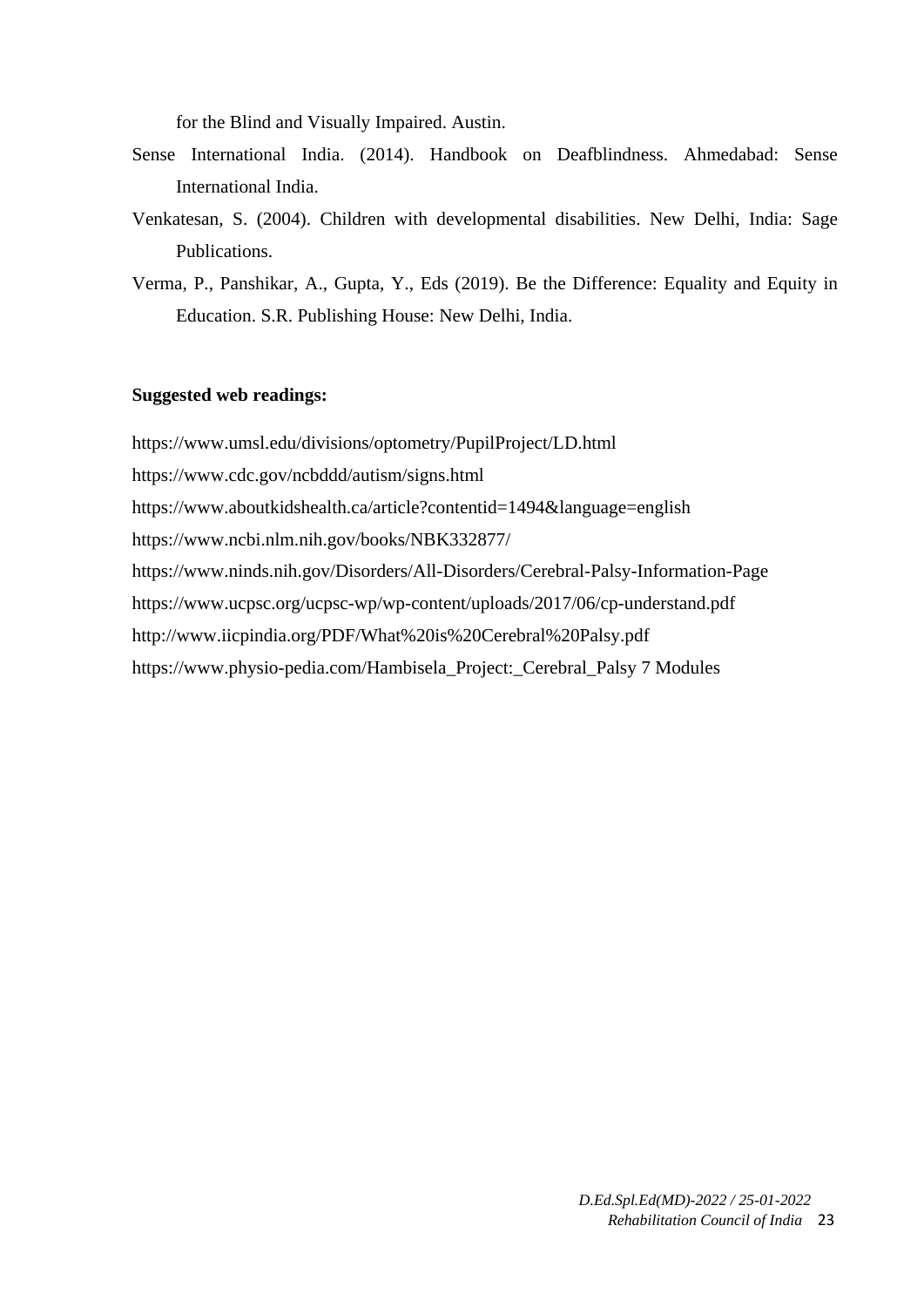#### **COURSE – III**

## **ASSESSMENT OF CHILDREN WITH MULTIPLE DISABILITIES**

#### **Total Marks: 75 Total Hours: 75**

#### **Learning Outcomes:**

#### **On the completion of this course, the student teachers will be able to:**

- Explain the concept of screening, assessment, testing, measurement and evaluation.
- Describe the types of assessment used in educational context, differentiate formal and informal assessment.
- Demonstrate understanding of various assessment tools used for children with multiple disabilities.
- Describe the role of special educator in assessment process.
- Describe the process of assessment of students with CP, Db, MD.

#### **Course Content**

#### **Unit 1: Concept of assessment**

- 1.1. Definition and meaning of screening, assessment, testing, measurement and evaluation.
- 1.2. Assessment for diagnosis and certification intellectual assessment, achievement, aptitude and other psychological assessments.
- 1.3. Developmental assessment and educational assessment entry level, formative and summative assessments.
- 1.4. Formal and informal assessment concept, meaning and role in educational settings. Standardised/Norm referenced tests (NRT), teacher made/informal, Criterion Referenced Testing (CRT) and Learning Media Assessment (LMA).
- 1.5. Points to consider while assessing students with multiple disabilities- primary, secondary with associated conditions and any other challenges.

#### **Unit 2: Role of Special Educator in assessment**

2.1. Screening tools – scope and importance in educational settings and tools used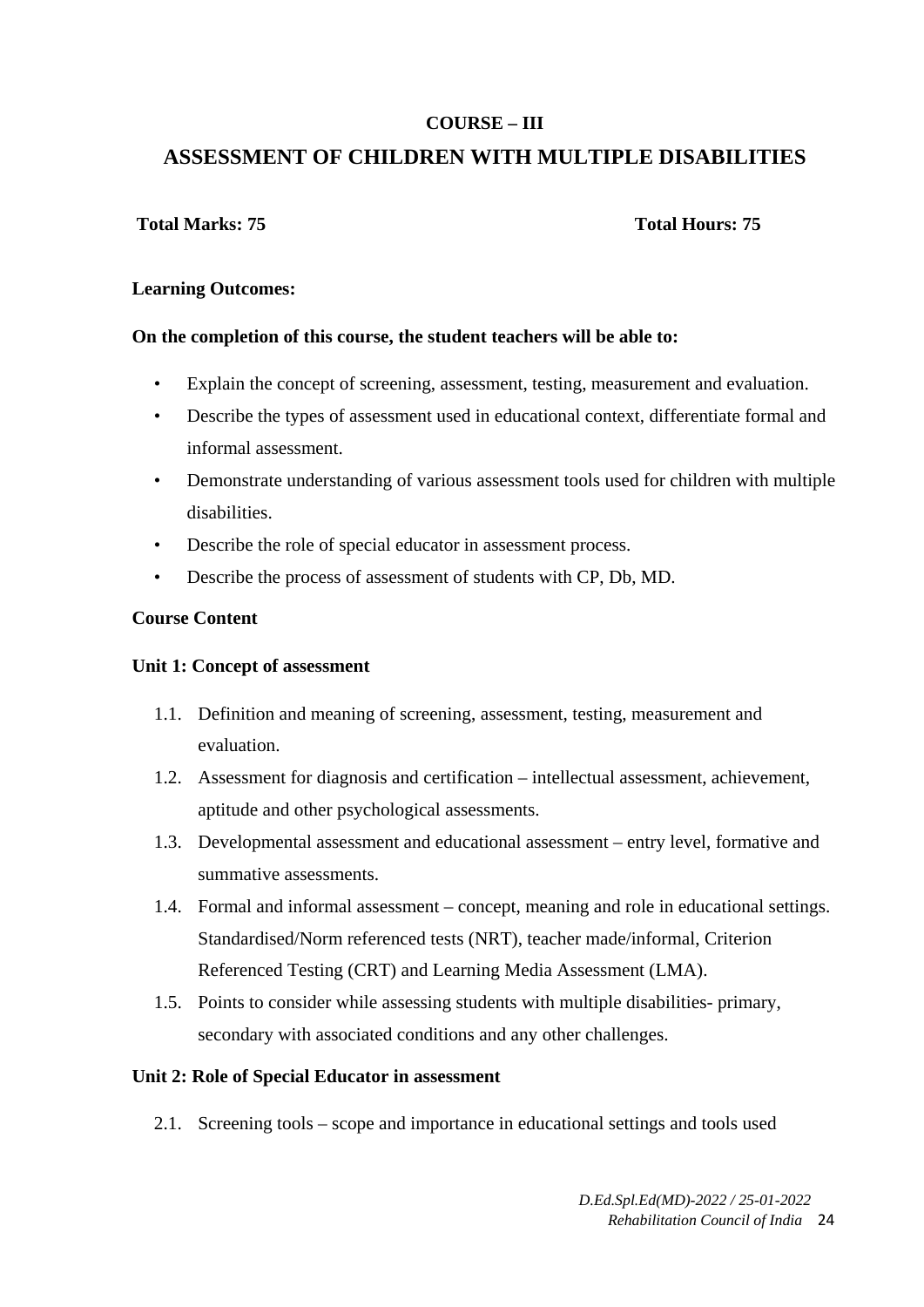- 2.2. Formal assessments carried out by Special Educator curriculum based assessments, educational evaluations, ecological assessment (home, equipment, school, community context/settings) term end evaluations.
- 2.3. Informal assessment carried out by the teachers Assessment for planning Individualised Educational Programmes (IEPs), Teacher made and criterion referenced tests in different curricular domains.
- 2.4. Assessment of students with high support needs/severe disabilities.
- 2.5. Teacher competencies and role of special education teacher in assessment in different settings, engage with a multidisciplinary team which includes parents/caregivers as partners.

#### **Unit 3: Assessment of students with Cerebral Palsy**

- 3.1. Screening and Diagnosis: Criteria and Tools: Overview of Diagnostic Statistical Manual, ICD-10 and International Classification of Functioning (ICF). The Carolina Curriculum for Infants & Toddlers with Special Needs (CCITSN), Developmental Checklists- The Carolina Curriculum for Preschoolers with Special Needs (CCPSN), ABILHANDS-Kids (6-15 years). Screening for Primitive and Retained Primitive Reflexes.
- 3.2 Functional assessments Behavioural, Functional, Adaptive, Educational, Academic, and Ecological (equipment, home, community, equipment modifications).
- 3.3. Assessment of associated conditions (difficulty feeding & swallowing, poor/inadequate nutrition, respiratory issues, intellectual impairment, vision loss, hearing loss, epileptic seizures).
- 3.4. Differential Diagnosis- Muscular Dystrophy, Spinal Cord Injury and Neural Tube Defects.
- 3.5. Documentation of assessment, interpretation and report writing.

#### **Unit 4: Assessment of students with Deafblindness**

- 4.1 Assessing needs across different areas Vision (Structure and function of eye), Hearing **(**structure and function of ear) Communication, Personal, Motor, Social, Orientation and Mobility, Academics, and Behaviour
- 4.2 Challenges in assessment of children with deafblindness and children with vision impairment with additional disabilities
- *D.Ed.Spl.Ed(MD)-2022 / 25-01-2022*  4.3 Strategies to be considered before assessment, during assessment, after assessment (e.g., positioning, materials, environment, persons) and Methods and techniques of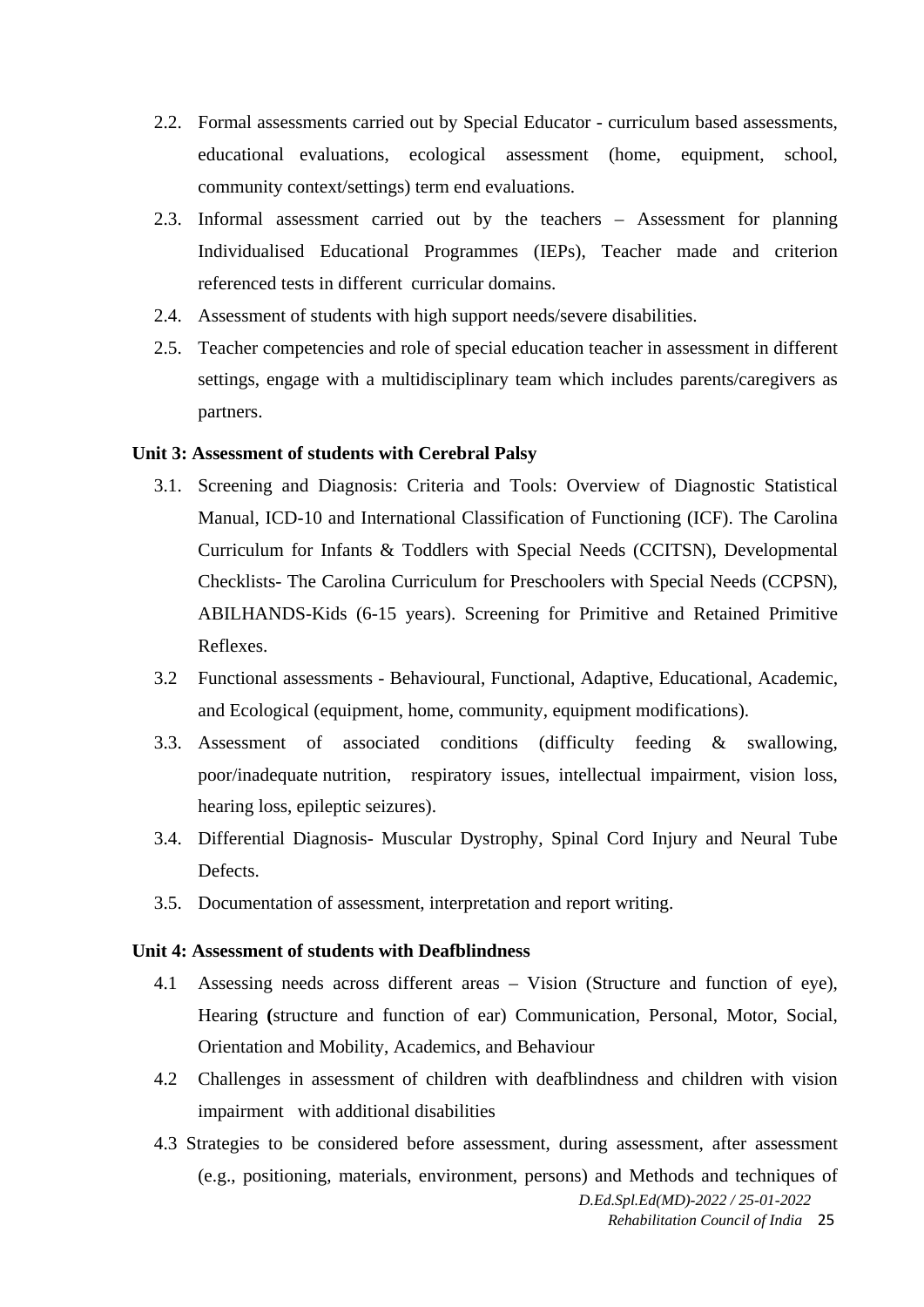observation and recording (e.g., video, notes).

- 4.4 Van Dijk and Robbie Blaha approaches for children with deafblindness
- 4.5 Identifying and assessing delayed development
	- Ecological assessments
	- Callier Azuza scale for assessment
	- Oregon Project Inventory
	- INSITE Model

#### **Unit 5: Assessment of students with Multiple Disabilities**

- 5.1 Introduction to Physical, functional, educational, and ecological assessment.
- 5.2. Developmental Checklists for assessment (Upanayan, Portage, PEP)
- 5.3. Functional assessment for programming and teaching (FACP, FACP-PMR, MDPS, assessment of sensory and motor, Supports Intensity Scale, I-CAN, any other indigenous assessment) - Behavioural Assessment (BASIC-MR) and Curriculum based assessment (GLAD, AARAMBH).
- 5.4 Identification of Learning Styles and Strategies- Assessment of associated conditions.
- 5.5. Role of Multidisciplinary, Interdisciplinary and Trans disciplinary approach to assessment, referral agencies, linkages, networking and documentation.

#### **Suggested Readings:**

- Baine, D. (1988). Handicapped Children in Developing Countries, Assessment, Curriculum Instruction. Alberta: University of Alberta.
- Bhandari R., Narayan J. (ed) 2009 Creating Learning Opportunities-A step by step guide to teaching students with Vision Impairment and additional disabilities, including Deafblindness
- Stillman, R., & Battle, C. (1985). Callier-Azusa Scale (H):Scales for the Assessment of Communicative Abilities. Callier Center for Communication Disorders, University of Texas at Dallas.
- Cooper, J., &Heron, T., &Heward, W. (2020). Applied Behavior Analysis. Pearson Publications.
- David W. (1998). Teaching and Learning in the Early Years. London and New York: Routledge.

*D.Ed.Spl.Ed(MD)-2022 / 25-01-2022 Rehabilitation Council of India* 26 Huebner, K. M., Prickett, J. G., Welch, T. R., &Joffee, E. (Eds.). (1995). Hand in hand: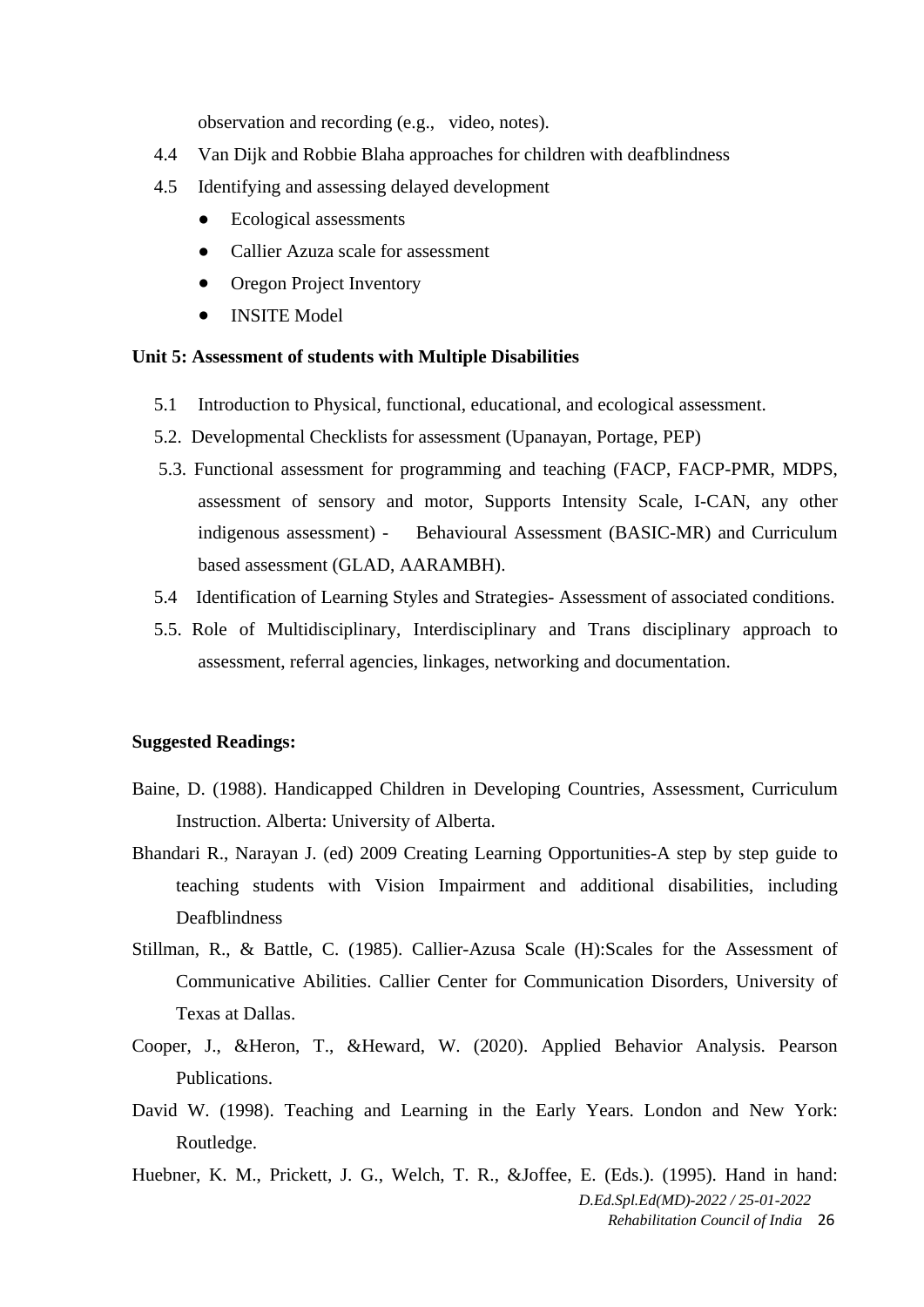Essentials of communication and orientation and mobility for your students who are deaf-blind. (Vol. 1). New York: AFB Press.

- Longhorn, L. (2010). A Sensory Approach for very special people: a practical approach to curriculum planning. Souvenir Press Ltd.
- Kamen, D. S., Davies, S. J., Kahn, L. E., Nollman, D. S., & Perrault, S. (n.d.). I.C.A.N.: A functional skills assessment of the deafblind. Watertown, MA: Perkins School for the Blind.1995.
- Koenig, Alan J.; Holbrook, M. Cay. (1995) Learning media assessment of Students With Visual Impairment.Texas School for the Blind and Visually Impaired, Austin.
- King-Sears, H.E. (1994).Curriculum based Assessment in Special Education. San Diego Singular Publishing Group.
- Learning through doing- A manual for parents and caregivers of children who are visually impaired with additional disabilities. BPA and NIVH, Dehradun, 2002.
- Longone, J. (1990). Teaching Retarded Learners Curriculum and Methods for Improving Instruction. Boston: Allyn and Bacon.
- Learning through doing- A manual for parents and caregivers of children who are visually impaired with additional disabilities. BPA and NIVH, Dehradun, 2002.
- Panteliadis, P.C. (2018), Cerebral Palsy a multidisciplinary approach. Springer Publications.
- Rowland, C (ed.). (2009).Assessing Communication and Learning in Young Children Who are Deafblind or Who Have Multiple Disabilities. Design to Learn Projects of Oregon Health & Science University.
- Sense International India. (2016). Screening and Assessment Formats for Children with Deafblindness and Multi-Sensory Impairments. Ahmedabad: Sense International India
- The Oregon Project for preschool children who are blind or visually impaired,(2007) Publication Medford, Oregon : Southern Oregon Education Service District.
- Overton, T.(1992). Assessment in Special Education An Applied Approach. New York: McMillan International Edition
- Rosenbaum, L. P., &Rosenbloom. L., (2012). From Diagnosis to Adult Life, Mac Keith Press, United Kingdom.
- Van Dijk, J. (1986). An educational curriculum for deafblind multi-handicapped persons.

#### **Assessment tools:**

- Children's Hand Use Questionnaire, (3-8 years) or (6-18 year)-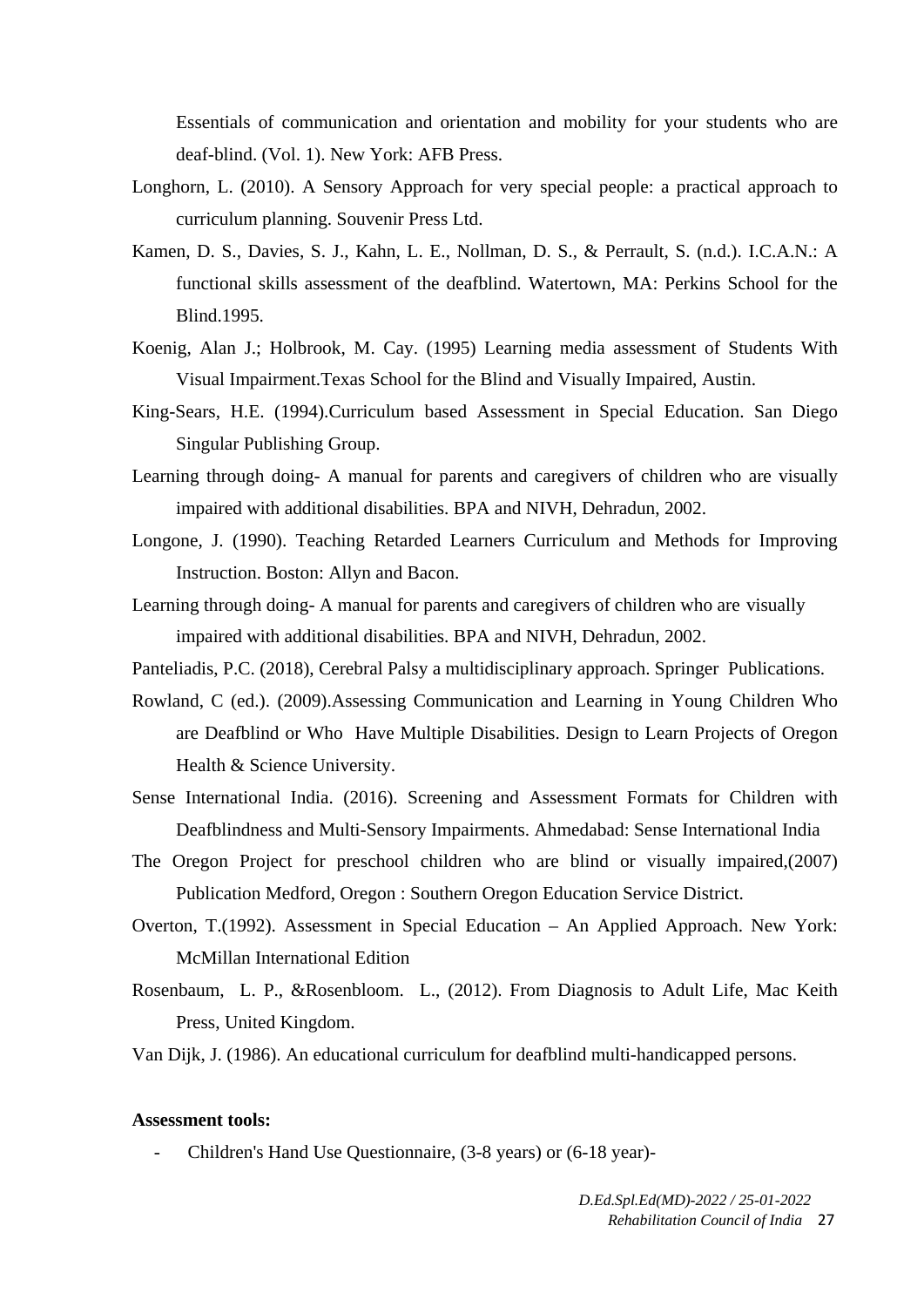https://www.cheq.se/miniquestionnaire

- Goal Attainment Scale (GAS)
- Jayanthi, N (2003)., Grade Level Assessment Device, NIMH.
- J. Krishnaswamy. (1992). The UPANAYAN Early intervention programme. Madras: MNC.
- Jeyachandaran, P., & Vimala, V. (2000). Madras Developmental Programming System.Madras: Vijay Human services.,
- M-CHAT R/F: Robins, D., Fein, D., Barton, M. (2009) Modified Checklist for Autism in Toddlers, revises with follow-u (M-CHAT R/F) https://mchatscreen.com/mchat-rf/
- Manual Abilities Classification System (MACS).
- Parents Evaluation of Development Status
- Short Sensory Profile (SSP)
- Quality of Upper Extremity Skills Test (QUEST)
- Communication Function Classification System (CFCS).
- Eating and Drinking Ability Classification System (EDACS)
- Supports Intensity Scale Children's Version™ (SIS-C)™ (2016)

#### **Suggested web readings:**

https://www.cheq.se/miniquestionnaire [APGAR SCORES] https://www.urmc.rochester.edu/childrens-hospital/developmentaldisabilities/conditions/cp.aspx https://www.neurogenbsi.com/assets/frontend/pdf/books/7-Parent-Guide-for-Cerebral-Palsy.pdf https://dsel.education.gov.in/sites/default/files/publication/modulea5.pdf Cerebral Palsy and

Locomotor impairment.

https://niepid.nic.in/disabled\_village\_children.pdf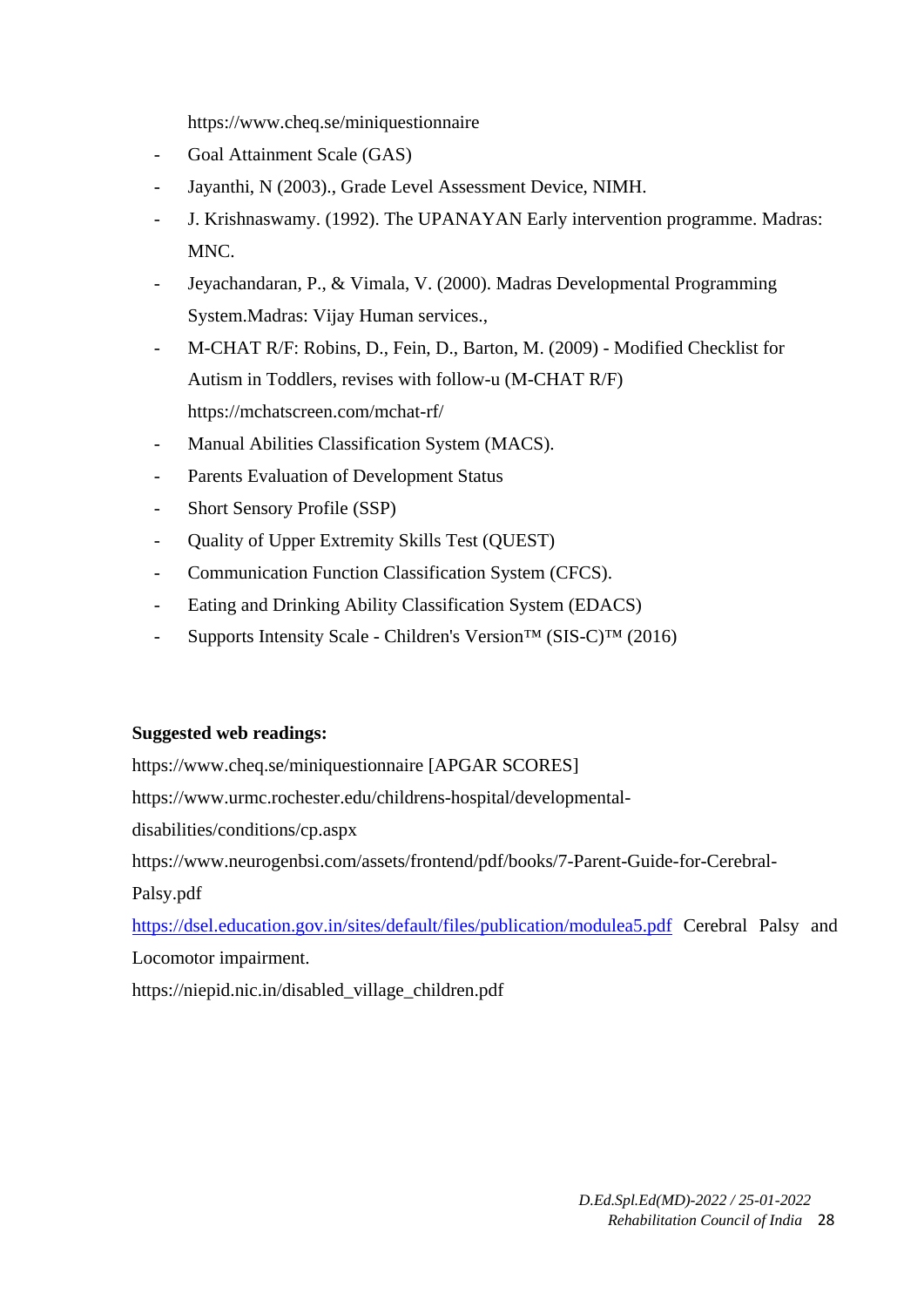#### **PRACTICAL**

#### **COURSE – I (a)**

#### **ASSESSMENT OF CHILDREN MULTIPLE DISABILITIES**

#### **Total Marks: 125 Total Hours: 125**

#### **Learning Outcomes:**

#### **On completion of this course, the student teachers will be able to:**

- Collect background information from the parent/caregiver of the student
- Collect and comprehend the assessment reports of therapeutic and psychological aspects
- Select suitable special educational assessment tools for students with CP, Db and MD.
- Conduct educational assessment and generate comprehensive report

#### **Task of the student trainee:**

- Each student trainee will work **with three students, one each having CP, Db and MD.**
- The student trainee will collect background information and case history in the prescribed format used in the organisation /training institute.
- S/he should interview the parents, caregiver and/or significant others to elicit information.
- S/he should consult the psychologist and therapists to collect the respective assessment information of the student being assessed and compile the information.
- S/he should select an appropriate educational assessment tool for each of the students having CP, Db and MD and assess the student. The tools can be grade level assessment, functional assessment, current level assessment and academic assessment as the case may be. The teacher trainee should appraise the need and select the suitable tools.
- S/he should contact the parents, caregiver and other stakeholders for identifying the level of support required for children with Cerebral Palsy, Deafblindness, Multiple disabilities,.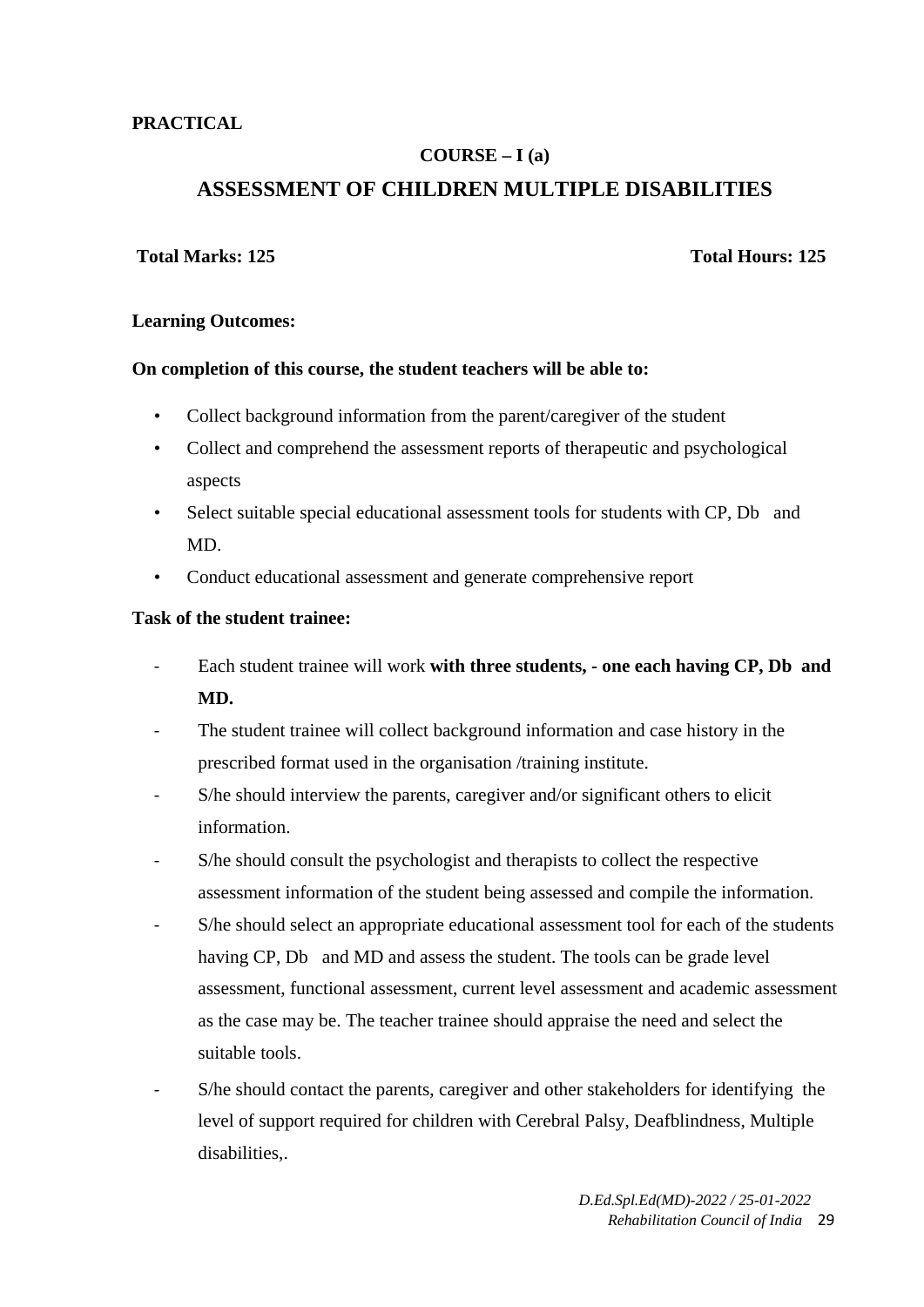- S/he should assess the student and prepare a comprehensive report of the elicited information/assessment carried out and submit the report.
- With ethical consideration in mind, the student trainee must ensure confidentiality of the collected data.

*Note: the organisation is responsible for seeking permission from the parents and school to carry out the assessment.* 

#### **Recommended tools and readings**

#### For CP/ Db /MD:

- AIIMS Modified INDT-ASD: Gulati, S. Kaushik, J. S., Chakrabarty, B., Saini, L., Sapra, S., Arora, N. K., Pandey, R. M., Sagar, R., Paul, V. K., Sharma, S. AIIMS-Modified INCLEN Diagnostic Tool for Autism Spectrum Disorder. http://pedneuroaiims.org/Tools- Combined.pdf
- R. Gill., & Armstrong, F. (Eds)(2014) *Teaching And Learning In Diverse And Inclusive Classrooms.* Routledge.
- Bluma, S.M. Shearer, M.S. Frohman, A.M. & Hilliard, J.M. (2007).*Portage guide to early education (revised edition)*. Wisconsin: Portage project.
- Bole, V.S, & Bole, S.V., (2007). *Early Management of Cerebral Palsy including children with developmental delay*. Jaypee, New Delhi
- CARS-2: Schopler, E., Bourgondien, M. E. V., Wellman, G. J., Love S. R. (2010*). Childhood Autism Rating Scale 2nd edition* (CARS-2). Los Angeles, CA: Western Psychological Services.
- ISAA: Arya, S., Rao, L.G., Jayaram, M. & Deshpande, S.N. (2009). *Indian Scale for Assessment of Autism (ISAA*). NIMH, Secunderabad.
- M-CHAT R/F: Robins, D., Fein, D., Barton, M. (2009). *Modified Checklist for Autism in Toddlers*. Revised with follow up (M-CHAT R/F).https://mchatscreen.com/mchat-rf/
- Myreddi, V., & Narayan, J. (2004*). FACP PMR,*NIMH,Secunderabad.
- Peshawaria, R. & Venkatesan, S. (1992).*Behavioural Assessment Scales for Indian Children with Mental Retardation*. NIMH. Secunderabad.
- Sushterman, P.M. (2015). *The Cerebral Palsy Tool Kit: From Diagnosis to Understanding. CP Now*. United States.
- Vykuntaraja, Kn., (2014*). Cerebral Palsy and Early Stimulation*. Jaypee Brothers, New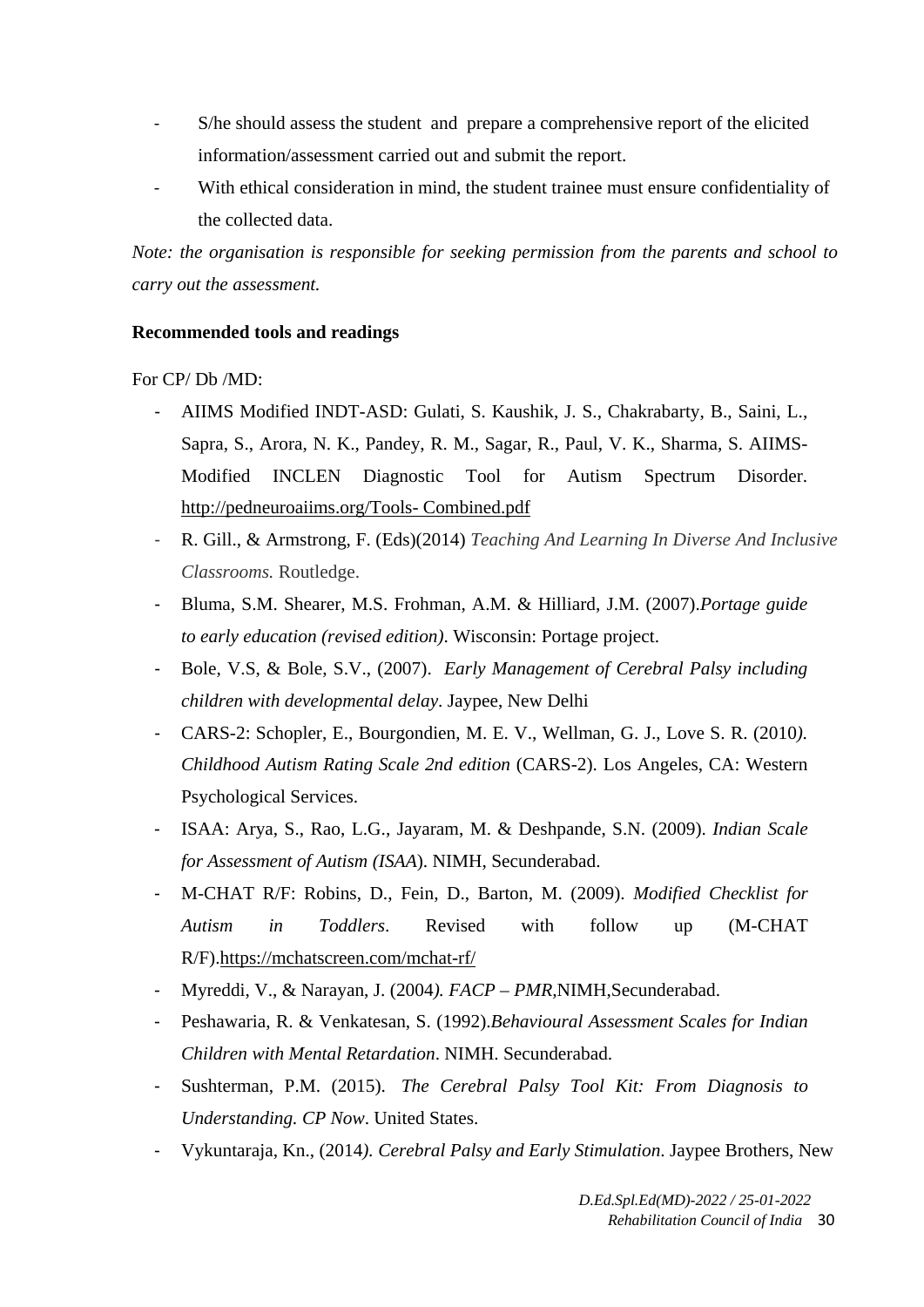Delhi

- Oberoi, G. (2020*). First Screen*. New Delhi:Orkid.
- Callier-Azusa Scale (H), *Scales for the Assessment of Communicative Abilities*. by Robert Stillman and Christy Battle. Published in 1985 by the University of Texas.Dallas.

#### **Suggested web readings:**

- https://cprn.org/
- https://coe.uoregon.edu/cds/files/2018/01/Motivational-Assessment-Scale-II.pdf
- https://www.canchild.ca/en/diagnoses/cerebral-palsy
- https://www.ninds.nih.gov/
- https://www.cerebralpalsyguide.com/
- https://depts.washington.edu/Db peds/Screening%20Tools/CSHQ.doc [Children's Sleep Habits Questionnaire]
- https://www.readingrockets.org/article/reading-together-tips-parents-children-cerebralpalsy
- http://kskits.org/writing-family-guided-ifsp-outcomes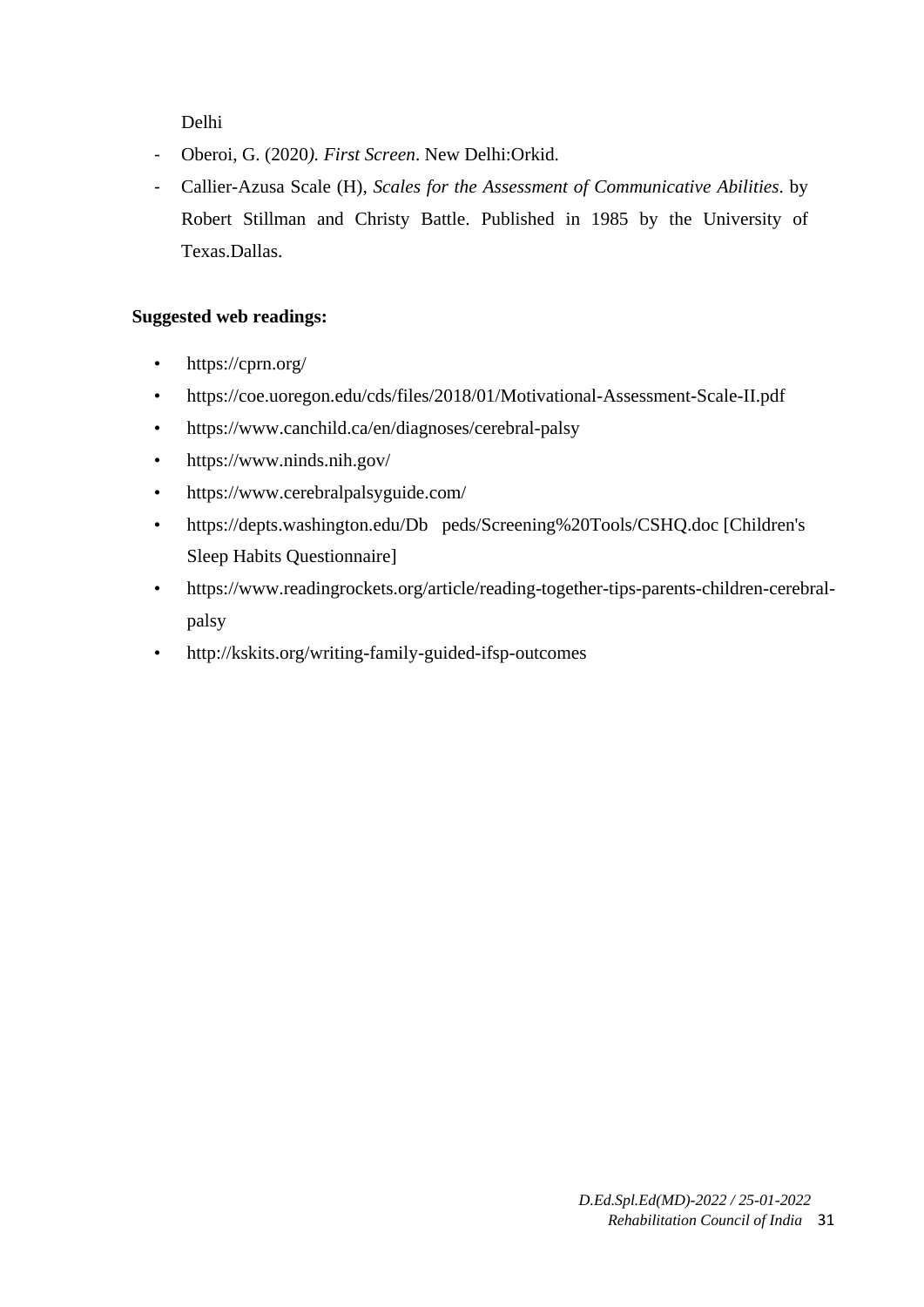#### **COURSE – II (a).**

#### **INDIVIDUALIZED EDUCATION PROGRAMME (CP, DB AND MD)**

#### **Total Marks:150 Total Hours: 150**

#### **On completion of this course, the student teachers will be able to**

- Develop IEP based on the assessment details gathered.
- Select priority goals for teaching.
- Derive specific objectives from the priority goals.
- Make necessary plans.
- Implement, monitor and evaluate the programme.
- Write the IEP including the above details, teaching strategies and evaluation methods.
- Implement the IEP as planned using appropriate teaching strategies and Teaching Learning Materials (TLM).
- Document progress.

#### **Task of the student Trainee:**

- Based on the comprehensive educational/current level assessment data, the trainee shall select priority goals, develop an IEP for three students–one each with CP, Db, and MD.
- Implement the IEP for a period of minimum 30 sessions (each session is minimum 60 minutes) for each student, using appropriate strategies and teaching learning material
- Monitor progress and maintain task analysis data/periodic/continuous evaluation data
- Carry out the term end evaluation and submit a report including all the details of planning, implementation and evaluation of IEP for all the three students.

*Important Note: The theory content on IEP and Teaching strategies are in Semester II in detail. Therefore, the teaching faculty has to ensure that the relevant content on IEP and teaching strategies for carrying out IEP practical is taught to the student trainee during this practical.*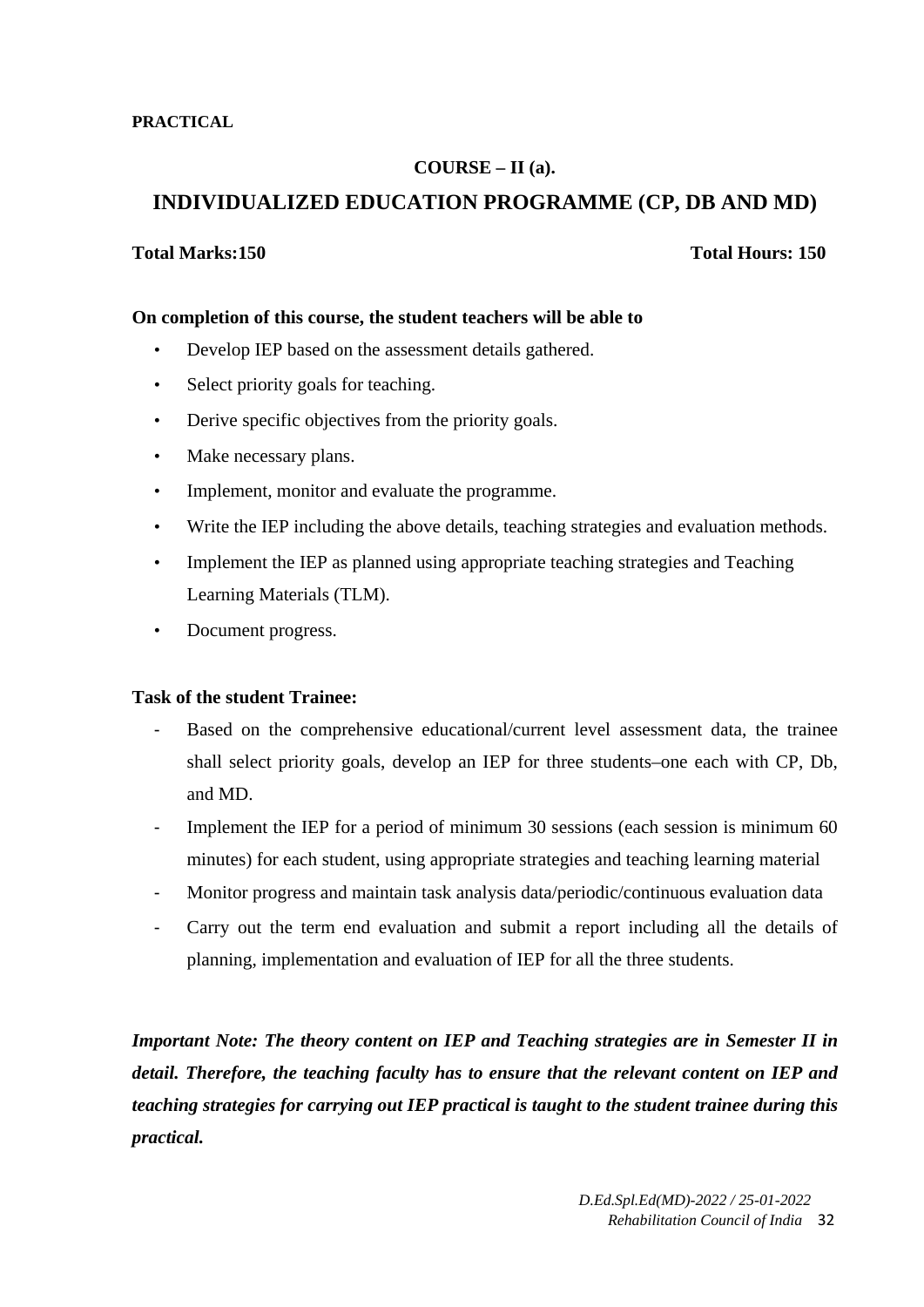#### **Suggested readings:**

- Cummings, C. (2000). Winning Strategies for Classroom Management Teaching. Book News, Inc.,Portland.
- Department of Special Education (1994). Functional assessment checklist forProgramming: (guidelines for using the checklist). Secunderabad: NIPM.
- Jayachandran, P & Vimla, V (1983) Madras developmental programming system. Madras:Vijay human service.
- Sutherland, R., Robertson, S., & John, P. (2008). Improving Classroom Learning with ICT. Routledge, New York.
- Turnbull, A.P. Srickland, B.B. & Brantlay, J.C. (1990). Developing and Implementing individualized education programme. London: Merrill
- Peshawaria, R & Venkatesan, S (1992). Behavioural assessment scales for Indian children with mental retardation. Secunderabad: NIPM.
- Sense International India. (2014). *Handbook on Deafblindness*. Ahmedabad: Sense International India.
- Twatchman, C.D.,& Twatchman, B. J. (2011). *The IEP from A to Z: How to Create Meaningful and Measurable Goals and Objectives*, United States, John Wiley & Sons, Inc.
- Hill, & Corry (Eds). (2001). *Deafblind Intervention Strategies for the Home DISH: A resource for parents of children with deafblindnes.*Utah Schools for the Deaf and the Blind, Deafblind Services Division.
- Analyzing the Communication Environment to Increase Functional Communication Rowland, Charity Schweigert, Philip. JASH, vol. 18, no. 3, 1993, pp. 161-176..1993.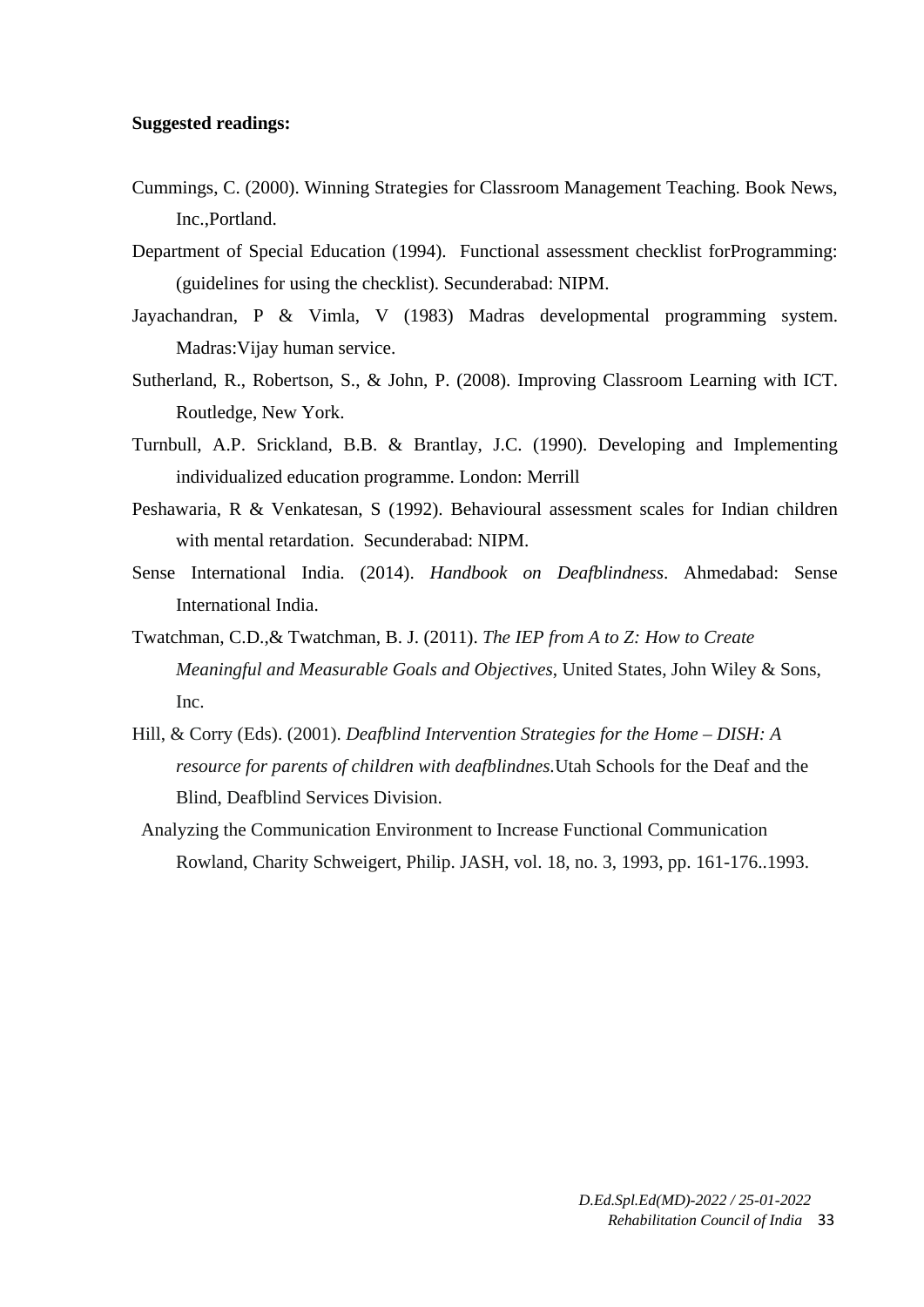# **COURSE – III(a) PREPARATION OF TLM FOR ASSESSMENT AND TEACHING (INCLUDING AAC) & INFORMATION AND COMMUNICATION TECHNOLOGY**

#### **Total Marks:100 Total Hours:100**

#### **On the completion of this practical, the student teachers will be able to**

- Select appropriate teaching learning material for implementing IEP and other teaching activities
- Use the technology appropriately in transacting lessons to the students

#### **Task of the Student trainee:**

- For assessment and implementation of IEP, the student trainee shall select or prepare suitable TLM, assistive devices required for assessment activity or the lesson to be taught.
- Shall access material that is available online for carrying out the teaching activity in context for part of the lessons.
- On the completion of the assessment and teaching programme based on the IEP, the teacher trainee shall submit the TLM used and also other innovative TLM ifs/he has prepared.
- Shall provide access to the online material that was used during the assessment and teaching programme.

#### **Essential Readings:**

Grover, U (2004), Play, fun and learn, Secunderabad: NIMH publications

Narayan J, Kutty, A.T.T, Jandhyala, S (1994) Towards independence series, Secunderabad: NIMH

- Shah, D.B. (1991). Educational Technology for developing teaching competency. Surat: Gavendra Prakashan,
- Sutherland, R., Robertson, S., & John, P. (2008). Improving Classroom Learning with ICT. Routledge, NewYork
- Bullis, Michael (Ed.) Fielding, Glen (Ed.). Communication Development in Young Children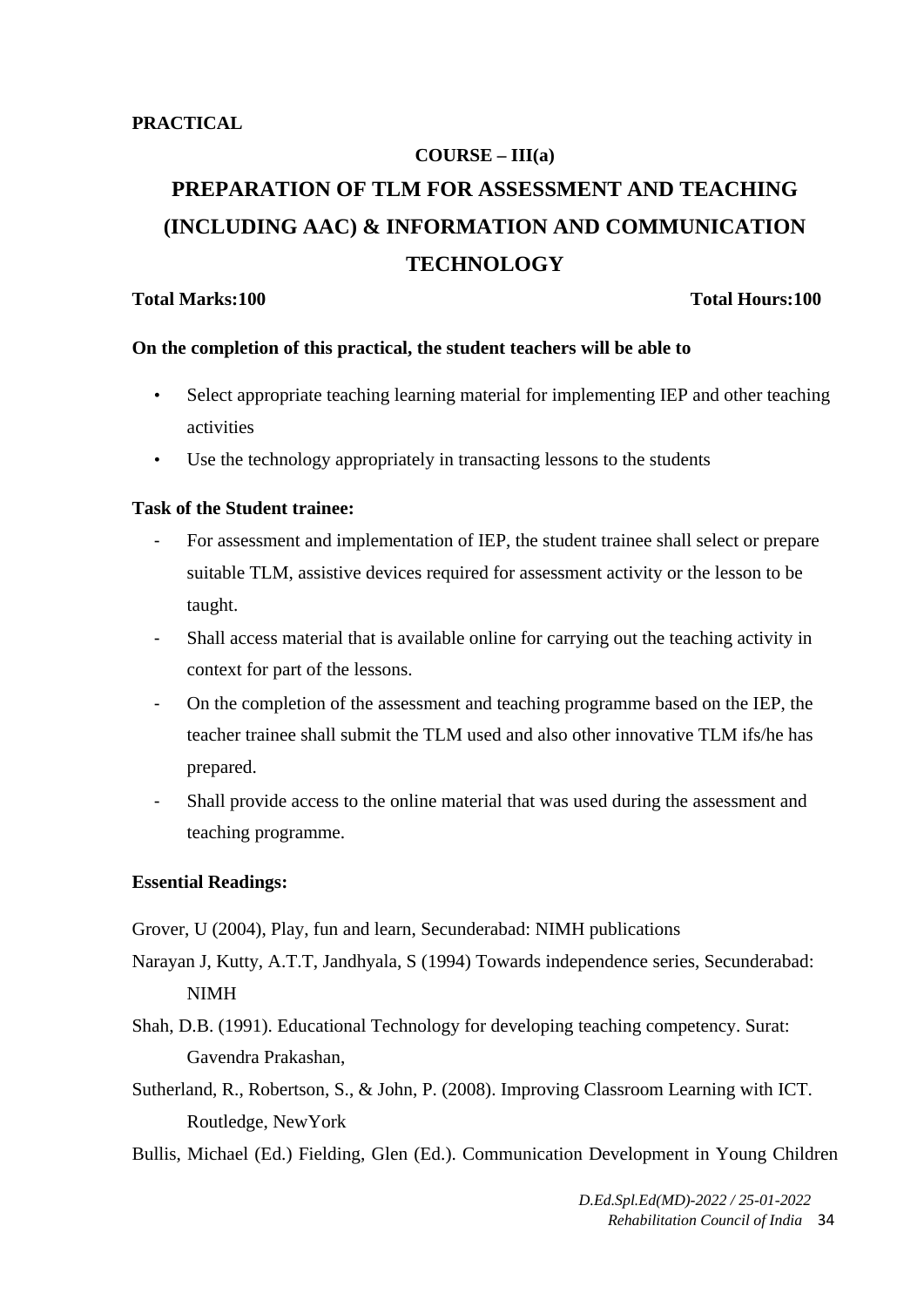with Deaf-Blindness. Literature Review: Monmouth, Oregon: Oregon State System of Higher Education, Teaching Research Institute1988.

- Stremel, Kathleen; Bixler, Betsy; Morgan, Susanne; Layton, Kristen. (2002). Communication Fact Sheets for Parents - National Technical Assistance Consortium for Children and Young Adults Who Are Deaf-Blind.(NTAC).
- Communication Matrix: Especially for Parents. (2004) Rowland. Charity. Oregon Health & Science University.

#### **Suggested web readings:**

https://www.twinkl.comhttp://www.ladyirwin.edu.in/download/2017/apri2017/Inclusive%20s chool%20module%20for%20%20resource%20material.pdfhttps://medinclusiveeducation. weebly.com/preparation-of-

tlm.htmlhttps://kidshealth.org/en/parents/iep.htmlhttps://www2.ed.gov/parents/needs/spece d/iepguide/index.ht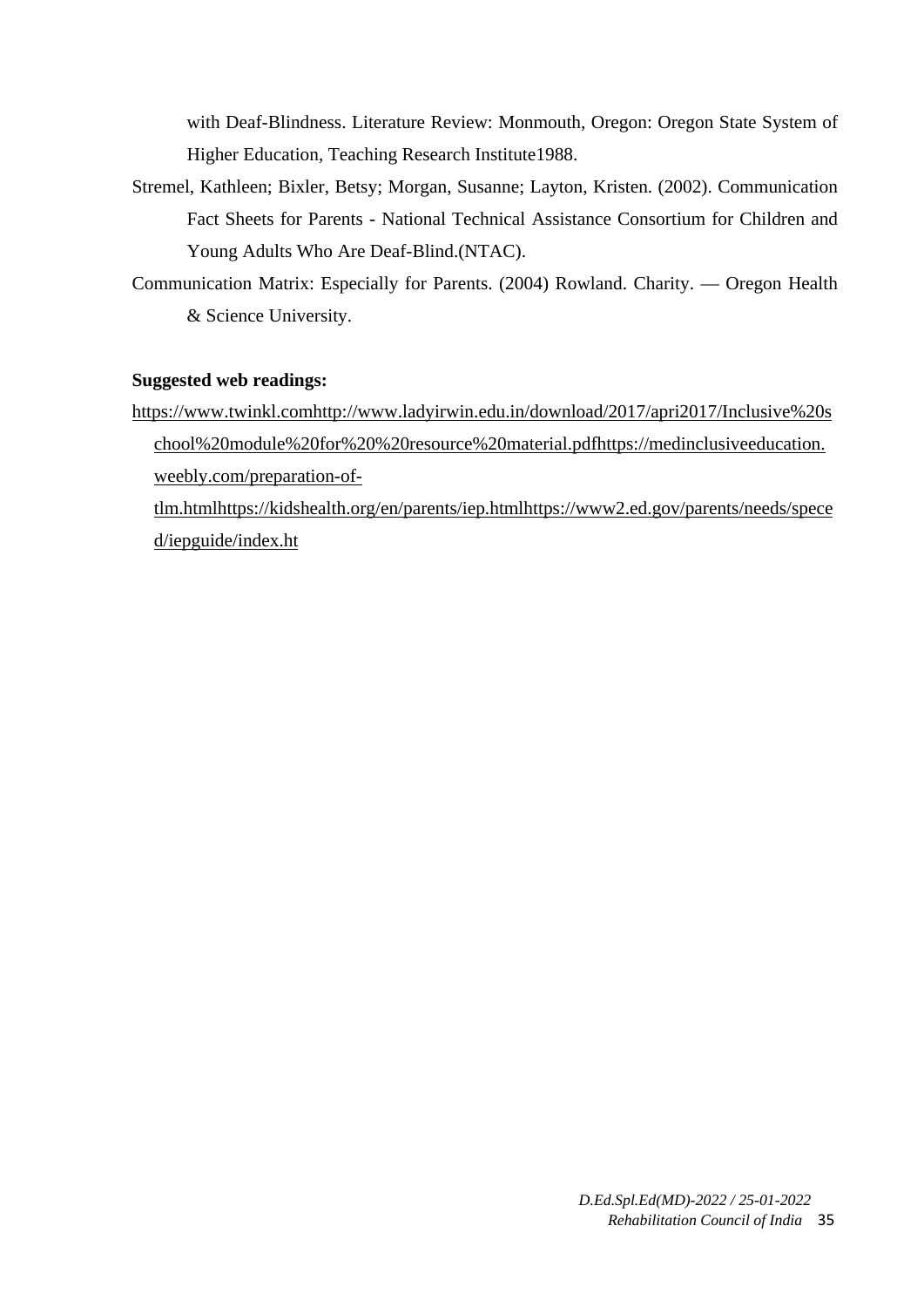## **COURSE: IV**

## **CHILD DEVELOPMENT AND LEARNING**

## **Total Marks: 75 Total Hours: 75**

## **Learning Outcomes:**

## **On completion of this course, the student teachers will be able to:**

- Describe the developmental milestones and identify variations among children.
- Explain the process of development in infancy and childhood.
- Apply the knowledge of theories and factors affecting learning.
- Transfer the knowledge of psychological processes in class while working with a child with special needs.
- Demonstrate skills of classroom managing skills and behavior problems.

## **Course Content:**

## **Unit 1: Growth and Development**

- 1.1. Definition and meaning of growth and development;
- 1.2. Principles and factors affecting development;
- 1.3. Nature vs. Nurture;
- 1.4. Domains of development; Physical, social, emotional, cognitive, moral and language;
- 1.5. Developmental milestones and identifying deviations and giftedness;

## **Unit 2: Ages and stages of development (Birth to Childhood)**

- 2.1. Prenatal (conception to birth);
- 2.2. Infancy (Birth to 2 year);
- 2.3. Toddler (2 to 4 years);
- 2.4. Early childhood (Up to 7 years);
- 2.5. Late childhood (7 to 14 years);

## **Unit 3: Psychology and Learning**

3.1. Educational Psychology; relevance and scope for educators;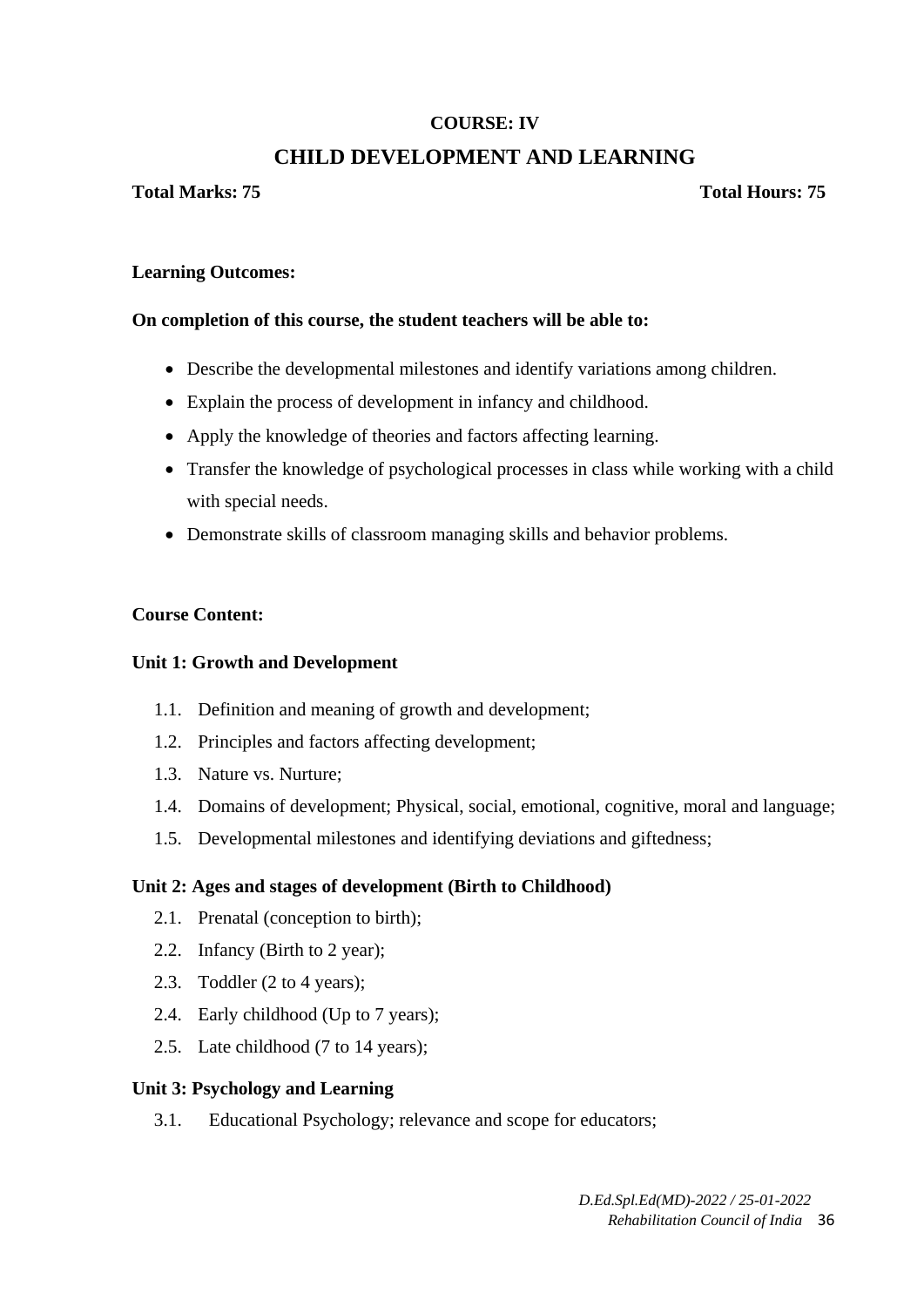- 3.2. Basic principles of learning given by Thorndike, Pavlov, Skinner, Bandura, Piaget and Vygotsky;
- 3.3. Learning styles and types of learners;
- 3.4. Socio-cultural factors affecting learning;
- 3.5. Implications for children with special needs;

# **Unit 4: Psychological processes and their Implications for Children with different Disabilities**

- 4.1. Attention; concept and factors affecting attention in classroom;
- 4.2. Perception; concept and factors affecting perception;
- 4.3. Memory; types and strategies to enhance memory of children;
- 4.4. Intelligence; definition, meaning and significance of IQ, Gardner's theory of Multiple Intelligence;
- 4.5. Motivation intrinsic, extrinsic, factors affecting motivation;

## **Unit 5: Classroom Management**

- 5.1. Stimulating learning environment; physical and emotional;
- 5.2. Common behavior problems in children;
- 5.3. Functional analysis of behavior;
- 5.4. Behavior management techniques: Cognitive and behavioral;
- 5.5. Modifying behaviors of children with special needs in inclusive and special classroom;

## **Suggested Readings:**

- Bhan S. (2014) Understanding Learners, A Handbook for Teachers, publishers; Prasad Publications, N. Delhi, ISBN 978-93-84764-01-2
- Panda, KC (2001) Elements of Child Development (Sixth Revised Edition), Ludhiana: Kalyanam Publishers.
- Sharma, P (1995) Basics on Kaul, V (1993) Early Childhood Education Programme, New Delhi, NCERT
- Madhavan, T. Kalyan, M. Naidu, S. Peshawaria, R and Narayan, J (1989) Mental Retardation – A Manual for Psychologists,

Muralidharan R (1990) Early Stimulation Activities for Young Children, New Delhi NCERT Development and Growth of a Child. New Delhi: Reliance Publishing House.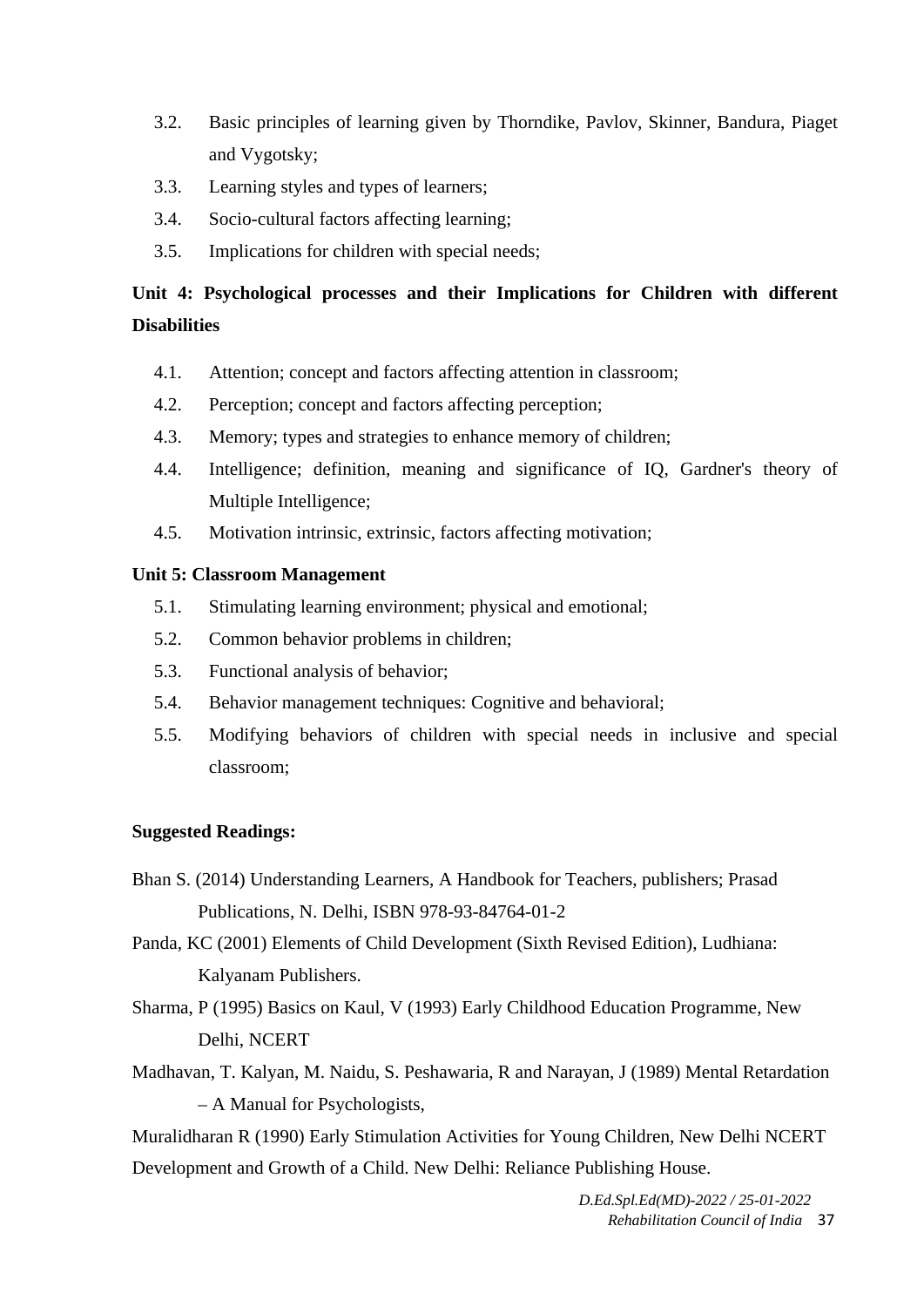Sharma, R and Sharma, R (2002) Child Psychology Atlantic: New Delhi.

- Mohan M., (1972) Child Psychology in Indian Perspective
- Wallace, P.M. and Goldstein, J.M. (1944) An Introduction to Psychology (3rd Edition) Madison: Brown and Benchmark Publishing
- Lindgren H (1988) Educational Psychology in the Classroom, Harper and Raw
- Panda, KC (1997) Education and Exceptional Children, Vikas Publishing House, New Delhi
- Arthur E. Dell Orto, Paul W. Power (2007) The Psychological and Social Impact of Illness and Disability
- Vicki L. Schwean, Donald H. Saklofske (1999) Handbook of Psychosocial Characteristics of Exceptional Children. Springer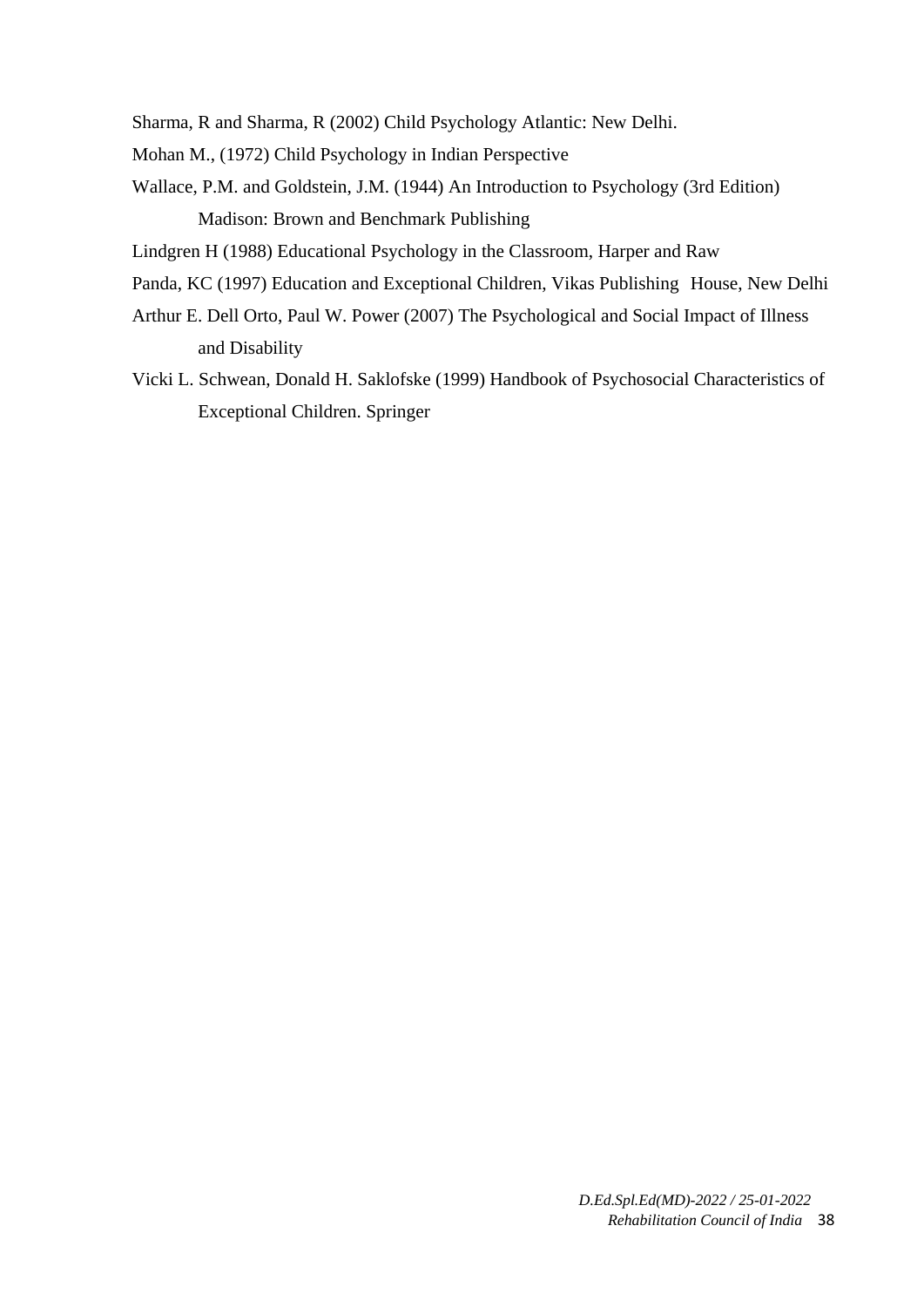# **COURSE - V CURRICULUM DEVELOPMENT**

## **Total Marks 75 Total Hours 75**

## **Learning Outcomes:**

## **On the completion of this course, the student teachers will be able to:**

- Explain the meaning of curriculum and instruction
- Demonstrate understanding of curricular strategies
- Develop curricular content based on the student assessment report.
- Adapt curricular content to meet the unique needs of the student.
- Develop/adapt curriculum for students with CP, Db, MD.

## **Unit 1: Definition, Meaning and Approaches to Curriculum Development**

- 1.1. Curriculum definition, meaning and concept
- 1.2. Principles of curriculum development
- 1.3. Types of curricula developmental, functional, ecological and eclectic
- 1.4. Approaches to curriculum transaction child centered, activity centered, holistic
- 1.5. Points to consider for developing curriculum for students with diverse learning needs.

## **Unit 2: Models of Curriculum in Special and Inclusive Education**

- 2.1. Models of curriculum and their application to varied educational settings, role of teacher and role of technology in curriculum development
- 2.2. Curriculum for sexual and reproductive health.
- 2.3. Curricular adaptation to meet the educational needs in different settings special schools, home based settings, inclusive schools, home learning context such as during pandemics and other disasters.
- 2.4. Curriculum development for students with high support needs.
- 2.5. Planning curriculum based on the student's profile and assessment.

## **Unit 3: Curriculum Development for students with Cerebral Palsy**

3.1. Activities of Daily Living and Life skills.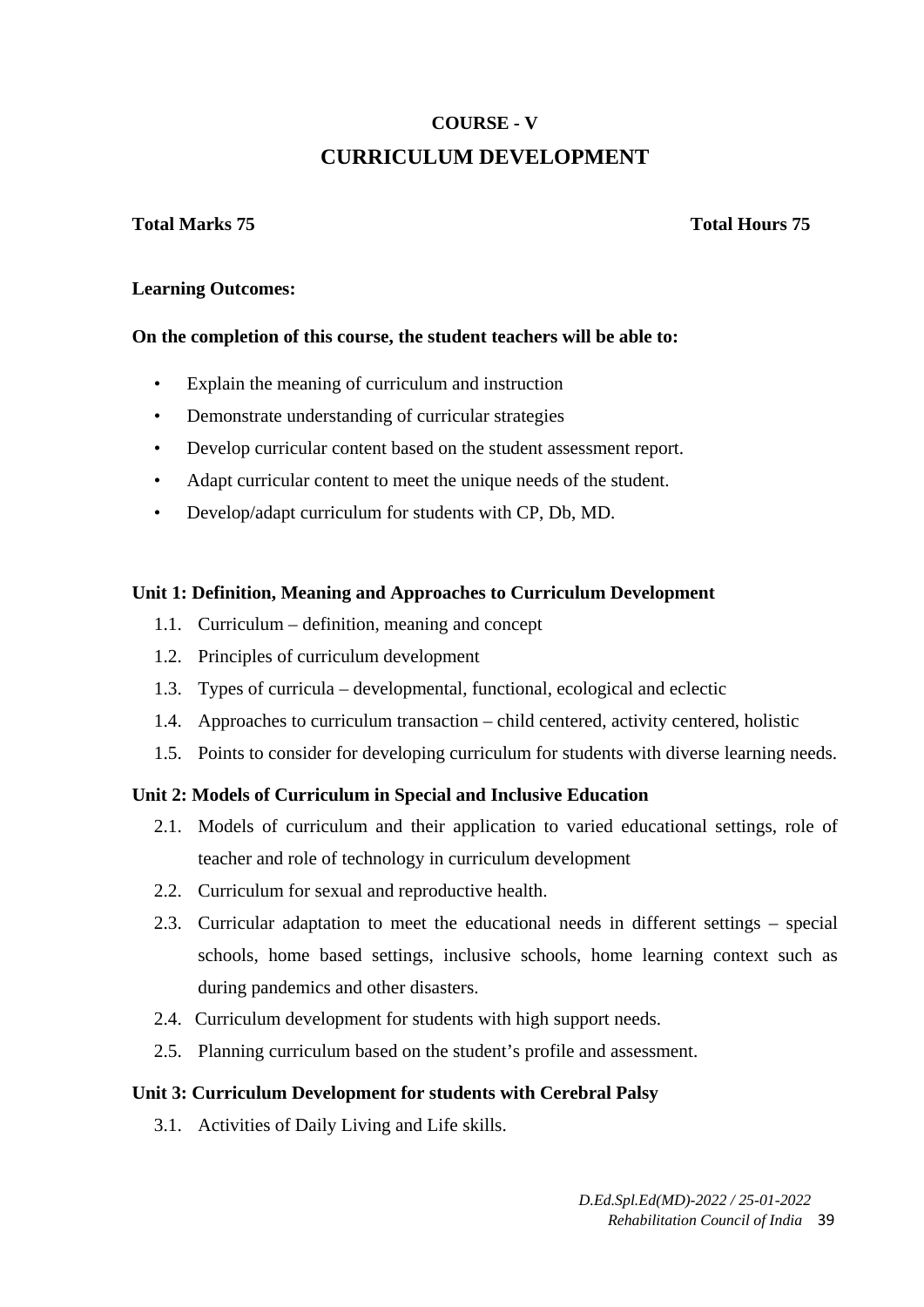- 3.2. Early learning of self, object and environment and readiness skills for exploration through motor, sensory and perceptual channels.
- 3.3. Pre -Literacy/Numeracy skills, Academics and functional academics.
- 3.4. Social, Emotional, Communications skills, Emotion Regulation, Self-Determination skills and creative exploratory art, dance, movement.
- 3.5. Self-advocacy, Community Participation, Civil Rights, Leisure and Recreation

## **Unit 4 Curriculum for students with Deafblindness**

- 4.1 Types of curricula for students with Deafblindness (Spiral, Academic, Expanded/ Plus and Functional).
- 4.2 Functional Curriculum- Need for children to have meaningful age appropriate functional activities to benefit them throughout life and implement opportunities for daily living skills, social relationships, and leisure activities.
- 4.3 Thematic curricula and aligning the regular curriculum goals with the goals identified in the IEP
- 4.4 Academic curriculum for high functioning students with Deafblindness Developing language and communication, Teaching regular school academics.
- 4.5 Teaching of Expanded Core Curriculum to students with Deafblindness.

## **Unit 5: Curriculum for students with Multiple Disabilities**

- 5.1 Motor, Sensory, Personal, Social/Emotional, Language and Communication, Recreational, leisure, and life skills.
- 5.2 Pre-academics, Functional Academics and Academics: Reading, Writing, Maths, Spelling, environmental awareness
- 5.3 Curriculum development for preschool, and primary/elementary levels (foundation, preparatory).
- 5.4 Plus or compensatory curriculum
- 5.5 Alternate curriculum

## **Suggested Readings:**

- Baine, D. (2017). Developing community-referenced curricula for marginalized communities, Alberta. Canada: Vector International
- Berkowitz, S. (2018). Make the Connection: A Practical Guide to Parents and Practitioners for Teaching the Nonverbal Child to Communicate - with AAC. Herding Cats Press.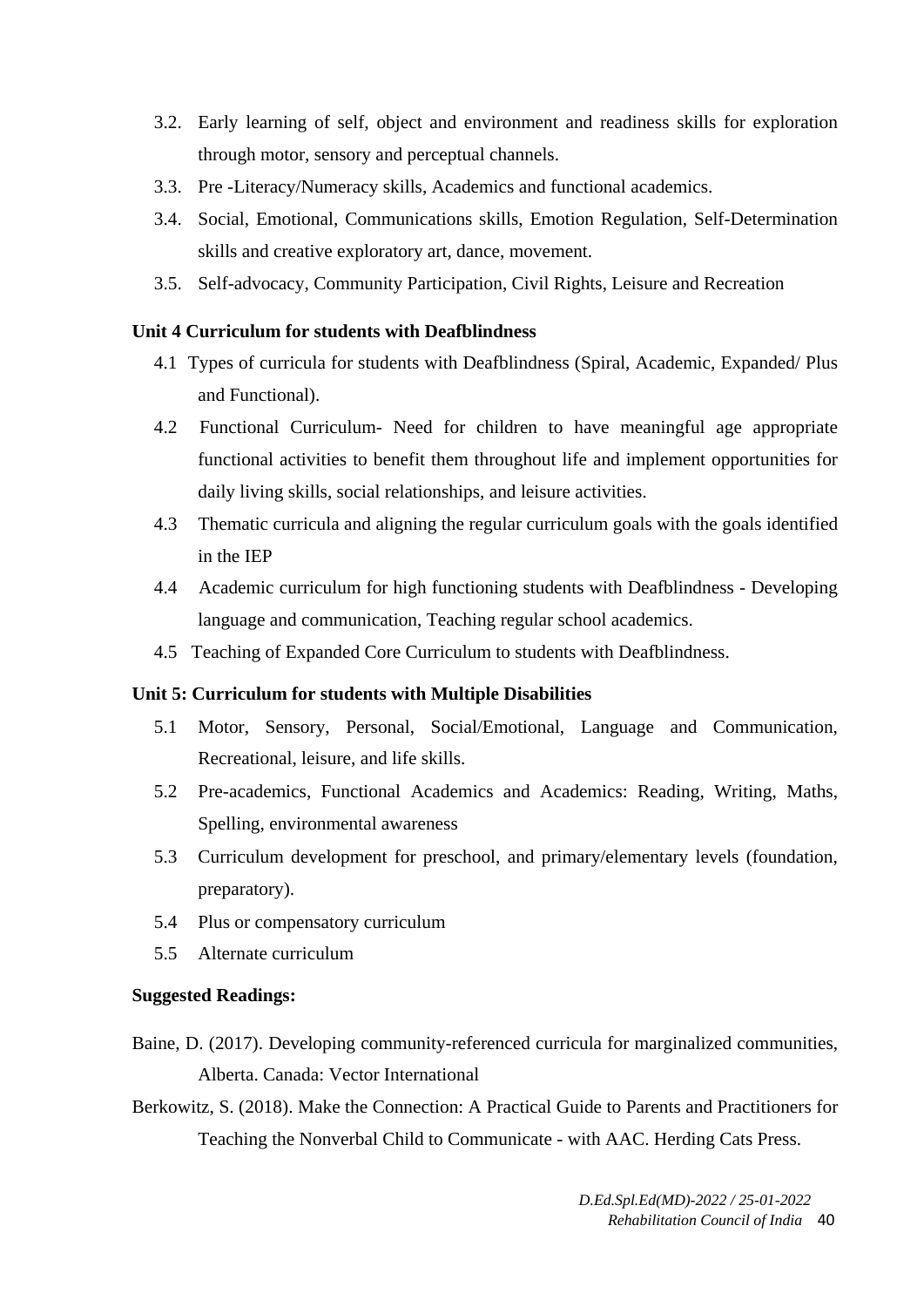- Evans, P and Verma, V (Eds.) (1990) Special Education. Past present and Future. The Faimer Press.
- Eredics, N, (2018) Inclusion in Action: Practical Strategies to modify Curriculum. New York: Paul. H. Brookes Publishing Company.
- Freeman, S. K., Dake, L. (1997). Teach Me Language: A Language Manual for Children with Autism, Asperger's Syndrome and Related Developmental Disorders. United States: SKF Books.
- Learning through doing- A manual for parents and care givers of children who are visually impaired with additional disabilities, BPA and NIVH, Dehradun, 2002
- The Education of Dual Sensory Impaired Children: recognising and developing ability by Etheridge D.
- Martin, N., Hacker., B.J., Attermeier, S.M., (2004). The Carolina Curriculum for Preschoolers with Special Needs, Baltimore: Paul.H. Brookes
- Myles, B.S., Trautman, M.L., Schelvan, R.L. (2004). The Hidden Curriculum: Practical Solutions for Understanding Unstated Rules in Social Situations. AAPI, USA
- NCERT (2020). Guidelines for Development of E Content for Children with Disabilities; Developed by subcommittee of experts constituted by the Ministry of Education; Government of India: New Delhi, India.
- Sennott S. & Loman S. (2015). Comprehensive Individualized Curriculum and Instructional Design: Curriculum and Instruction for Students with Developmental Disabilities/Autism Spectrum Disorders. Portland State University Library. USA.
- Sense International India. (2018). A Comprehensive Handbook on curriculum adaptation for Inclusive Education of Students with Deafblindness and Multi-Sensory Impairments. Ahmedabad: Sense International India
- Smith D.D. (2002) Introduction to Special Education: Teaching in an age of challenge, Boston, Allyn & Bacon
- Tomlinson., (2014): The Differentiated classroom: Responding the needs of all learners. Alexandria, VA: ASCD
- Aitken, S., Buultjens,M, & Clark. C., et al., (1990). *Teaching children who are deafblind Contact communication and learning*, Letts.
- Towards Inclusive communities. The Spastics Society of TamilNadu-2000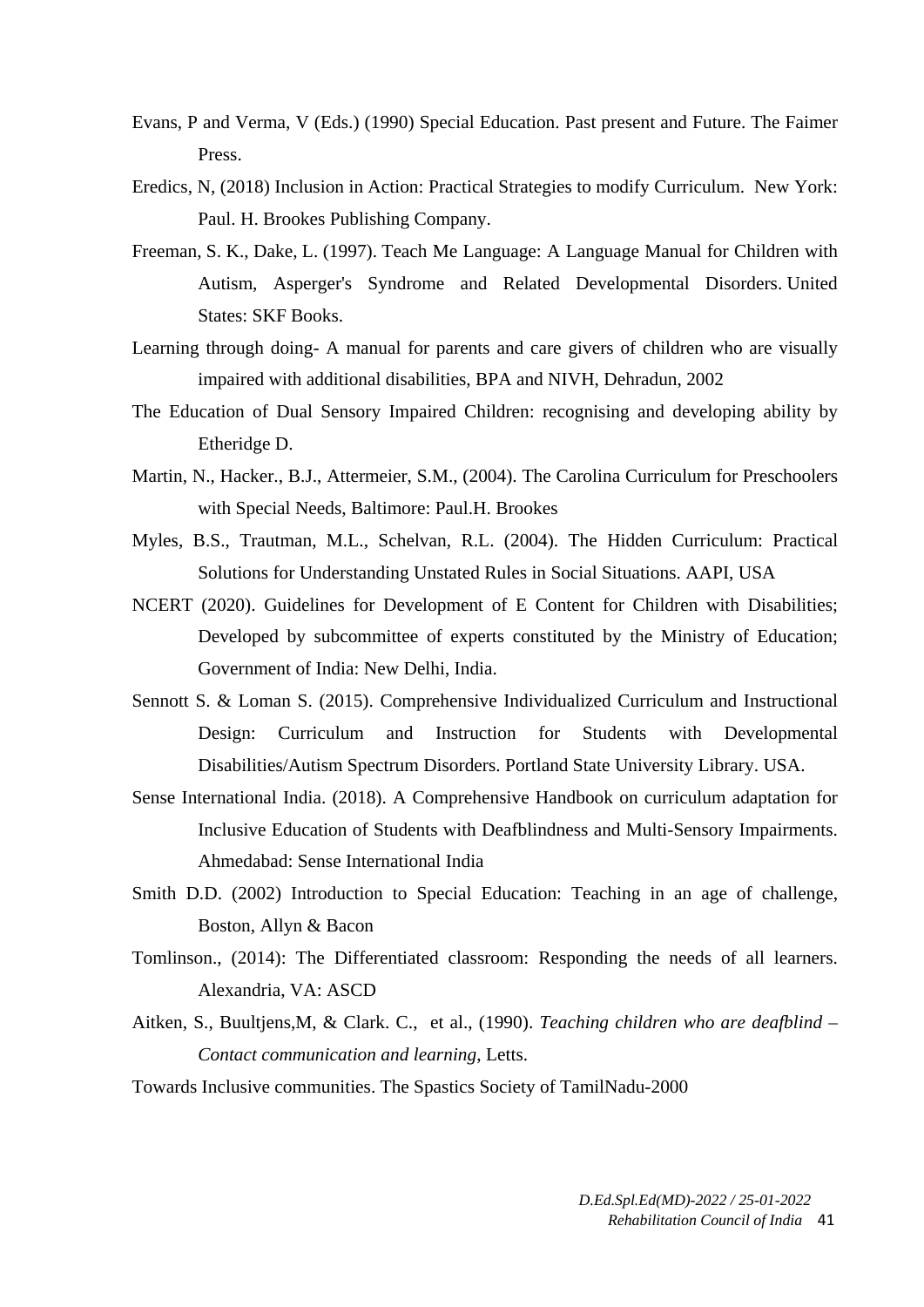- Wehmeyer, M.L, Brown, I., Percy, M., Shoegren, K.A., Fung, W.L.A. (2007). A comprehensive guide to intellectual and developmental disabilities, Baltimore: Paul.H. Brookes.
- Wyse, D., Hayward.L., Pandya, J., (2015): Hand book of Curriculum, Pedagogy and Assessment. London: Sage Publication

## **Suggested Web Readings**

https://www.who.int/reproductivehealth/publications/general/9789241598682/en/

https://www.advocatesforyouth.org/resources/fact-sheets/sexual-health-education-for-youngpeople-with-disabilities/

https://open.umn.edu/opentextbooks/textbooks/comprehensive-individualized-curriculumand-instructional-design-curriculum-and-instruction-for-students-with-developmentaldisabilities-autism-spectrum-disorders.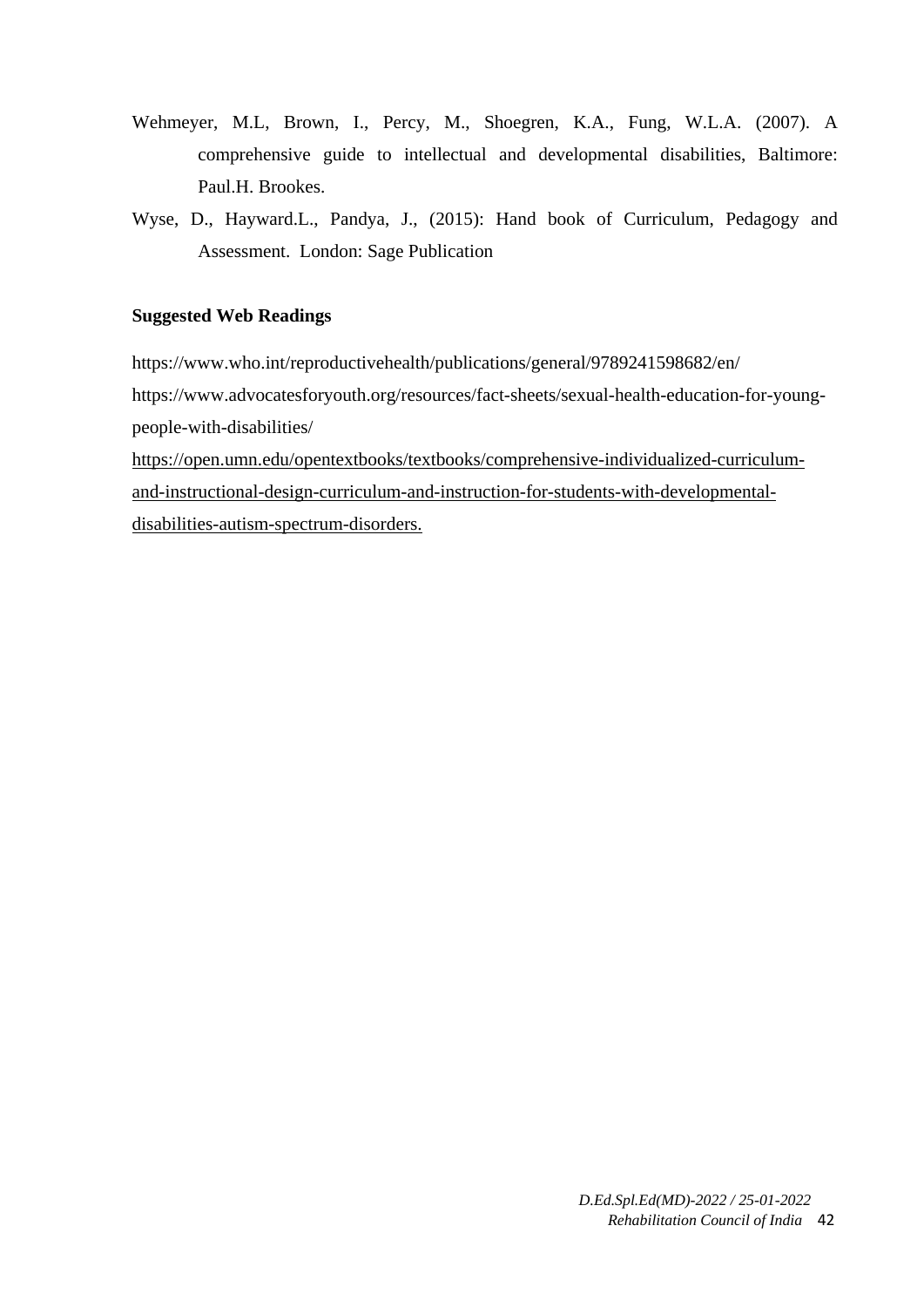# **COURSE - VI TEACHING APPROACHES AND STRATEGIES**

## **Total Marks: 75 Total Hours: 75**

## **Learning Outcomes:**

## **On the completion of this course, the student teacher will be able to:**

- Explain the principles of teaching
- Explain the various teaching strategies for teaching children Multiple Disabilities.
- Describe the steps involved in developing and implementing IEP.
- Select appropriate teaching strategies and teaching learning material (TLM) including multi-media to transact the curriculum content after identifying the learner needs.
- Demonstrate competencies in using the suitable teaching techniques for different educational settings including blending teaching (online/face-to-face) for students with CP, Db and MD.

## **Course Content**

## **Unit 1: Teaching principles and techniques**

- 1.1. Stages of learning Acquisition, maintenance, fluency and generalization
- 1.2. Principles of teaching concrete, iconic/representational, symbolic, simple to complex, whole to part, known to unknown.
- 1.3 Teaching methods e.g., multisensory, play way, Montessori, Project, Teaching strategies – Principles of reinforcement, task analysis/task slicing, prompting, fading, shaping chaining, modeling, cueing, Reinforcement, Behavioral contracts, Token Economy.
- 1.4. Selection and use of TLM (UDL principles), Assistive technology/devices, and Information and communication technology (ICT) for teaching classroom management, .
- 1.5. Evaluation continuous and comprehensive evaluation, progress monitoring and documentation.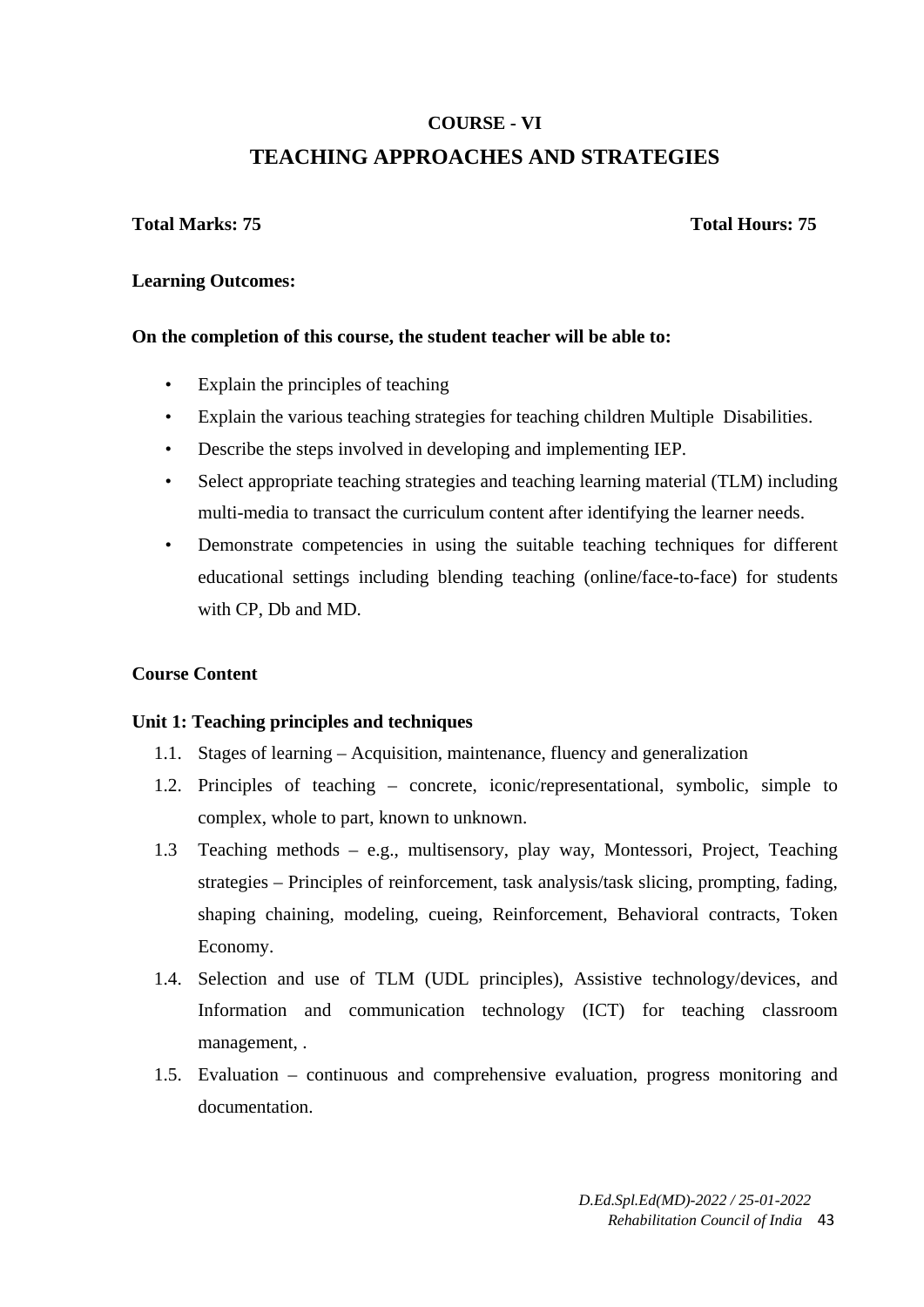## **Unit 2: Individualized Educational Programme and teaching strategies**

- 2.1. Concept, components of Individualised Educational Programme (IEP) and Individualised Family Support Programme (IFSP)
- 2.2. Developing IEP for home based teaching programme, special school setting and inclusive school setting. Teaching strategies for group teaching in special schools, individual, small group and large group instruction
- 2.3. Classroom management team teaching, shadow teaching, peer tutoring and cooperative learning, use of positive behavioural intervention strategies (PBIS).
- 2.4. Teaching strategies for individuals with high support needs.
- 2.5. Teaching strategies for teaching in inclusive schools Universal Design for Learning and Differentiated Instruction.

## **Unit 3: Teaching strategies for students with Cerebral Palsy**

- 3.1. Strategies and Approaches (e.g., Joint Attention, Symbolic Play, Engagement & Regulation (JASPER), Learning Experiences and Alternate Program for Preschoolers and their Parents (LEAP), Early Start Denver Model (ESDM).
- 3.2. Promote participation/access across classroom and beyond- Physical considerationsspace, seating and positioning, storage of student devices such as wheelchair/AAC equipment, duration, adapted equipment, manipulative/s and personalized. Strategies related to schedules and duration based student's levels of arousal.
- 3.3. Adapt or Modify lessons teaching learning materials, and evaluations for teaching Literacy, Numeracy and Functional Academics including using multi-media wherever appropriate,
- 3.4 Adapt or Modify performance and proficiency standards in subject learning through accommodations and exemptions, promote social skills, (e.g.,Art educational activities, social stories, Comic strips, Peer-Mediated Programmes).
- 3.5. Strategies and Approaches (e.g.,Conductive Education, Motor Learning Practices beyond therapy, Response to Intervention.

## **Unit 4: Teaching strategies for students with Db**

4.1 Creating a Positive Learning Environment for effective teaching and successful learning-Offering choices, Involving the child in the entire process of the activity , Hand over hand and hand under hand techniques, real life learning, Individual and Group teaching, Turn Taking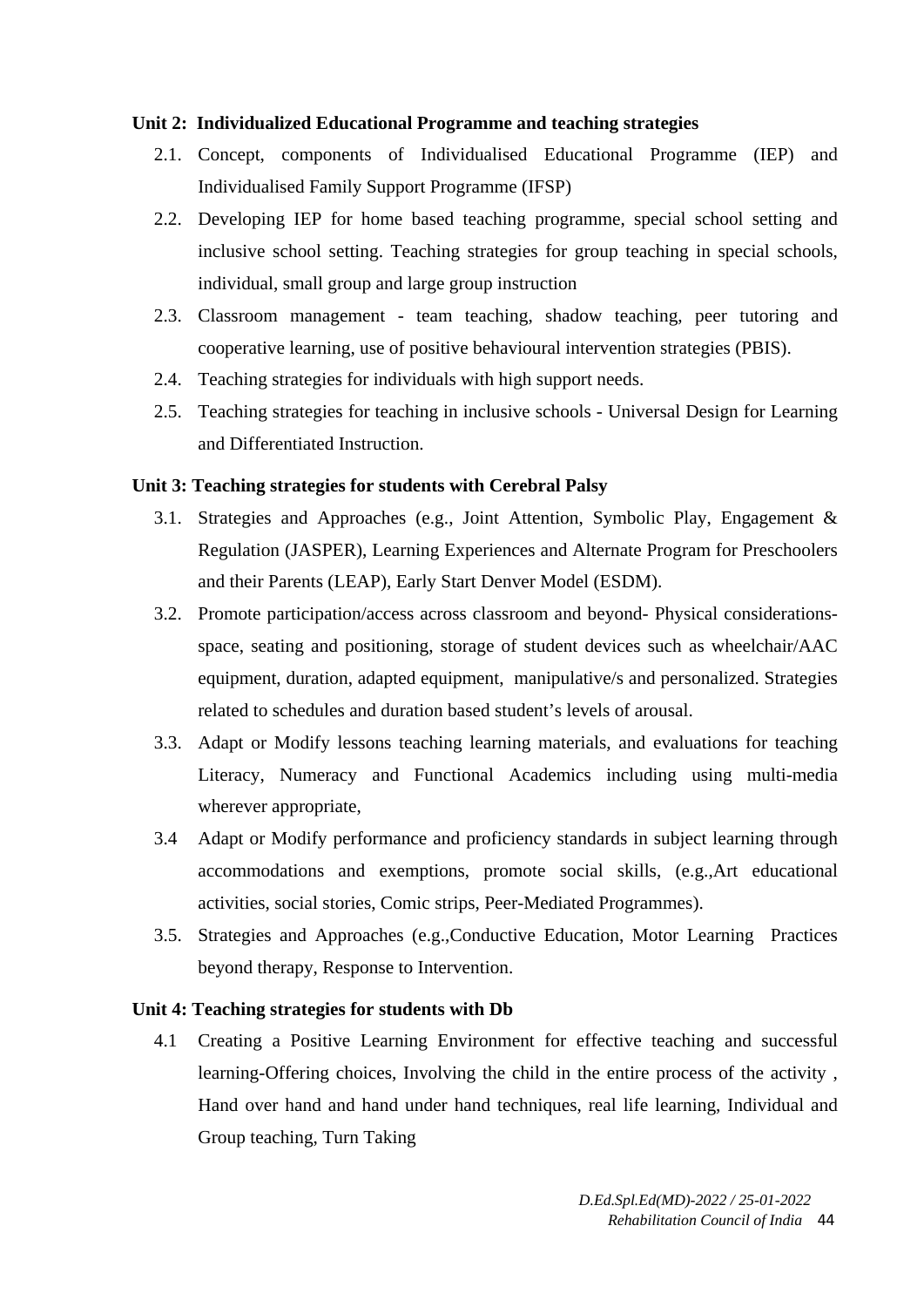- 4.2. Multi-sensory approach Using multi-sensory approach in a variety of activities of daily living and classroom participation
- 4.3. Use of different types of calendars for conversation, Anticipation and importance of routines, Meaningful and motivating schedule
- 4.4 Encouraging literacy through: Early reading for children (e.g., calendars, meanings of objects), Exposure to print and/or Braille/ Sign language/ symbols and total communication for children, Different approaches for teaching reading (e.g., whole language, phonetics)
- 4.5 i) Considerations promoting Learning-Physical Environment (eg. Auditory, Visual, Tactual)
	- ii) Techniques for teaching Orientation and Mobility skills.

## **Unit 5: Teaching Strategies for students with MD.**

- 5.1 Strategies of teaching pre academic, Academic and functional academic skills: reading, writing and arithmetic
- 5.2 Developing Strategies for Teaching-Learning: Individualized and group learning, TLM, Assistive technology
- 5.3 Strategies of teaching through Structured teaching method, AAC and PBI at various environment.
- 5.4 Strategies for Developing social, recreational and leisure skills, sports, yoga, and very special art.
- 5.5 Strategies of Creating Prosthetic Environment in School and Home: Seating Arrangements, Positioning and Handling Techniques

## **Suggested Readings:**

- Bhandari R. &Narayan. J. (ed) 2009 Creating Learning Opportunities-A step by step guide to teaching students with Vision Impairment and additional disabilities, including Deafblindness
- Callier-Azusa Scale (H),(1985) Scales for the Assessment of Communicative Abilities. by Robert Stillman and Christy Battle. Published University of Texas at Dallas.
- David W. (1998). Teaching and Learning in the Early Years. London and New York: Routledge.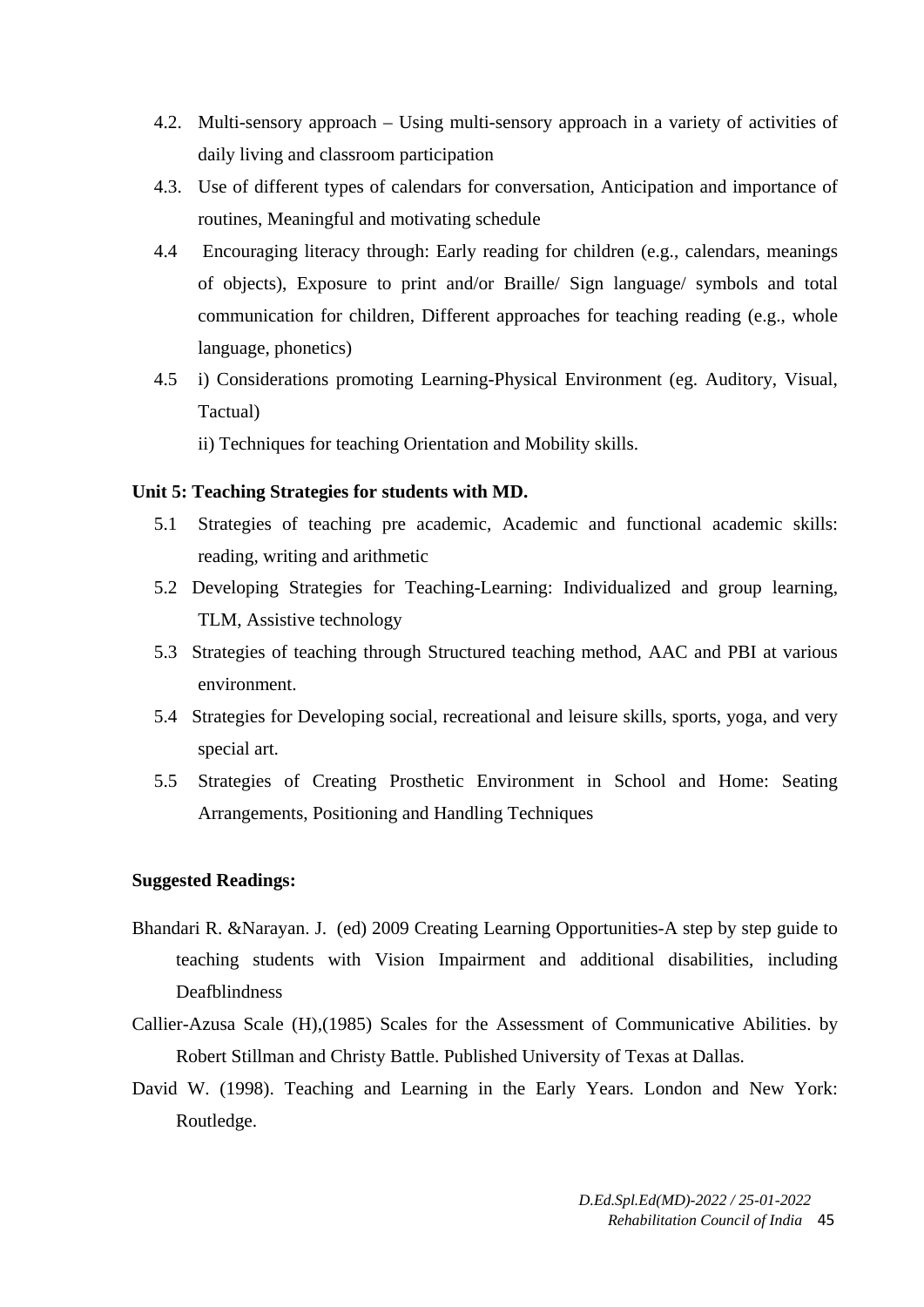- Kamen, D. S., Davies, et al. (1995). A functional skills assessment of the deafblind. Watertown, MA: Perkins School for the Blind.
- Koenig, Alan J.; Holbrook, M. Cay.(1995) Learning Media assessment of Students With Visual King-Sears, H.E. (1994) Curriculum based Assessment in Special Education. San Diego Singular Publishing Group.
- Learning through doing- A manual for parents and caregivers of children who are visually impaired with additional disabilities, (2002). BPA and NIVH, Dehradun, 2002.
- Longone, (1990). Teaching Retarded Learners Curriculum and Methods for Improving Instruction. Boston: Allyn and Bacon.
- Learning through doing- A manual for parents and caregivers of children who are visually impaired with additional disabilities. (2002). BPA and NIVH, Dehradun, 2002.
- Rowland, C (ed.). (2009).Assessing Communication and Learning in Young Children Who are Deafblind or Who Have Multiple Disabilities. Design to Learn Projects of Oregon Health & Science University.
- Sense International India. (2018). A Comprehensive Handbook on curriculum adaptation for Inclusive Education of Students with Deafblindness and Multi-Sensory Impairments. Ahmedabad: Sense International India.
- Sharon Anderson, Susan Boigon, Kristine Davis, Cheri deWaard. The Oregon Project [kit] (2007): for preschool children who are blind or visually impaired. Oregon Education ServiceDistrict.
- Overton, T.(1992). Assessment in Special Education An Applied Approach. New York: McMillan International Edition.
- Rosenbaum, & L. P., Rosenbloom. Lewis., (2012). From Diagnosis to Adult Life, Mac Keith Press, United Kingdom.
- Van Dijk, J. (1986). An educational curriculum for deafblind multi-handicapped persons. Perkins Learning.
- Watkins, S. (Ed.). (1989). INSITE model: A model of home intervention for infants, toddlers and preschool aged multihandicapped sensory impaired children. (Vols. 1 & 2). Logan: Utah State University.

#### **Assessment tools**

- . Goal Attainment Scale (GAS)
- . Short Sensory Profile (SSP)
- . J. Krishnaswamy. (1992). The UPANAYAN early intervention programme. Madras: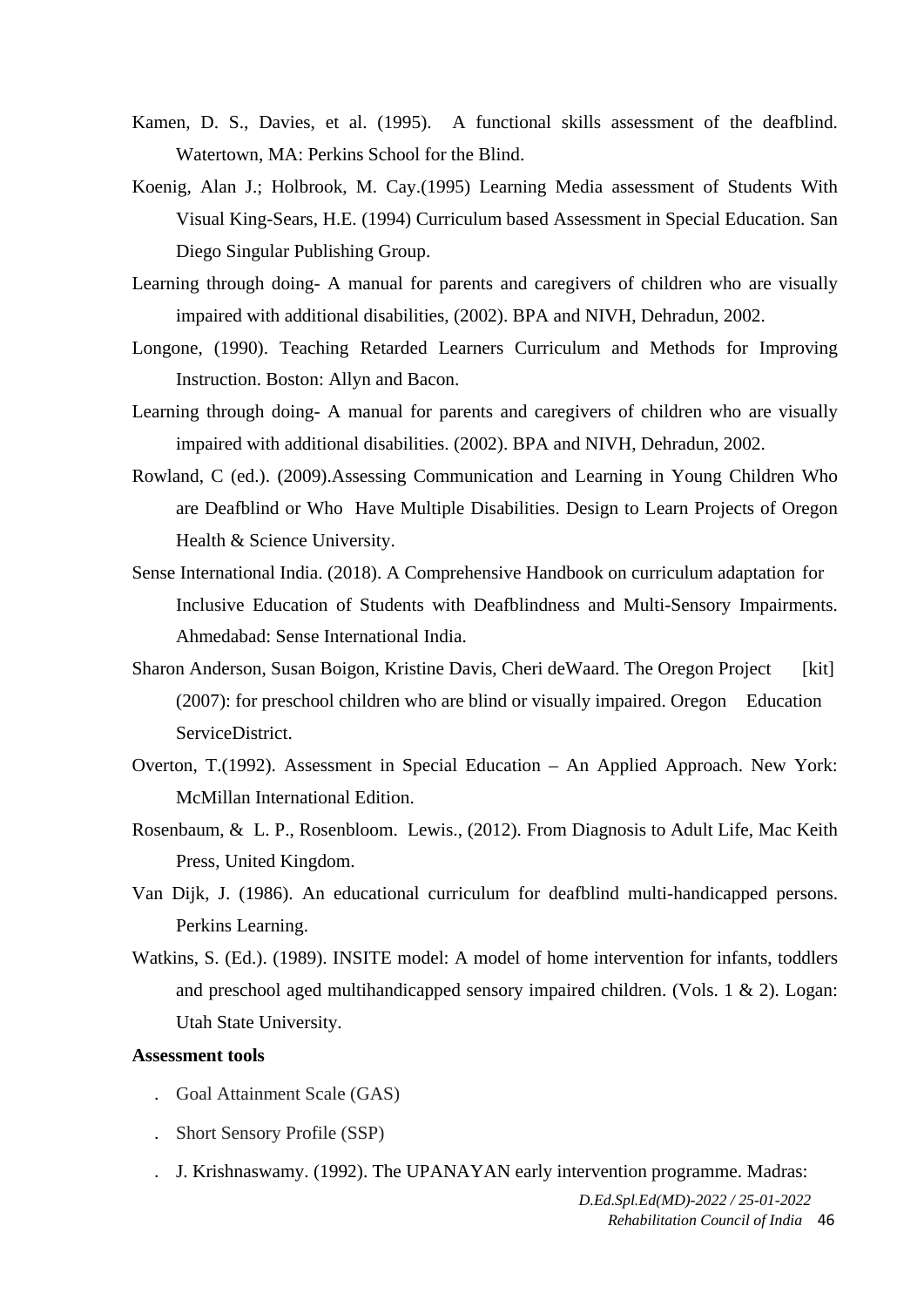MNC.

- . Jeyachandaran, P., & Vimala, V. (2000). Madras Developmental Programming System. Madras: Vijay Human services.
- . Manual Abilities Classification System (MACS).
- . Quality of Upper Extremity Skills Test (QUEST)
- . Communication Function Classification System (CFCS).
- . Eating and Drinking Ability Classification System (EDACS)
- . Supports Intensity Scale Children's Version™ (SIS-C)™ (2016)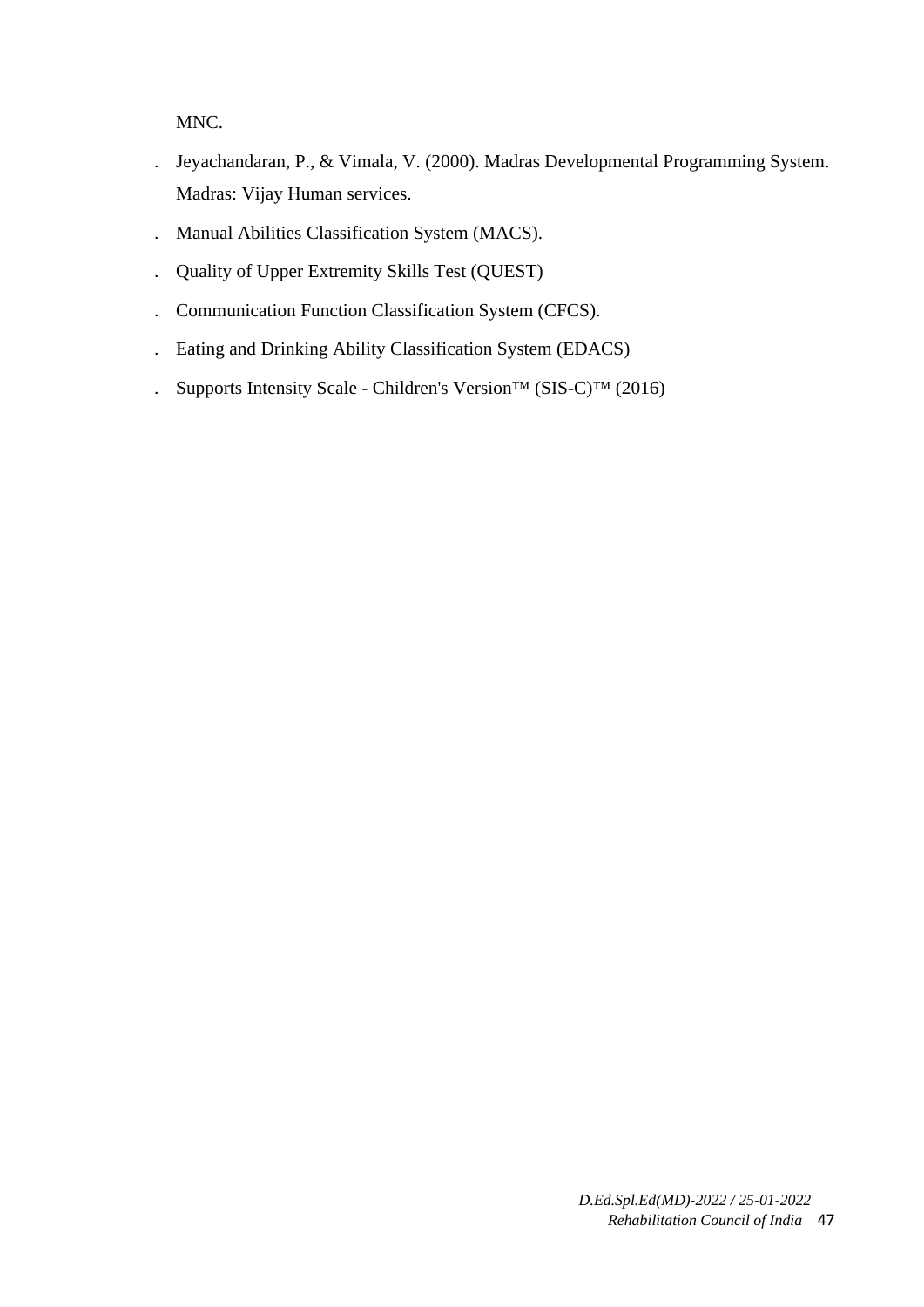## **COURSE–I(b).**

# **GROUP/PAIRED TEACHING (CURRICULAR AND CO-**

**CURRICULAR) IN SPECIAL SCHOOLS- (CP, DB AND MD)** 

## **Total Marks: 150 Total Hours: 150**

#### **Learning Outcomes:**

## **On the completion of this practical, the student teacher will be able to:**

- Assess the current level of functioning of each student in the given curricular domains
- Plan lessons for the group, on a specific topic, keeping in mind the level of functioning of each student in curricular and co-curricular areas, (blending co-curricular areas where possible, into teaching a concept).
- Organise suitably the group activity that all students can perform, and modify for those who need a modification.
- Organise suitable TLM and/or ICT support for the lesson.
- Teach the lesson and evaluate the achievement among the students.

## **Task of the student trainee:**

- The student trainee will work with groups of students with CP, Db and MD executing at least 8 (5 curricular & 3 co-curricular) lessons with each group, that is, a minimum of 24 lessons.
- The trainee will work on curricular and co-curricular areas with different class groups of students so as to have experience with all severity levels and types. It is desirable to have exposure to students with the associated conditions and/or additional disabilities which would give an opportunity to the student trainee to work with an arrangement of challenges in the students.
- The trainee can select co-curricular areas to blend into teaching concepts leading towards holistic learning.
- The lesson plans should be written in the prescribed format given by the training institute and the written lessons corrected and approved by the course supervisor before carrying out the lesson**.**
- After the class, self-evaluation, peer evaluation and the teacher's evaluation are to be carried out.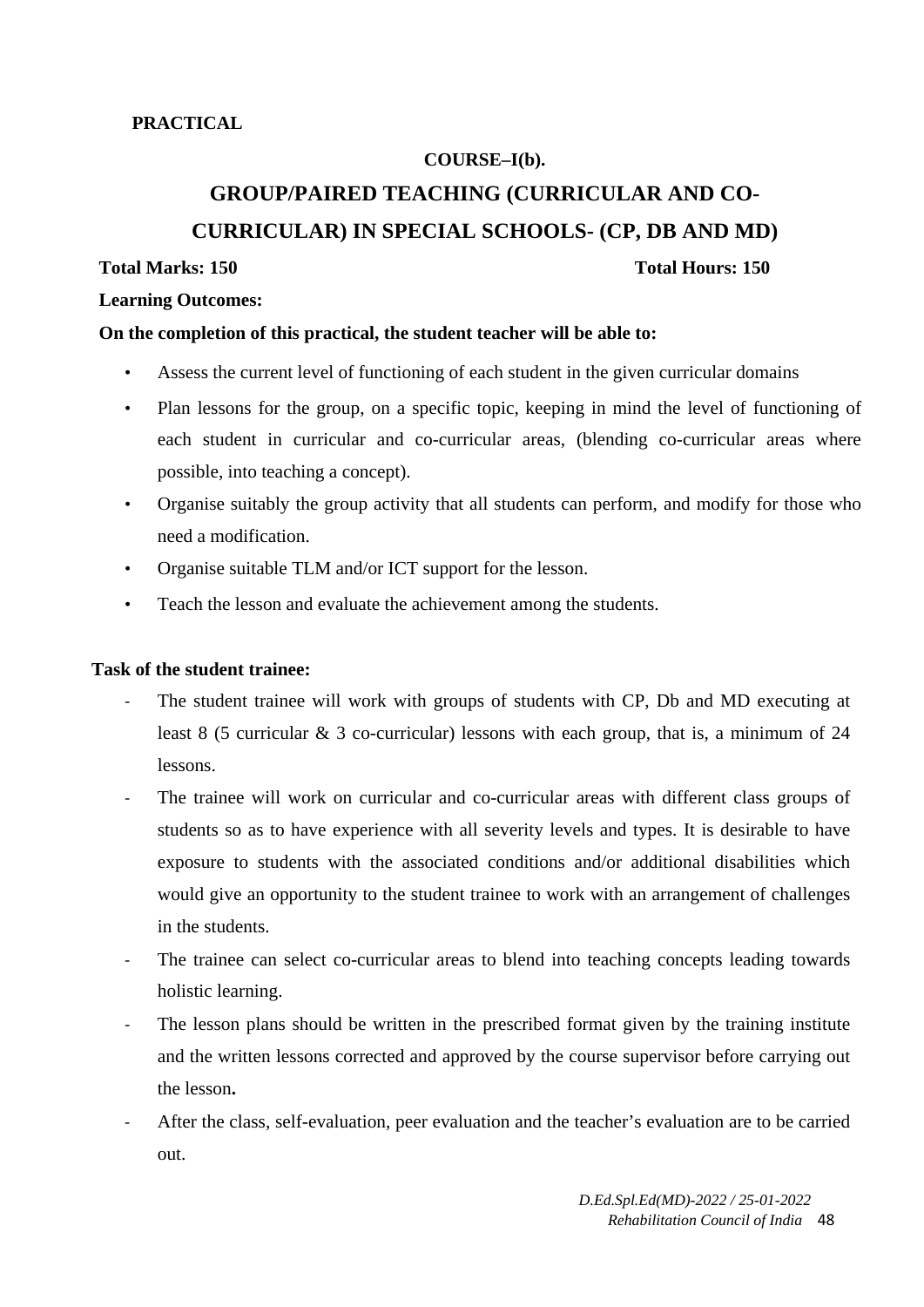- **The student trainee should submit all the corrected lesson plans, evaluations and the TLM used and details of web access/ICT on completion of the practical.** 

*The trainee may consult the special teacher (in that special school) of the group of students for which a lesson is to be planned.* 

*Each lesson plan is to be submitted before implementation for approval. The trainee shall be allowed*  to conduct the instructions only after approval by the master trainer. *Note: The student trainee must be first trained in each of the co curricular areas by an expert in yoga, physical education, music, dance, and art and crafts. Besides classrooms practice teaching, each trainee has to observe the teaching of the special educator for 10 lessons and submit a report of observations.* 

#### **Suggested Readings:**

- Bluma, S.M. Shearer, M.S. Frohman, A.M. & Hilliard, J.M. (1976) Portage guide to early education (revised edition), Wisconsin: Portage project.
- Department of Special Education (1994). Functional assessment checklist for Programming: (guidelines for using the checklist). Secunderabad: NIMH.
- Peshawaria, R & Venkatesan, S (1992). Behavioural assessment scales for Indian childrenwith mental retardation. Secunderabad: NIMH
- Turnball, A.P. Srickland, B.B. & Brantlay, J.C. (1990). Developing and Implementing an individualized education programme. London: Merrill
- Jeyachandran, P. Yoga for the Mentally Retarded, Vijay Human Service Centre, Chennai.Cooley, E. (1987).
- Communication At Home and In the Community: Helpful Strategies & Suggestions From Parents & Families With a Child Who is Deaf-Blind - The National Family Association for Deaf-Blind (NFADB) ; The National Technical Assistance Consortium for Children and Young Adults Who Are Deaf-Blind (NTAC),2000.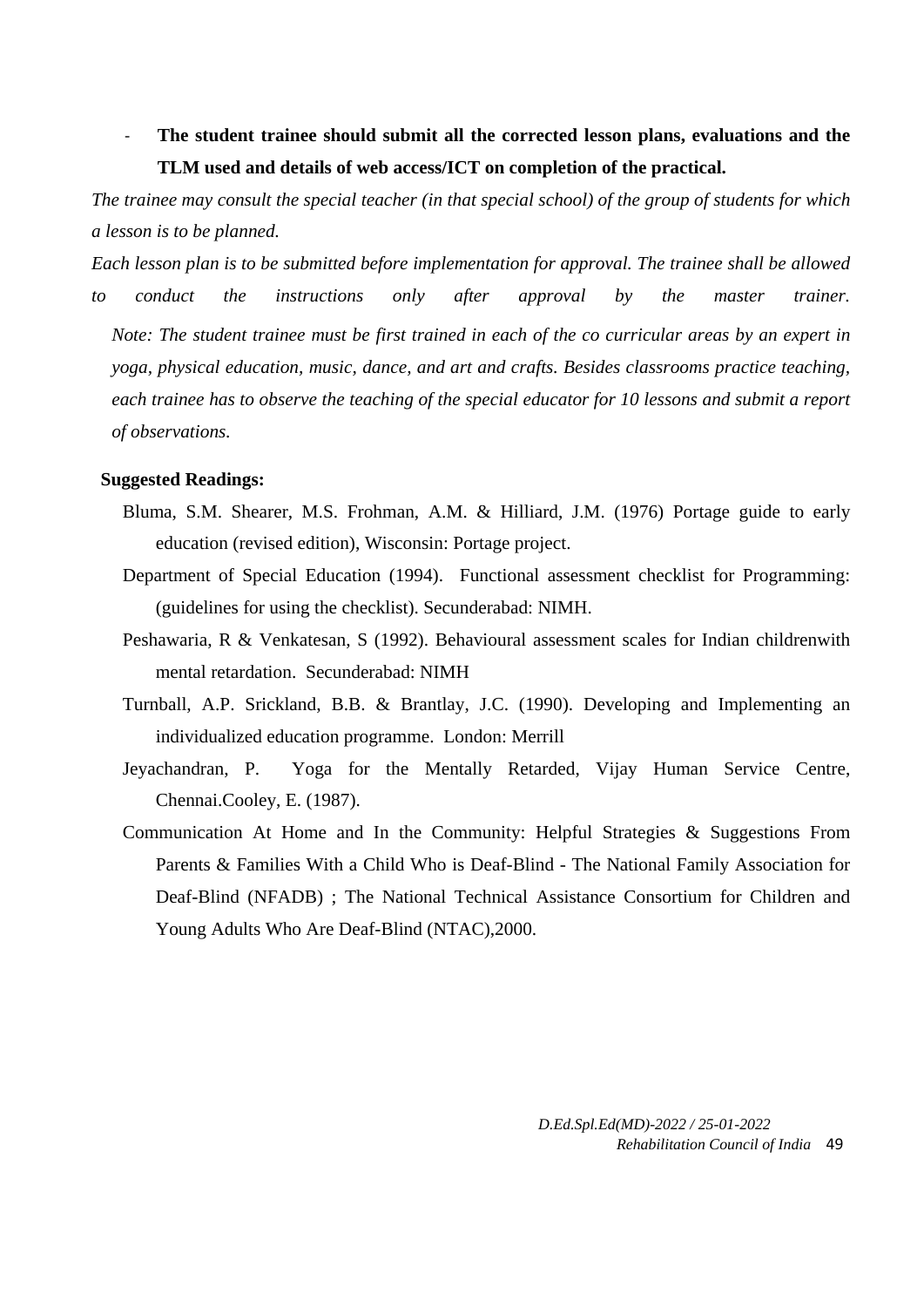**PRACTICAL** 

# **COURSE - II GROUP / PAIRED TEACHING - RESOURCE ROOM SETTING - CP, DB AND MD**

## **Total Hours: 150 Total Marks: 150**

## **Learning Outcomes:**

## **On the completion of this practical, the student teachers will be able to:**

- Organise resource rooms for students with CP, Db and MD.
- Equip the resource room with the required assessment, teaching and learning material and technological support and create necessary support systems as required.
- Coordinate with the class teacher in terms of the difficulty of the student in learning and design appropriate programme for the same for a group of students with learning needs of CP, Db and MD.
- Execute the learning programmes and maintain documents related to the learning programmes.
- Work continuously with the regular teacher

## **Task of the Student trainee:**

- The student trainee will work with the students with CP, Db and MD in resource room setting. Each group will have a minimum of **3** students with a group of disability, (CP, Db and MD). A total of 24 lessons are to be taught  $-8$  from each disability with a minimum of 8 lessons on each.
- The lessons must be corrected and approved by the supervisor
- The student trainee is responsible for collecting background details from the regular class teacher, learning profile and the learning problem the student is facing
- The student trainee should conduct the educational assessment, identify the areas to be supported and plan lessons in line with the needs expressed by the class teacher.
- Teach the lessons and share the details with that class teacher.

*D.Ed.Spl.Ed(MD)-2022 / 25-01-2022 Rehabilitation Council of India* 50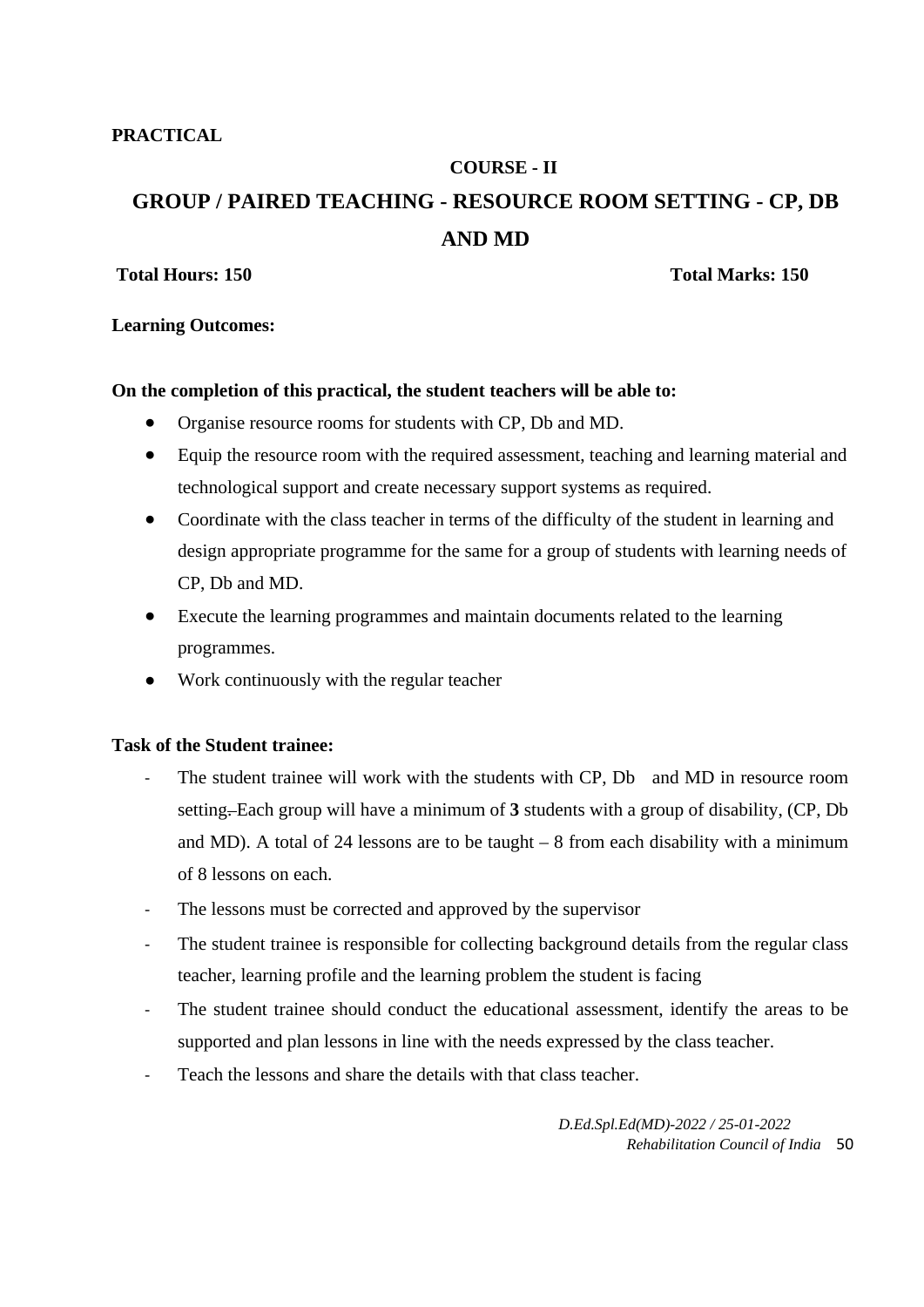- The student trainee will develop worksheets and other TLMs suitably, use technology and also equip the resource room with additional material
- Evaluate and reflect on the effect of teaching on the student and difficulties faced in imparting instructions and suggest changes for improving the programme
- **On completion of the teaching lessons, the trainee will submit the record of the work done with each group in detail along with the TLM**

## **Suggested Readings:**

Aggarwal. J.C. (1992). Development and planning of Modern Education. New Delhi

- Anand. (1993). The Teacher & Education in Emerging Indian Society. New Delhi NCERT Anmol Publication Pvt. Ltd.
- Biswas. A. and Aggarwal, J.C. (1992). Education in India. New Delhi Arya Book Depot.
- Das, R.C. (1992). Science Teaching in School. New Delhi: Sterling Publishing.
- Dash, B.N. (2006). Content-cum-Method of Teaching of Social Studies. New Delhi: Kalyani Publication.
- Kochhar, S.K. (2001). Teaching of Social Studies. New Delhi: Sterling Publications.
- Kohli, V.K. (2006). How to Teach Science. Ambala: VivekPub.
- Kumar, Sudhir and Ratan, P.N. (2003). Teaching of Mathematics. New Delhi:
- Mangal, S. K. (2007). Teaching of Mathematics. New Delhi: Arya BookDepot
- Rose, R. Confronting obstacles to inclusion: International responses to developing inclusive education. London, UK:Routledge.
- Sachdeva, M.S. (2007). Teaching of English. Patiala: Twenty First CenturyPublications.
- Sharma, P. (2011). Teaching of English: Skill and Methods. Delhi: ShipraPublication.
- Hand In Hand: Essentials of Communication and Orientation and Mobility for Your Students Who Are Deaf-Blind: Volume I - Huebner, Kathleen Mary (Ed.); Prickett, Jeanne Glidden (Ed.); Welch, Therese Rafalowski (Ed.); Joffee, Elga (Ed.) — AFB Press: 1995, xliv,687.
- Huebner, Kathleen Mary, and et.al. (1995). *Hand in hand: essentials of communication and orientation and mobility for your students who are deafblind*: volumes I and II. New York: AFB Press.
- *D.Ed.Spl.Ed(MD)-2022 / 25-01-2022 Rehabilitation Council of India* 51 Klein, M. Diane, Deborah Chen, and Michelle Haney. (2000). *Promoting learning through active*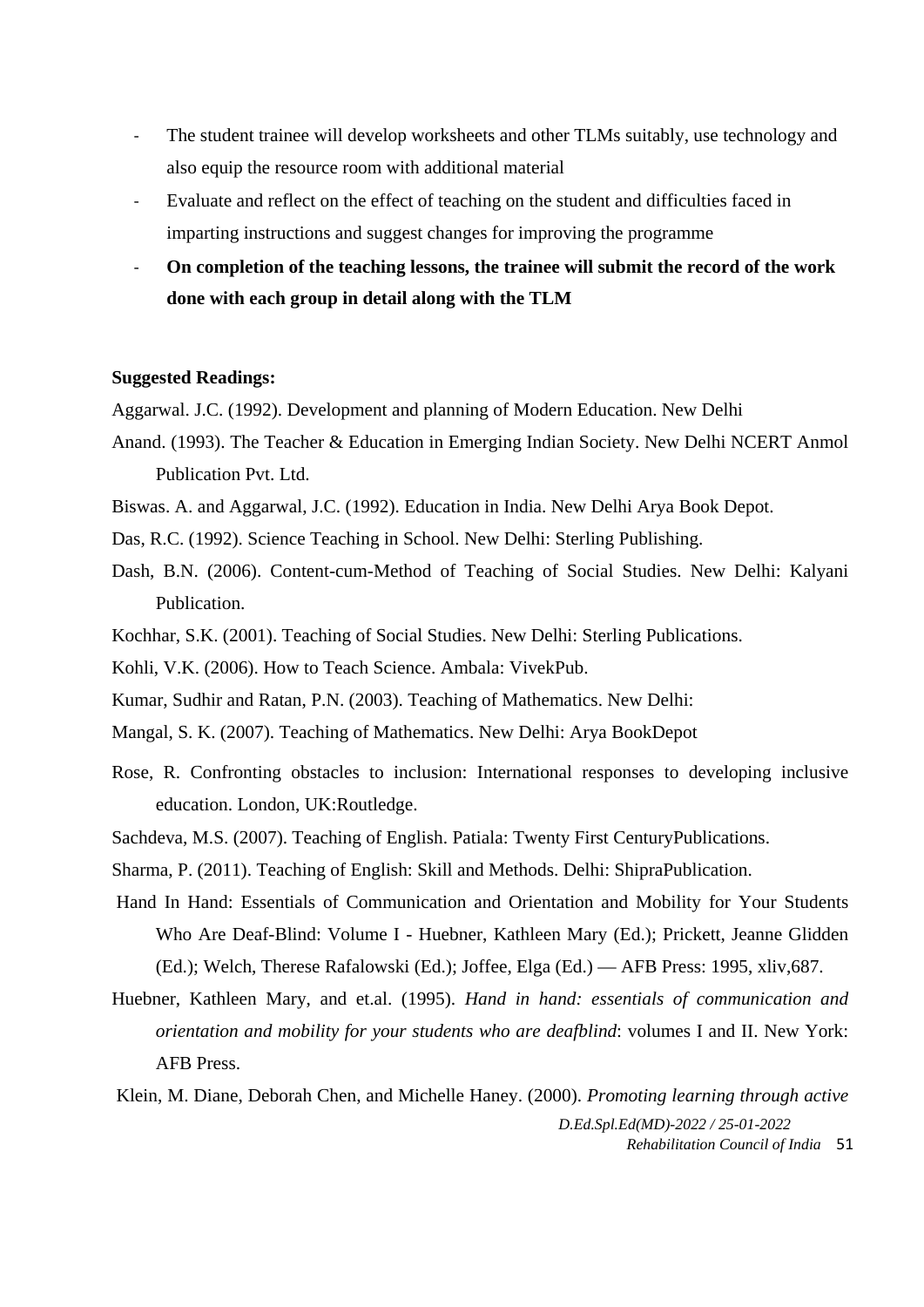*interaction: a guide to early communication with young children who have multiple disabilities*. Paul Brookes,Baltimore.

## **Suggested websites:**

- English Language skills –www.bchmsg.yolasite.com.skills
- Micro Lesson -www.edusys.co.blog.microlesson
- Teaching of Mathematics and Science in English –www.researchgate.net.science
- Teaching of Mathematics NCERT ncert.nic.in.mathpdf
- Top 10 Language Learning games Dr. Moku –dmoku.com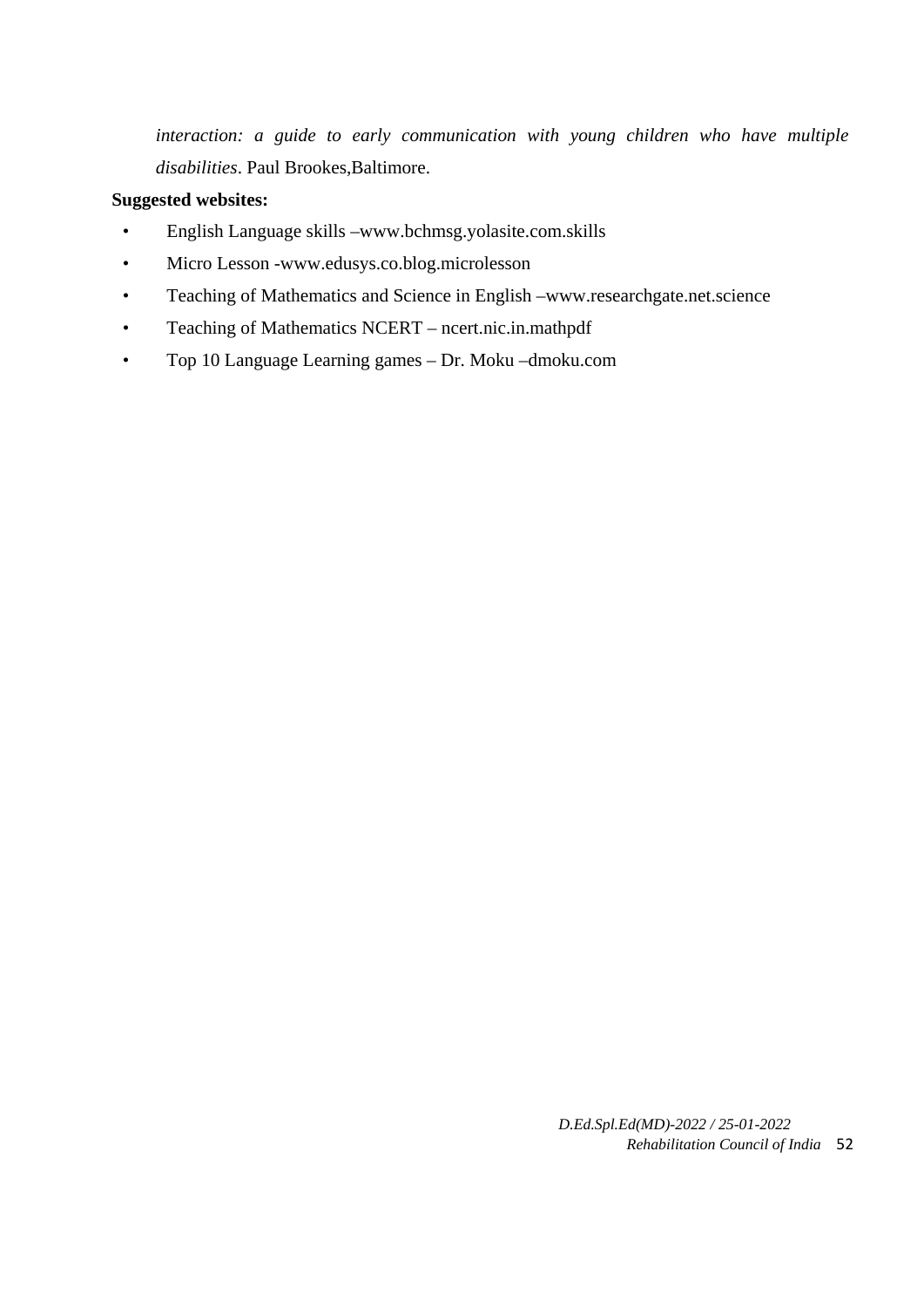# **COURSE– III (b) INCORPORATION OF TECHNOLOGY AND TLM IN DIFFERENT SETTINGS**

## **Total Marks: 75 Total Hours: 75**

## **Learning Outcomes:**

## **On the completion of this practical, the student teachers will be able to:**

- Select technological support both hardware and software to suit the needs of the learners
- Develop lessons using technology that can be used for group teaching
- Select suitable no tech, low tech and high tech TLM for the lessons that s/he plans to teach the student in Group teaching settings and resource room settings

## **Tasks of the student trainee:**

- In the group teaching in special and resource teaching setting during this semester, the student trainee should select appropriate technological support based on the learner need and the lessons chosen to be taught.
- The trainee may develop E-content for some of the lessons and use it for teaching the lesson.
- **While submitting the report of the practicals the trainee should submit a separate report of the technology and TLM used during the lessons and submit the TLM/hardware and link to the software**.

## **Suggested readings:**

- Bondy, A., Frost, L. (2012). A Picture's Worth: PECS and Other Visual Communication Strategies in Autism. Bethesda, MD: Woodbine House.
- Boser, K.I., Goodwin, M.S., & Wayland, S.C. (2013). Technology Tools for Students with Autism: Innovations that Enhance Independence and Learning. Brookes Publishing.
- Cormier, C., & Natale, N. (2014). Assistive Technology Guide to Maximize Learning for Children with Autism. Create Space Independent Publishing Platform. UK.
- Boot, F.H. Louw, J.S, Kuo, H.J and Chen, R. (2019): Intellectual disability and Assistive Technology. Frontiers in Public Health.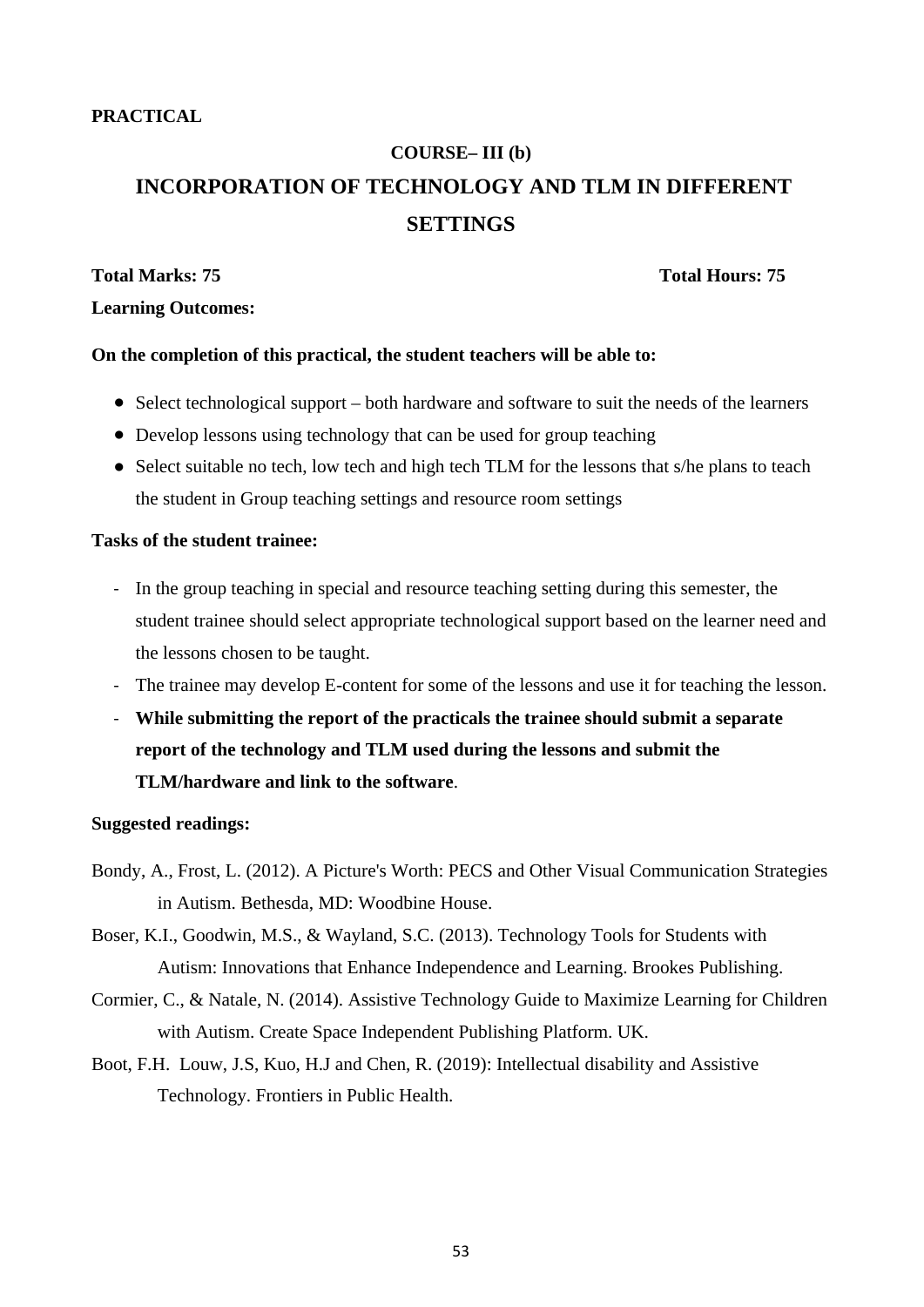- Giulio E. Lancioni, & Nirbhay, N. Singh (2014): Assistive Technologies for People with Diverse Abilities. Springer.
- Green, J (2011). The Ultimate Guide to Assistive Technology in Special Education. New York: Prufrock Press
- Lancioni, G.I., Sigafoos, J. o'Reilly, M.F., Singh, N.N (2012): Assistive Technology: Intervention for Individuals with Severe/ Profound and Multiple Disabilities. Springer.
- Sense International India. (2014). Handbook on Deafblindness. Ahmedabad: Sense International India.• Lancioni, G.E.,Sigafoos,J., o'Reilly M.F., Singh,N.N. (2012) : Assistive Technology : Intervention for Individuals with Severe/ Profound and Multiple Disabilities. N.Y:Springer.
- Green, J (2011). The Ultimate Guide to Assistive Technology in Special Education. New York: PrufrockPress

## **Suggested web readings:**

http://www.progressivephonics.com/phonics-books/beginner-phonics-books

https://www.teacherspayteachers.com

https://www.pathstoliteracy.org/

https://www.twinkl.com

http://www.ladyirwin.edu.in/download/2017/april-

2017/Inclusive%20school%20module%20for%20%20resource%20material.pdf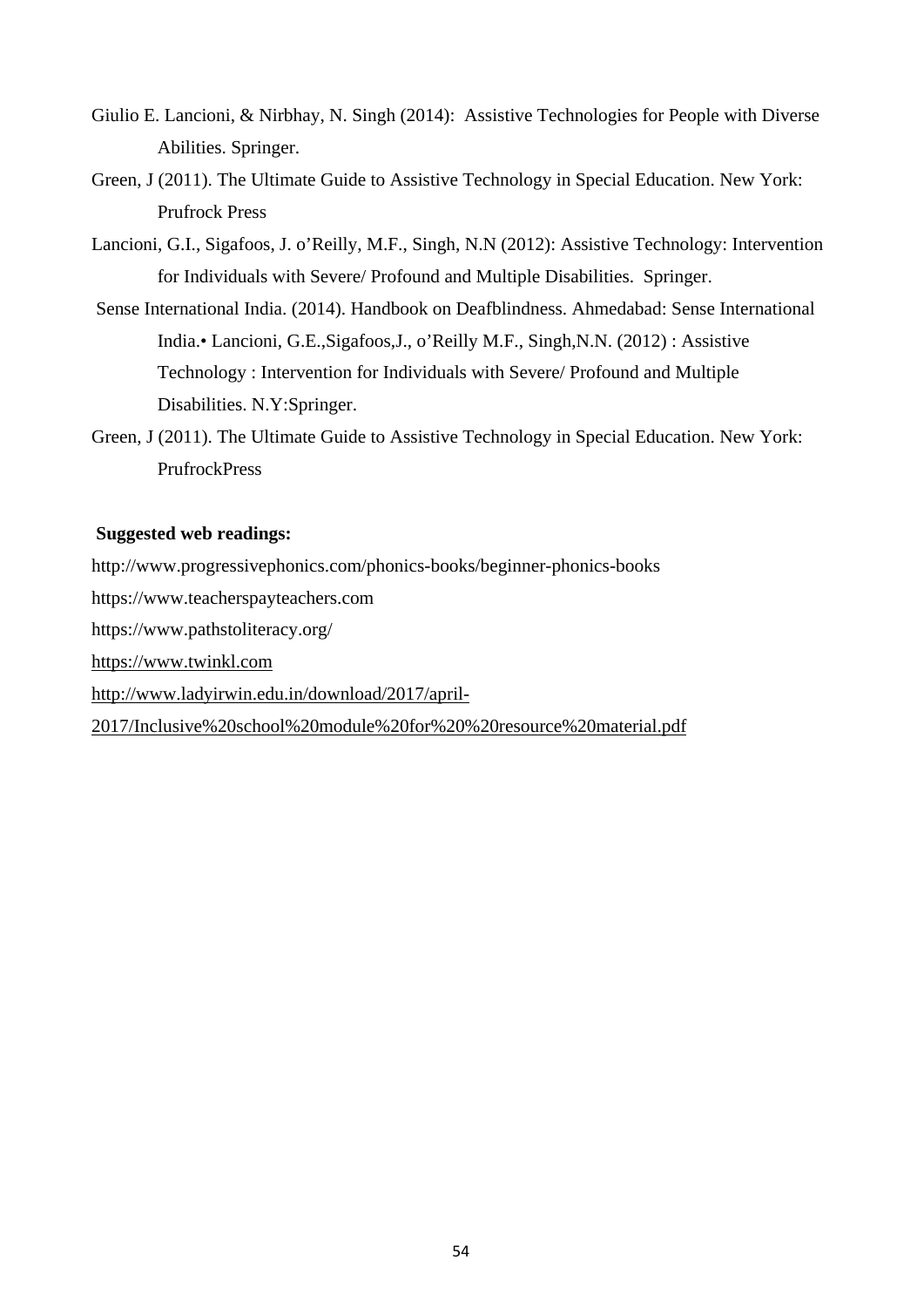# **COURSE- VII EDUCATION IN EMERGING INDIAN SOCIETY AND SCHOOL ADMINISTRATION**

## **Total Marks: 75 Total Hours: 75**

## **Learning out comes:**

## **On the completion of this Course, the teacher trainees will be able to:**

- Define Education, describe functions of Education and aims of Education;
- Describe relationship between Education and Philosophy;
- Appreciate the role of various agencies in educational development of children—both nondisabled and disabled;
- Narrate various education commissions and policies of education;
- Describe the importance of School administration and documentation

## **Course Content:**

## **Unit 1: Nature of Education:**

- 1.1. Meaning and definition of education;
- 1.2. Aims of Education: character building, education as means of livelihood, for social efficiency social aim, cultural development and transmission;
- 1.3. Education in  $21<sup>st</sup>$  century in India;
- 1.4. Formal, Informal and Non-Formal Education;
- 1.5. Functions of Education—Nation Building, National Integration, Social Integration Bringing about peace and harmony in the society and inculcating values and ethos;

## **Unit 2: Philosophical Foundations of Education**

- 2.1. Meaning and definition of philosophy, Relationship of philosophy with educational practices;
- 2.2. Different Educational philosophies—Idealism, Naturalism Pragmatism and Humanism an overview;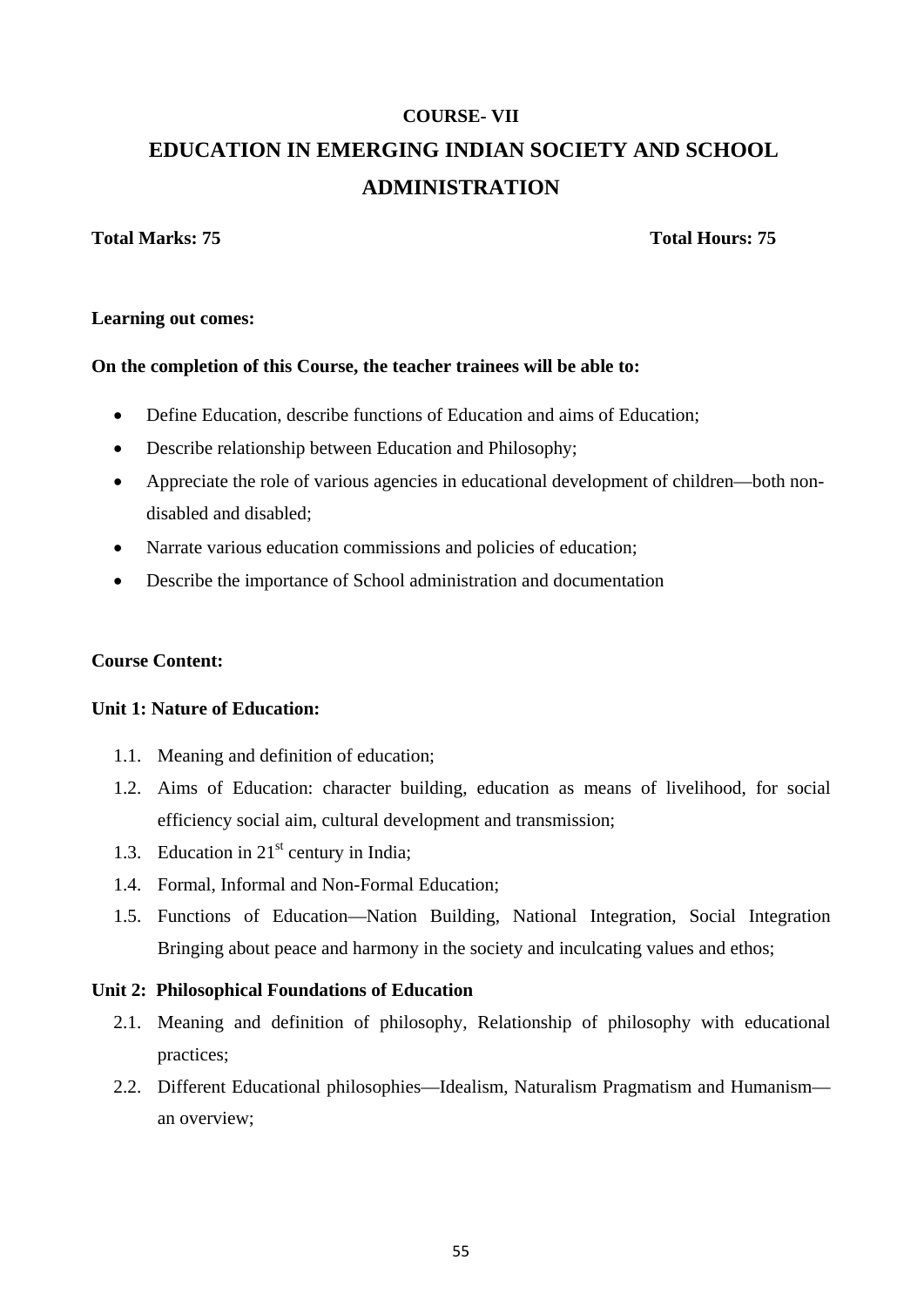- 2.3. Prominent Educational Philosophers— John Dewey, Kilpatrick, Rousseau, —their principles and aims of education;
- 2.4. Indian Educational Philosophers— Gandhi, Aurobindo, Rabindra Nath Tagore and Vivekanand—their principles and aims of education;
- 2.5. Teacher and the learner: ancient ideals of a teacher, teacher in modern education; roles, functions and traits of a teacher;

#### **Unit 3: Agencies of Education**

- 3.1. Different agencies of education: Formal, Informal and Non-formal;
- 3.2. Modes of Education: Regular, Open, Distance & Online, Blended learning;
- 3.3. Regular School, Inclusive School and Special School, Home Education, Home-based Programme, Family Community and Mass Media;
- 3.4. Roles of Governmental Organizations—NCERT, SCERT, NCTE, UGC, Ministry of Education;
- 3.5. Roles of various national and international Non-Governmental Organizations (NGOs) in promoting of educational opportunities for children with disabilities;

#### **Unit 4: Educational Provisions in India**

- 4.1. Indian constitutional and education: Directive Principles, Fundamental Rights and Duties, Constitutional Provisions on Education;
- 4.2. Acts and Provisions: Free and compulsory education as fundamental rights (article 21A of 2002) and RTE Act 2009 and Amendments; Educational provisions enshrined in RPWD Act, 2016;
- 4.3. Various Education Commissions since Independence: The University Education Commission (1948-49), the Secondary Education Commission 1952 -53, Kothari Commission report 1964- 66;
- 4.4. National Education Policy 1986, Plan of Action 1992 and National Education Policy 2020;
- 4.5. Equality of opportunity in educational institution and inclusive education at different levels: elementary, secondary and higher education;

## **Unit 5: School Administration:**

- 5.1. Meaning, definition and principles of School Administration and School Organization;
- 5.2. Organization of Special School and Inclusive School;
- 5.3. Code and conduct of teacher, duties and responsibilities of the head of school;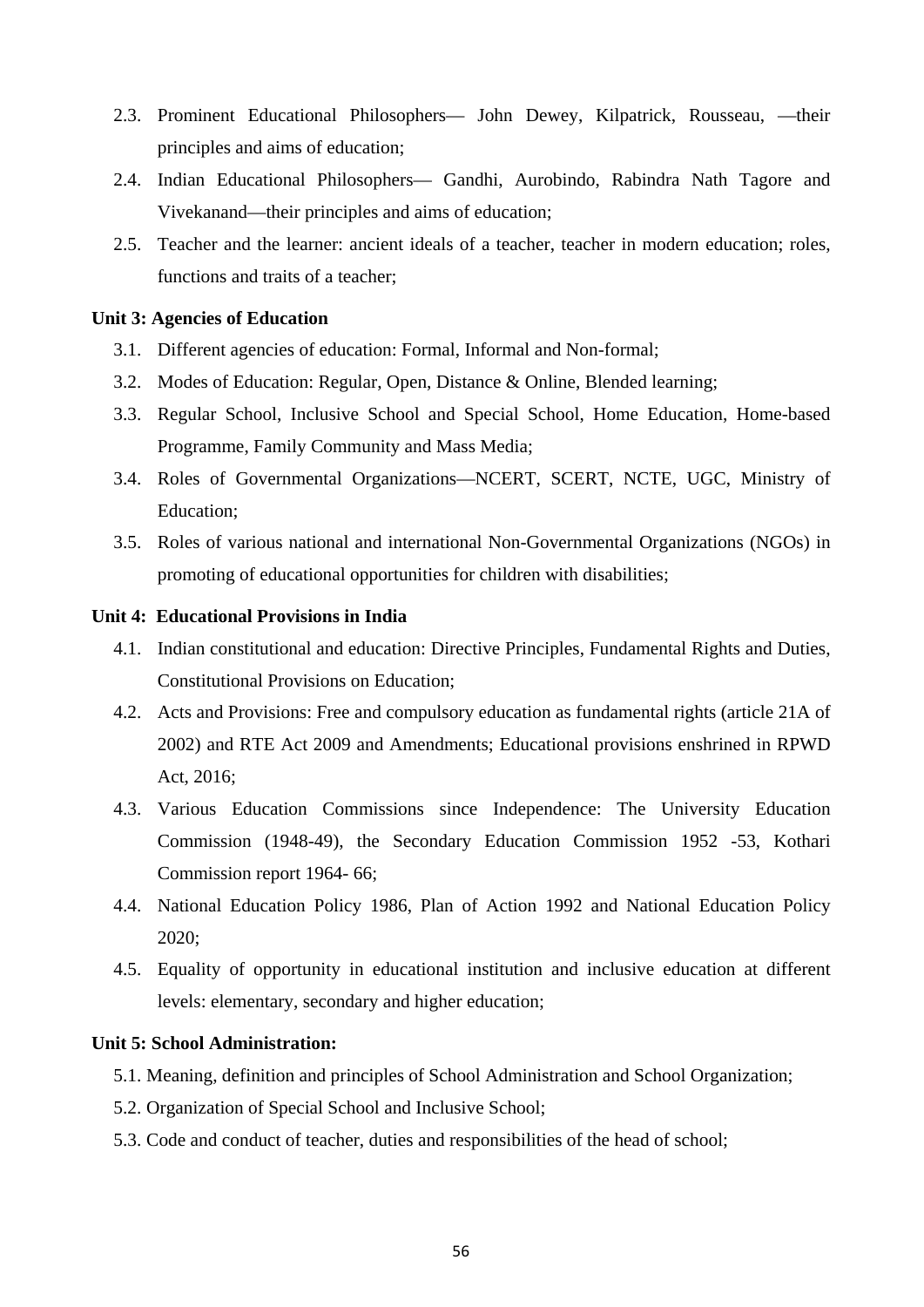- 5.4. Annual school plan and Preparation of time-table, Continuous and Comprehensive Evaluation (CCE);
- 5.5. Maintenance ofY school-record--progress report, cumulative record, case histories;

#### **Suggested Readings:**

- Bhatia K. and Bhatia B.D. (1994). Theory and Principles of Education. Doaba House
- Chandra, S.S. (2003) Indian Education Development, Problems, Issues and Trends, Meerut: R. Lal Book Depot.
- Dash B. N. (1993). Teacher and Education in the Emerging Indian Society, Dominant Publishers and Distributors
- Dash, M & Dash, N. (2017). School Management. New Delhi. Atlantic Publishers and Distributors Pvt Ltd; 1st edition.
- Ghosh, Sunanda & Mohan, Radha (2015). Education in Emerging Indian Society: The Challenges and Issues. New Delhi, PHI Learning Private Limited.
- Kochhar S.K. (2011). School Administration and Management. New Delhi, Sterling Publications Pvt Ltd,
- NCERT. Teacher and Education in Emerging Indian Society
- Pearson series in Education (2012). Teacher in Emerging Indian Society. New Delhi, Pearson Education India.
- R.P. Pathak (2013). Bhartiya Samaj men Shiksha. New Delhi, Pearson Education India.
- Samuel, R. S. (2015). Education in Emerging India*.* New Delhi, PHI Learning Private Limited.

Saxena, N.R.S., Gupta, M. (2020). Philosophical Foundations of Education, R. Lall Publishers

Taneja. V. R (1990). Educational Thoughts and Practices. Sterling Publishers, New Delhi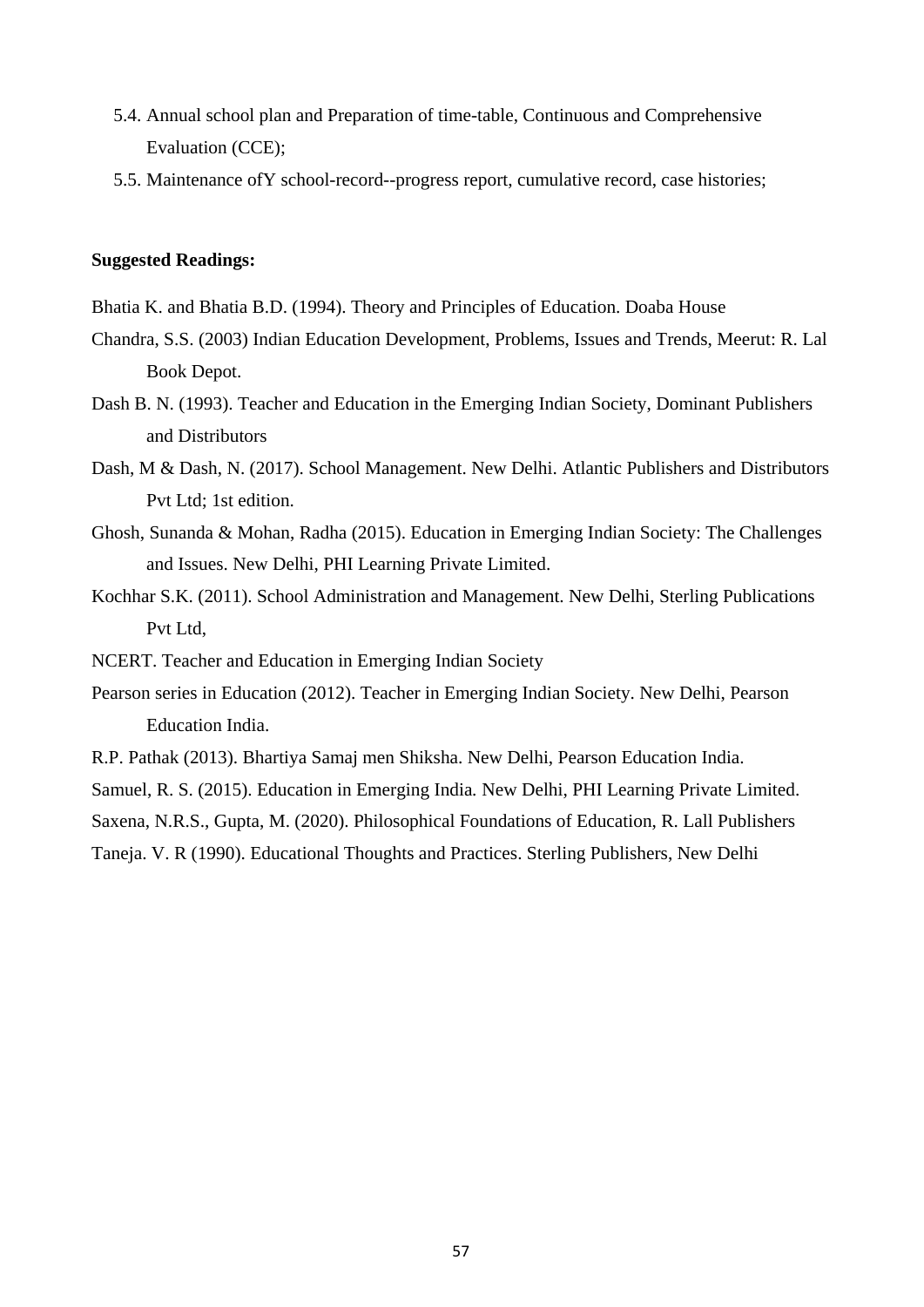## **COURSE - VIII**

## **METHODS OF TEACHING IN ELEMENTARY SCHOOL**

## **Total Hours: 75 Total Marks:75**

## **Learning Outcomes:**

## **On the completion of this course, the student-teachers will be able to:**

- Demonstrate competencies teaching different subjects in regular elementary schools
- Explain the role of Science, Mathematics, Social Science and Language in day-to-day life and relevance to modern society.
- Demonstrate understanding the importance of teaching materials and technology in teaching the learning process of different subjects.
- Explain the aims, methods and teaching techniques that can be used to facilitate learning for children with CP, Db and MD in regular schools.
- Explain the various aspects of planning and evaluation in the teaching of subjects and language.

## **Course Content**

## **Unit 1: Methods of teaching**

- 1.1. Teaching learning environment the transaction of content from teacher to the learner the role of teacher.
- 1.2. The concept of Micro teaching and Macro teaching and its relevance to regular school teaching learning environment
- 1.3. Approach and methods of teaching context, differences and importance
- 1.4. Teaching in regular elementary schools Establishing a positive classroom climate to enable teaching and learning, use of TLM and technology, importance of Activity based learning (ABL) and Continuous and Comprehensive evaluation (CCE).
- 1.5. Different teaching methodology of subject areas in inclusive schools teaching in regular schools where children with CP, Db and MD are included. Use of UDL to teach in regular elementary class.

## **Unit 2: Teaching Social and Environmental Science**

- 2.1. Aims, objectives and importance of teaching Social and environmental Science.
- 2.2. Curricular transaction of Social and environmental Science at elementary level.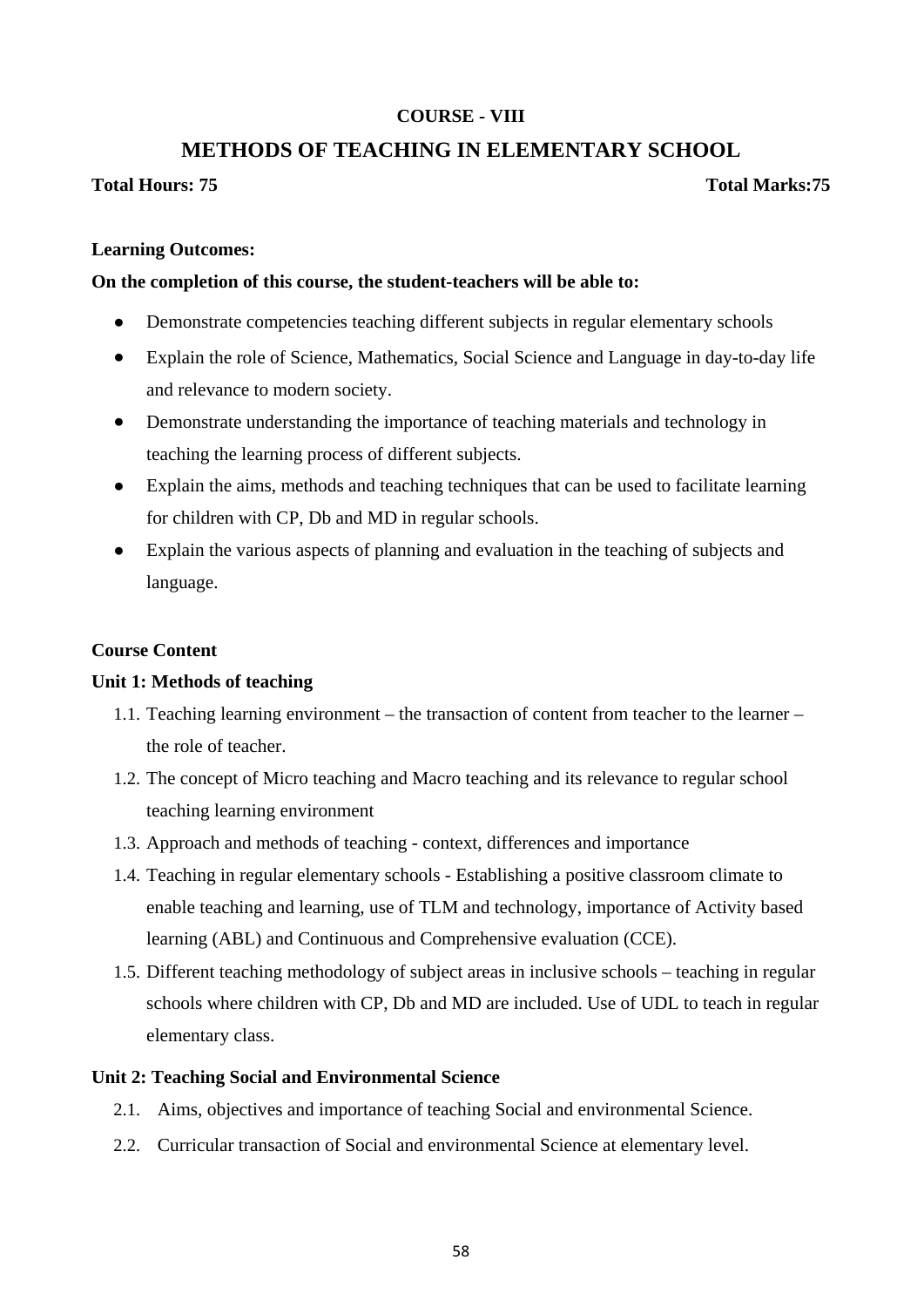- 2.3. Different Approaches and techniques of teaching Social and environmental Science.
- 2.4. Application of technology in teaching in regular elementary school curriculum.
- 2.5. Adaptations in Social and environmental Science for children with CP, Db and MD.

## **Unit 3: Teaching Mathematics**

- 3.1. Role and Importance of teaching Mathematics, in day-to-day living.
- 3.2. Different approaches and techniques of teaching Mathematics.
- 3.3. Teaching math skills in elementary schools ranging from basic pre math and number concepts and computation and applications at elementary school level using various techniques.
- 3.4. Application of technology in teaching math in regular elementary schools.
- 3.5. Application of math concepts at elementary level for students with CP, Db and MD.

## **Unit 4: Teaching English**

- 4.1. Need and importance of including the teaching learning of English in school curriculum.
- 4.2. Teaching English in the elementary classes based on the prescribed curriculum.
- 4.3. Approaches and techniques of teaching English, use of appropriate TLM.
- 4.4. Use of technology in teaching English at elementary level.
- 4.5. Teaching English in inclusive class adaptations for children with CP, Db and MD.

## **Unit 5: Teaching of Regional Language**

- 5.1. Role and importance of teaching regional language in daily life.
- 5.2. Approaches and techniques of teaching regional Language based on the prescribed curriculum of elementary classes.
- 5.3. Study skills and reference skills.
- 5.4. Language games in teaching language especially with vocabulary and grammar, appropriate use of TLM and technology.
- 5.5. Facilitating learning regional Language for children with CP, Db and MD.

## **Suggested Readings:**

Aggarwal. J.C. (1992). Development and planning of Modern Education. New Delhi Anand. (1993). The Teacher & Education in Emerging Indian Society. New Delhi NCERT Anmol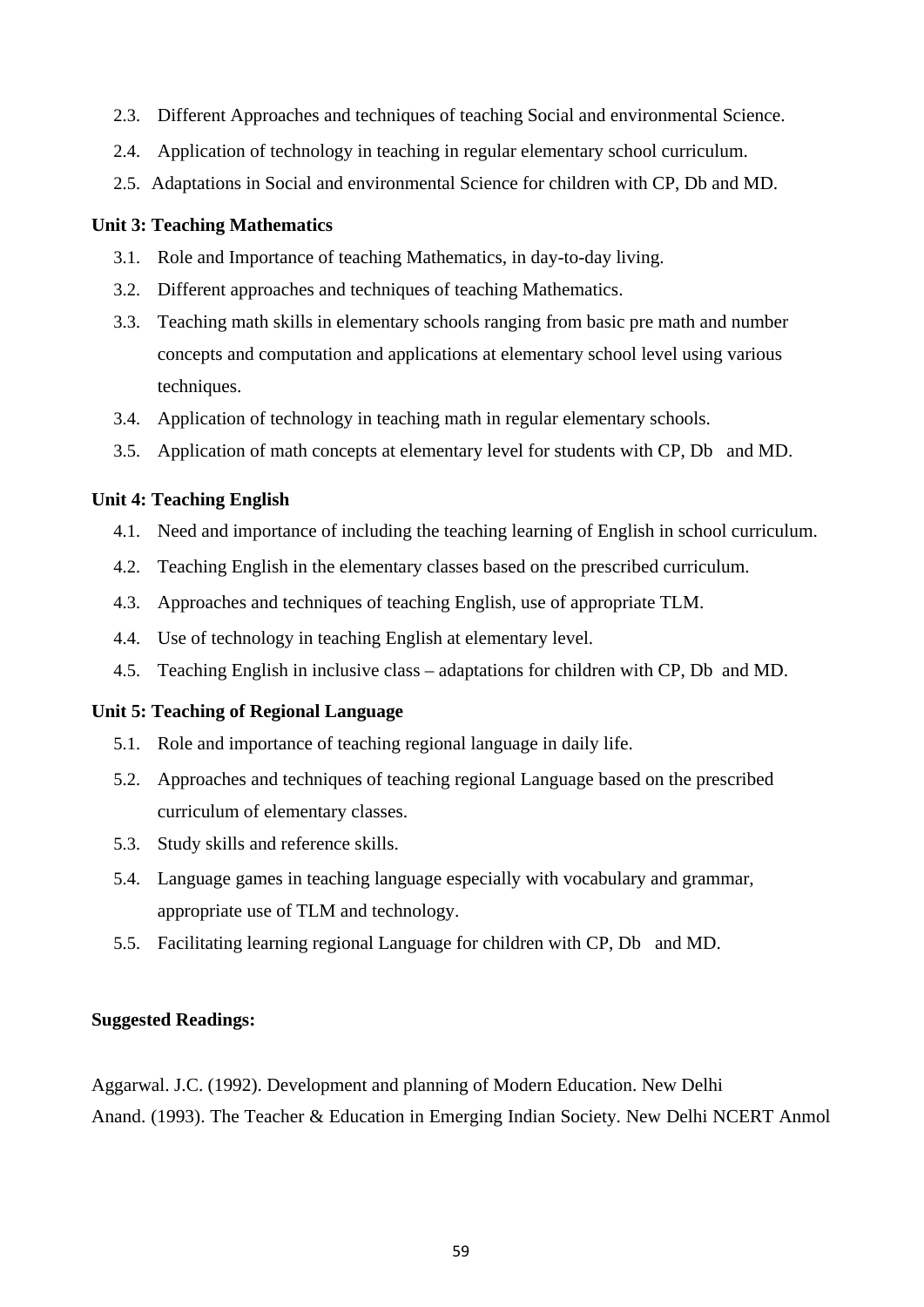Publication Pvt. Ltd.

- Biswas. A. and Aggarwal, J.C. (1992). Education in India. New Delhi Arya Book Depot.
- Das, R.C. (1992). Science Teaching in School. New Delhi: Sterling Publishing.
- Dash, B.N. (2006). Content-cum-Method of Teaching of Social Studies. New Delhi: Kalyani Publication.
- Kochhar, S.K. (2001). Teaching of Social Studies. New Delhi: Sterling Publications.
- Kohli, V.K. (2006). How to Teach Science. Ambala: VivekPub.
- Kumar, Sudhir and Ratan, P.N. (2003). Teaching of Mathematics. New Delhi:
- Mangal, S. K. (2007). Teaching of Mathematics. New Delhi: Arya BookDepot
- Rose, R. Confronting obstacles to inclusion: International responses to developing inclusive education. London, UK:Routledge.
- Sachdeva, M.S. (2007). Teaching of English. Patiala: Twenty First CenturyPublications.
- Sense International India. (2018). A Comprehensive Handbook on curriculum adaptation for Inclusive Education of Students with Deafblindness and Multi-Sensory Impairments. Ahmedabad: Sense International India

Sharma, P. (2011). Teaching of English: Skill and Methods. Delhi: ShipraPublication.

#### **Suggested websites:**

- . English Language skills –www.bchmsg.yolasite.com.skills
- . Micro Lesson -www.edusys.co.blog.microlesson
- . Teaching of Mathematics and Science in English –www.researchgate.net.science
- . Teaching of Mathematics NCERT ncert.nic.in.mathpdf
- . Top 10 Language Learning games Dr. Moku –dmoku.com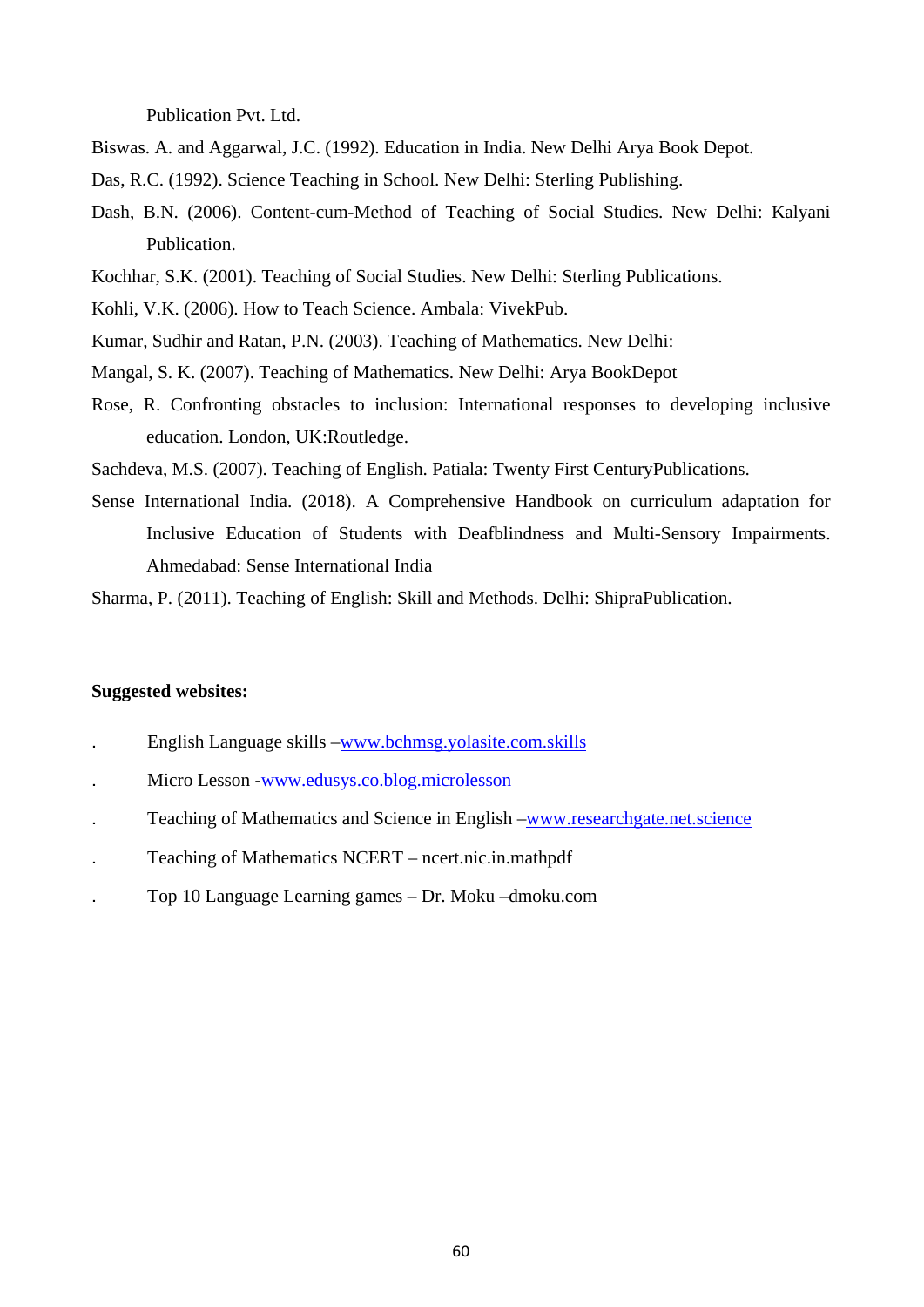# **COURSE – IX THERAPEUTICS**

## **Total Marks: 75 Total Hours: 75**

## **Learning Outcomes:**

## **On the completion of this course, the student teacher will be able to:**

- Demonstrate basic understanding of the therapies required for students with CP, Db and MD.
- Demonstrate competencies in working in coordination with the therapists.
- Design and incorporate therapeutic activities wherever appropriate in classroom activities.
- Incorporate recreational therapy in classroom activity and co-curricular activity.
- Coordinate with clinical therapists (PT, OT, ST and Psychologist) in implementing therapeutic activity.

## **Course content**

## **Unit 1: Concept and understanding of clinical therapies**

- 1.1. Definition, need and importance of therapies for children with multiple disabilities
- 1.2. Behavioural therapy- management of problem behaviours, cognitive behavioural therapy, (CBT), Positive behavioural intervention supports (PBIS).
- 1.3. Occupational therapy definition, aim, scope and techniques in classroom setting.
- 1.4. Physiotherapy definition, aim, scope and techniques in classroom setting.
- 1.5. Speech therapy definition, aim, scope and techniques in classroom setting.

## **Unit 2: Concept and understanding of recreational therapies**

- 2.1. Need and importance of recreational therapies for children with multiple disabilities.
- 2.2. Types of recreational therapies, their importance from the teacher's perspective
- 2.3. Aroma therapy, Massage therapy, Yoga therapy Aim, Scope and Role in education of children with multiple Disabilities.
- 2.4. Play therapy Aim, Scope and Importance for children with multiple disabilities, Adapted Physical education, Special Olympics- Indian and International settings.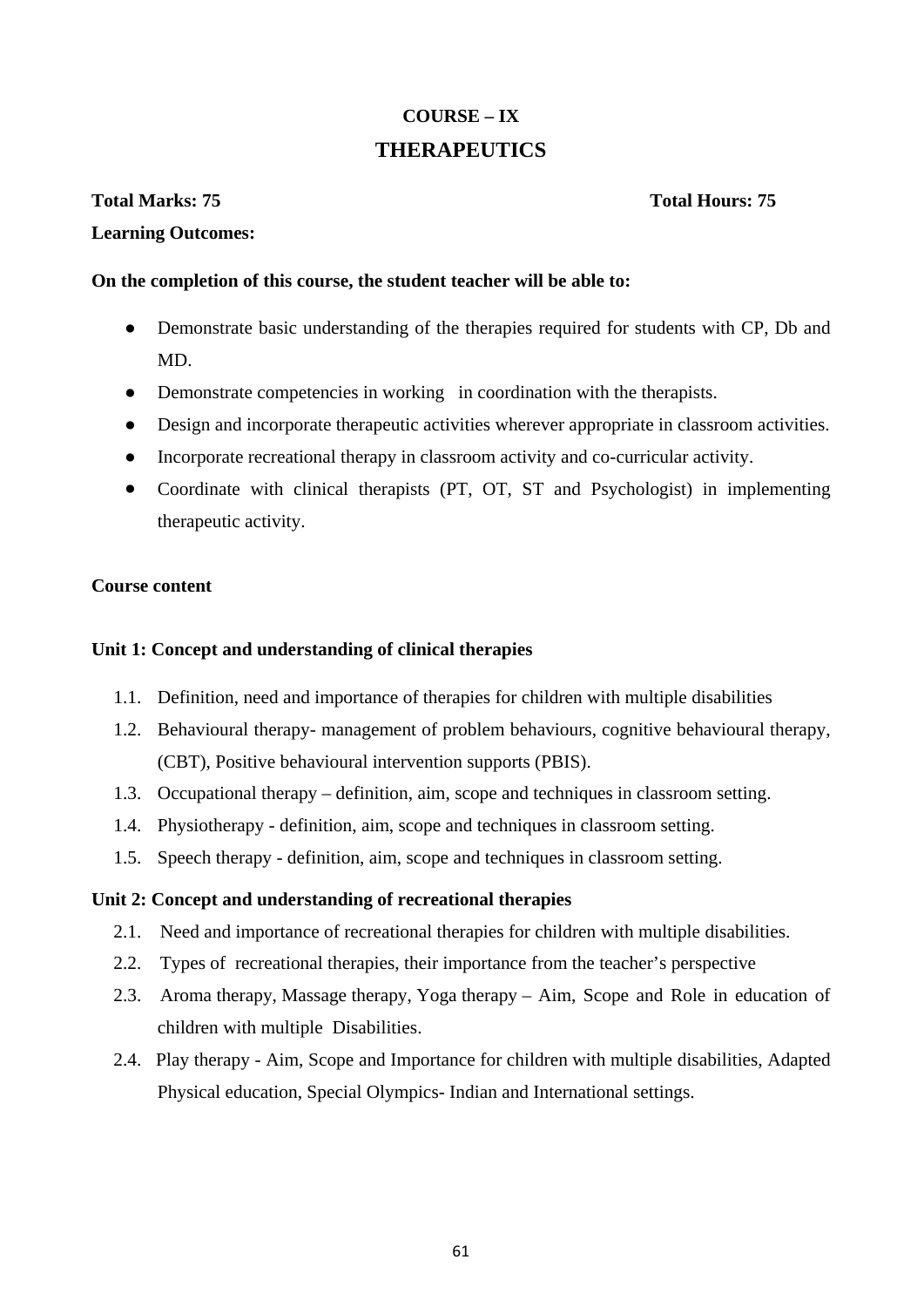2.5. Music and performing arts – Aim, Scope and Importance for children with Multiple disabilities.

#### **Unit 3: Therapies for students with Cerebral Palsy**

- 3.1. Oro-motor feeding and drooling management therapy, Development of Speech, language and communication: Implications across the spectrum of CP.
- 3.2. Alternative & Augmentative Communication (AAC) systems- No tech/Low tech, Mid tech, and High tech.
- 3.3. Sensory processing disorder and management through functional therapy across home programs, fitness therapy & context focused therapy for children with CP.
- 3.4 Evidence Based Therapies for Cerebral Palsy (Bobath, Neuro Developmental Therapy, Strength Training/Functional Physical therapy, Movement Opportunities via Education (MOVE).
- 3.5 Overview of Adjunct Therapy: Hydrotherapy, Hippotherapy, Animal Assisted therapy, Suit therapy, andVojta.

#### **Unit 4: Therapies for students with Db**

- 4.1 Introduction to Sensory Integration, Sensory Integration Disorders Sensory Motor Based Disorders, Sensory Modulation disorders and Sensory Integration disorders.
- 4.2 Implications of Sensory Integrative (SI) Disorders- over/ under responsive to sensory inputs as well as easily fatigued or in constant movement, general classroom activities for children with tactile, vestibular and proprioceptive dysfunction.
- 4.3 Key principles of Sensory Integration Therapy and its management, specific objectives of SI Therapy, behaviors indicating possible sensory integration dysfunction.
- 4.4 Communication- Development of receptive and expressive communication, Braille, Sign language, Tadoma, and Speech.
	- 4.5 Understanding Audiological assessment, types of audiometry,types of hearing aids and devices, its use for listening, care and maintenance.

## Unit 5: **Therapies for students with Multiple Disabilities.**

- 5.1 Occupational therapy basic understanding of functional management- Hand functionsensory integration therapy, Activities of Daily Living (ADL), application of OT in classroom, home, and community.
- 5.2 Physiotherapy basic understanding of physical and motor management techniques. Basic postural management, prevention of contracture and deformities; management of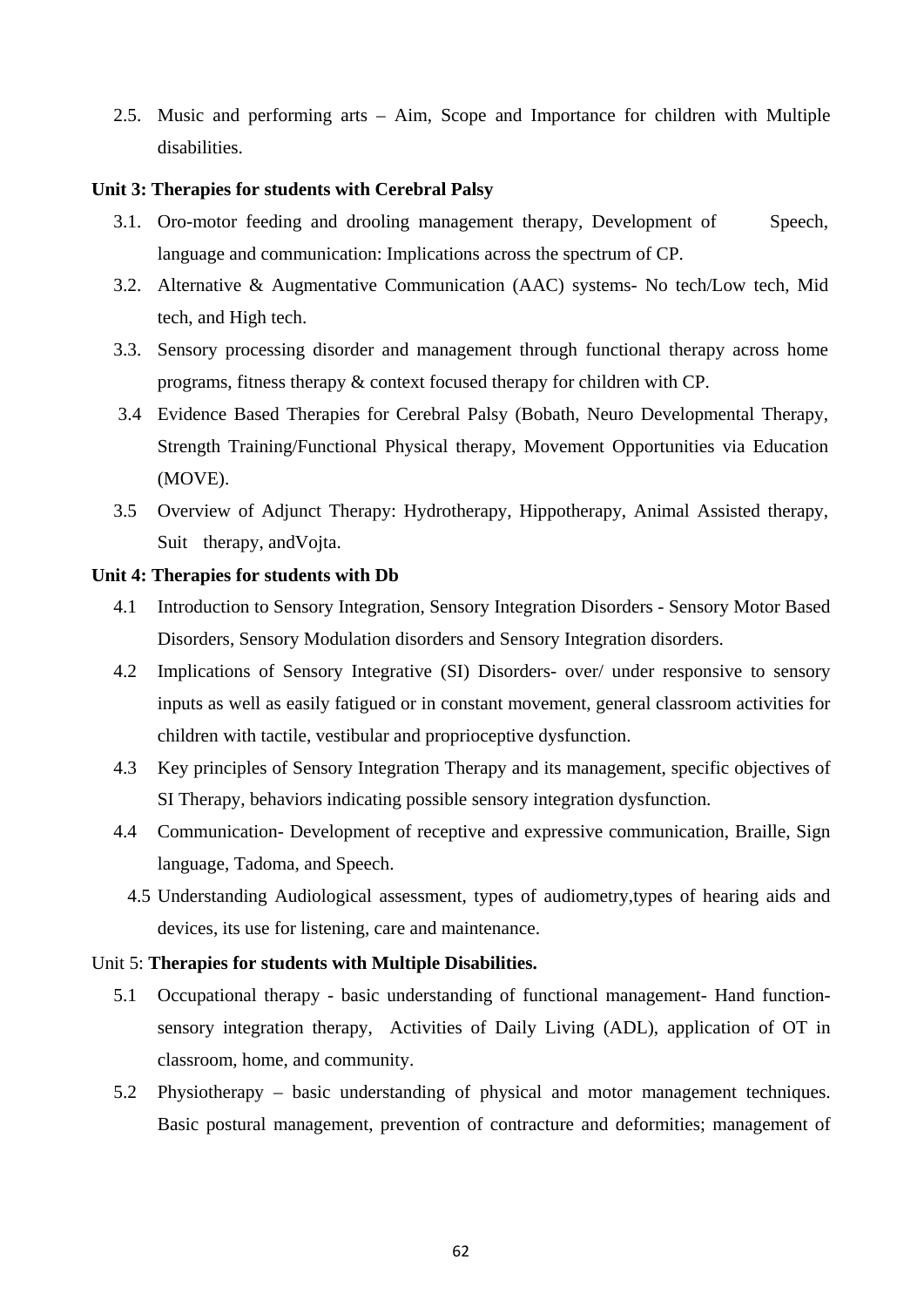specific conditions - Spina Bifida, Muscular Dystrophy and Poliomyelitis.Assistive devices.

- 5.3 Speech and Language therapy- Speech problems and its management, language assessment and its intervention to enhance communication, and communication aids.
- 5.4 Behavioral Therapy: Management of Problem Behaviours, PBIS; implementation of Behavioural Management goals within classroom.
- 5.5 Alternate Therapeutic programme (Fine Arts and any other therapy)

#### **Suggested Readings:**

- Ayres. J-Sensory Integration and the Child, 1979. Los Angeles, CA. Western Psychological Services.
- Bly, L. -Components of Normal Movements during the First Year of Life and Abnormal Motor Development, 1983. Therapy Skill Builders.
- Berkell, D.E.l & Brown, J.M. (1989). Occupational Transaction from school to work for persons with disabilities, London: Longman.
- Bienkowska,I., (2019). Sensory Integration: Development disorder and Treatment
- Carroll, J.M (2020). Art Therapy and Individuals with Developmental Disabilities, London: Jessica KingsleyPublishers
- Connolly, B. Montgomery, P (2005) Therapeutic Exercise in Developmental Disabilities. New Jersey: SlackInc.
- Crenshaw, D.A, Stewart, A.L. (2014). Play therapy\_ A comprehensive Guide to theory and Practice, New York: The GuilfordPress
- Case-Smith J,-Development of Hand Skills in the Child, 1992. AOTA, Inc., Rockville.
- Coupe, J & GolDb art, J (Eds) (1988) Communication before speech: Normal development and impaired communication, London: Croom Helm Publication.
- Gardiner, M.D. (1985). The principles of exercise therapy. Delhi: CBS Publishers & Distributors.
- Goetz. L., Guess, D., and Camphell K. S., (1987) innovative programme design for individuals with dual sensory impairments. London: Paul H. Brookes.
- Jac Kranowitz, C. S. & Newman J. (2010). Growing an In-Sync Child: Simple, Fun Activities to Help Every Child Develop, Learn and Grow. Penguin,USA.
- Muralidharan R (1990). Early Stimulation Activities for Young Children. New Delhi: NCERT.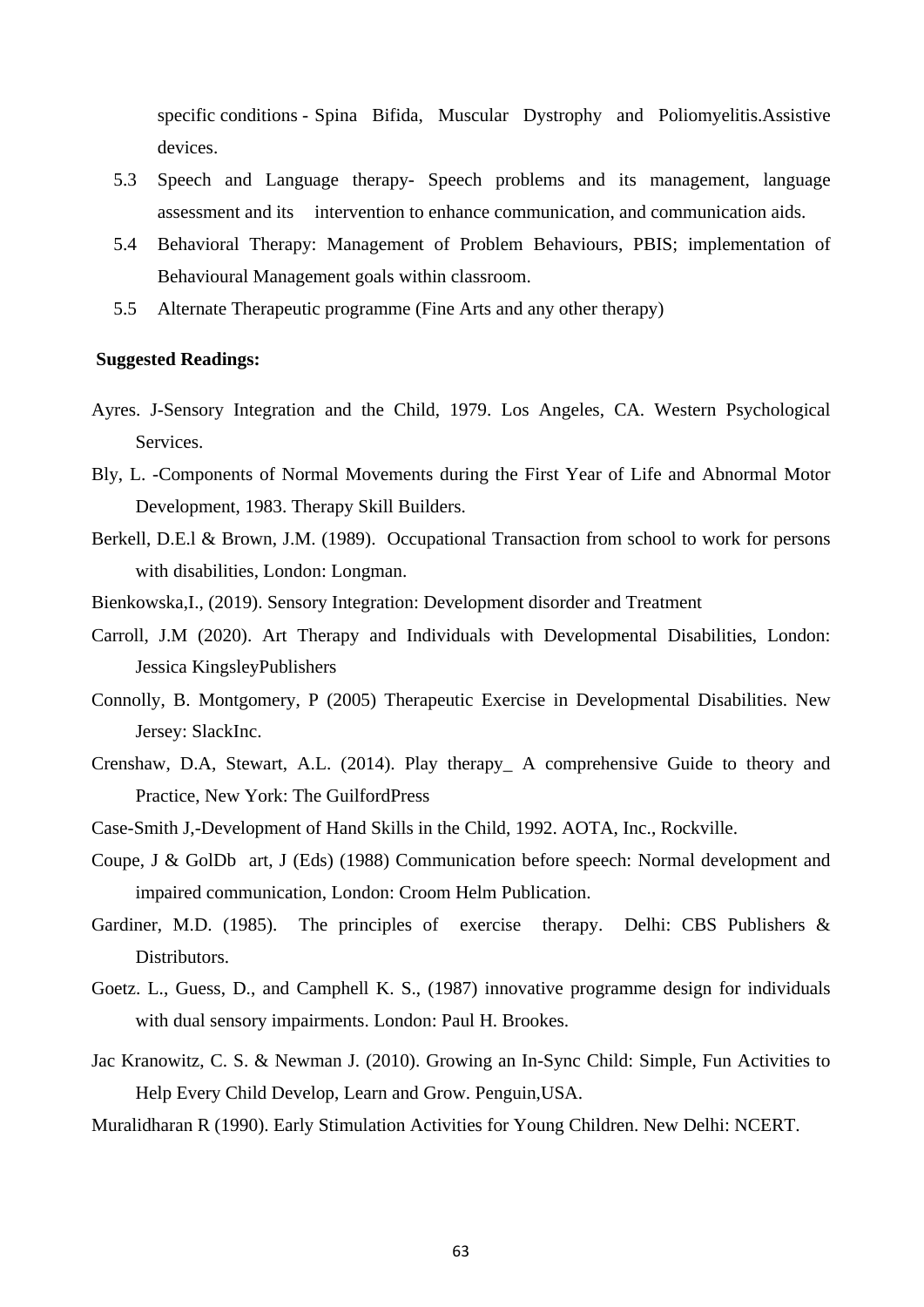Reich, P. A., (1986) Language Development, New Jersey: Prentice Hall.

- Schumway, Cook & Woollacott. (1995). Motor Control Theory and Practical Applications, Williams and Wilkins, Baltimore.
- Van Riper, C & Emerick' L. (1994) Speech correction, an introduction to speech pathology and audiology, New Jersey: Prentice Hall.
- Kohli, T. (1987). Portage basic training course for early stimulation of pre-school children in India. Delhi: UNICEF.
- Grocke, D & Wigram, T., (2006). Receptive Methods in Music Therapy Techniques and Clinical Applications for Music Therapy Clinicians, Educators and Students. Jessica Kingsley Publishers.
- Schaefer, C.E. Cangelosi,D.M. (2002). Play TherapyTechniques.
- Bush J. (1997). The Handbook of School Art Therapy: Introducing Art Therapy into a School System. Charles C Thomas Pub Ltd.
- Ganim, B. (1999) Art and Healing: Using expressive art to heal your body, mind, and spirit. New York: Three Rivers Press.

#### **Suggested Websites:**

- https://www.asha.org/public/speech/disorders/aac/
- https://www.communicationmatters.org.uk/
- https://resources.specialolympics.org/health/funfitness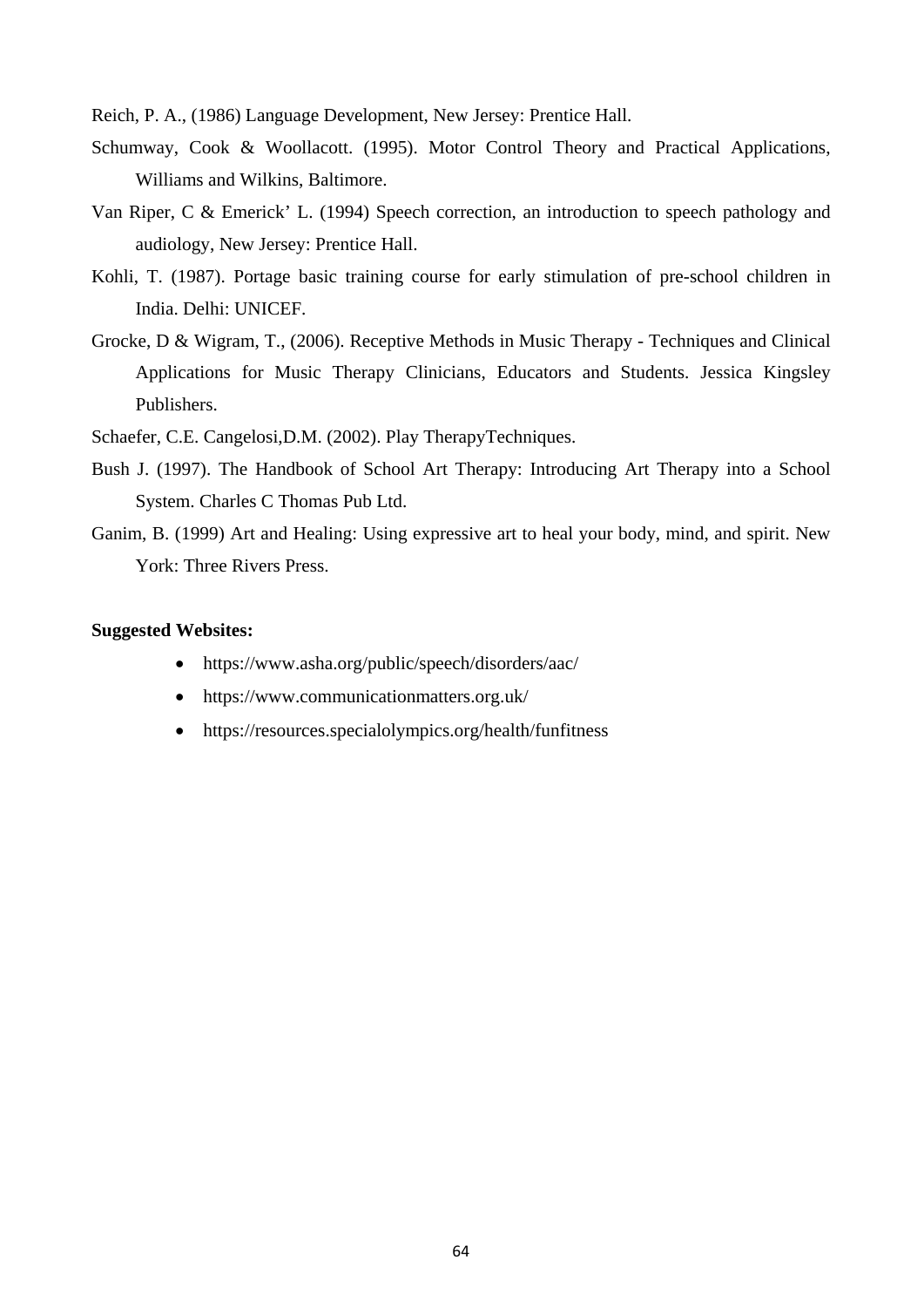**PRACTICAL**

# **COURSE – I (c) TEACHING IN REGULAR/INCLUSIVE/SPECIAL SCHOOL -ALL SUBJECTS**

## **Total Marks: 150 Total Hours: 150**

## **Learning Outcomes:**

## **On the completion of this practical, the student teacher will be able to:**

- Prepare lessons to teach in regular primary schools for the primary classes in all subjects
- Teach all students in the class
- Adapt lessons to meet the needs of the student with diverse learning needs in the class CP, Db and MD.
- Use suitable teaching learning material including technological support

## **Task of the student teacher:**

- The teacher trainee will plan and conduct lessons in regular elementary class/inclusive schools in all subjects
- The teacher trainee must teach at least 8 lessons in each subject namely, English, math, language and environmental sciences in different classes (8 lessons  $X$  4 subjects = 32 lessons).
- In addition, the student trainee must organise 10 lessons in at least three co-curricular activities.
- Should use the appropriate TLM and technological supports
- Every lesson must be implemented only after the written approval of the supervisor/designated authority.
- On completion of teaching, a report on the teaching experience, the strength in his/her teaching and the lessons learnt for better performance must be prepared and submitted along with the lesson plan log and the TLM used and technology links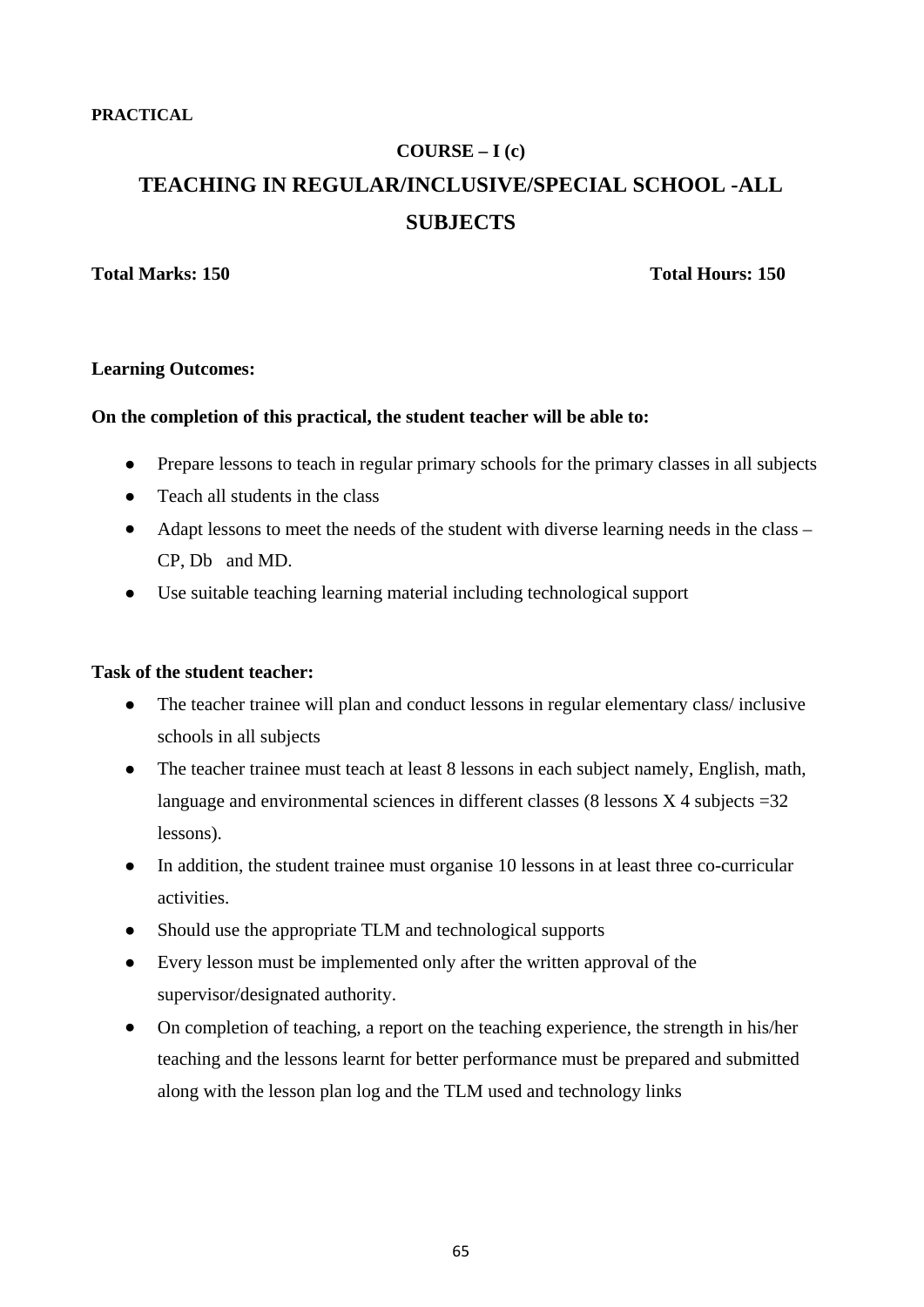## **Suggested Readings**:

- Dash, B.N. (2006). Content-cum-Method of Teaching of Social Studies. New Delhi: Kalyani Publication.
- Julka, A, (2014). Including children with special needs, Primary stage, New Delhi: NCERT https://ncert.nic.in/pdf/publication/otherpublications/SpecialNeeds.pdf
- Sense International India. (2018). A Comprehensive Handbook on curriculum adaptation for Inclusive Education of Students with Deafblindness and Multi-Sensory Impairments. Ahmedabad: Sense International India
- Sharma,P and Singh, R. (2007) Gearing up for inclusive Education, New Delhi: SCERT.http://14.139.60.153/bitstream/123456789/4082/1/Gearing%20Up%20for%20Inclus ive%20Education%20SCERT.pdf
- Kohli, V.K. (2006). How to Teach Science. Ambala: VivekPub.2006.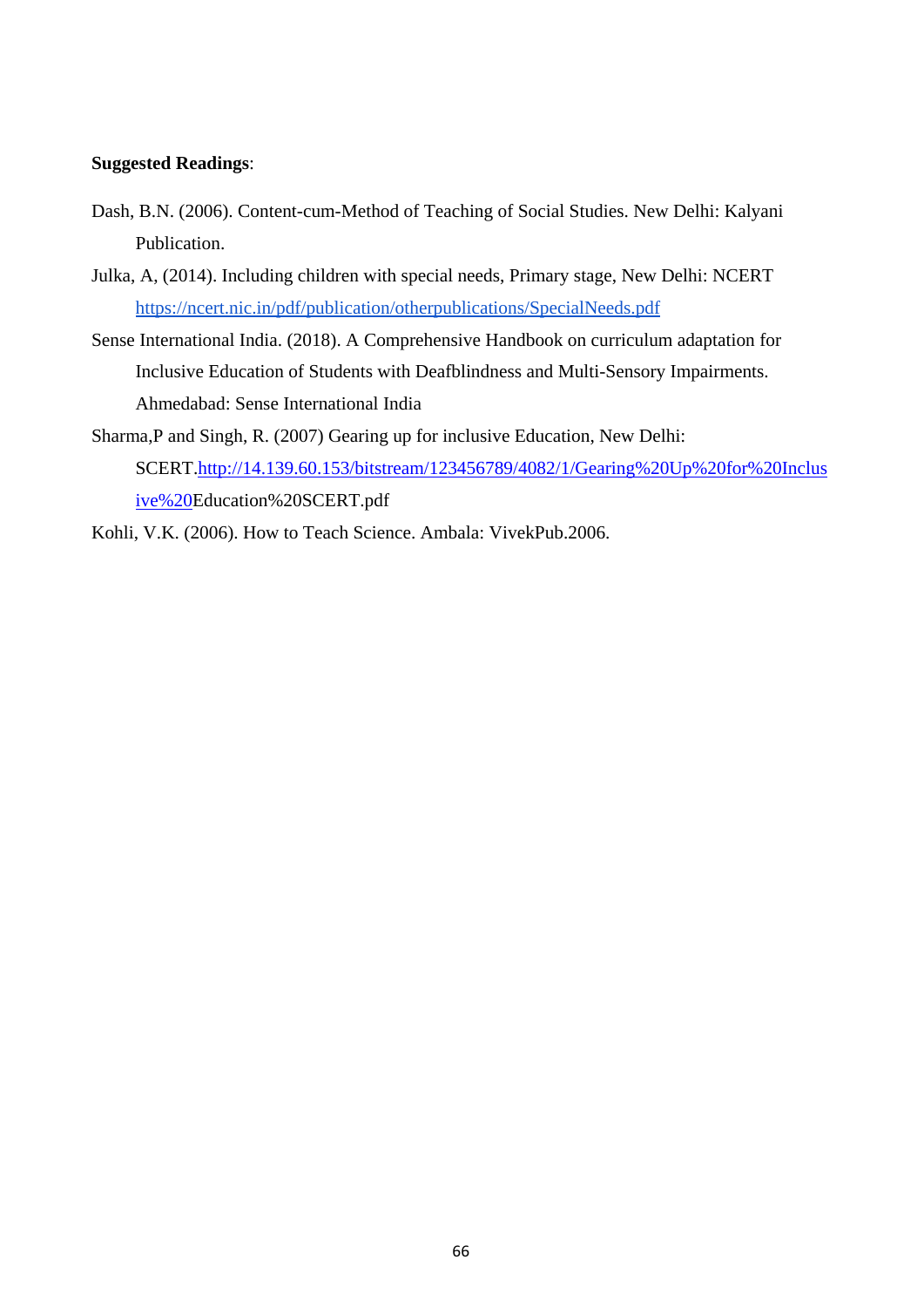## **PRACTICAL**

## **COURSE– II (c)**

## **THERAPEUTICS AND BEHAVIOURAL SUPPORT**

## **Total Marks: 150 Total Hours: 150**

## **Learning Outcomes:**

## **On the completion of this practical, the student teachers will be able to:**

- Assess the student for the supports required in terms of therapies and behavioural aspects and refer to support.
- Work along with the therapists and psychologist to develop classroom activities that would facilitate the PBIS.
- Will plan for music and art therapies, yoga and other relevant therapies with the support of the respective expert.
- Implement the planned activities in classroom and school activities.

## **Tasks of the student trainee:**

- The trainee should assess at least 4 students each for physiotherapy, occupational therapy and speech therapy and behavioural support
- Incorporate art, music and yoga therapy in the teaching contexts
- Develop the activity plans and implement them in individual and group situations with students with CP, Db and MD. .
- The trainee shall develop the report of the programme carried out and submit report with a self-evaluation

## **Suggested readings:**

- Alberto, P.A. & Trontman, A:C. (1995). Applied Behaviour Analysis for Teachers (4th edition). London: Merrill Publishing Company.
- Connolly, B. Montgomery,P (2005)Therapeutic Exercise in Developmental Disabilities. New Jersey: Slack Inc.
- Cowen. S. V., (2011). Therapeutic Massage and Bodywork for Autism Spectrum Disorders: A guide for Parents and Caregivers. Singing Dragon Publishers, United Kingdom.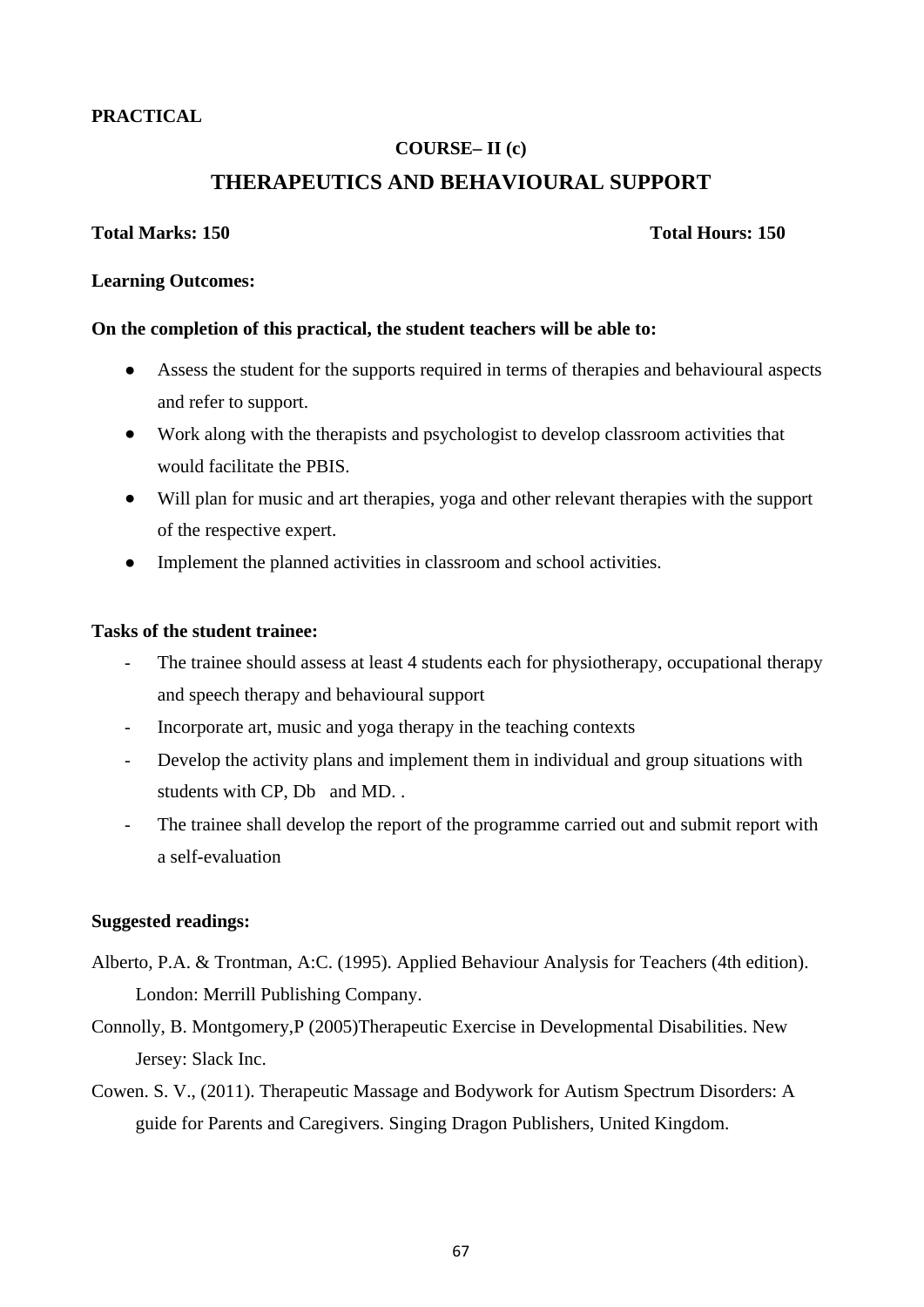Jackman H. (1999): Sing Me a Story. California: Crown Press ,Inc.

- Jayachandran, P (1988). Teaching Yogasanas to mentally retarded persons, Madras: Vijay Humanservices
- Peshawaria, R & Venkatesan, S. (1992). Behaviour approach in teaching mentally retarded children. A Manual for teachers. Secunderabad: National Institute for the MentallyHandicapped
- Rickson, D.J, Mc Ferron, J (2007). Music Therapy in Special Education. https://files.eric.ed.gov/fulltext/EJ914615.pdf
- Subba Rao, T.A. (1992) Manual on Developing Communication Skills in Mentally Retarded Persons , NIMH,Secunderabad.
- Shesrborne, V. (1990). Developmental movement for children, Cambridge: Cambridge University Press.
- NCERT (2012). Teaching English at Primary level. https://ncert.nic.in/del/pdf/English\_Prmary\_level.pdf
- Sarva Shiksha Abhiyan (2013). Module on Training of Resource Teachers for Autism Spectrum Disorders.

SSA.http://14.139.60.153/bitstream/123456789/1585/1/Training%20Module%20on%20Auti sm%20Spectrum%20Disorders.pdf

https://tisserandinstitute.org/the-case-for-an-evidence-based-aromatherapy-practice/

https://www.massagetherapy.com/articles/special-needs-children

https://iris.peabody.vanderbilt.edu/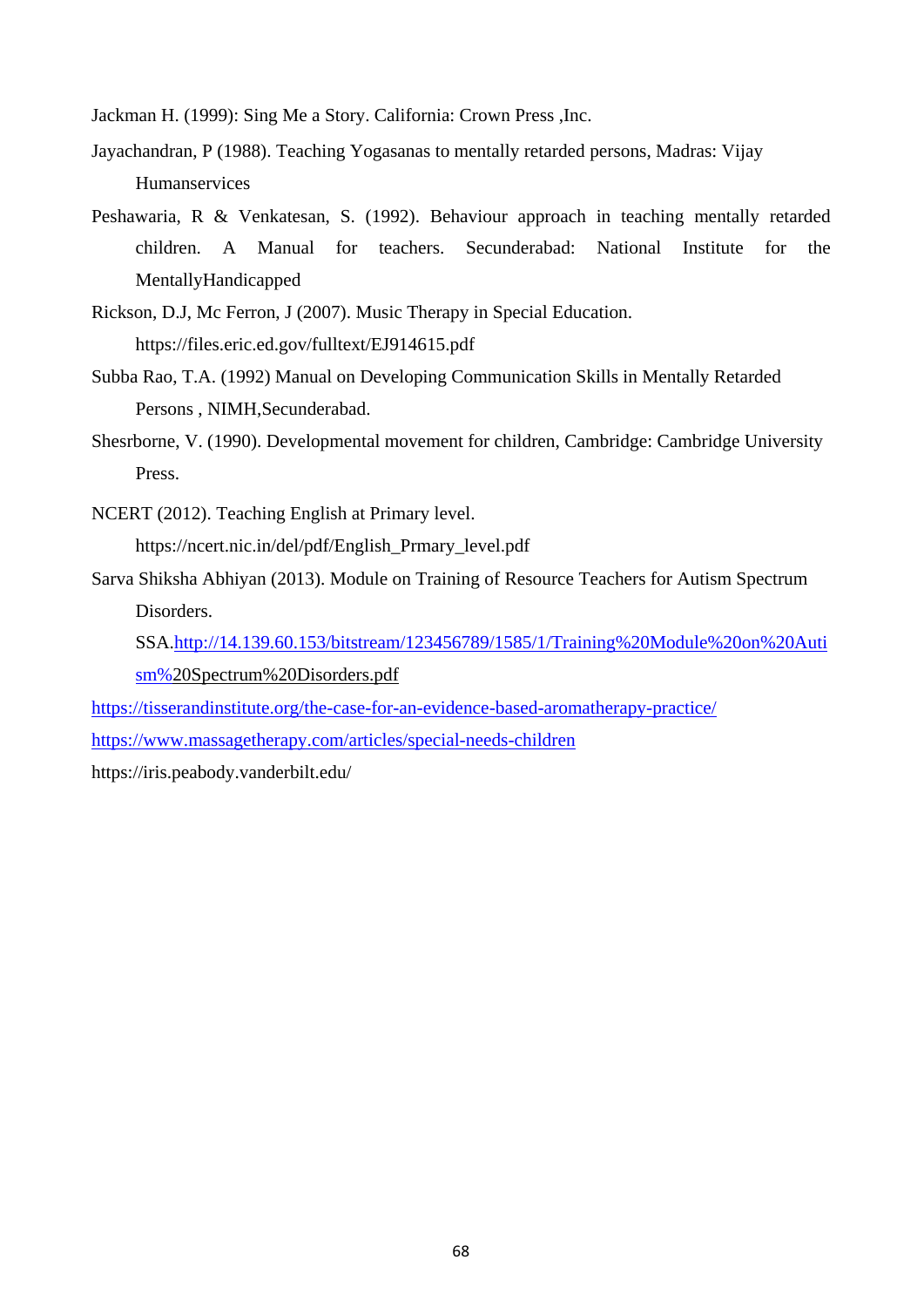## **PRACTICAL**

## **COURSE– III (c)**

## **DEVELOPMENT OF TEACHING LEARNING MATERIALS USING ICT**

## **Total Marks: 75 Total Hours: 75**

#### **Learning Outcomes:**

#### **On the completion of this practical, the student teacher will be able to:**

- Differentiate educational technology and technology in education.
- Define ICT and its use with an example.
- Demonstrate competency in basic operation of computer application.
- Use the technology to develop worksheets and other teaching supports.

## **Task of the student trainee:**

- The trainee will choose areas ( three different subjects of the primary school curriculum) and develop content for teaching students in inclusive class groups having students with CP, Db and MD for whom it is prepared.
- Using UDL principles the trainee will develop one lesson each based on e learning principles.
- Teach the selected inclusive class group using the UDL principles.

## **Submit report of the teaching and evaluation**

#### **Suggested readings:**

- Boser, K.I., Goodwin, M.S., & Wayland, S.C. (2013). Technology Tools for Students with Autism: Innovations that Enhance Independence and Learning. Brookes Publishing.
- Cormier, C., & Natale, N. (2014). Assistive Technology Guide to Maximize Learning for Children with Autism. Create Space Independent Publishing Platform. UK.
- Lancioni, G.E & Singh, N.N., (2014): Assistive Technologies for People with Diverse Abilities. N.Y: Springer.
- Lancioni, G.E.,Sigafoos,J., O'Reilly M.F., Singh,N.N. (2012) : Assistive Technology : Intervention for Individuals with Severe/ Profound and Multiple Disabilities. N.Y: Springer.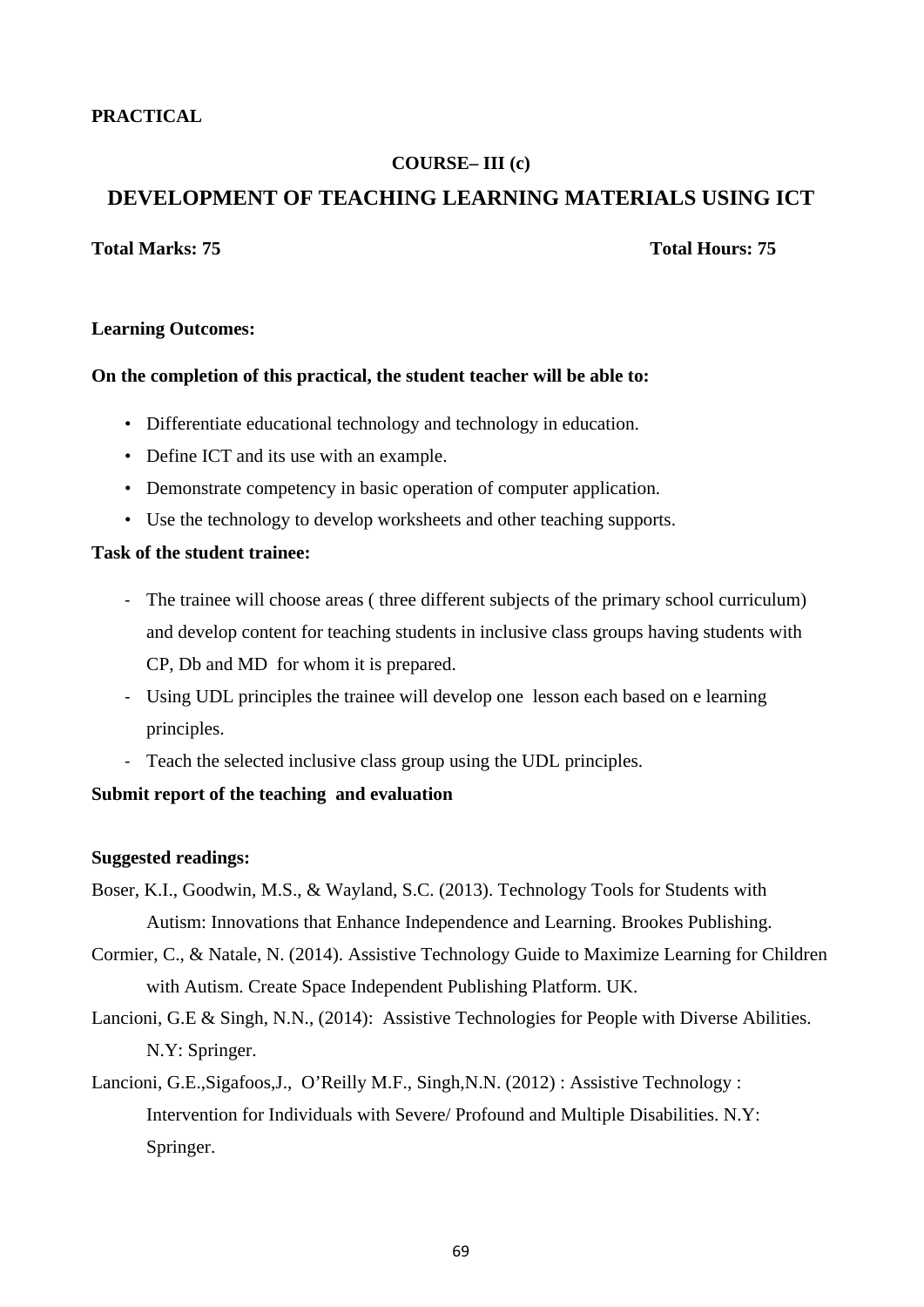Green, J (2011). The Ultimate Guide to Assistive Technology in Special Education. New York: Prufrock Press

## **Suggested web readings:**

**https://www.twinkl.com** 

**http://www.ladyirwin.edu.in/download/2017/april-**

**2017/Inclusive%20school%20module%20for%20%20resource%20material.pdf**

https://www.aicte-india.org/sites/default/files/AT/ICT%20UNESCO.pdf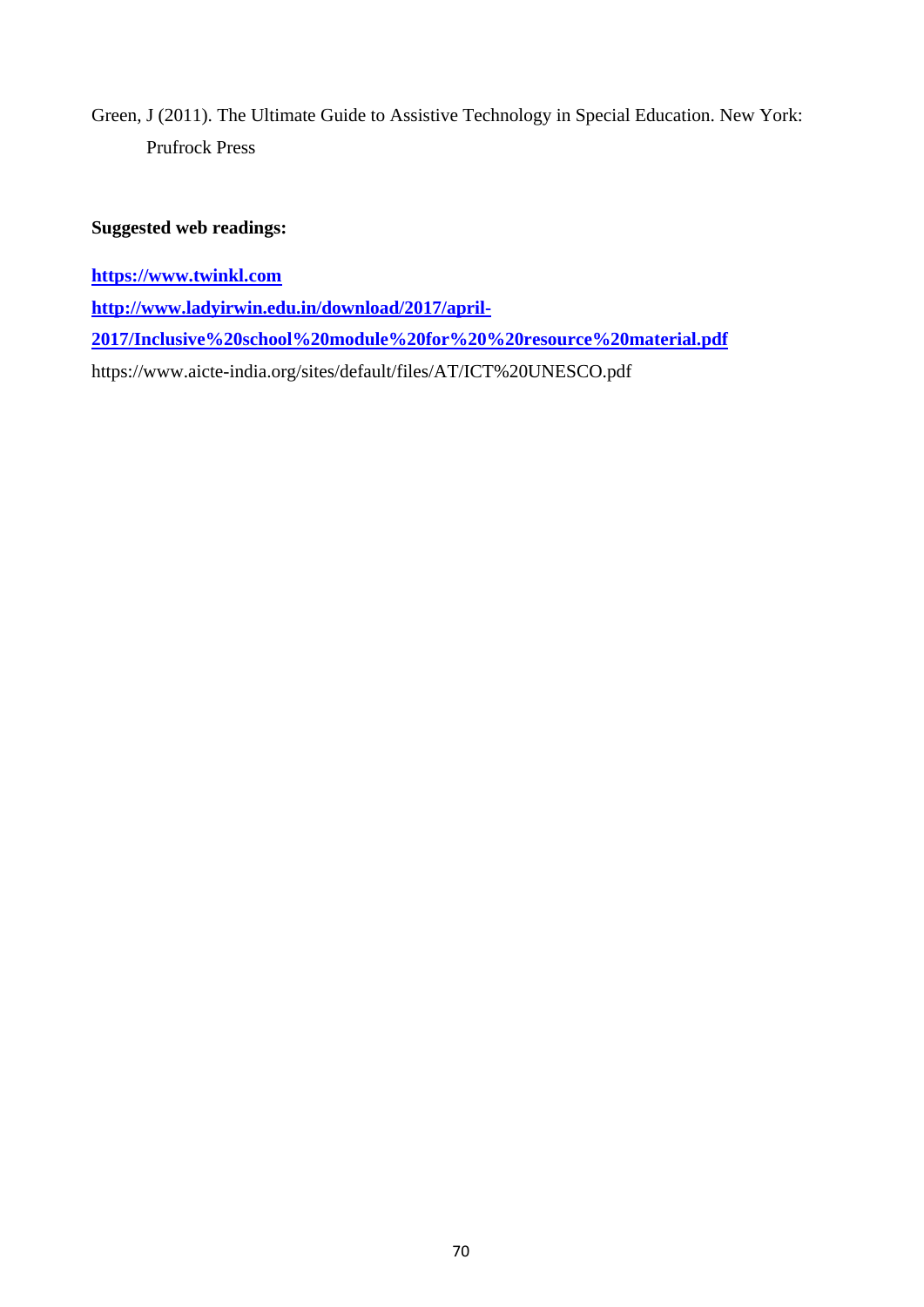# **COURSE – X INCLUSIVE EDUCATION**

## **Total Marks: 75 Total Hours: 75**

## **Learning Outcomes:**

## **On the completion of this course, the student-teachers will be able to:**

- Describe importance of diversity;
- Explain the concept of inclusive education;
- Describe various supports needed for inclusive education;
- Explain the curricular strategies for inclusive education;
- Enumerate the curricular strategies for inclusive education;
- Explain the role of agencies for collaborating for inclusion;

## **Course Content:**

## **Unit 1: Diversity and Inclusivity**

- 1.1. Meaning and concept of diversity;
- 1.2. Learner diversity;
- 1.1. Disability as a human diversity;
- 1.2. Diversity for sustainability;
- 1.5. Strength of diversity for inclusivity**;**

## **Unit 2: Concept and Meaning of Inclusive Education**

- 2.1. Meaning and defining inclusion;
- 2.2. Principles of inclusion;
- 2.3. Integration vs. Inclusive education;
- 2.4. Barriers and facilitators of inclusive education;
- 2.5. Framework, Acts, Policy provisions for inclusive education;

#### **Unit 3: Creating supports for inclusive education**

- 3.1. Early identification and intervention for inclusion;
- 3.2. Foundational literacy for inclusive education;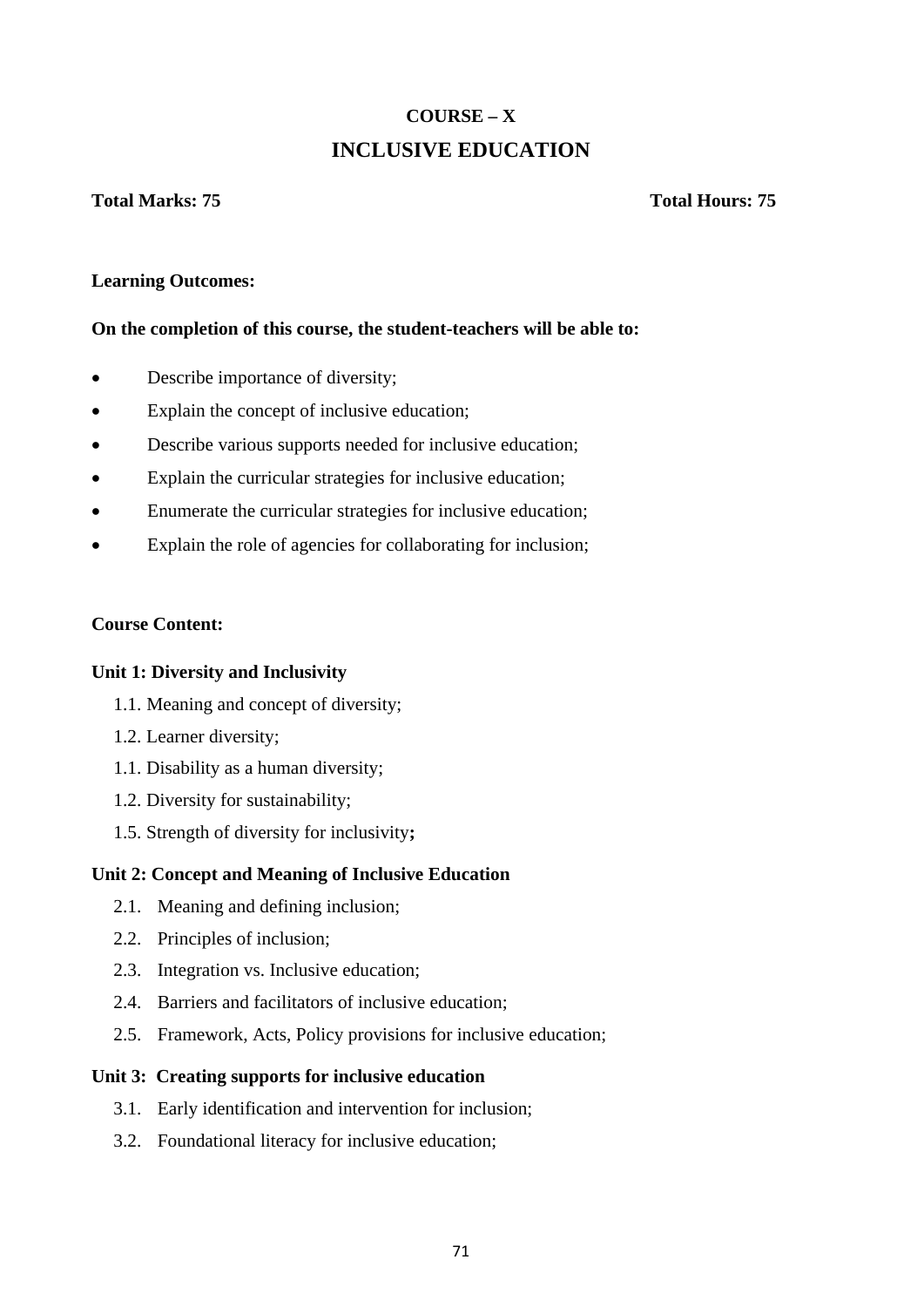- 3.3. Empowering families for inclusion;
- 3.4. Sensitizing stakeholders and schools for inclusive education;
- 3.5. Teacher preparation for inclusive education;

#### **Unit 4: Curricular strategies for inclusive education**

- 4.1. Curricular challenges for students with disabilities;
- 4.2. Need for curricular adaptations;
- 4.3. Inclusive practices; Adaptations, accommodations and modifications;
- 4.4. Types of curricular adaptations;
- 4.5. Differentiated instructions and Universal design of learning;

### **Unit 5: Collaborations for inclusive education**

- 5.1. Special schools and inclusive schools;
- 5.2. Special educators and general teachers;
- 5.3. Social welfare Dept and Dept of education;
- 5.4. Special and general teacher education programmes;
- 5.5. Voluntary organizations and Govt. agencies;

#### **Suggested Readings:**

- Alur, M., Timmons, V., (2012). Inclusive Education Across Cultures, (3rd. ed.)., New Delhi, Saga Publication India Pvt Ltd.
- Alur, M., & Bach, M. (2012). The Journey for Inclusive Education in the Indian Sub-Continent, New York: Routledge (Taylor Francis). https://www.routledge.com/The-Journey-for-Inclusive-Education-in-the-Indian-Sub-Continent/Alur-Bach/p/book/9780415654500
- Banerjee, R. & Mehendale, A. (2006) Understanding Inclusive Practice and Community Initiatives to Make Education Accessible to All, SSA Karnataka
- Bela, K., (2017)., Creating Inclusive Education: समावेशी शशक्षा, (2nd ed.)., Agra, Shri Vinod Pustak Mandir.
- Dash, N., (2012)., Inclusive Education for Children with Special Need, (1st ed.)., New Delhi, Atlantic Publishers.
- Julka, A, (2014). Including children with special needs, Primary stage, New Delhi: NCERT https://ncert.nic.in/pdf/publication/otherpublications/SpecialNeeds.pdf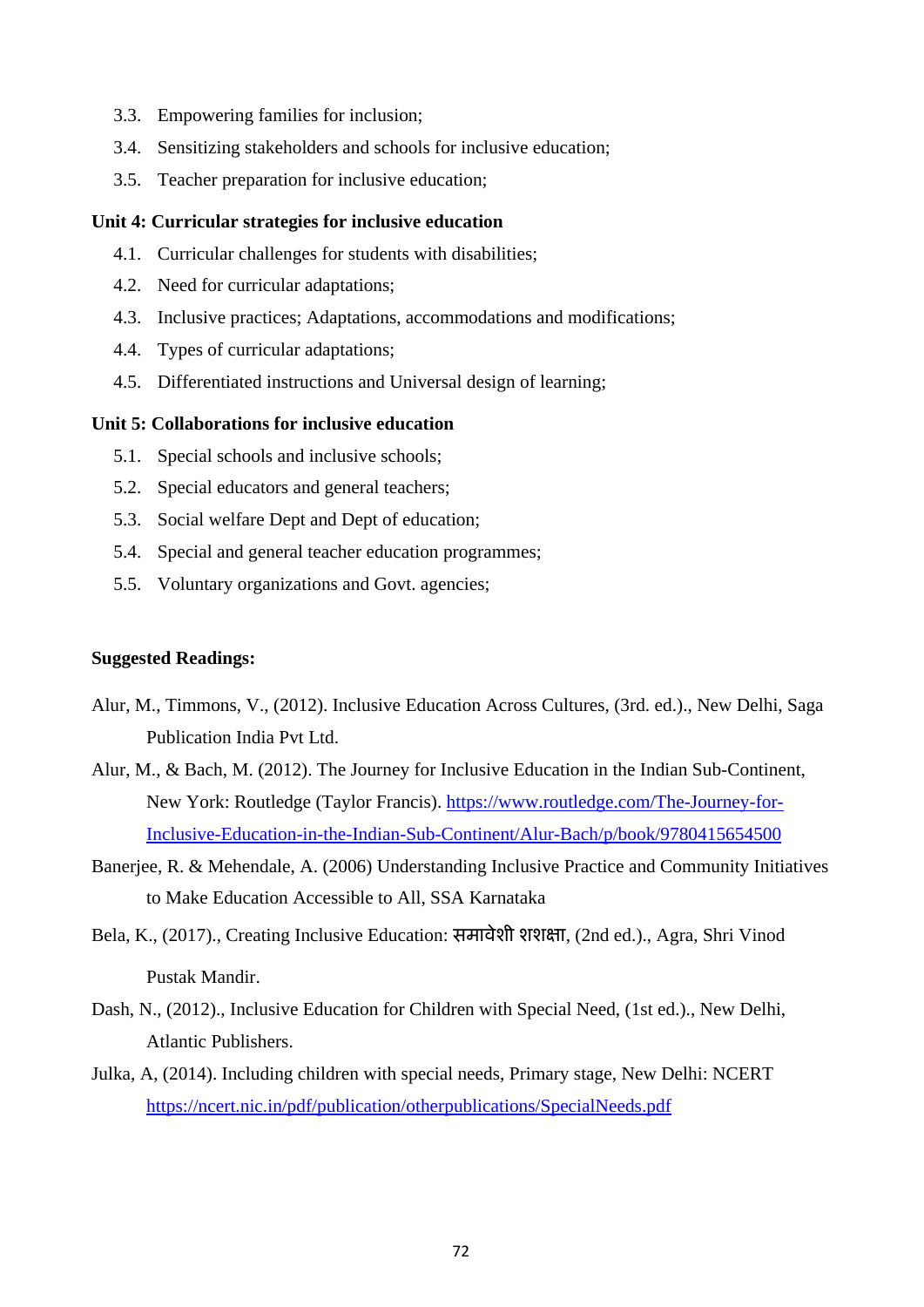- Panigrahi, S.C., Biswal, A., (2012). Teaching Education, (1st ed.). New Delhi, APH Publication Corporation.
- Puri, M. & Abraham, G. (2004) Handbook of Inclusive Education for Educators, Administrators and Planners: Within Walls, Without Boundaries. New Delhi: Sage Publication https://us.sagepub.com/en-us/nam/handbook-of-inclusive-education-for-educatorsadministrators-and-planners/book227266
- Sharma, P and Singh, R. (2007) Gearing up for inclusive Education, New Delhi: SCERT. http://14.139.60.153/bitstream/123456789/4082/1/Gearing%20Up%20for%20Inclusive%2 0Education%20SCERT.pdf
- Singh, A.J., Vrik, K.A., (2014)., Inclusive Education, (1st ed.)., Patiala, Twenty First Century Publication.
- Tilstone, C and Rose, R. (2003) Strategies to promote Inclusive Practice, London: Routledge (Taylor&Francis). https://www.routledge.com/Strategies-to-Promote-Inclusive-Practice/Rose-Tilstone/p/book/9780415254854
- *Beyond Tokenism A Guidebook for Teacher's on How to Implement Inclusive Education in the Regular Class*. (2002). New Delhi: The National Trust & UNDP
- Vlachou, D. A. (1997) Struggles for Inclusive Education: An Ethnographic Study Disability, human rights, and society, Open University Press
- Vrik. J., Arora, A., Sood, R.S., (2010)., Fundamentals of Inclusive Education, (1st ed.)., Patiala, Twenty First Century Publication.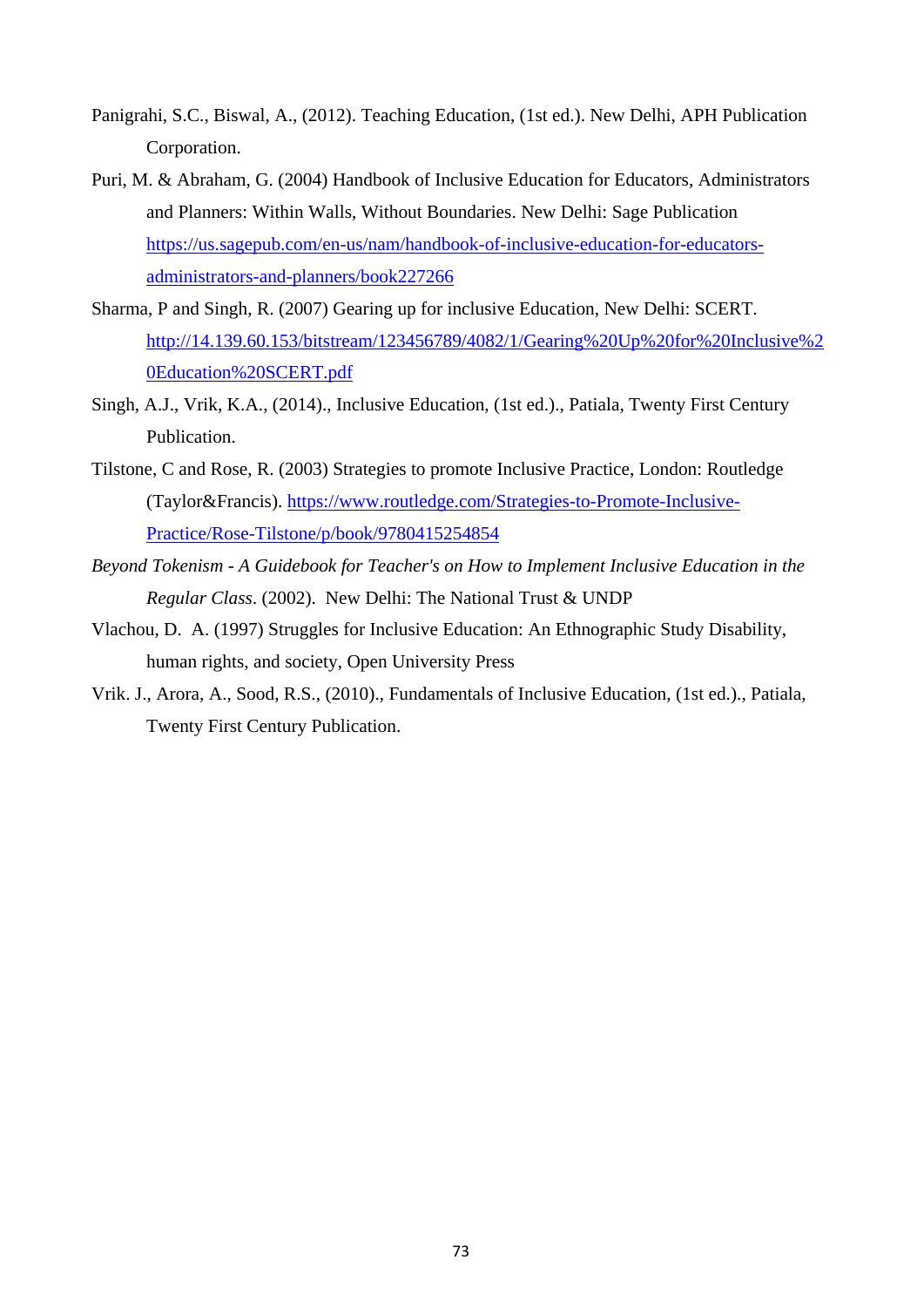# **COURSE –XI**

# **FAMILY AND COMMUNITY**

# **Total Hours: 75 Total Marks: 75**

# **Learning outcomes**

# **On the completion of this course the student teacher will be able to**:

- Explain the basic nature and role of family in development of a child
- Describe the ways and means of involving and empowering families of children with disabilities.
- Explain the role of family in education of children with disabilities
- Discuss the role of community in disability rehabilitation
- Enumerate the community role in education of children with disabilities.

### **Course Content**

### **Unit 1: Understanding Family**

- 1.1 Family; meaning, definition and characteristics Families in the Indian context
- 1.2 Structure, types of families and its impact on children's development.
- 1.3 Family culture and practices & its influence on children's mental and physical well-being.
- 1.4 Parenting and its types and its impact on children's education.
- 1.5 Challenges of parents of  $21<sup>st</sup>$  century modern day learners.

### **Unit 2: Family and Disability**

- 2.1 Stages of reaction and impact and coping of having a child with disability.
- 2.2 Involving parents in diagnosis, fitment of aids and acceptance of disability by family.
- 2.3 Importance of family involvement and advocacy in interventional practices.
- 2.4 Concept, components and strategies of family empowerment.
- 2.5 Partnering for interventional practices.

# **Unit 3: Role of Family in Early Childhood Care and Education (ECCE)**

- 3.1 Parents as first teachers and family as first school.
- 3.2 Role of family in developing and executing IFSP and IEPs
- 3.3 Family's role in developing foundational literacy in young children.
- 3.4 Supporting learning at home, school and in after school activities.
- 3.5 Role of family in facilitating inclusive education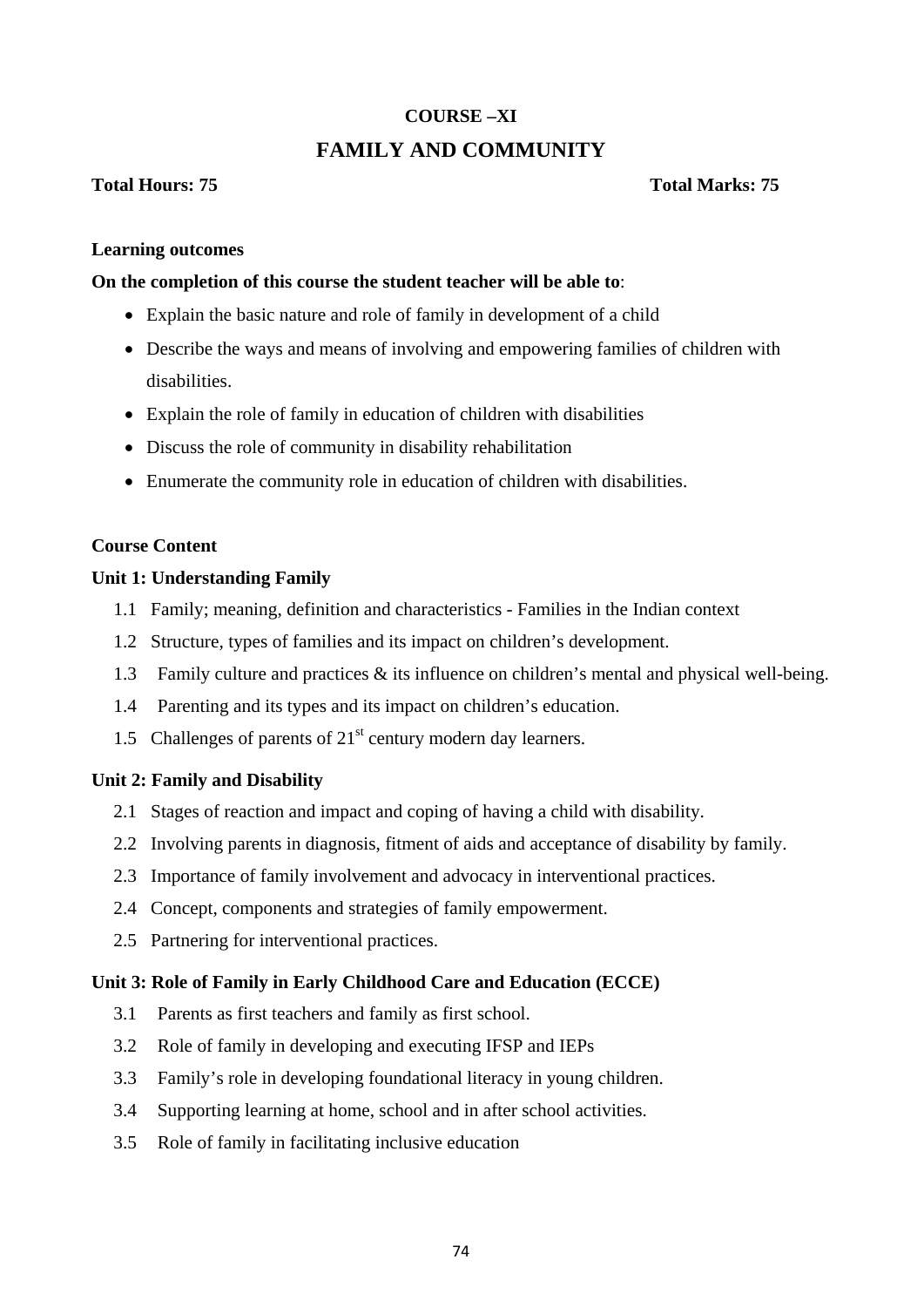#### **Unit 4: Community for Disability Rehabilitation**

- 4.1 Concept and types of communities
- 4.2 Role of community in prevention early identification, and intervention of disability
- 4.3 Community based inclusive development need, importance and strategies
- 4.4 Creating enabling environments- mobilising local community resources towards the rehabilitation of persons with disabilities.
- 4.5 Issues and challenges in rehabilitation of child with disability in the community

#### **Unit 5 : Role of community in education of children with disabilities.**

- 5.1 Community awareness about disabilities early identification, intervention and education.
- 5.2 Community support for home based education and in times of disasters.
- 5.3 Collaboration with Aganwadis and other Governmental agencies for education of children with disabilities.
- 5.4 Community as a stakeholder in special and inclusive education.
- 5.5 Safeguarding children with disabilities and their families in the communities.

#### **Suggested Readings**

- Chen, D. and Haney, M. (1999) Promoting learning through Active interaction. Project PLAI, Final report. ERIC Document Reproduction Service No. ED 432118.
- Hanson, M. J., & Lynch, E.W. (2004). *Understanding Families: Approaches to diversity, disability, and risk.* Baltimore, MD: Paul H. Brookes.
- Harris. K.R., & Graham,S. (2010).*Working with families of young children with special needs.* New York, Guilford publications
- Hurlock E. B. (1981), Child Development, Newyork: Mc Graw- Hill
- Hyun,E (1998) Making Sense of Developmentally and Culturally Appropriate Practice in Early Childhood education. New York: Peter Lang.
- Kaul, V (1993) Early Childhood Education Programme, New Delhi: NCERT
- Millington, M. and Marini,I.(2015) Families in Rehabilitation Counselling: A community based rehabilitation approach. Singapore: Springers Publishing Company.
- Muralidharan R (1990). Early Stimulation Activities for Young Children, New Delhi: NCERT
- Nagar, S. B., (2016). Essentials of Community Based Rehabilitation. New Delhi: Jaypee brothers.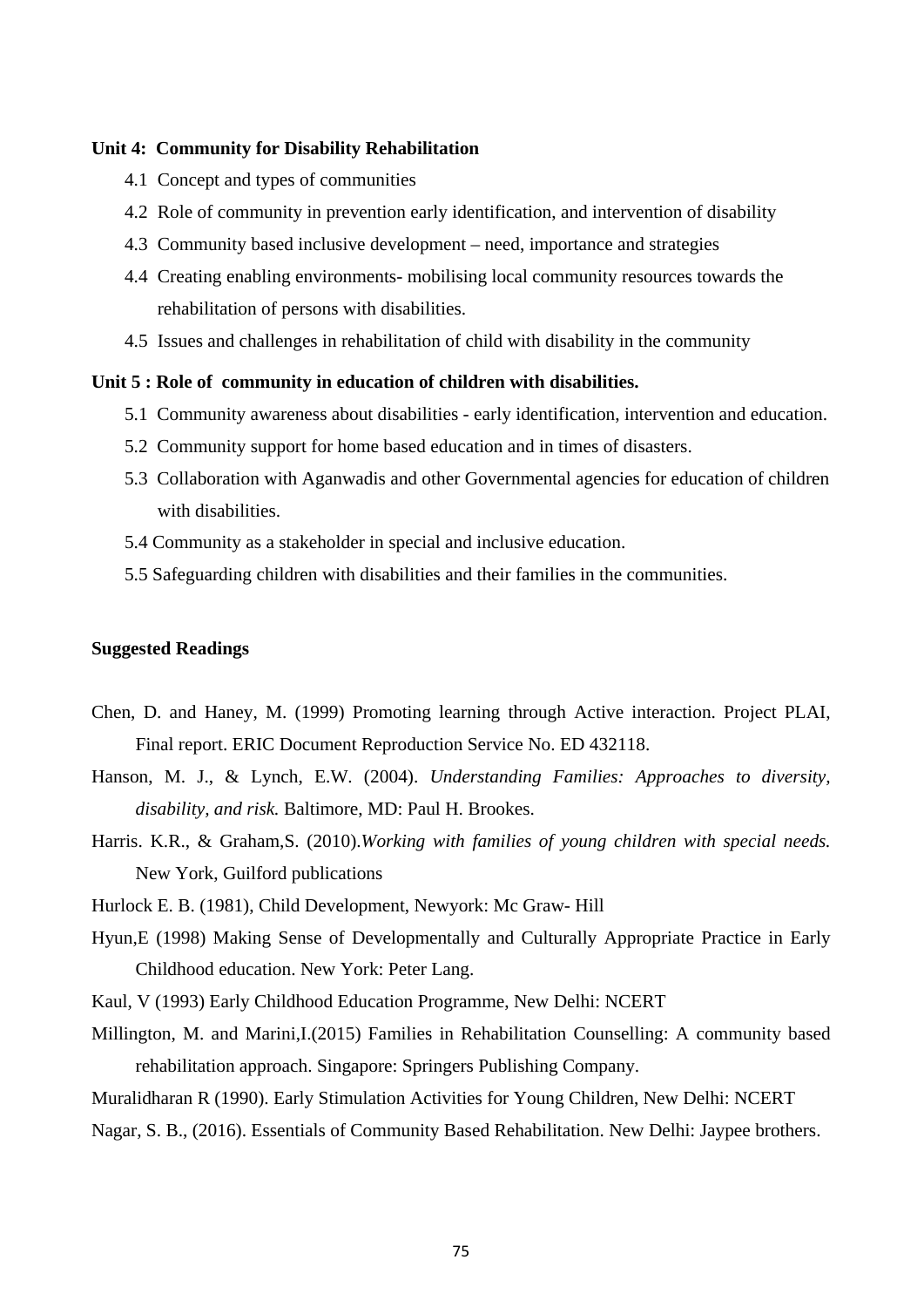- Peshawaria.R, Menon, D.K , Ganguly R. Roy, S. Pillay R.P.R.S. & Gupta A (1995):*Family needs schedule,* Secunderabad: NIEPID.
- Pruthvish, S. (2006). Community Based Rehabilitation. New Delhi: Jaypee Brothers.
- Sharma, P (1995). Basics on Development and Growth of a child. New Delhi: Reliance Publishing House.
- Webster, E. J. V (1993) Working with parents of young children with disabilities, California: Singular Publishing Group
- WHO (2010). Community Based Rehabilitation: CBR guidelines,
- WHO (2015) Capturing the difference we make. CBR indicator manual. https://apps.who.int/iris/bitstream/handle/10665/199524/9789241509855\_eng.pdf?sequence  $=1$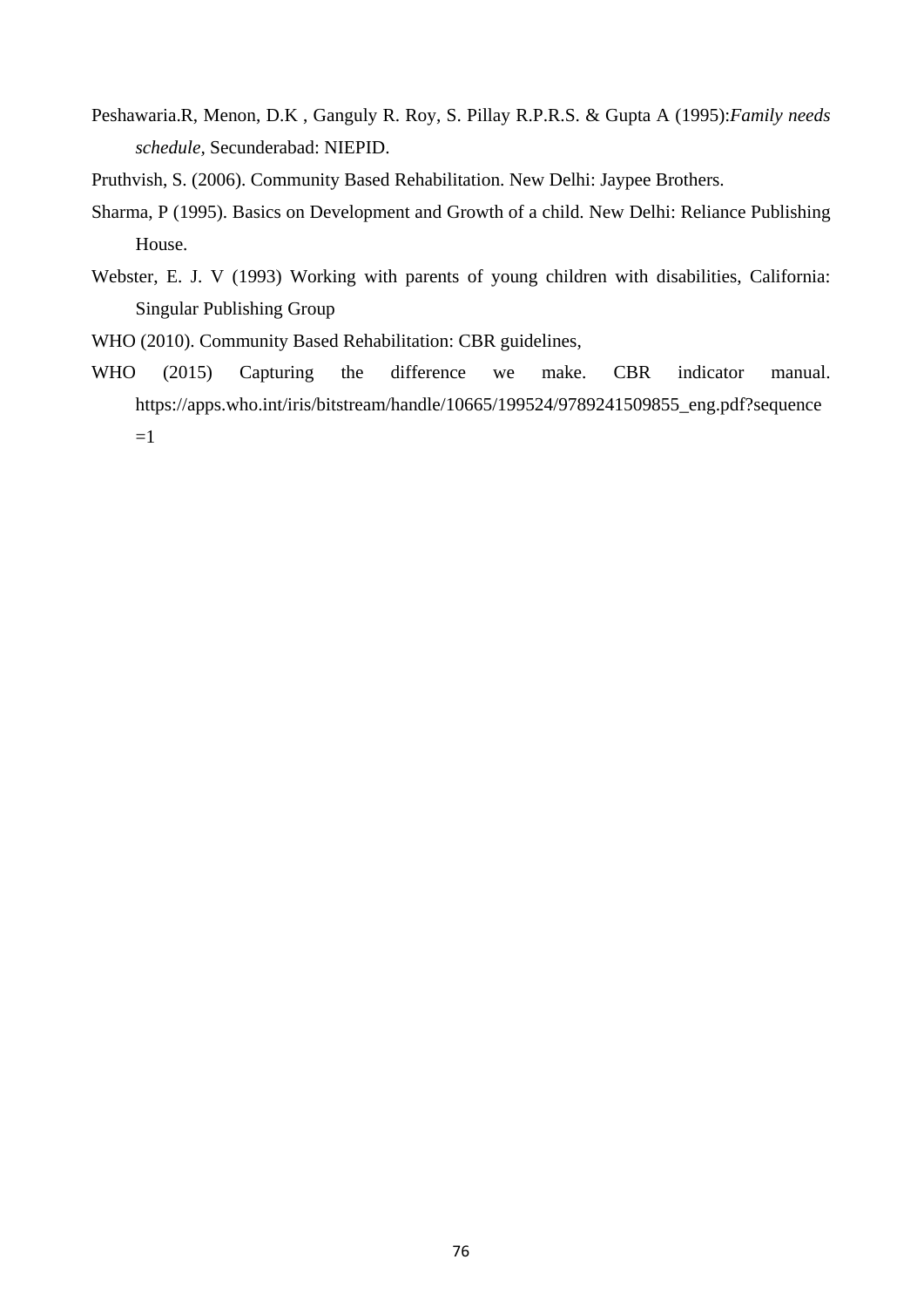# **COURSE- XII**

# **MANAGEMENT OF CHILDREN/GROUPS WITH HIGH SUPPORT NEEDS**

# **Total Marks: 75 Total Hours: 75**

# **Learning Outcomes:**

# **On the completion of this course, the student teacher will be able to:**

- Define high support needs.
- Explain the assessment procedures for individuals with high support needs
- Describe various methods, techniques and approaches for planning and management of individuals with high support needs
- Demonstrate understanding of working with individuals in need of high support in home and school/organisations
- Select and use appropriate technology and assistive devices in extending support

# **Course Content**

# **Unit 1: Understanding groups with high support needs**

- 1.1. Definition, description and understanding of high support needs, severe/profound disabilities & its implications
- 1.2. Working with individuals with high support needs strength, issues and challenges
- 1.3. Concept of assistance and support at various stages for persons with high support needs– childhood and adolescence.
- 1.4. Levels of support (AAIDD) limited, intermittent, extensive, pervasive
- 1.5. Service avenues for children with groups with high support needs

# **Unit 2: Assessment of High Support Needs**

- 2.1. Formal and informal assessments medical, therapeutic, psychological assessments.
- 2.2. Assessment of family resources and family support system.
- 2.3. Assessment of current level of functioning personal care, communication. sensory issues, social skills, mobility and recreation.
- 2.4. Assessment of need for plus curriculum and assistive devices.
- 2.5. Interpreting assessment results to plan the support programme.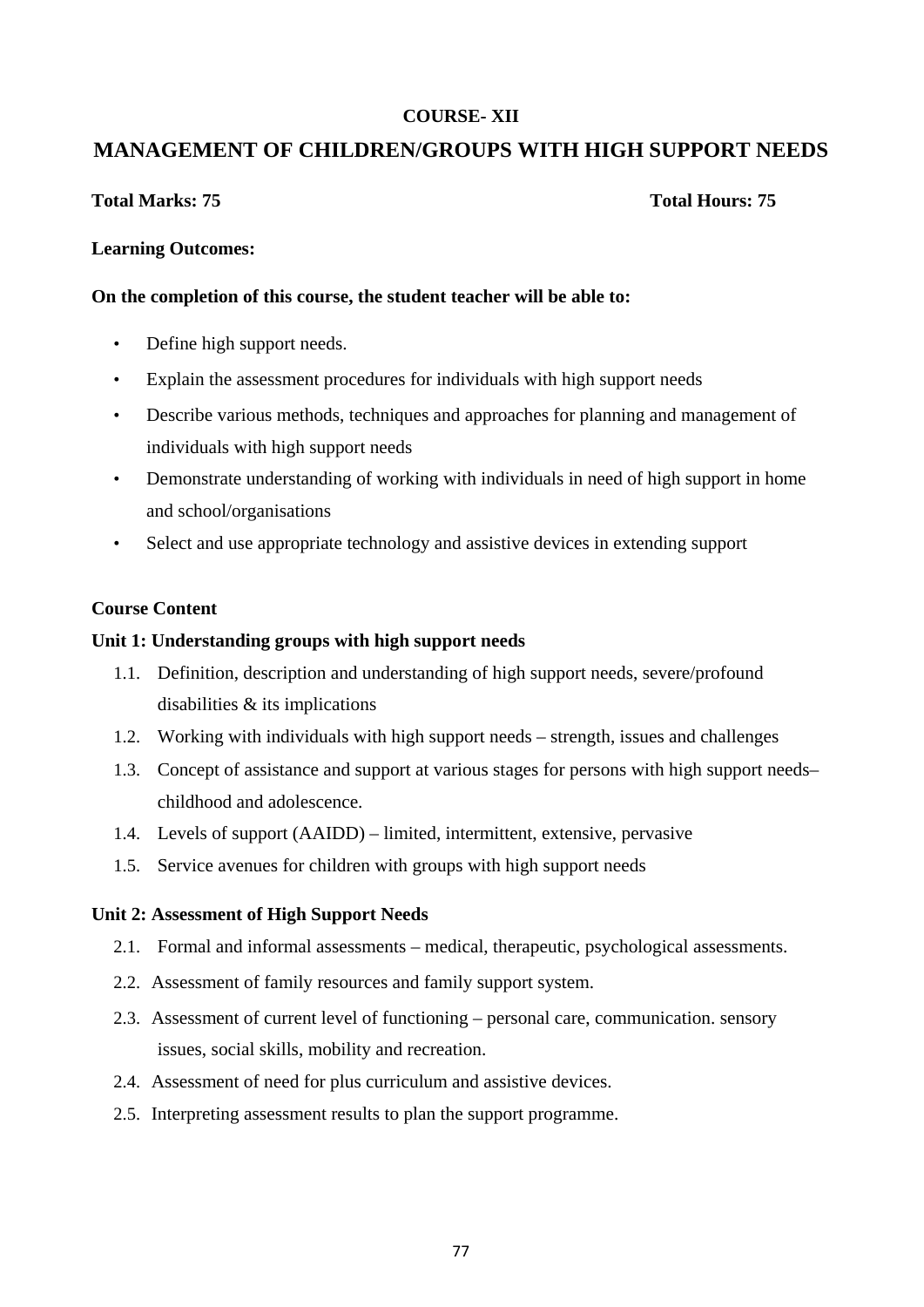# **Unit 3: Management of Individuals with High Support Needs**

- 3.1. Steps involved in planning assessment, coordination of multidisciplinary team members in management of high support needs across age-groups & settings
- 3.2. Management strategies for High support needs promoting participation through activities :Teaching Techniques and approaches, Sensory motor Stimulation & Sensory Integration, Total Communication, Behaviour Management, Orientation & Mobility
- 3.3. Working with family including self-care for Caregivers.
- 3.4. Optimal utilization of Government support.
- 3.5. Documentation, progress monitoring and evaluation.

# **Unit 4: Competencies of the Caregiver**

- 4.1. Knowledge, insight about the condition, acceptance, ability to identify types and kinds of support needed to enable supported decision making, skills/ability to seek/search, advocate for access to benefits, schemes and ability to network/advocate through and with parent groups..
- 4.2. Intervention Development programme planning for individuals with high support needs.
- 4.3. Addressing common medical issues (back-care) and health related issues promoting physical and emotional well-being of self and family.
- 4.4. Making reasonable adjustments including, physical comforts and positioning, Communication, environment, meeting personal needs, maintaining privacy, prevention from exploitation, caring for emotional health, meeting leisure and recreation needs.
- 4.5. Advocating and exercising Rights of people with disabilities.

### **Unit 5: Use of technology in Management of High Support Needs**

- 5.1. Define needs and access optimum support for management through technology.
- 5.2. Assistive technology for communication- use of AAC and other devices; Assistive technology for recognition of emotions and improvement of social and cognitive skills.
- 5.3. Application of Technology-digital portfolio (including low cost) in lesson planning, report writing and evaluation.
- 5.4. Advantages and disadvantages of Assistive technology.
- 5.5. Concept & Need of Assistive Devices for Persons with Multiple Disabilities.

### **Suggested Readings:**

Blacher, J. (Ed.) (1984) Severely Handicapped Young Children and Other Families: Research in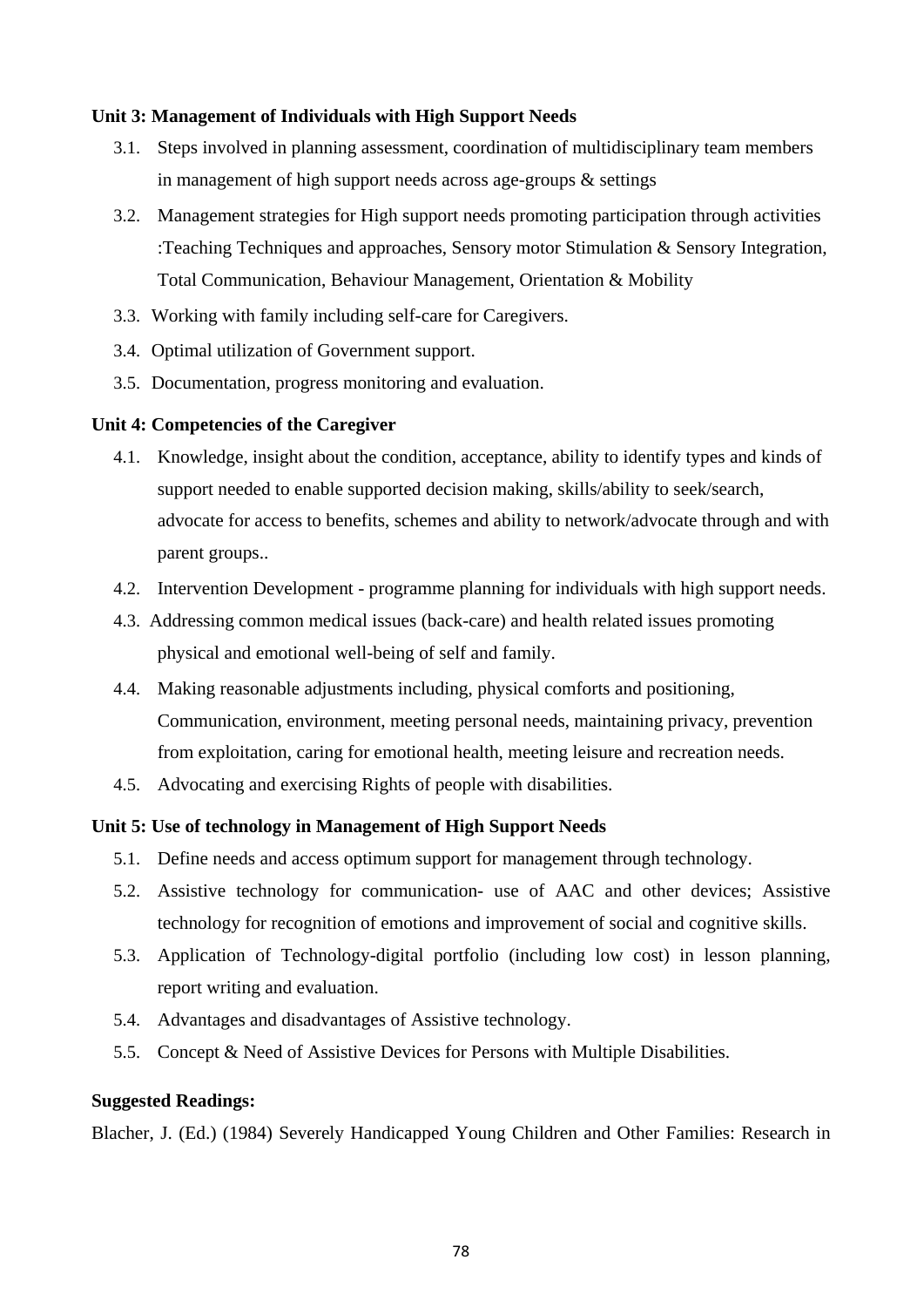Review Orlando: Academic PressInc.

- Orlove, F.P, Sobsey, D., Gilles, D.L.(2017). Educating Students with Severe and Multiple Disabilities A Collaborative Approach. New York: Paul H Brookes PublishingCo.
- Moon, M.S. et.al (1990) Helping persons with severe mental retardation get and keep employment, Baltimore, Brookes PublishingCo
- Myreddi et al (2007) FACP PMR, Secunderabad:NIMH
- Myreddi, V., et al. (2007). Teaching Students with Profound Mental Retardation A Guide for Teachers and Parents, Secunderabad,NIMH.
- NIEPMD © Publications 2020. High Support Needs: Parents Need
- Ostlund, D (2015). Students with profound and multiple disabilities in education in Sweden: teaching organisation and modes of student participation. Research and Practice in Intellectual and Developmental Disabilities 2 (2):148-164.
- Sense International India. (2014). Handbook on Deafblindness. Ahmedabad: Sense International India.

### **Suggested web readings:**

- Family and community services (2014). https://engage.dss.gov.au/wpcontent/uploads/2015/05/ATT-1-Leading-Clinical-Practice-and-Supporting-Individualswith-Comp.pdf
- Lombardi,P Multiple disabilities. (2015). https://granite.pressbooks.pub/understandingand- supporting-learners-with-disabilities/chapter/multiple-disabilities/
- http://www.parentcenterhub.org/multiple/
- https://www.aclu.org/sites/default/files/field document/faq about supported decision ma king.pdf
- https://www.aclu.org/sites/default/files/field\_document/faq\_about\_supported\_decision\_ma king.pdf
- https://web.archive.org/web/20110614214114
- /http://www.angelswithspecialneeds.org/monthly/severe-and-multiple-disabilities/
- http://www.nsnet.org/start/severe.pdf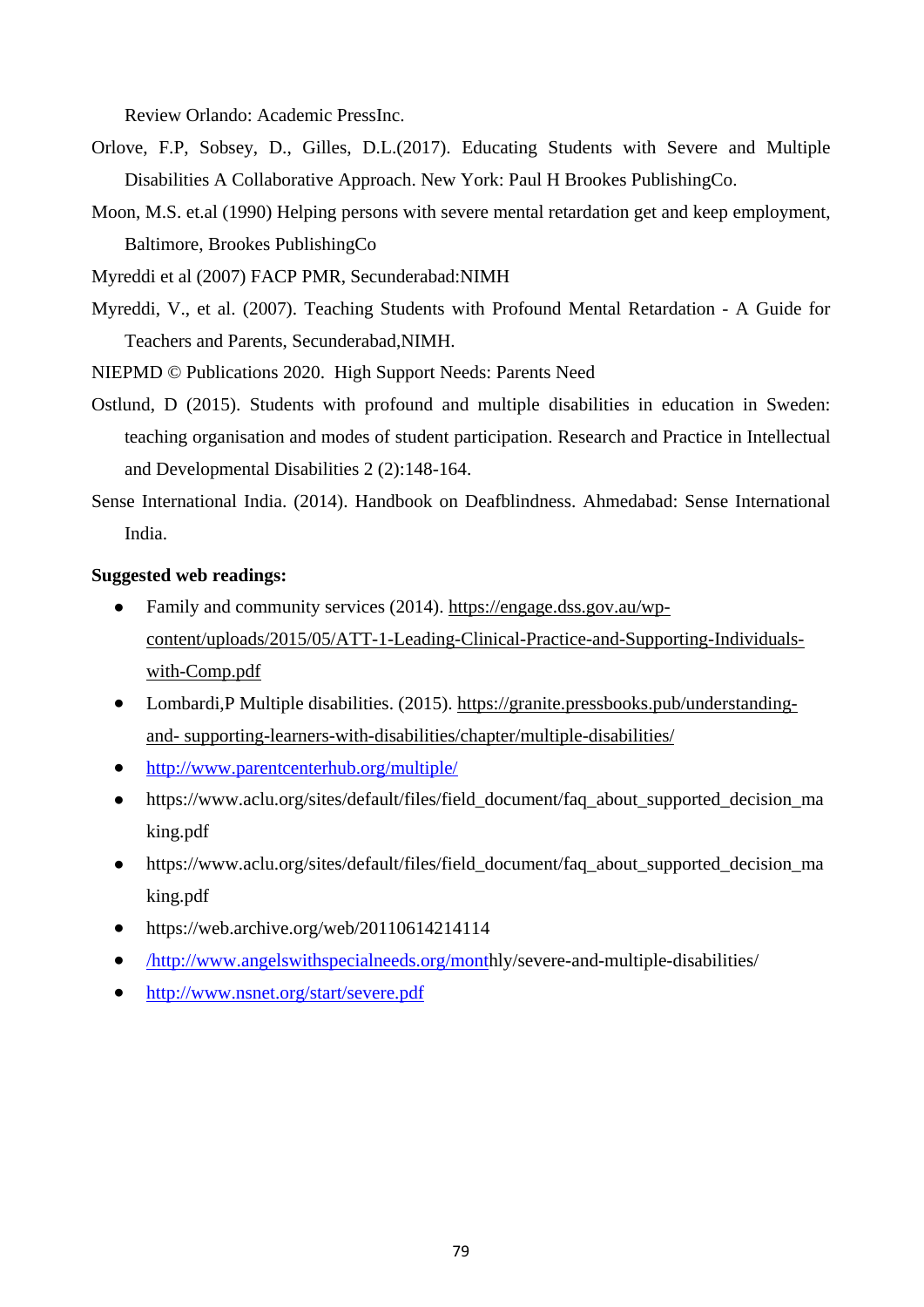# **PRACTICAL**

# **COURSE– I (d)**

# **INCLUSIVE PRACTICES USING UDL PRINCIPLES**

# **Total Mark: 125 Total Hours: 125**

### **Learning Outcomes:**

#### **On the completion of this practical, the student trainee will be able to:**

- Use the principles of Universal Design for learning and design lessons in all lessons of primary class subjects
- Will teach in inclusive classrooms taking into account the needs of diverse learners in the class
- Will use the appropriate technology and the TLM to transact lessons providing multiple modes of input
- Will develop evaluation methods that allows students to use multiple modes of out put
- Meet the individual needs of students using multiple modes of engagements

### **Task of the student trainee:**

- The student trainee will prepare 5 lessons each in each subject namely, English, Language, Math and environmental sciences for classes upto  $5<sup>th</sup>$  grade. The lessons can be for different class levels and should be a total of 20 lessons covering all classes and all subjects.
- The lessons can be blended with co curricular areas such as art, craft, music, games drama and story as long as it meets the lesson 's objective.
- The trainee should ensure that all students in class including those with disabilities are considered for planning the lessons based on the principles of UDL and differentiated instructions.
- The lessons must be taught after the approval of the supervisor.
- The trainee would submit a report along with the lesson plans including methods and material and a self-appraisal.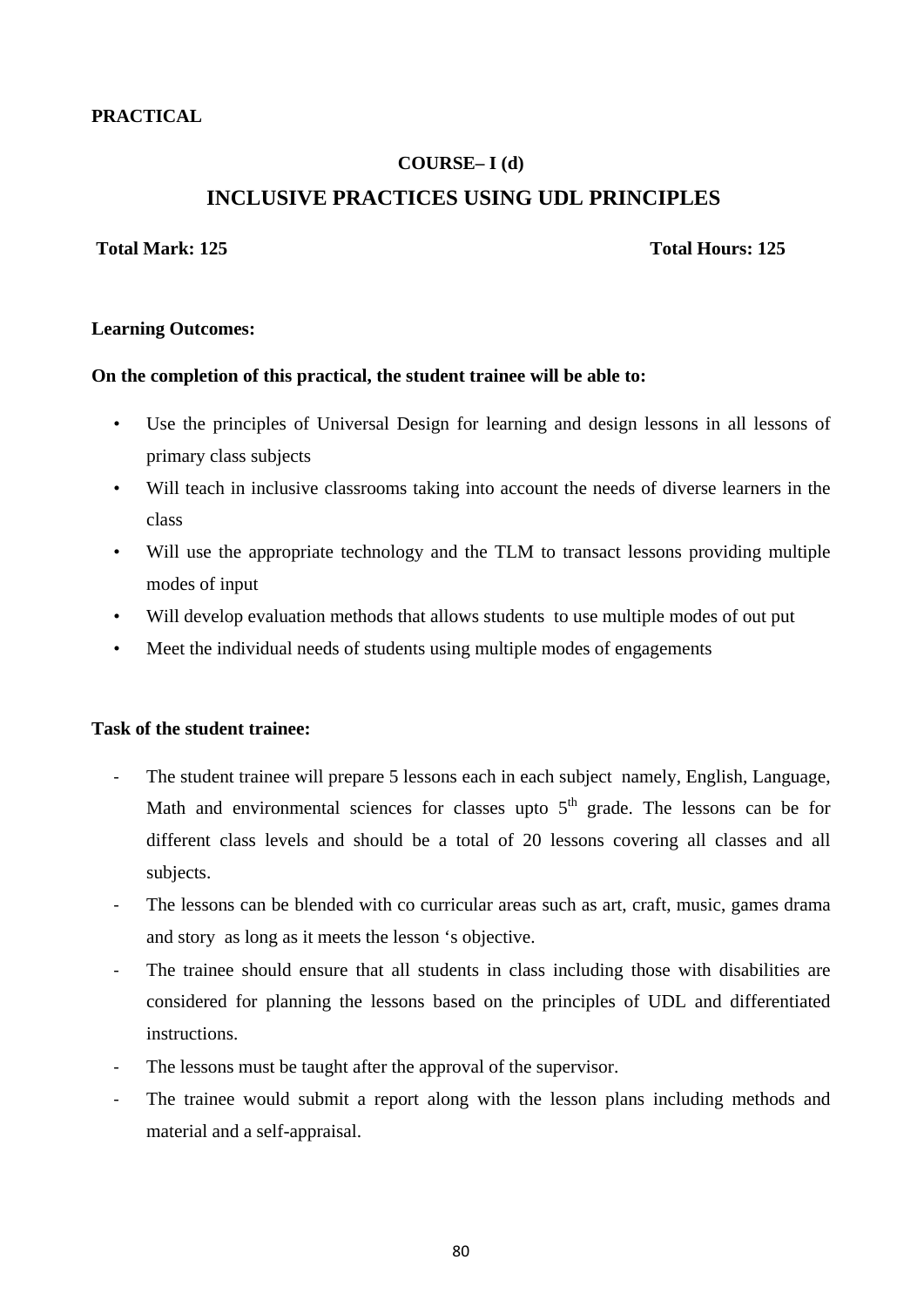### **Suggested Readings:**

- Baglieri,S. & Shapiro,A., (2012): Disability Studies and the Inclusive Classroom, Routledge Tailor and Francis Group New York and London.
- Chennat,S. (2020): Disability Inclusion & Inclusive Education, eBook, Deptt. of Education, University of Delhi. Springer
- Hall, E., Isaacs, D. (2012). Seven Keys to Unlock Autism: Making Miracles in the Classroom. United Kingdom: Wiley.
- Hall, E.T, Meyer, A, & Rose, H.D.,(Eds.). (2012. Universal Design for Learning in the Classroom Practical Applications (What works for Special Needs Learner), Guildford Press, New York.
- Julka, A, (2014). Including children with special needs, Primary stage, New Delhi: NCERT https://ncert.nic.in/pdf/publication/otherpublications/SpecialNeeds.pdf
- Sharma,P and Singh, R. (2007) Gearing up for inclusive Education, New Delhi: SCERT. http://14.139.60.153/bitstream/123456789/4082/1/Gearing%20Up%20for%20Inclusive%20 Education%20SCERT.pdf
- Baglieri,S. & Shapiro,A., (2012): Disability Studies and the Inclusive Classroom, Routledge Tailor and Francis Group New York and London.

### **Suggested Web Readings:**

- . https://impactofspecialneeds.weebly.com/udl.html
- . Universal design for Learning www.cast.org
- . https://www.readingrockets.org/article/universal-design-learning-meeting-needs-all-students
- . http://udlstudio.cast.org/
- . http://udlexchange.cast.org/home
- . http://udl-toolkit.cast.org/home
- . http://lessonbuilder.cast.org/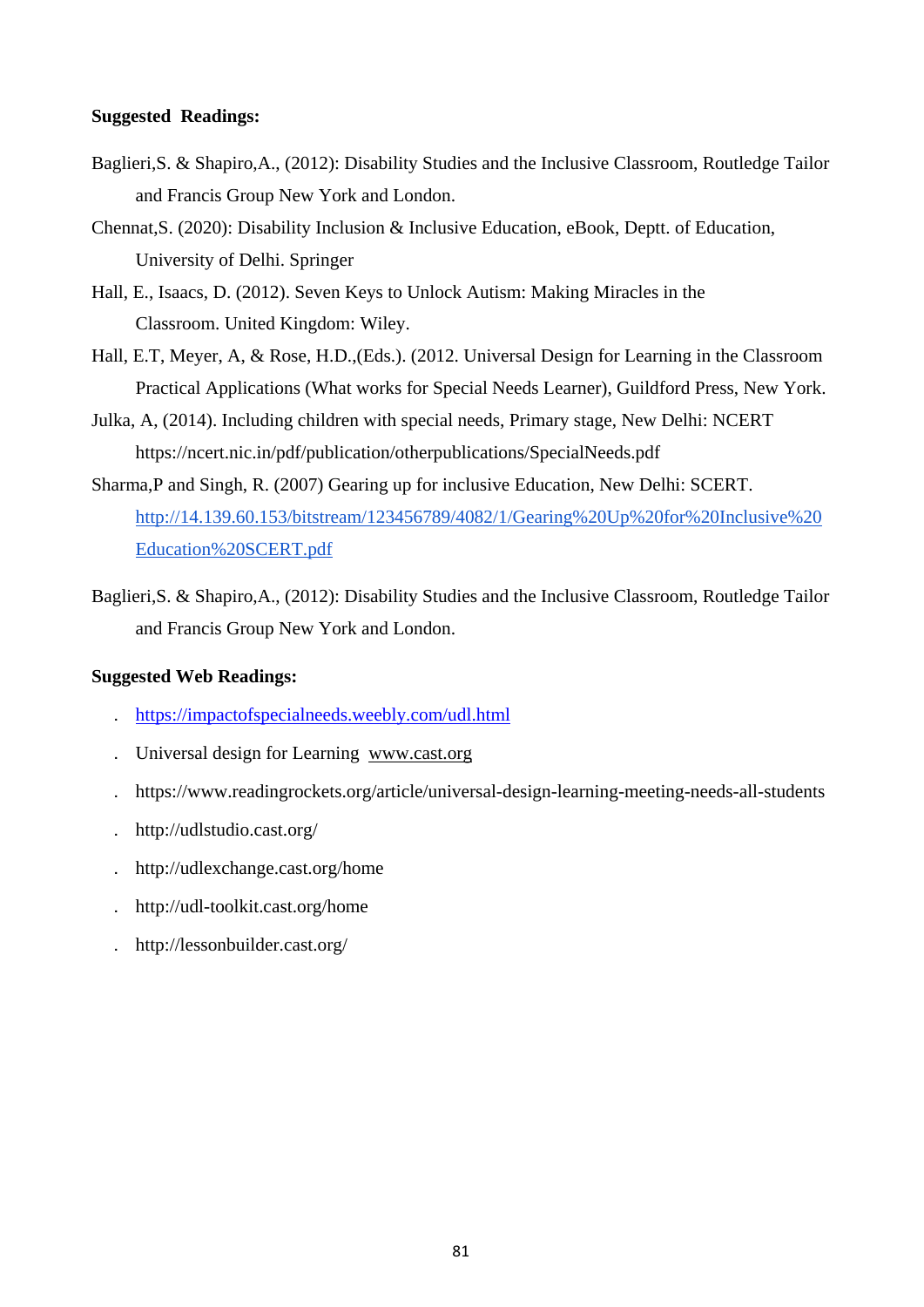# **PRACTICAL**

#### **COURSE– II (d)**

# **WORKING WITH GROUPS WITH HIGH SUPPORT NEEDS AND SEVERE DISABILITIES**

#### **Total Marks: 150 Total Hours: 150**

#### **Learning Outcomes:**

### **On the completion of this practical, the student teacher will be able to:**

- Assess students with high support needs
- Plan IEP for them in consultation with the rapeutic supports and medical concerns
- Implement the IEP and work in coordination with the other professionals
- Work with parents to help their child with high support need lead towards independent living

#### **Task of the student trainee:**

- The trainee will assess four students having severe/profound disabilities requiring high supports
- Trainee will also assess the need for technological support and assistive devices
- Collect information from therapist and professionals and incorporate in the IEP
- Out of the four such students with high support needs. **Work with two of them at school/intuitional environment and two in a home environment.**
- **Help the caregiver to learn the techniques that are specific to the student.**
- **After implementing the programme for a period of 15 sessions / student (each session for an hour), evaluate the student and submit a report .**

#### **Suggested Readings:**

- Blacher,J.(Ed.)(1984)Severely Handicapped Young Children and Other Families:Research in Review,Orlando:AcademicPressInc.
- Lombardi,PMultipledisabilities.(2015).https://granite.pressbooks.pub/understanding-andsupporting-learners-with-disabilities/chapter/multiple-disabilities/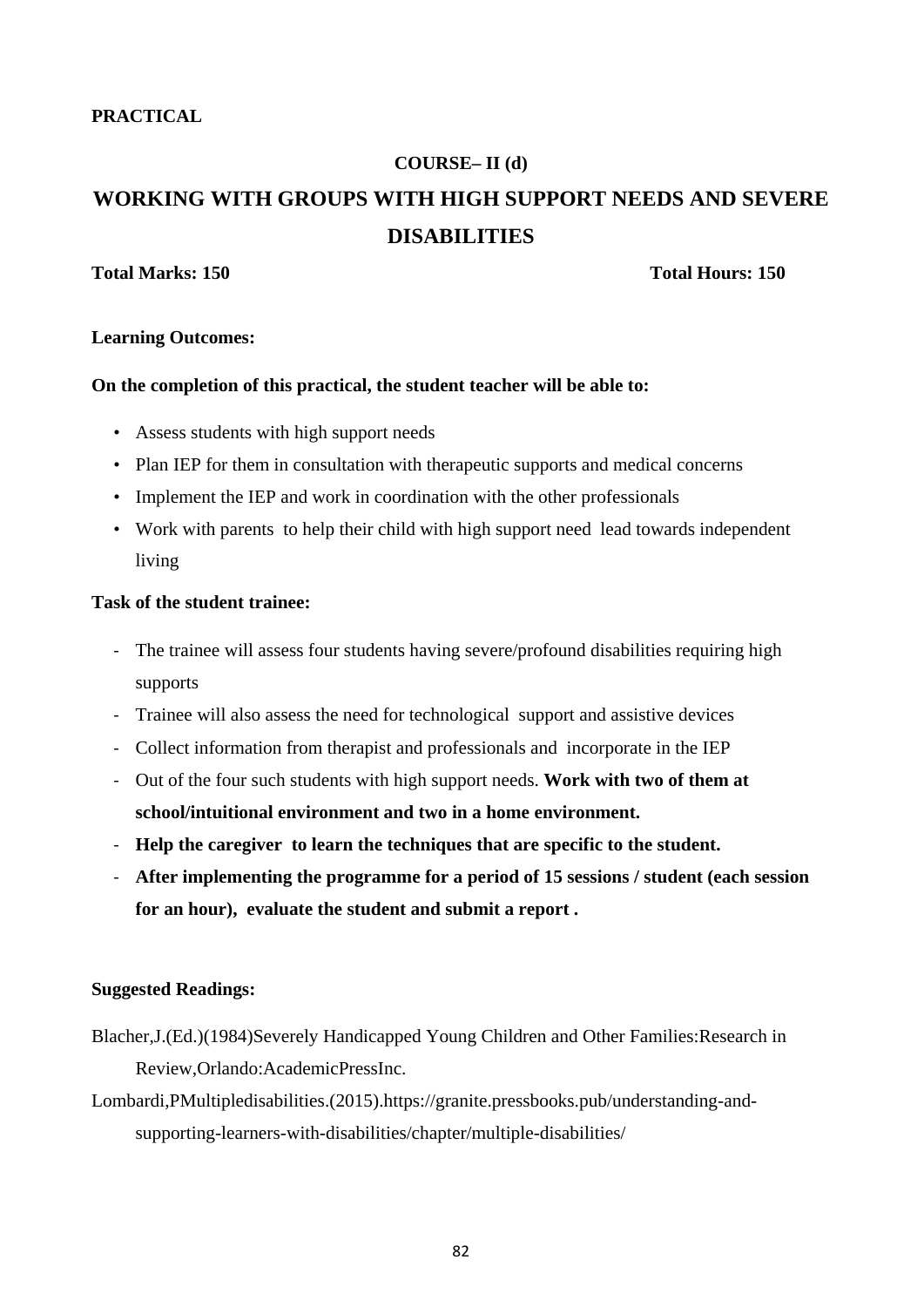- Moon,M.S.et.al (1990) Helping persons with severe mental retardation get and keep employment, Baltimore, Brookes Publishing Co
- Myreddi,V.,etal.(2007).Teaching Students with Profound Mental Retardation-AGuide for Teachers and Parents, Secunderabad, NIMH.
- Orelove,F.P.,Sobsey,D.,Gilles,D.L.(2017).Educating Students with Severe and Multiple Disabilities A Collaborative Approach.New York: Paul H Brookes Publishing.

# **Suggested web readings:**

- o http://www.parentcenterhub.org/multiple/
- o https://web.archive.org/web/20110614214114/http://www.angelswithspecialneeds.org/monthly/s evere-and-multiple-disabilities/
- o http://disabilityaffairs.gov.in/content/page/national-handicapped-finance-and-developmentcorporation.php
- o https://granite.pressbooks.pub/understanding-and-supporting-learners-withdisabilities/chapter/multiple-disabilities/

# **Recommended materials:**

- . A.T. Thressiakutty and L.Govinda Rao; Transition of Persons with Mental Retardation from School to Work – A Guide; National Institute for the Mentally Handicapped, Secunderabad. (2001)
- . International Labour Organisation (1985) Vocational rehabilitation of the mentally restored (second edition) Geneva, ILO Publishing Co.
- . Identification of Jobs Suitable for persons with Disabilities Ministry of Social Justice and Empowerment, Govt. of India.
- . Moon, M.S. et.al (1990) Helping persons with severe mental retardation get and keep employment, Baltimore, Brookes Publishing Co.
- . National Institute for the Mentally Handicapped (1990) Vocational Training and Employment for persons with mental retardation, Secunderabad – NIMH Publication.
- . National Handicapped Finance & Development Corporation (1997) Ministry of Social Justice and Empowerment, Govt. of India.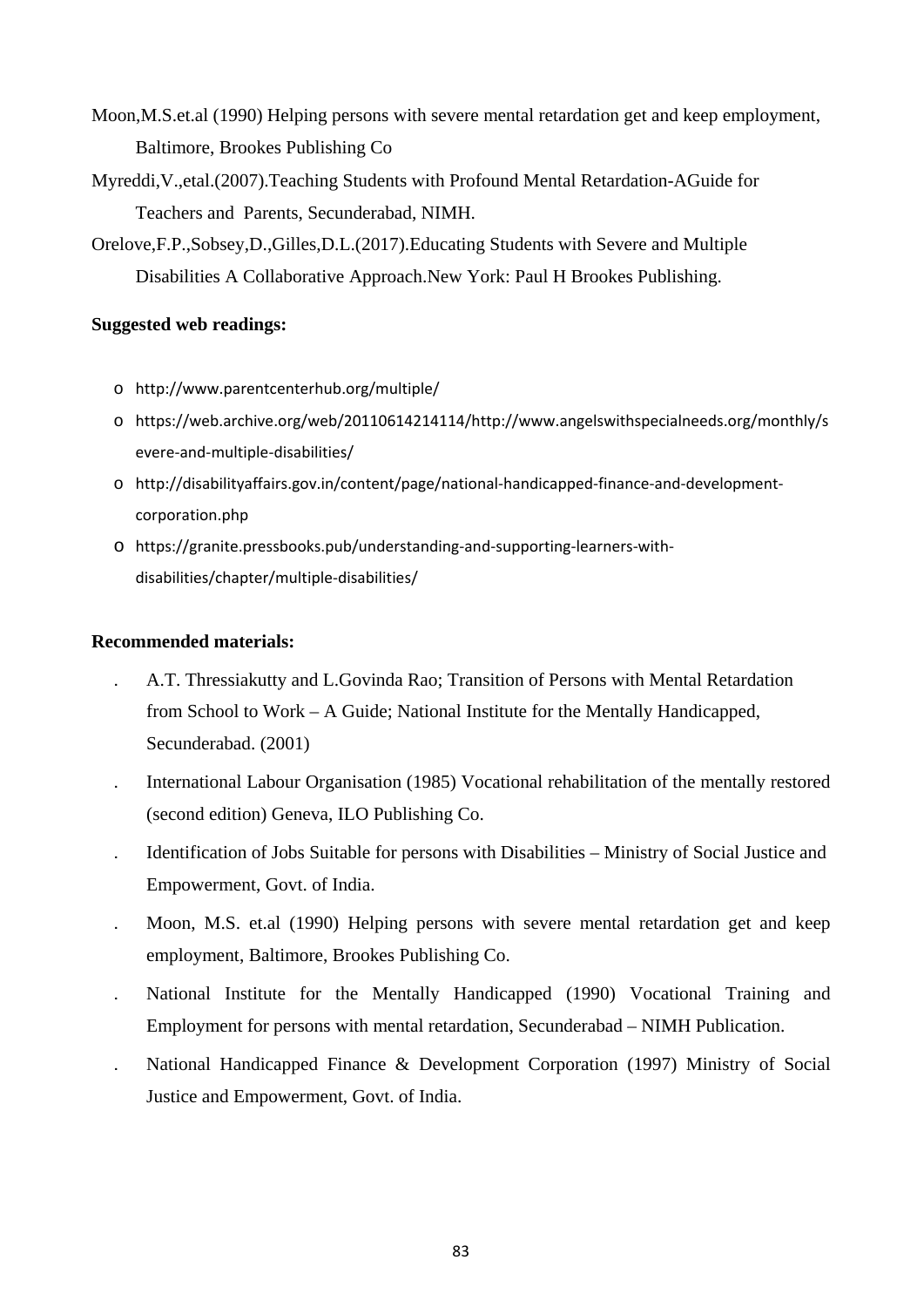# **PRACTICAL**

# **COURSE– III (d) - PROJECT**

# **Total Marks: 100 Total Hours: 100**

### **Learning Outcomes:**

# **On the completion of this practical, student teachers will be able to:**

- Demonstrate competency in developing a project
- Will carry out the project studies of innovations as part of pre-service preparation, induction and mentoring that is relevant to teaching children with Multiple disabilities

# **Task of the student trainee:**

- The trainee shall select an area of interest in special and inclusive education relating to CP, MD and/or Db. It can be an assignment or it can be relevant to teaching, creating awareness among public, school students, parent groups or any relevant groups
- Prepare a project which may be using material available around or using technology for example, it can be a learning aid, pamphlet/booklet to teach or create awareness, board games or other play activities for children, anything relevant and innovative.

- **The project should be completed in all aspects and submitted.** 

# **Suggested readings:**

- Staley, J. (2008). Enticing the learning, UK: University of Birmingham
- Walliman, N (2005). Your research Project, New Delhi: Vistaar Publications

### **Suggested web readings:**

- https://makerfairerome.eu/en/three-innovative-projects-for-people-with-mobility-disabilities/
- https://www.fromthegrapevine.com/health/5-projects-are-helping-people-disabilities
- https://zeroproject.org/innovative-practices/
- https://classroom.synonym.com/project-ideas-people-disabilities-8459557.html
- https://www.gettingsmart.com/2018/01/preparing-students-for-future-success-with-pbl-andsel-2/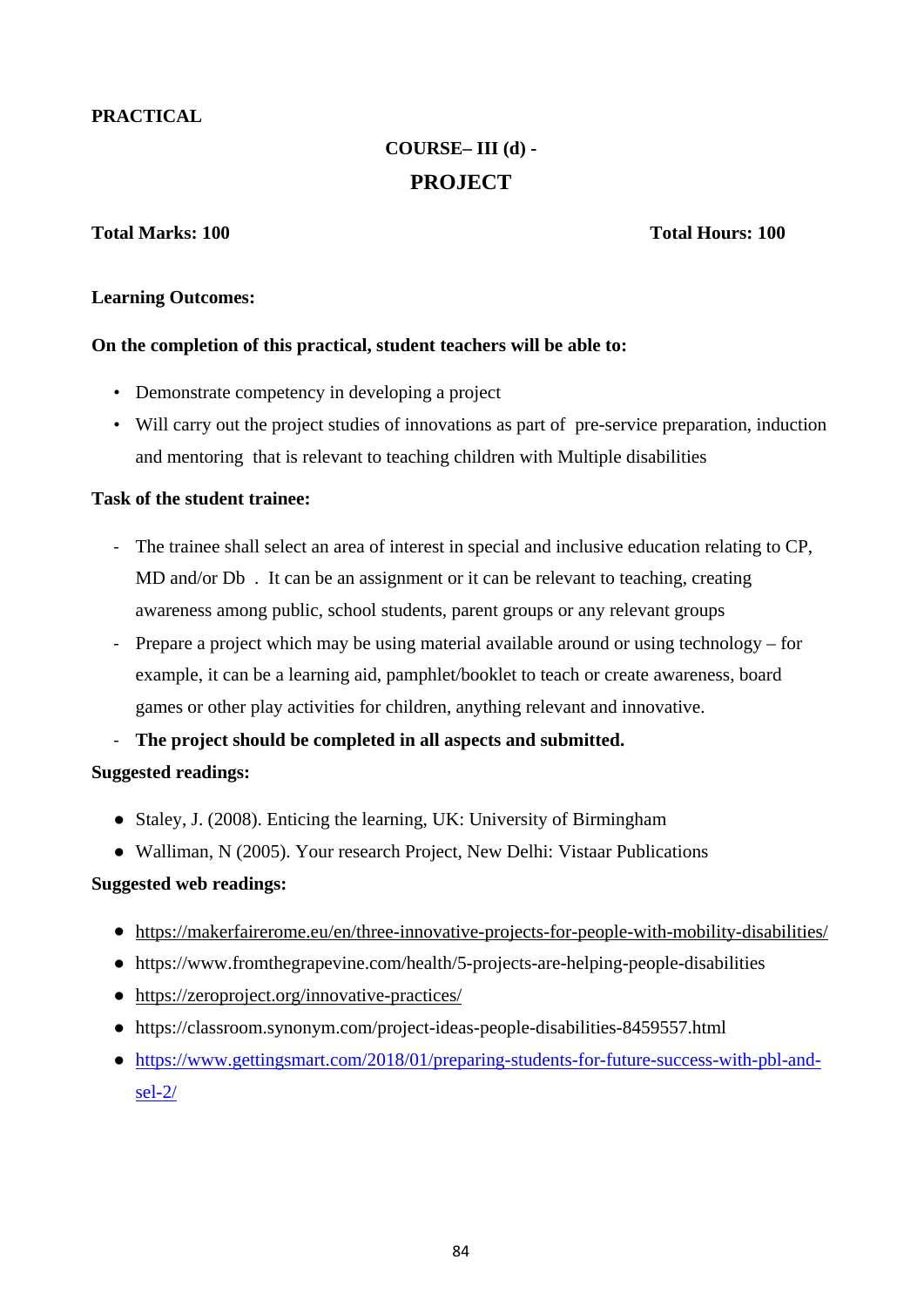# **Steering Committee:**

# **Smt. Anjali Bhawra, IAS, Secretary, DEPwD, MSJ&E, Govt. of India & Chairperson, RCI**

**Dr Subodh Kumar,**  Member Secretary, RCI

# **Development Committee:**

**Core Courses:** 

**Prof. S.R. Mittal - Chairperson** Delhi University

**Expert members:** 

**Mr. Akhil Paul**  Director, Sense International India

**Prof. Amitav Mishra**  Professor, IGNOU

**Mrs. Anuradha Bagchi**  Helen Keller Institute, Navi Mumbai

**Dr. Apoorva Panshikar**  S.N.D.T. University, Mumbai

**Dr. Jayanthi Narayan**  Ex-Dy.Director, N.I.M.H. (NIEPID), Secunderabad

**Mrs. Nisha Grover**  Akshar Trust, Gujarat

**Mr. Rajesh Ramachandran**  N.I.E.P.M.D., Chennai

**Dr.Shilpa Manogana**  N.I.E.P.I.D., Secunderabad

**Prof. Sujata Bhan**  HOD Special Education, S.N.D.T., Mumbai

**Prof. (Retd.)Sushma Sharma**  Dept. of Education, Kurukshetra University, Haryana

**Dr. Varsha Gathoo**  HOD Education, AYJNISHD, Mumbai